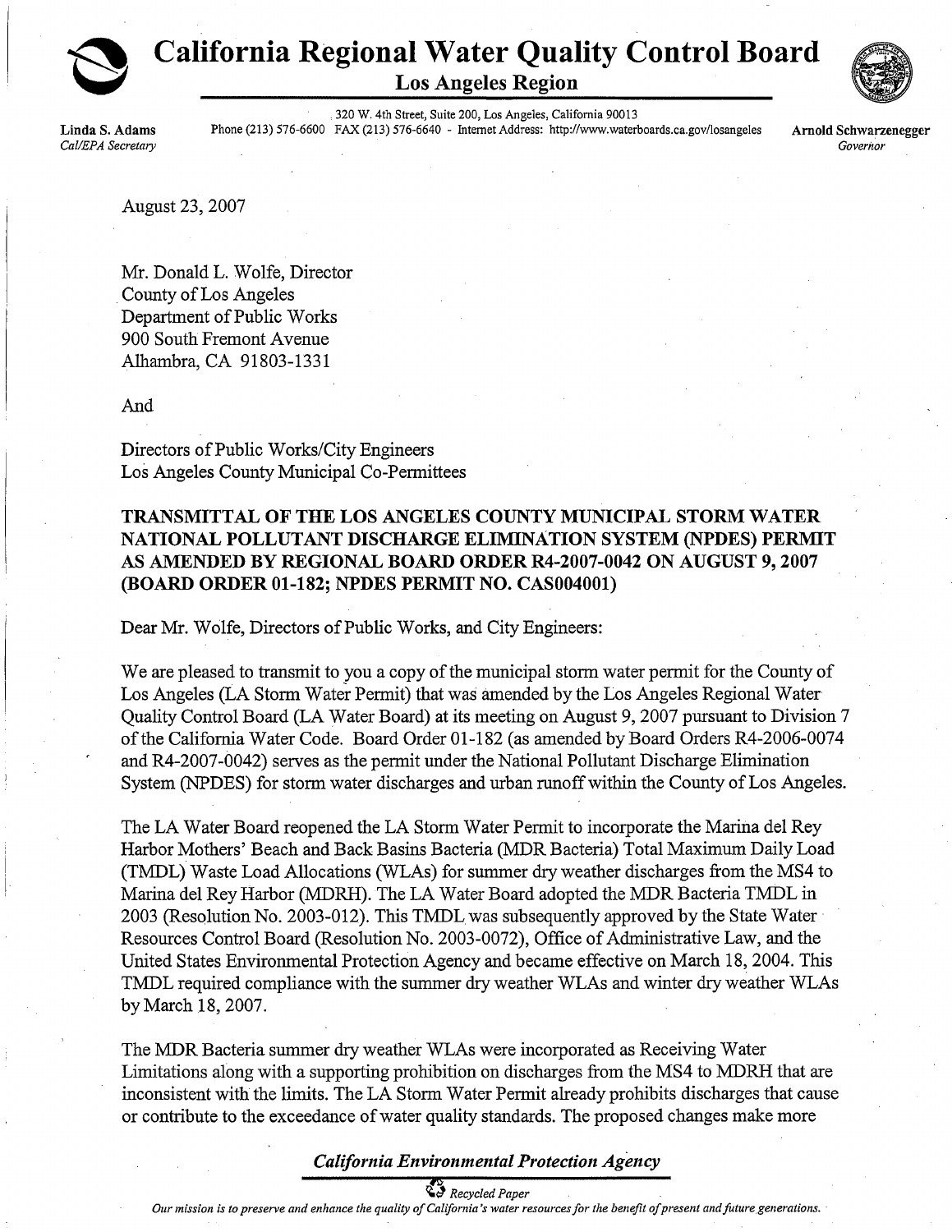specific the permit provisions as they relate to discharges of bacteria that could impact Mothers' Beach and the back basins (Basins D, E, and F) of Marina del Rey Harbor during summer dry weather. The changes affect the County of Los Angeles and the Los Angeles County Flood Control District and the Cities of Los Angeles and Culver City.

 $-2-$ 

For your use and public dissemination, an electronic copy of the current LA Storm Water Permit may be downloaded from our website at:

http://www.waterboards.ca.gov/losangeles/html/programs/stormwater/lams4.html

We would greatly appreciate your staff directing others to the website for further information on storm water management updates as necessary.

We thank you and your staff for the assistance with developing language that recognizes the ongoing work of the County and the Cities toward improving water quality in Marina del Rey, while also strengthening public health protection for the hundreds of thousands of people who live in and visit Marina del Rey. In particular, I would like to acknowledge the efforts of Mr. Pestrella who proactively sought to work with me on this issue, as well as the broader issue of our partnership in addressing water quality issues.

Should you have any comments or questions please do not hesitate to call me directly at (213) 576-6609. Alternatively, your staff may contact Carlos Urrunaga at (213) 620-2083.

Sincerely.

Deborah<sup>y</sup>. Smith Interim Executive Officer

Enclosure

cc:

Mr. Michael Levy, Office of the Chief Counsel, State Water Resources Control Board Mr. Bruce Fujimoto, Storm Water Section, State Water Resources Control Board, Mr. Craig Hooks, Director, Office of Wetlands Oceans and Watersheds, USEPA, HQ

Mr. James Hanlon, Director, Office of Wastewater Management, USEPA, HQ

Mr. Eugene Bromley, USEPA, Region 9

Mr. David E. Janssen, Chief Administrative Officer, County of Los Angeles, Attn. Jan Takata

Mr. Mark Pestrella, Assistant Deputy Director, Watershed Management Division, County of Los Angeles, Department of Public Works

**Interested Parties** 

# **California Environmental Protection Agency**

Our mission is to preserve and enhance the quality of California's water resources for the benefit of present and future generations.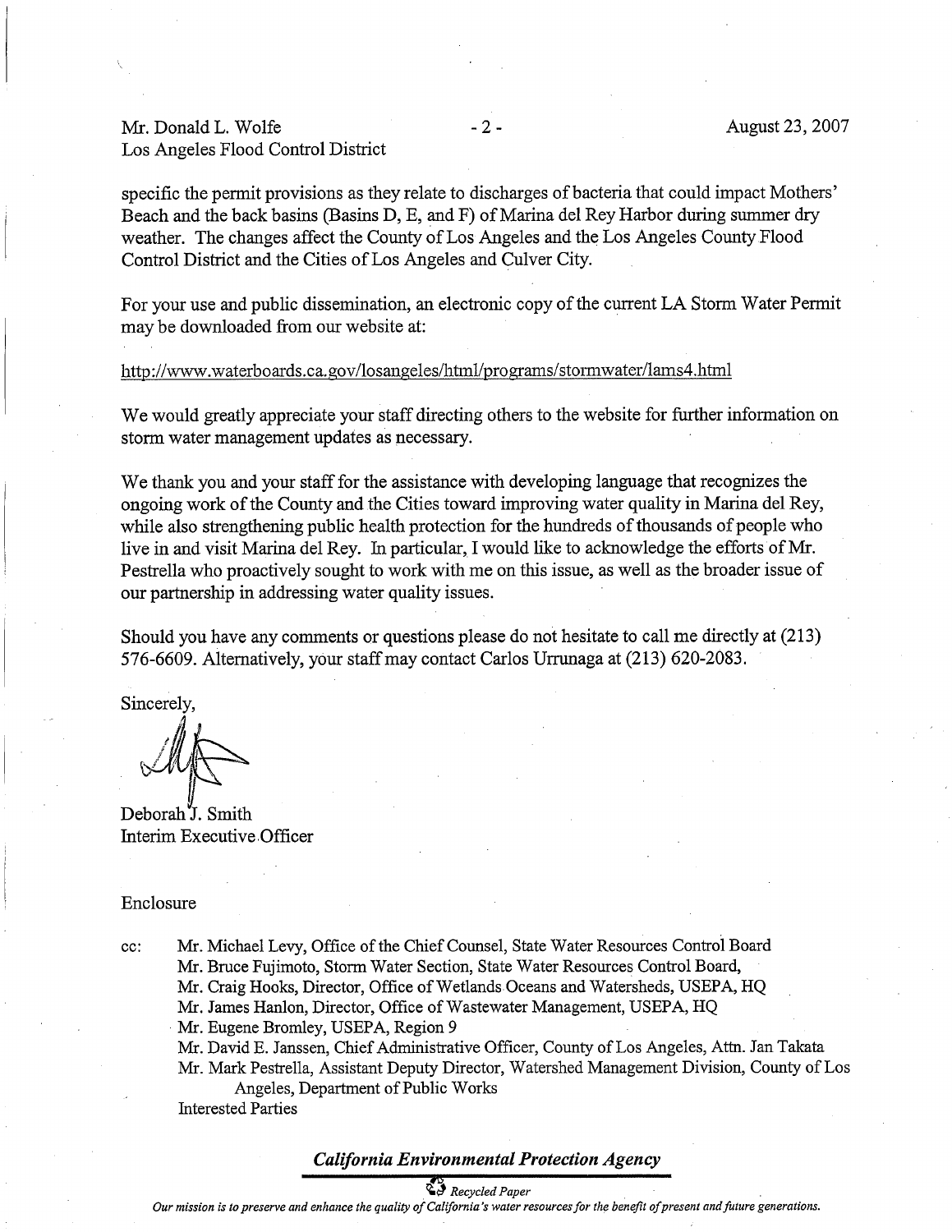### **STATE OF CALIFORNIA**

### **CALIFORNIA REGIONAL WATER QUALITY CONTROL BOARD LOS ANGELES REGION**

**ORDER NO. 01-182 NPDES PERMIT NO. CAS004001 WASTE DISCHARGE REQUIREMENTS FOR MUNICIPAL STORM WATER AND URBAN RUNOFF DISCHARGES WITHIN THE COUNTY OF LOS ANGELES, AND THE INCORPORATED CITIES THEREIN, EXCEPT THE CITY OF LONG BEACH**

> **December 13, 2001 (Amended on September 14, 2006 by Order R4-2006-0074 and on August 9, 2007 by Order R4-2007-0042)**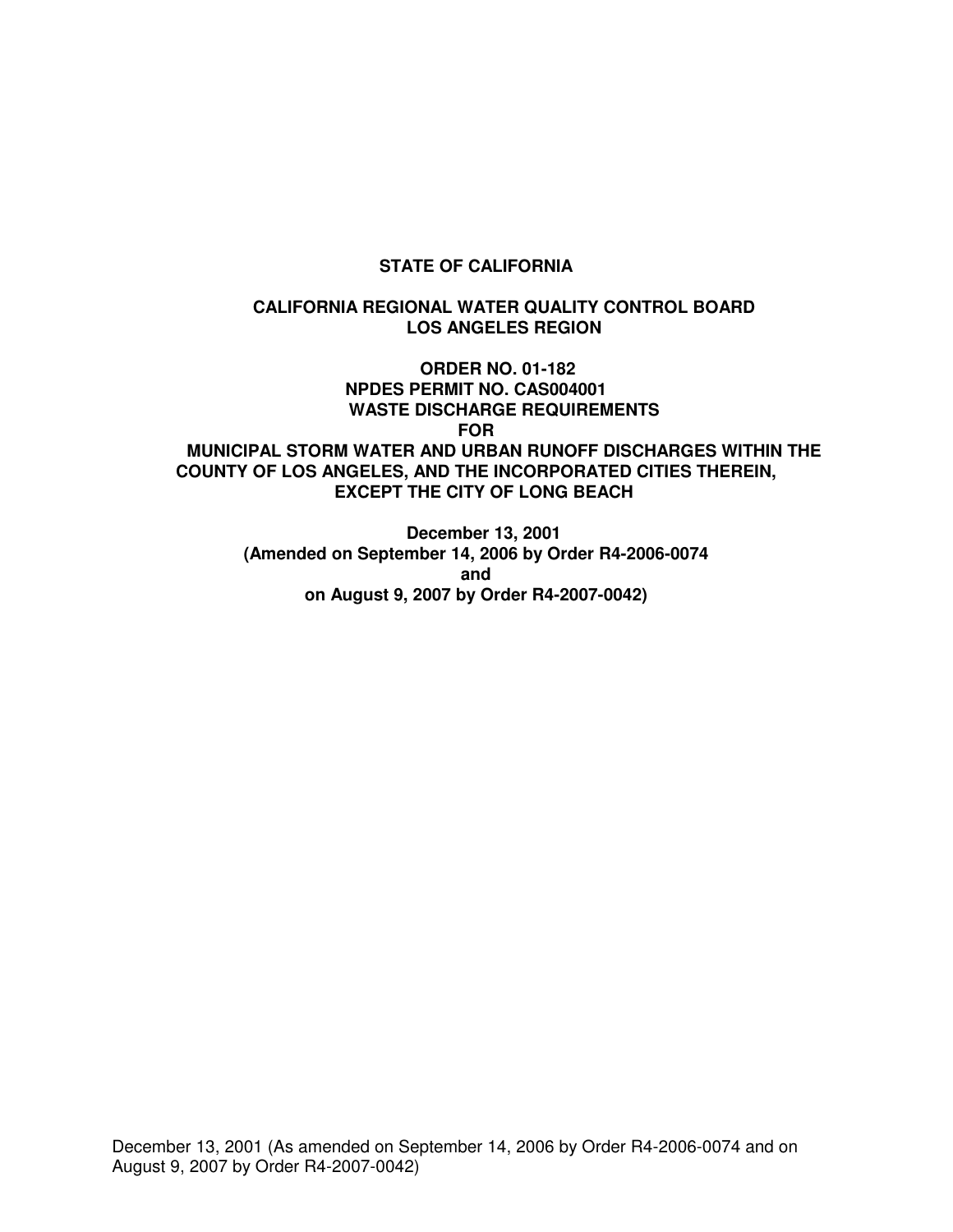# **Table of Contents**

| А.      |                                                                         |  |
|---------|-------------------------------------------------------------------------|--|
| B.      |                                                                         |  |
|         |                                                                         |  |
| C.      |                                                                         |  |
| D.      |                                                                         |  |
| Ε.      |                                                                         |  |
| F.      |                                                                         |  |
| G.      |                                                                         |  |
| Part 1. |                                                                         |  |
| Part 2. |                                                                         |  |
| Part 3. | STORM WATER QUALITY MANAGEMENT PROGRAM (SQMP)                           |  |
|         |                                                                         |  |
| А.      |                                                                         |  |
| В.      |                                                                         |  |
| C.      |                                                                         |  |
|         |                                                                         |  |
| D.      |                                                                         |  |
| Е.      |                                                                         |  |
| F.      |                                                                         |  |
| G.      |                                                                         |  |
| Part 4. |                                                                         |  |
|         |                                                                         |  |
| А.      |                                                                         |  |
| В.      |                                                                         |  |
| C.      |                                                                         |  |
| D.      |                                                                         |  |
| Ε.      |                                                                         |  |
| F.      |                                                                         |  |
| G.      |                                                                         |  |
| Part 5. |                                                                         |  |
| Part 6. |                                                                         |  |
| А.      |                                                                         |  |
|         |                                                                         |  |
| В.      |                                                                         |  |
| C.      |                                                                         |  |
| D.      |                                                                         |  |
| Е.      |                                                                         |  |
| F.      |                                                                         |  |
| G.      | Proper Operation and Maintenance [40 CFR 122.41 (e), CWC § 13263(f)] 72 |  |
| Η.      |                                                                         |  |
| L.      |                                                                         |  |
| J.      | Severability                                                            |  |
| Κ.      |                                                                         |  |
| L.      |                                                                         |  |
| М.      |                                                                         |  |
| N.      |                                                                         |  |
| О.      |                                                                         |  |
| Р.      |                                                                         |  |
| Q.      | Need to Halt or Reduce Activity not a Defense [40 CFR 122.41(c)] 77     |  |
| R.      |                                                                         |  |
| S.      |                                                                         |  |
|         |                                                                         |  |

December 13, 2001 (As amended on September 14, 2006 by Order R4-2006-0074 and on August 9, 2007 by Order R4-2007-0042)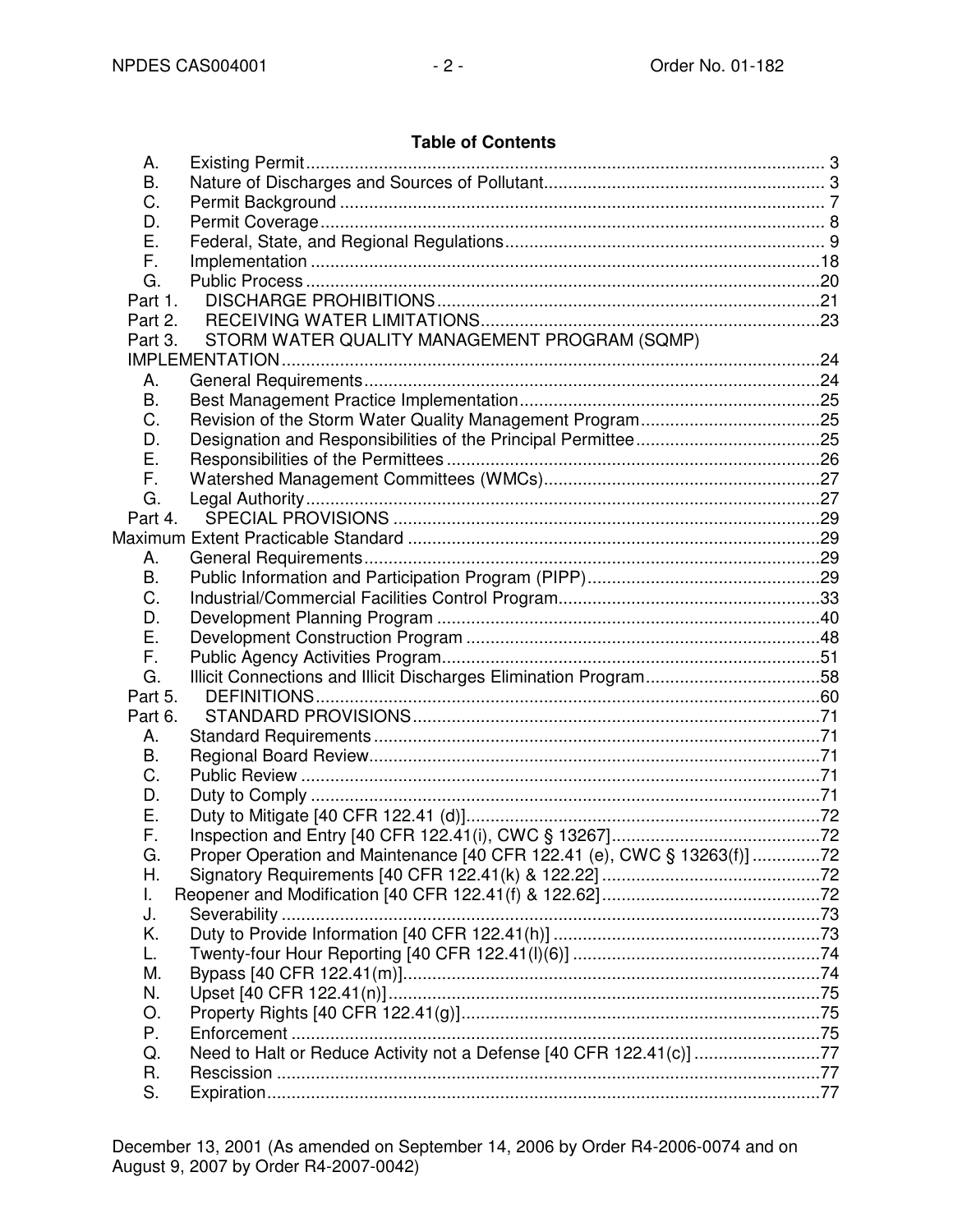# **STATE OF CALIFORNIA**

### **CALIFORNIA REGIONAL WATER QUALITY CONTROL BOARD LOS ANGELES REGION**

#### **ORDER NO. 01-182 NPDES PERMIT NO. CAS004001 WASTE DISCHARGE REQUIREMENTS FOR MUNICIPAL STORM WATER AND URBAN RUNOFF DISCHARGES WITHIN THE COUNTY OF LOS ANGELES, AND THE INCORPORATED CITIES THEREIN, EXCEPT THE CITY OF LONG BEACH**

The California Regional Water Quality Control Board, Los Angeles Region (hereinafter referred to as the Regional Board) finds:

### **A. Existing Permit**

The Los Angeles County Flood Control District, the County of Los Angeles, and 84 incorporated cities within the Los Angeles County Flood Control District (see Attachment A, List of Permittees), hereinafter referred to separately as Permittees and jointly as the Discharger, discharge or contribute to discharges of storm water and urban runoff from municipal separate storm sewer systems (MS4s), also called storm drain systems. The discharges flow to water courses within the Los Angeles County Flood Control District and into receiving waters of the Los Angeles Region. These discharges are covered under countywide waste discharge requirements contained in Order No. 96-054 adopted by this Regional Board on July 15, 1996, which replaced Order No. 90-079 adopted by this Regional Board on June 18, 1990. Order No. 96-054 also serves as a National Pollutant Discharge Elimination System (NPDES) permit for the discharge of municipal storm water.

#### **B. Nature of Discharges and Sources of Pollutant**

- 1. Storm water discharges consist of surface runoff generated from various land uses in all the hydrologic drainage basins that discharge into water bodies of the State. The quality of these discharges varies considerably and is affected by the hydrology, geology, land use, season, and sequence and duration of hydrologic events. The primary constituents of concern currently identified by the Los Angeles County Flood Control District Integrated Receiving Water Impacts Report (1994-2000) are cyanide, indicator bacteria, total dissolved solids, turbidity, total suspended solids, nutrients, total aluminum, dissolved cadmium, copper, lead, total mercury, nickel, zinc, bis(2-ethylhexyl)phthalate, polycyclic aromatic hydrocarbons (PAHs), diazinon, and chlorpyrifos.
- 2. Certain pollutants present in storm water and/or urban runoff may be derived from extraneous sources that Permittees have no or limited jurisdiction over. Examples of such pollutants and their respective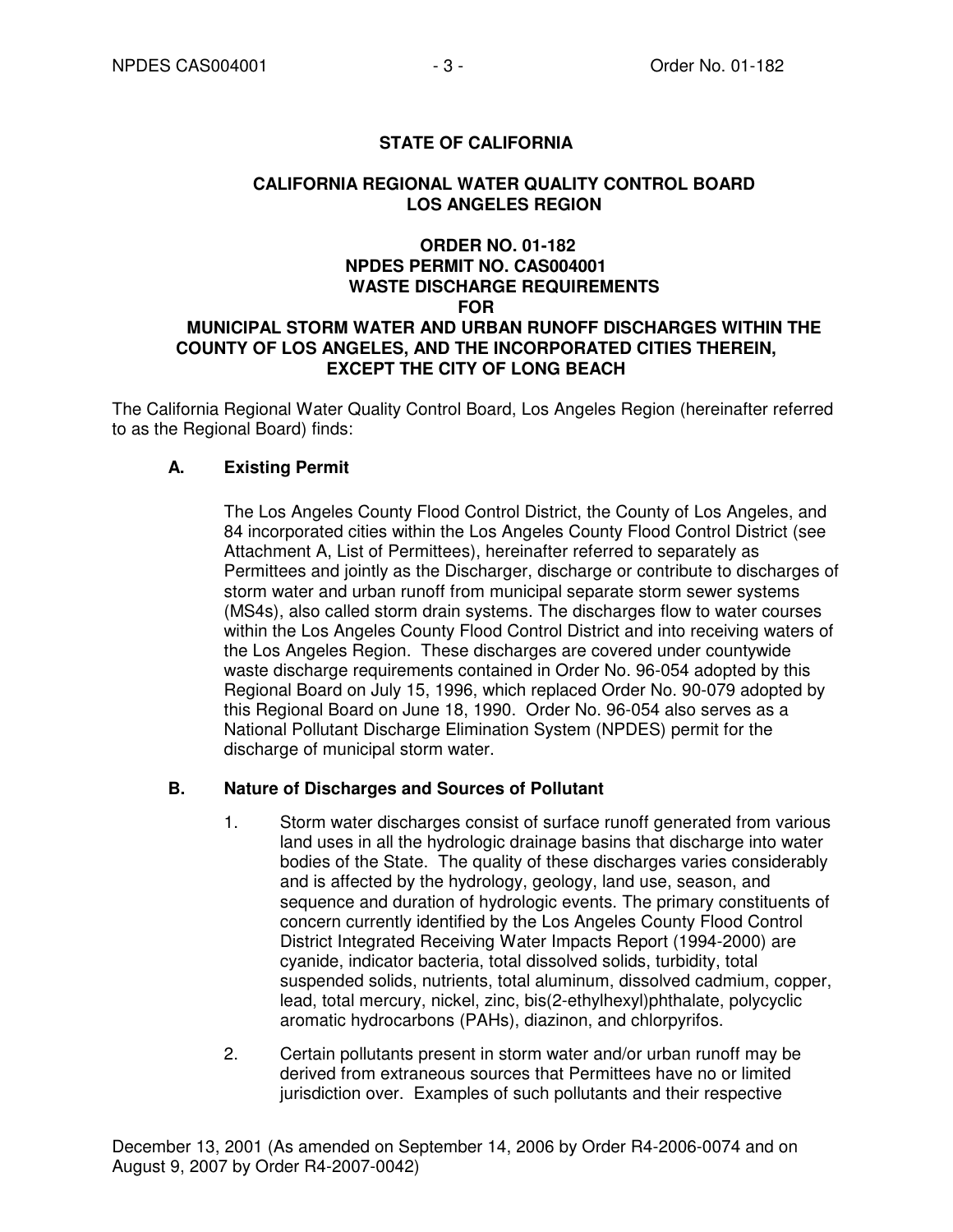sources are: PAHs which are products of internal combustion engine operation, nitrates, bis (2-ethylhexyl) phthalate and mercury from atmospheric deposition, lead from fuels, copper from brake pad wear, zinc from tire wear, dioxins as products of combustion, and naturaloccurring minerals from local geology. However, the implementation of the measures set forth in this Order is intended to reduce the entry of these pollutants into storm water and their discharge to receiving waters.

- 3. Water quality assessments conducted by the Regional Board identified impairment, or threatened impairment, of beneficial uses of water bodies in the Los Angeles Region. The causes of impairments include pollutants of concern identified in municipal storm water discharges by the County of Los Angeles in the Integrated Receiving Water Impacts Report (1994- 2000). Pollutants in storm water can have damaging effects on both human health and aquatic ecosystems.
- 4. The Los Angeles County Grand Jury, September 2000, completed an investigation into the health risks of swimming near beaches in Los Angeles County and made several recommendations to reduce public health risks (Final Report, Grand Jury, Los Angeles County, 1999-2000). The Grand Jury recommended that the Regional Board consider among other actions, (i) a focus on setting contaminant limits rather than programmatic evaluations, (ii) audit of MS4 Permittee programs; and (iii) clarifying enforcement responsibilities between the State and local governments.
- 5. Studies and research conducted by other Regional agencies, academic institutions, and universities have also identified storm water and urban runoff as significant sources of pollutants to surface waters in Southern California. See, e.g., [*Surface Runoff to the Southern California Bight*, Southern California Coastal Water Research Project, (1992); *Impacts of Urban Runoff on Santa Monica Bay and Surrounding Ocean Waters* (Gersberg, R.M., 1995); *State of the Bay 1998*, Santa Monica Bay Restoration Project; *Storm Water Impact*, In, Southern California Environmental Report Card 1999, Institute of the Environment, University of California, Los Angeles (Stenstrom, M.S., 1999); *Distribution of Anthropogenic and Natural Debris on the Mainland Shelf of Southern California Bight,* Shelly L. Moore and M. James Allen (1999); *The Health Effects of Swimming in Ocean Water Contaminated by Storm Drain Runoff*, Haile, R.W. et al. (1999); *Huntington Beach Closure Investigation: Technical Review* (University of Southern California, 2000); *A Regional Survey of the Microbiological Water Quality Along the Shoreline of the Southern California Bight,* Rachel T. Noble *et al.* (2001*); Integrated Receiving Water Impacts Report (1994-2000)*, County of Los Angeles (2001)].
- 6. Development and urbanization increase pollutant load, volume, and discharge velocity. First, natural vegetated pervious ground cover is converted to impervious surfaces such as paved highways, streets, rooftops and parking lots. Natural vegetated soil can both absorb rainwater and remove pollutants providing an effective natural purification process. In contrast, pavement and concrete can neither absorb water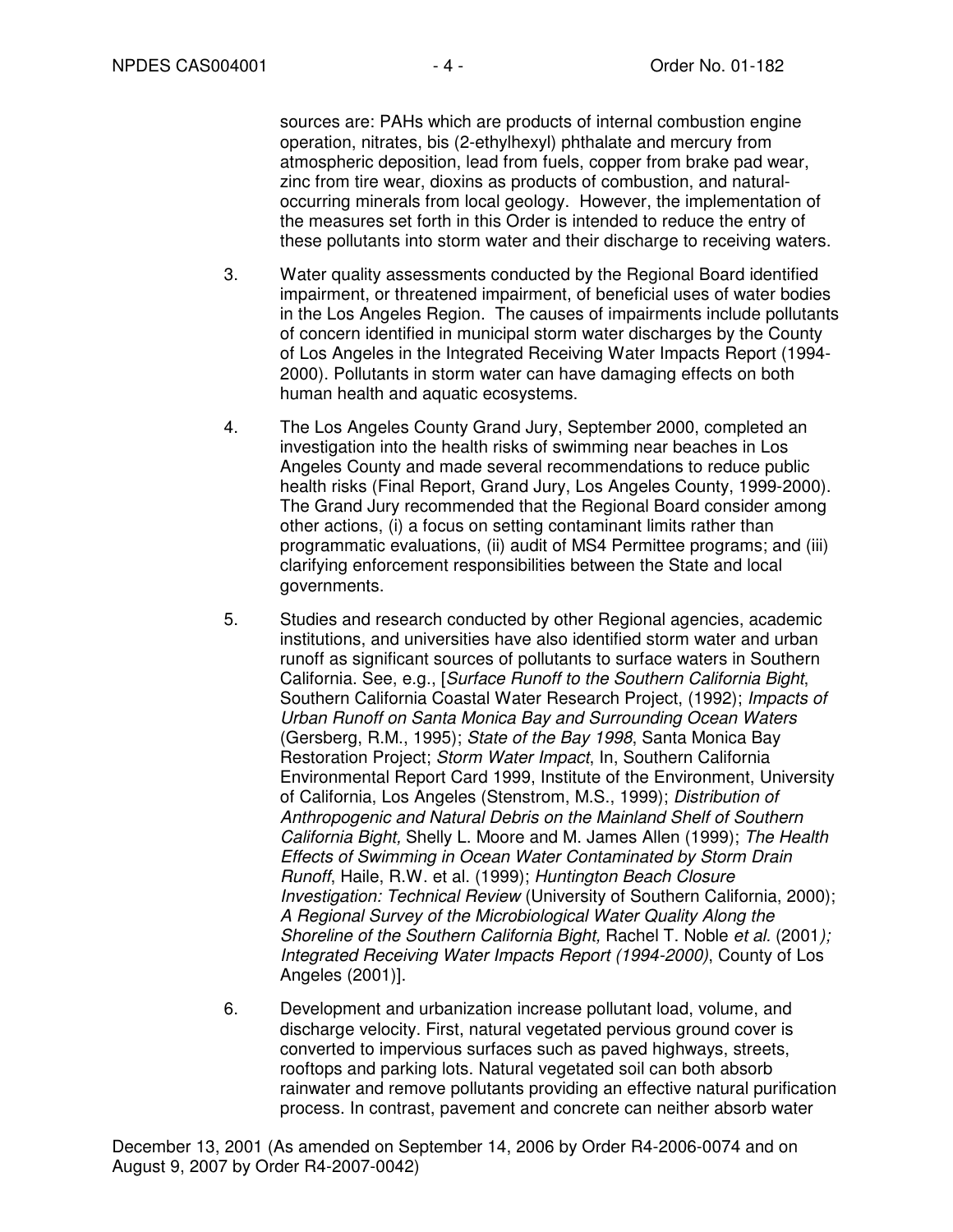nor remove pollutants, and thus the natural purification characteristics are lost. Second, urban development creates new pollution sources as the increased density of human population brings proportionately higher levels of vehicle emissions, vehicle maintenance wastes, municipal sewage waste, pesticides, household hazardous wastes, pet wastes, trash, and other anthropogenic pollutants. Development and urbanization especially threaten environmentally sensitive areas. Such areas have a much lower capacity to withstand pollutant shocks than might be acceptable in the general circumstance. In essence, development that is ordinarily insignificant in its impact on the environment may in a particular sensitive environment become significant. These environmentally sensitive areas designated by the State and/or the County of Los Angeles include Areas of Special Biological Significance (ASBS), water bodies designated as supporting a RARE beneficial use, Significant Natural Areas (SNAs), and Significant Ecological Areas (SEAs).

- 7. The increased volume, increased velocity, and discharge duration of storm water runoff from developed areas has the potential to greatly accelerate downstream erosion and impair stream habitat in natural drainages. Studies have demonstrated a direct correlation between the degree of imperviousness of an area and the degradation of its receiving waters. Significant declines in the biological integrity and physical habitat of streams and other receiving waters have been found to occur with as little as 10 percent conversion from natural to impervious surfaces. Percentage impervious cover is a reliable indicator and predictor of potential water quality degradation expected from new development. (*Impervious Cover as An Urban Stream Indicator and a Watershed Management Tool*, Schueler, T. and R. Claytor, In, Effects of Water Development and Management on Aquatic Ecosystems (1995), ASCE, New York; Leopold, L. B., (1973), *River Channel Change with Time: An Example*, Geological Society of America Bulletin, v. 84, p. 1845-1860; Hammer, T. R., (1972), *Stream Channel Enlargement Due to Urbanization: Water Resources Research*, v. 8, p. 1530-1540; Booth, D. B., (1991), *Urbanization and the Natural Drainage System--Impacts, Solutions and Prognoses*: The Northwest Environmental Journal, v. 7, p. 93-118; Klein, R. D., (1979), *Urbanization and Stream Quality Impairment*: Water Resources Bulletin, v. 15, p. 948-963; May, C. W., Horner, R. R., Karr, J. R., Mar, B. W., and Welch, E. B., (1997), *Effects of Urbanization on Small Streams in the Puget Sound Lowland Ecoregion*: Watershed Protection Techniques, v. 2, p. 483-494; Morisawa, M. and LaFlure, E. *Hydraulic Geometry, Stream Equilibrium and Urbanization* In Rhodes, D. P. and Williams, G. P. *Adjustments to the Fluvial System* p.333-350. (1979); Dubuque, Iowa, Kendall/Hunt. Tenth Annual Geomorphology Symposia Series; and *The Importance of Imperviousness*: Watershed Protection Techniques, 1(3), Schueler, T.  $(1994).$
- 8. The County of Los Angeles has identified as the seven highest priority industrial and commercial critical source types, (i) wholesale trade (scrap recycling, auto dismantling); (ii) automotive repair/parking; (iii) fabricated metal products; (iv) motor freight; (v) chemical and allied products; (vi)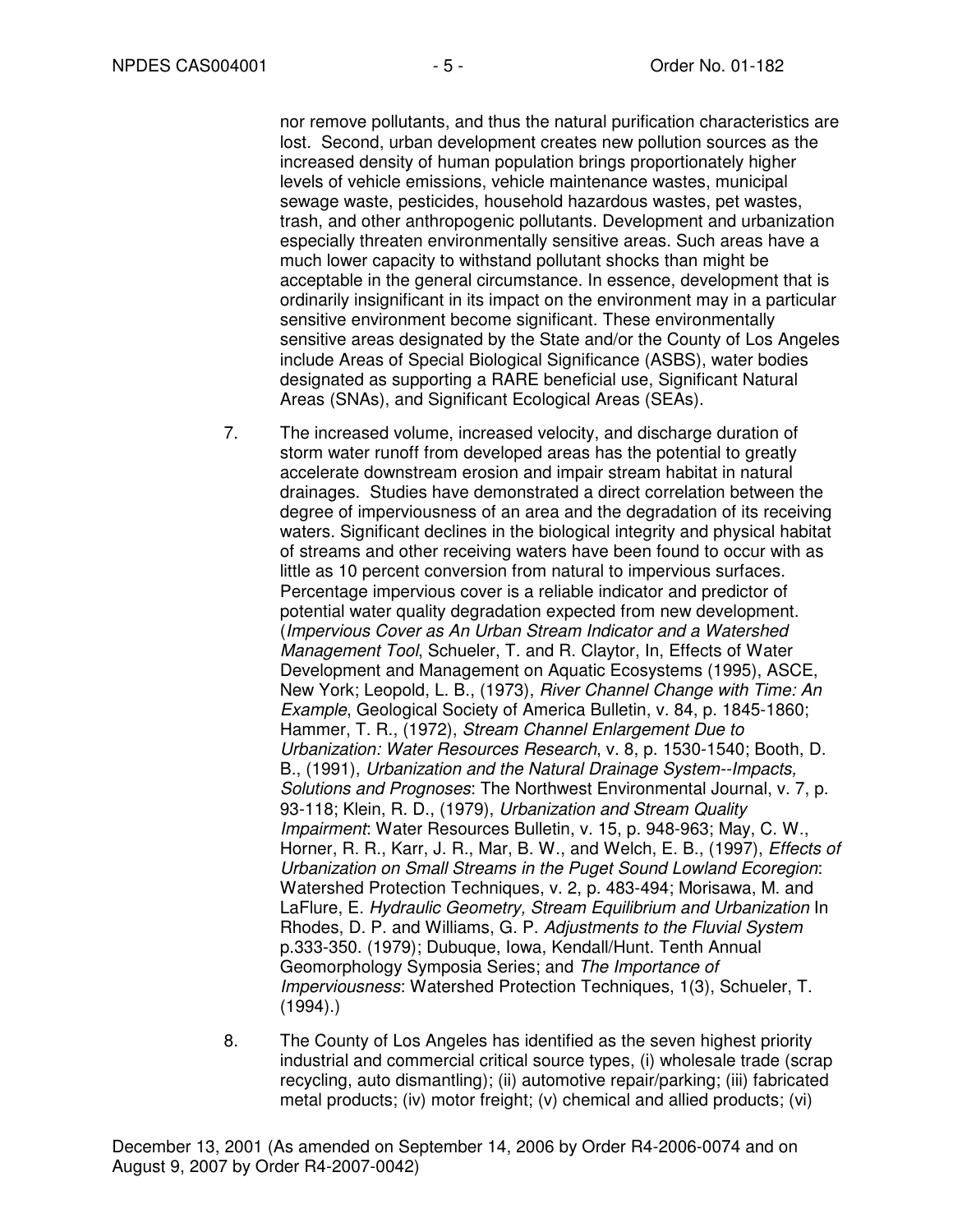automotive dealers/gas stations; (vii) primary metal products (*Critical Source Selection and Monitoring Report*, Los Angeles County Department of Public Works -Sept 1996). Monitoring conducted by Los Angeles County and the Regional Board demonstrates that the priority industrial sectors and auto repair facilities (one of the commercial sectors) on the list, contribute significant concentrations of heavy metals to storm water (*Los Angeles County 1999-2000 Storm Water Monitoring Report*, Los Angeles County Department of Public Works -July 2000; *Compliance Assessment of the Auto Dismantling Industry; Evaluation of the California General Industrial Storm Water Permit*, H. Chang, (2001), 70 pp., California Regional Water Quality Control Board, Los Angeles Region).

- 9. The discharge of washwaters and contaminated storm water from industries and businesses specified in this Order for inspection by Permittees is an environmental threat and can also adversely impact public health and safety. For example, a review of industrial waste/ pretreatment records performed in 1995 in the County of Los Angeles on illicit discharges indicates that automotive service facilities and food service facilities sometimes discharge polluted washwaters to the MS4. The pollutants of concern in such washwaters include food waste, oil and grease, and toxic chemicals. Other storm water/industrial waste programs in California have reported similar observations. Illicit discharges from automotive service facilities and food service facilities have been identified elsewhere as a major cause of widespread contamination and water quality problems (Washtenaw County Statutory Drainage Board - 1987 Huron River Pollution Abatement Program).
- 10. Studies indicate that facilities with paved surfaces subject to frequent motor vehicular traffic (such as parking lots and fast food restaurants), or facilities that perform vehicle repair, maintenance, or fueling (automotive service facilities) are potential sources of pollutants of concern in storm water. [References: Pitt *et a*l., *Urban Storm Water Toxic Pollutants: Assessment, Sources, and Treatability*, Water Environment Res., 67, 260 (1995)*; Results of Retail Gas Outlet and Commercial Parking Lot Storm Water Runoff Study*, Western States Petroleum Association and American Petroleum Institute, (1994); *Action Plan Demonstration Project, Demonstration of Gasoline Fueling Station Best Management Practices*, Final Report, County of Sacramento (1993); *Source Characterization*, R. Pitt, In Innovative Urban Wet-Weather Flow Management Systems (2000) Technomic Press, Field, R *et al*. editors; *Characteristics of Parking Lot Runoff Produced by Simulated Rainfall*, , L.L. Tiefenthaler *et al*. Technical Report 343, Southern California Coastal Water Research Project (2001).]
- 11. Retail Gasoline Outlets (RGOs) are points of convergence for vehicular traffic and are similar to parking lots and urban roads. Studies indicate that storm water discharges from RGOs have high concentrations of hydrocarbons and heavy metals. [*The Quality of Trapped Sediments and Poor Water within Oil Grit Separators in Suburban MD,* Schueler T. and Shepp D. (1992), and *Concentrations of Selected Constituents in Runoff*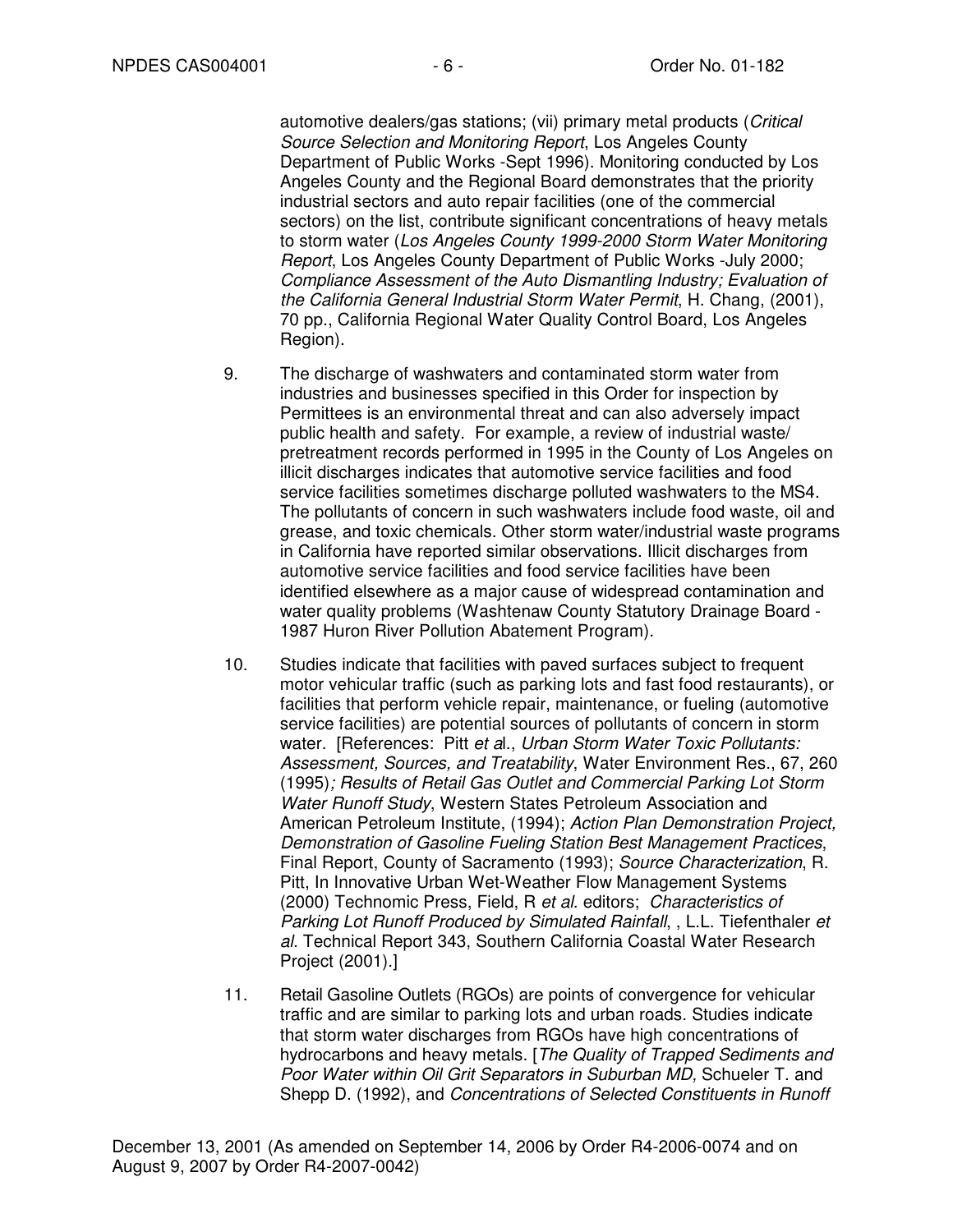*from Impervious Surfaces in Four Urban Catchments of Different Landuse*, Ranabal, F.I., and T.J. Gizzard (1995), In Proceedings of the Fourth Biennial Stormwater Research Conference, Florida, pp-42-52]. Pilot studies indicate that treatment control best management practices installed at retail gasoline stations are effective in removing pollutants, reasonable in capital cost, easy to operate, and do not present safety risks [*Rouge River National Wet Weather Demonstration Project, Task Product Memorandum – Evaluation of On-line Media Filters RPO-NPS-TPM59.00*, Wayne County, MI, March 1999]. The Regional Board and the San Diego Regional Board have jointly prepared a Technical Report on the applicability of new development BMP design criteria for retail gasoline outlets, (*Retail Gasoline Outlets: New Development Design Standards for Mitigation of Storm Water Impacts*, (June 2001)). Retail Gasoline Outlets in Western U.S. States (such as Washington and Oregon) are already subject to numerical BMP design criteria, as well in other U.S. States.

## **C. Permit Background**

- 1. The essential components of the Storm Water Management Program, as established by federal regulations [40 CFR 122.26(d)] are: (i) Adequate Legal Authority, (ii) Fiscal Resources, (iii) Storm Water Quality Management Program (SQMP) - (Public Information and Participation Program, Industrial/Commercial Facilities Program, Development Planning Program, Development Construction Program, Public Agency Activities Program, Illicit Connection and Illicit Discharges Elimination Program), and (iv) Monitoring and Reporting Program.
- 2. The Permittees have filed a Report of Waste Discharge (ROWD), dated February 1, 2001, and applied for renewal of their waste discharge requirements that serves as an NPDES permit to discharge wastes to surface waters. The ROWD includes a proposed SQMP and a Monitoring Program. The proposed SQMP contains programs previously approved under Board Order No. 96-054 in the following areas:

Public Information and Participation Development Planning Development Construction Public Agency Activities Illicit Connection/Illicit Discharge Elimination Program

These programs are revised pursuant to the provisions of this Order after adoption.

3. The County of Los Angeles has previously conducted source identification and pollutant characterization consistent with 40 CFR 122.26(d)(1)(ii) and (iii) under its storm water Monitoring Program. The Monitoring Program submitted with the ROWD proposes to advance the assessment of receiving water impacts, identification of sources of pollution, evaluation of Best Management Practices (BMPs), and measurement of long term trends in mass emissions.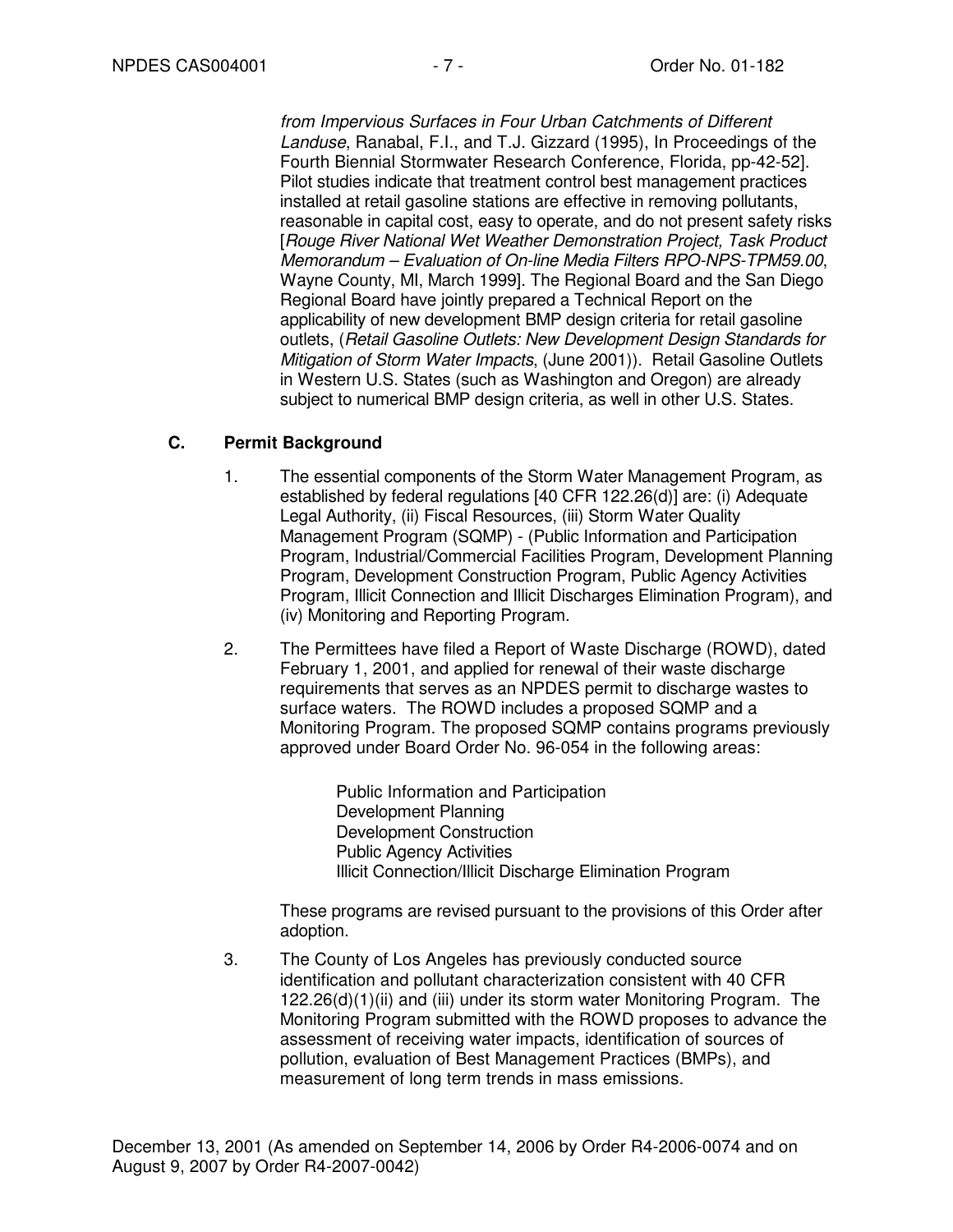- 4. The Regional Board has reviewed the ROWD and has determined it to be complete under the reapplication policy of MS4s issued by the U.S. Environmental Protection Agency (USEPA) (61 *Fed. Reg*. 41697). The Regional Board finds that the Permittees' proposed SQMP, incorporating the additional and/or revised provisions contained in this Order would meet the minimum requirements of federal regulations.
- 5. The City of Los Angeles has conducted shoreline and nearshore water quality monitoring off the Santa Monica Bay since the 1950s under the monitoring program for the Hyperion Waste Water Treatment Plant (NPDES No. CA0109991). The monitoring results indicate that effluent from Hyperion's 5-Mile Outfall does not impinge the shoreline, and that elevated bacterial counts are associated with runoff from storm drains and discharges from piers. In 1994, the Regional Board approved the relocation of Hyperion's shoreline stations to implement a bay-wide, regional shoreline-monitoring program associated with storm drain outfalls in the Santa Monica Bay. The City of Los Angeles requested that the shoreline-monitoring requirement be incorporated in this Order. The shoreline pathogen monitoring requirements are outlined in the Monitoring Program for this Order.

# **D. Permit Coverage**

- 1. The requirements in this Order cover all areas within the boundaries of the Permittee municipalities (see Attachment A) over which they have regulatory jurisdiction as well as unincorporated areas in Los Angeles County within the jurisdiction of the Regional Board. The Permittees serve a population of about 9.5 million [Reference: *2000 Census of Population and Housing,* Bureau of the Census, U.S. Department of Commerce (2001)] in an area of approximately 3,100 square miles.
- 2. Federal, state, regional or local entities within the Permittees'boundaries or in jurisdictions outside the Los Angeles County Flood Control District, and not currently named in this Order, may operate storm drain facilities and/or discharge storm water to storm drains and watercourses covered by this Order. The Permittees may lack legal jurisdiction over these entities under state and federal constitutions. The Regional Board will coordinate with these entities to implement programs that are consistent with the requirements of this Order. The Regional Board will consider such facilities for coverage in 2003 under its NPDES permitting scheme pursuant to USEPA Phase II storm water regulations.
- 3. Sources of discharges into receiving waters in the County of Los Angeles but in jurisdictions outside its boundary include the following:
	- About 34 square miles of unincorporated area in Ventura County, which drain into Malibu Creek and then to Santa Monica Bay,
	- About 9 square miles of the City of Thousand Oaks, which also drain into Malibu Creek and then to Santa Monica Bay, and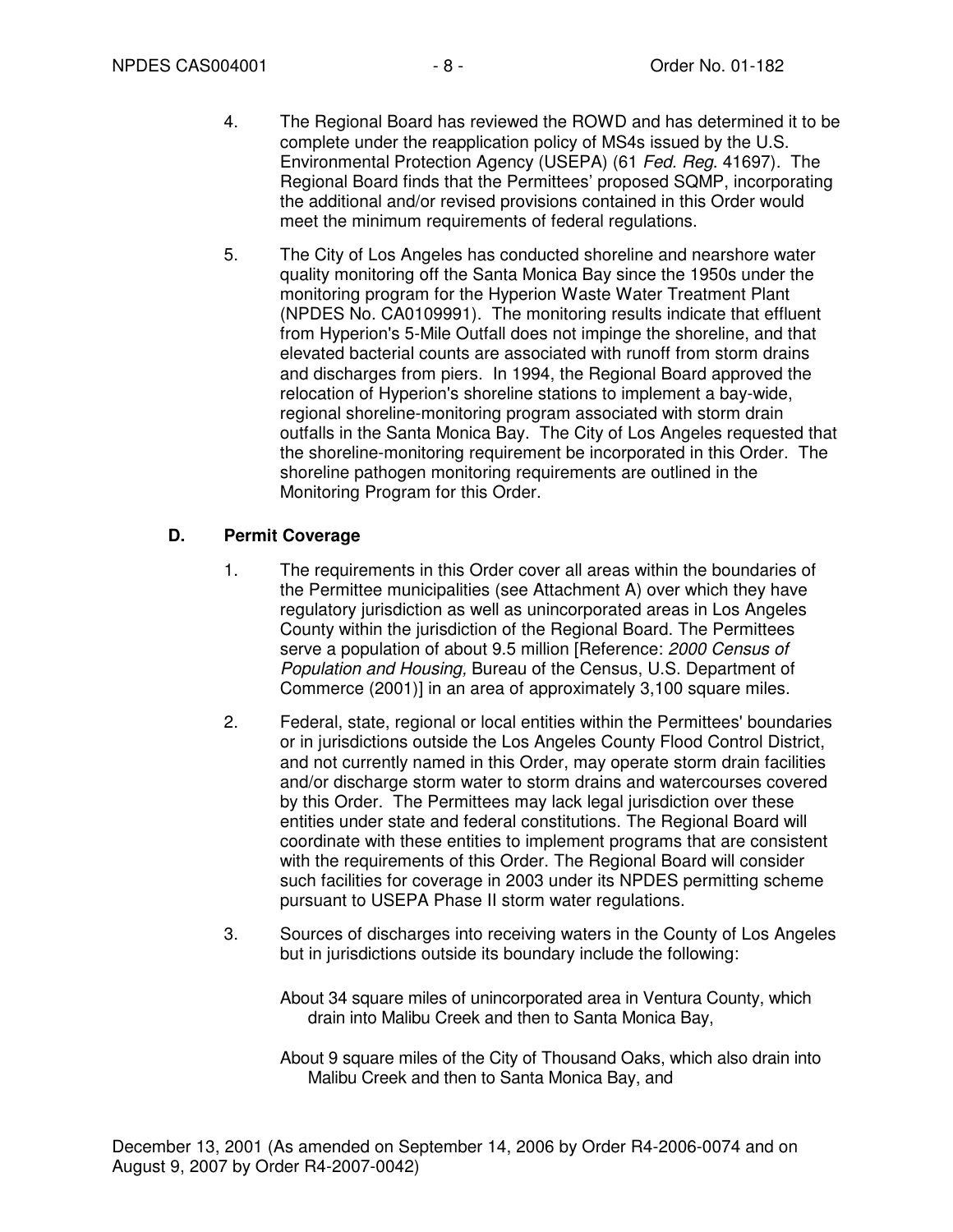About 86 square miles of area in Orange County, which drain into Coyote Creek and then into the San Gabriel River.

The Regional Board will ensure that storm water management programs for the areas in Ventura County and the City of Thousand Oaks that drain into Santa Monica Bay are consistent with the requirements of this Order. The Regional Board will coordinate with the Santa Ana Regional Board so that storm water management programs for the areas in Orange County that drain into Coyote Creek are consistent with the requirements of this Order.

- 4. This permit is intended to develop, achieve, and implement a timely, comprehensive, cost-effective storm water pollution control program to reduce the discharge of pollutants in storm water to the Maximum Extent Practicable (MEP) from the permitted areas in the County of Los Angeles to the waters of the U.S. subject to the Permittees' jurisdiction.
- 5. Permittees have expressed their intention to work cooperatively to control the contribution of pollutants from one portion of the MS4 to another portion of the system. Permittees may control the contribution of pollutants to the MS4 from non-permittee dischargers such as Caltrans, the U.S. Department of Defense, and other state and federal facilities, through interagency agreements.

# **E. Federal, State, and Regional Regulations**

- 1. The Water Quality Act of 1987 added Section 402(p) to the federal Clean Water Act (CWA) (33 U.S.C. § 1251-1387). This section requires the USEPA to establish regulations setting forth NPDES requirements for storm water discharges in two phases.
	- The USEPA Phase I storm water regulations were directed at MS4s serving a population of 100,000 or more, including interconnected systems and storm water discharges associated with industrial activities, including construction activities. The Phase I Final Rule was published on November 16, 1990 (55 *Fed. Reg*. 47990).
	- The USEPA Phase II storm water regulations are directed at storm water discharges not covered in Phase I, including small MS4s (serving a population of less than 100,000), small construction projects (one to five acres), municipal facilities with delayed coverage under the Intermodal Surface Transportation Efficiency Act of 1991, and other discharges for which the USEPA Administrator or the State determines that the storm water discharge contributes to a violation of a water quality standard, or is a significant contributor of pollutants to waters of the United States. The Phase II Final Rule was published on December 8, 1999 (64 *Fed. Reg*. 68722).
- 2. The USEPA published an 'Interim Permitting Approach for Water Quality-Based Effluent Limitations in Storm Water Permits' on August 26, 1996 (61 *Fed. Reg.* 43761). This policy discusses the appropriate kinds of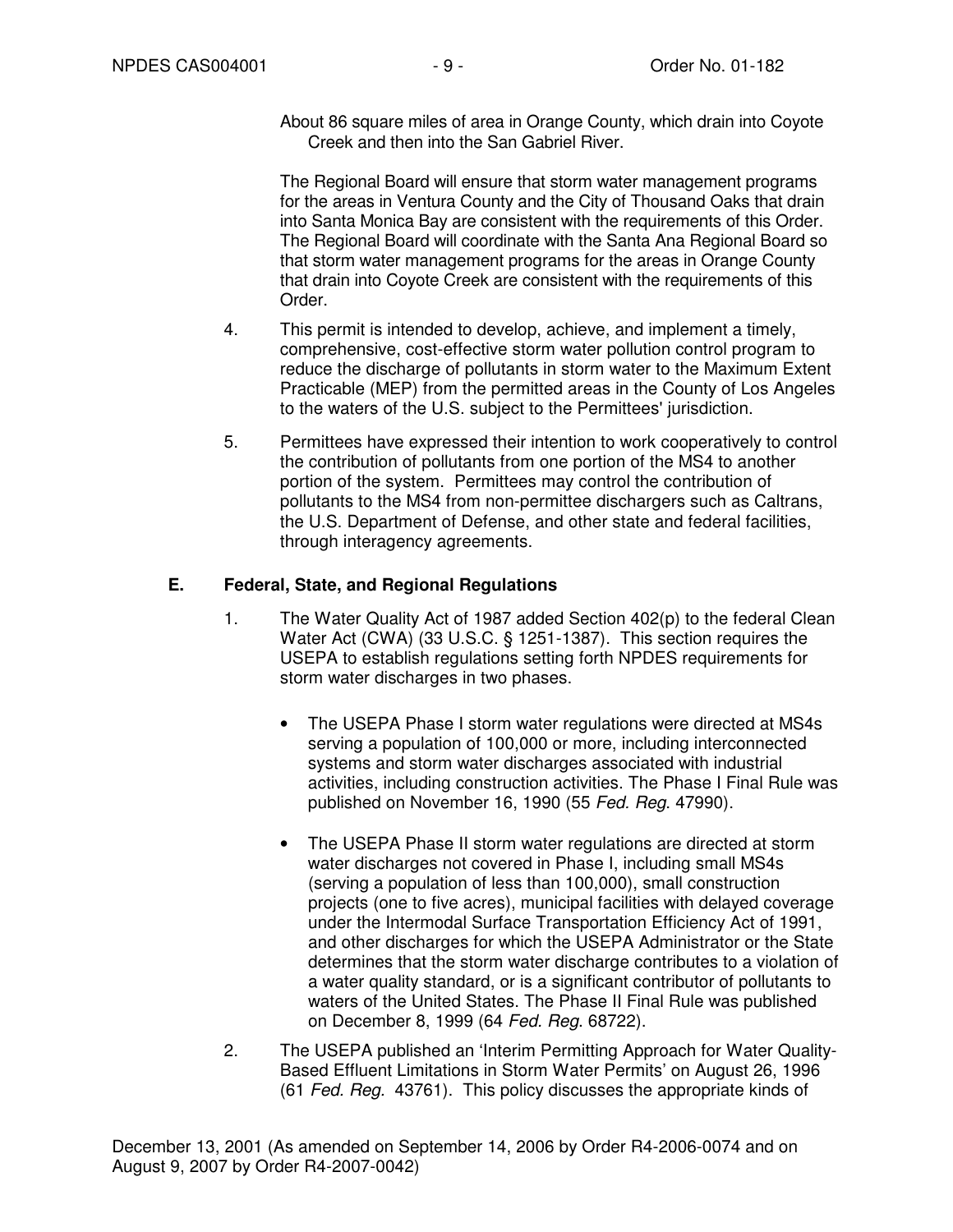water quality-based effluent limitations to be included in NPDES storm water permits to provide for the attainment of water quality standards.

- 3. The USEPA published an 'Interpretative Policy Memorandum on Reapplication Requirements' for MS4 permits on August 9, 1996 (61 *Fed. Reg*. 41697). This policy requires that MS4 reapplication for reissuance for a subsequent five-year permit term contain certain basic information and information for proposed changes and improvements to the storm water management program and monitoring program.
- 4. The USEPA has entered into a Memorandum of Agreement (MOA) with the U.S. Fish and Wildlife Service and the National Marine Fisheries Service for enhancing coordination regarding the protection of endangered and threatened species under Section 7 of the Endangered Species Act and the CWA's Water Quality Standards and NPDES programs. Among other actions, the MOA establishes a framework for coordination of actions by the USEPA, the Services, and CWA delegated States on CWA permit issuance under Section 402 of the CWA [66 *Fed. Reg*. 11202 – 11217].
- 5. USEPA regulations at 40 CFR 122.26(d)(2)(iv)(A) and 40 CFR 122.26(d)(2)(iv)(C) require that MS4 permittees implement a program to monitor and control pollutants in discharges to the municipal system from industrial and commercial facilities that contribute a substantial pollutant load to the MS4. The regulations require that permittees establish priorities and procedures for inspection of industrial facilities and priority commercial establishments. This permit, consistent with the USEPA policy, incorporates a cooperative partnership, including the specifications of minimum expectations, between the Regional Board and the Permittees for the inspection of industrial facilities and priority commercial establishments to control pollutants in storm water discharges (58 *Fed. Reg.* 61157).
- 6. Section 402 (p) of the CWA (33 U.S.C. § 1342(p) provides that MS4 permits must "require controls to reduce the discharge of pollutants to the maximum extent practicable, including management practices, control techniques and system, design engineering method and such other provisions as the [EPA] Administrator or the State determines appropriate for the control of such pollutants." The State Water Resources Control Board's (State Board) Office of Chief Counsel (OCC) has issued a memorandum interpreting the meaning of MEP to include technical feasibility, cost, and benefit derived with the burden being on the municipality to demonstrate compliance with MEP by showing that a BMP is not technically feasible in the locality or that BMPs costs would exceed any benefit to be derived (dated February 11, 1993).
- 7. The CWA authorizes the USEPA to permit a state to serve as the NPDES permitting authority in lieu of the USEPA. The State of California has in-lieu authority for an NPDES program. The Porter-Cologne Water Quality Control Act authorizes the State Board, through the Regional Boards, to regulate and control the discharge of pollutants into waters of the State. The State Board entered into a MOA with the USEPA, on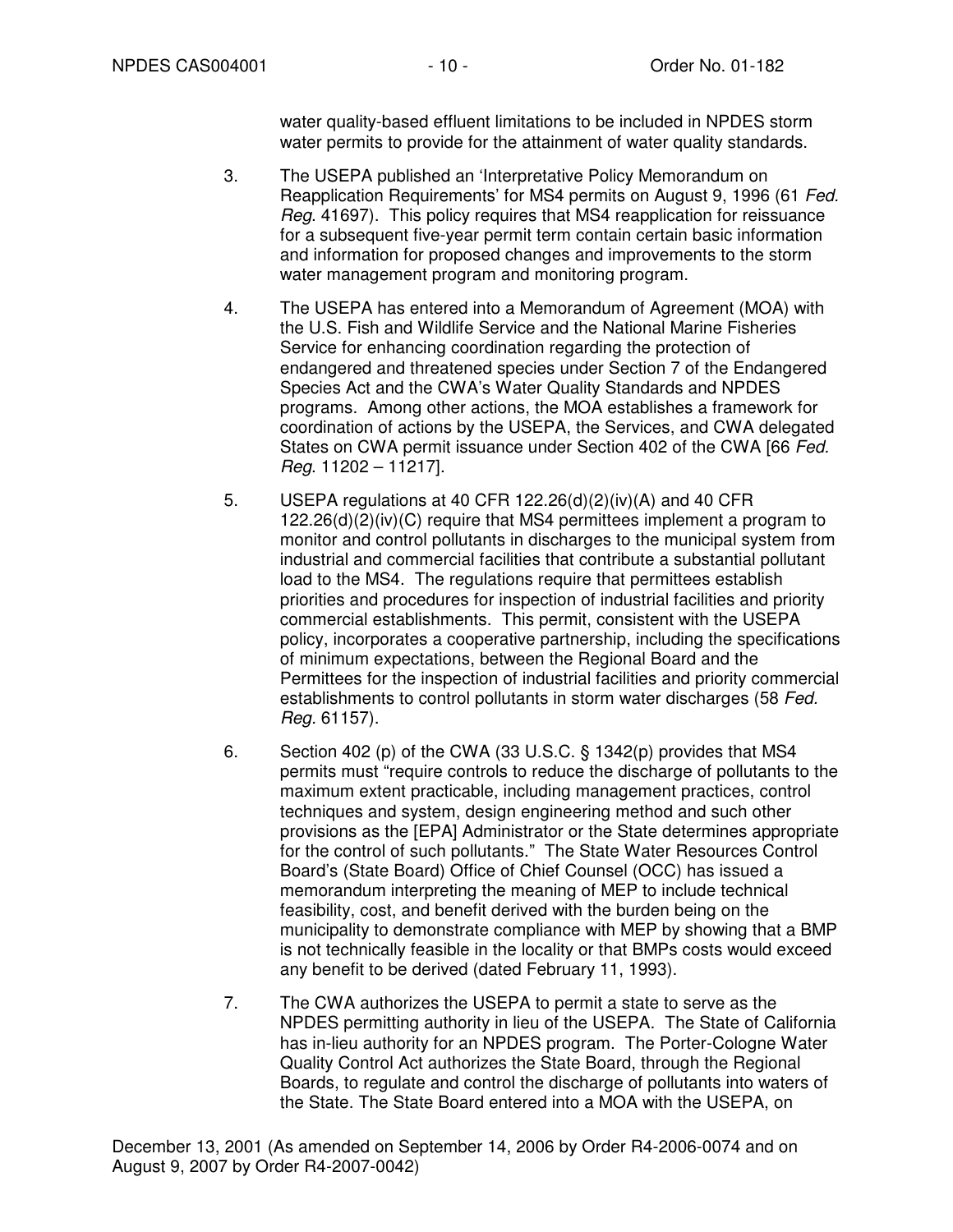September 22, 1989, to administer the NPDES Program governing discharges to waters of the U.S.

- 8. Section 303(d) of the CWA requires that the State identify a list of impaired water-bodies and develop and implement Total Maximum Daily Loads (TMDLs) for these waterbodies (33 U.S.C. §1313(d)(1)). A TMDL specifies the maximum amount of a pollutant that a water-body can receive, still meet applicable water quality standards and protect beneficial uses. The USEPA entered into a consent decree with the Natural Resources Defense Council (NRDC), Heal the Bay, and the Santa Monica BayKeeper on March 22, 1999, under which the Regional Board must adopt all TMDLs for the Los Angeles Region within 13 years from that date. This permit incorporates a provision to implement and enforce approved load allocations for municipal storm water discharges and requires amending the SQMP after pollutants loads have been allocated and approved.
- 9. Section 6217(g) of the Coastal Zone Act Reauthorization Amendments of 1990 (CZARA) requires coastal states with approved coastal zone management programs to address non-point pollution impacting or threatening coastal water quality. CZARA (16 U.S.C. § 1451-1465) amends the Coastal Zone Management Act of 1972, to address five sources of non-point pollution: agriculture, silviculture, urban, marinas, and hydromodification. This NPDES permit addresses the management measures required for the urban category, with the exception of septic systems. The Regional Board addresses septic systems through the administration of other programs.
- 10. On May 18, 2000, the USEPA established numeric criteria for priority toxic pollutants for the State of California (California Toxics Rule (CTR)) 65 *Fed. Reg*. 31682 (40 CFR 131.38), for the protection of human health and aquatic life. These apply as ambient water quality criteria for inland surface waters, enclosed bays, and estuaries. The State Board adopted the *Policy for Implementation of Toxics Standards for Inland Surface Waters, Enclosed Bays, and Estuaries of California (SIP) – 2000,* on March 2, 2000, for implementation of the CTR (State Board Resolution No. 2000-15 as amended by Board Resolution No. 2000-030). This policy requires that discharges comply with TMDL-derived load allocations as soon as possible but no later than 20 years from the effective date of the policy.
- 11. The State Board adopted a revised Water Quality Control Plan for Ocean Waters of California (Ocean Plan) on July 23, 1997. The Ocean Plan contains water quality objectives which apply to all discharges to the coastal waters of California.
- 12. The State Board in *In Re*: California Department of Transportation (State Board Order WQ 2001-08), determined that the discharge of storm water to ASBS is subject to the prohibition in the Ocean Plan against the discharge of wastes to an ASBS.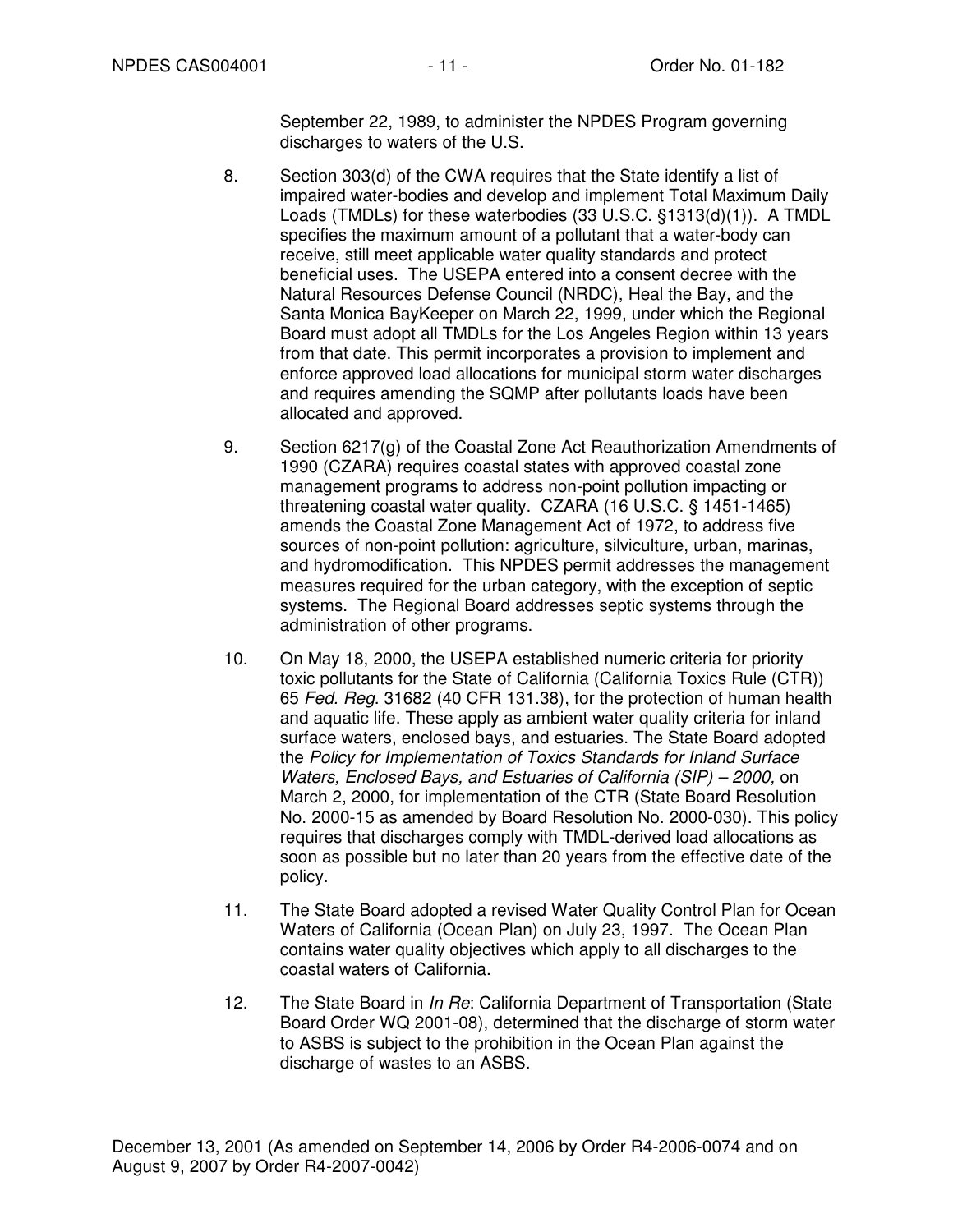- 13. The Regional Board adopted an updated Water Quality Control Plan (Basin Plan) for the Los Angeles Region on June 13, 1994, *'Water Quality Control Plan, Los Angeles Region: Basin Plan for the Coastal Watersheds of Los Angeles and Ventura Counties*, (1994).'The Basin Plan designates beneficial uses of receiving waters and specifies both narrative and numerical water quality objectives for the receiving waters in Los Angeles County.
- 14. The Regional Board on September 19, 2001, adopted amendments to the Basin Plan, to incorporate TMDLs for trash in the Los Angeles River (Resolution No. 01-013) and Ballona Creek (Resolution No. 01-014). After approval by the State Board, the Office of Administrative Law, and the USEPA, the TMDLs for trash will be effective and enforceable.
- 15. The Regional Board on April 13, 1998, approved BMPs for sidewalk rinsing to minimize the discharge of wash waters to the storm drain system (Resolution No. 98-08). By the same resolution, the Regional Board prohibited the discharge of municipal street wash waters to the storm drain system.
- 16. The Regional Board on April 13, 1998, approved recommended BMPs for industrial/commercial facilities (Resolution No. 98-08).
- 17. The Regional Board on April 22, 1999, approved a list of BMPs for use in development planning and development construction (Resolution No. 99- 03)
- 18. The Regional Board adopted and approved requirements for new development and significant redevelopment projects in Los Angeles County to control the discharge of storm water pollutants in post-construction storm water, on January 26, 2000, in Board Resolution No. R-00-02. The Regional Board Executive Officer issued the approved Standard Urban Storm Water Mitigation Plans (SUSMPs) on March 8, 2000. The State Board in large part affirmed the Regional Board action and SUSMPs in State Board Order No. WQ 2000-11 issued on October 5, 2000.
	- The State Board's Chief Counsel has issued a statewide policy memorandum (dated December 26, 2000), which interprets the Order to provide broad discretion to Regional Boards and identifies potential future areas for inclusion in SUSMPs and the types of evidence and findings necessary. Such areas include ministerial projects, projects in environmentally sensitive areas, and water quality design criteria for RGOs.
	- The State Board's Chief Counsel interprets the Order to encourage regional solutions and endorses a mitigation fund or "bank" that may be funded by developers who obtain waivers from the numerical design standards for new development and significant redevelopment.
- 19. 40 CFR 131.10(a) prohibits states from designating waste transport or waste assimilation as a use for any water of the U.S. Authorizing the

December 13, 2001 (As amended on September 14, 2006 by Order R4-2006-0074 and on August 9, 2007 by Order R4-2007-0042)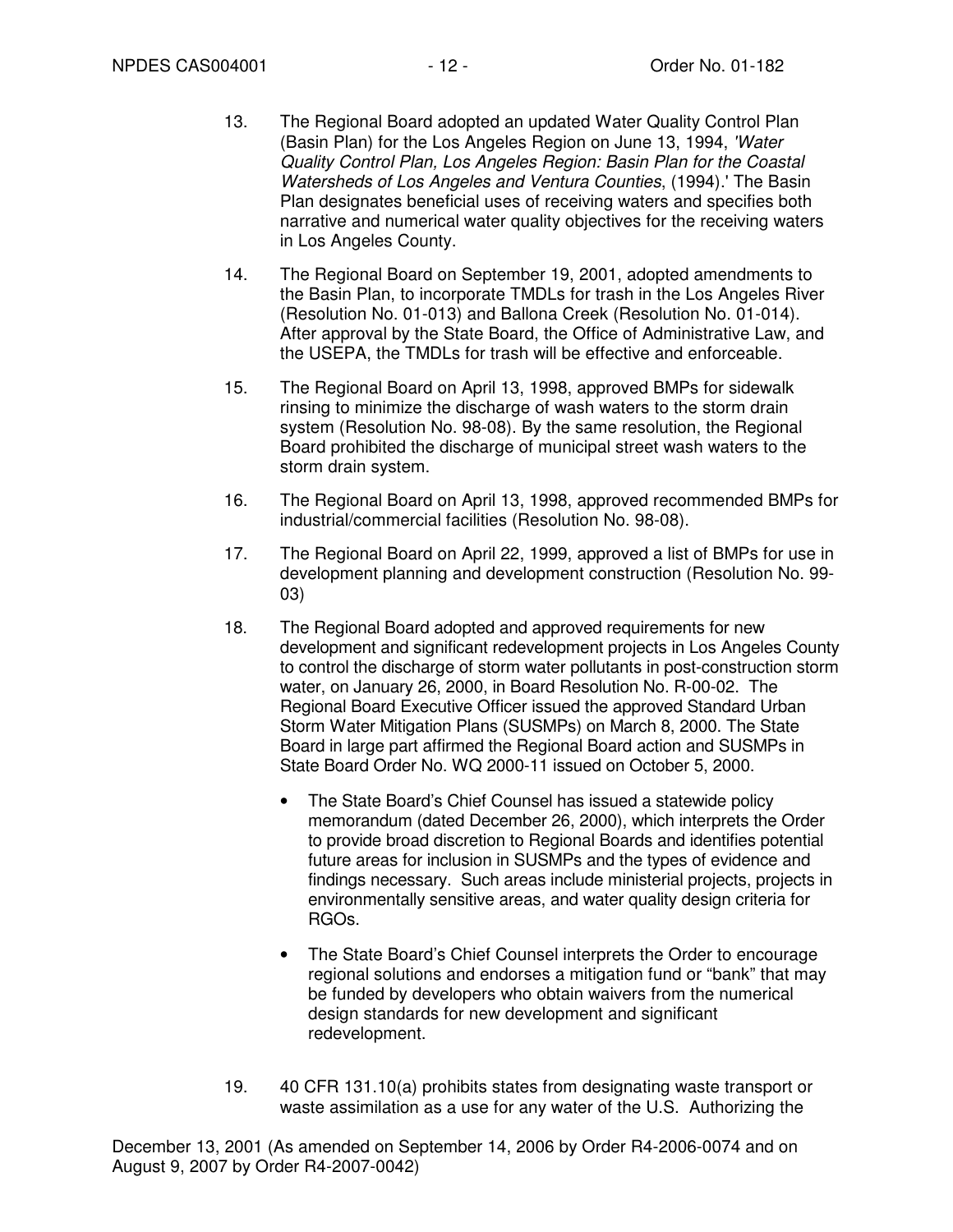construction of a storm water/ urban runoff treatment facility in a jurisdictional water body would be tantamount to accepting waste assimilation as an appropriate use for that water body. Furthermore, the construction and operation of a pollution control facility in a water body can impact the physical, chemical, and biological integrity as well as the beneficial uses of the water body. Therefore, storm water treatment and/or mitigation in accordance with SUSMPs and any other requirements of this Order must occur prior to the discharge of storm water into a water of the U.S.

- 20. The Regional Board supports a Watershed Management Approach to address water quality protection in the region. The objective of the Watershed Management Approach should be to provide a comprehensive and integrated strategy towards water resource protection, enhancement, and restoration while balancing economic and environmental impacts within a hydrologically defined drainage basin or watershed. It emphasizes cooperative relationships between regulatory agencies, the regulated community, environmental groups, and other stakeholders in the watershed to achieve the greatest environmental improvements with available resources.
- 21. To promote a watershed management approach, the County of Los Angeles is divided into six Watershed Management Areas (WMAs) as follows:

Malibu Creek and Rural Santa Monica Bay WMA Ballona Creek and Urban Santa Monica Bay WMA Los Angeles River WMA San Gabriel River WMA Dominguez Channel/Los Angeles Harbor WMA, and Santa Clara River WMA

Attachment A shows the list of Permittees under each WMA and some Permittees have expressed an intent to form sub-watershed groups within the WMA to promote regional solutions for the mitigation of storm water discharge pollution.

22. To facilitate compliance with federal regulations, the State Board has issued two statewide general NPDES permits for storm water discharges: one for storm water from industrial sites [NPDES No. CAS000001, General Industrial Activity Storm Water Permit (GIASP)] and the other for storm water from construction sites [NPDES No. CAS000002, General Construction Activity Storm Water Permit (GCASP)]. The GCASP was reissued on August 19, 1999. The GIASP was reissued on April 17, 1997. Facilities discharging storm water associated with industrial activities and construction projects with a disturbed area of five acres or more are required to obtain individual NPDES permits for storm water discharges, or to be covered by a statewide general permit by completing and filing a Notice of Intent (NOI) with the State Board. The USEPA guidance anticipates coordination of the state-administered programs for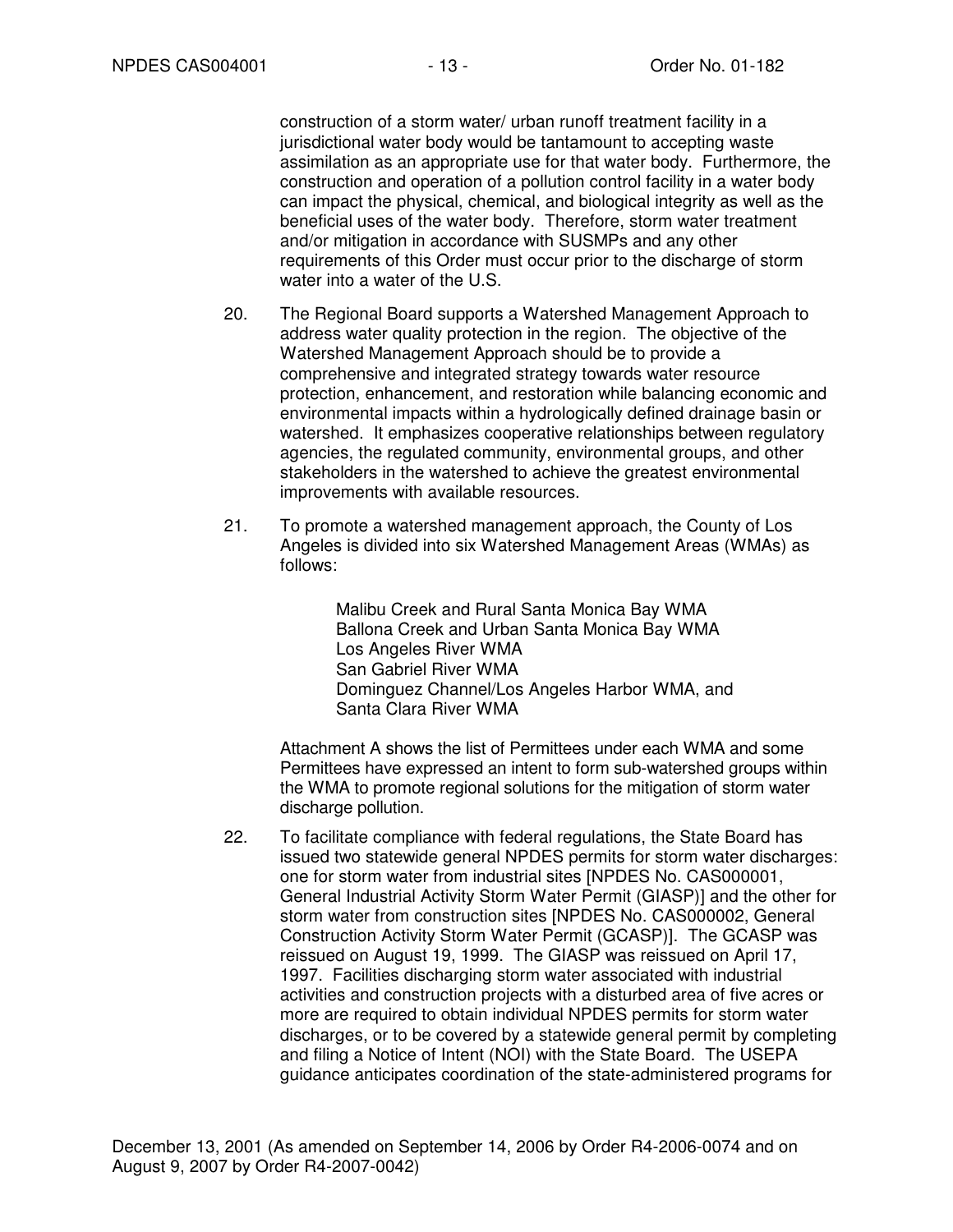industrial and construction activities with the local agency program to reduce pollutants in storm water discharges to the MS4.

The Regional Board is the enforcement authority in the Los Angeles Region for the two statewide general permits regulating discharges from industrial facilities and construction sites, and all NPDES storm water and non-storm water permits issued by the Regional Board. These industrial and construction sites and discharges are also regulated under local laws and regulations.

- 23. The State Board, on October 28, 1968, adopted Resolution No. 68-16, which established an anti-degradation policy for the State and Regional Boards. This policy restricts the degradation of surface waters and protects waterbodies where existing water quality is higher than is necessary for the protection of beneficial uses.
- 24. The State Board, on June 17, 1999, adopted Order No. WQ 99-05, which, in a precedential decision, identifies acceptable receiving water limitations language to be included in municipal storm water permits issued by the State and Regional Boards. The receiving water limitations included herein are consistent with the State Board Order, USEPA Policy, and the U.S. Appellate court decision in, *Defenders of Wildlife v. Browner* (9<sup>th</sup>. Cir, 1999). The State Board OCC has determined that the federal court decision did not conflict with State Board Order No. WQ 99-05 (memorandum dated October 14, 1999)
- 25. California Water Code (CWC) § 13263(a) requires that waste discharge requirements issued by the Regional Board shall implement any relevant water quality control plans that have been adopted; shall take into consideration the beneficial uses to be protected and the water quality objectives reasonably required for that purpose; other waste discharges; the need to prevent nuisance; and provisions of CWC § 13241. The Regional Board has considered the requirements of § 13263 and § 13241, and applicable plans, policies, rules, and regulations in developing these waste discharge requirements.
- 26. CWC § 13370 *et seq.* requires that waste discharge requirements issued by the Regional Boards be consistent with provisions of the federal CWA and its amendments.
- 27. On March 12, 2001, the U.S. Court of Appeals ruled that it is necessary to obtain a NPDES permit for application of aquatic pesticides to waterways. (*Headwaters, Inc. vs. Talent Irrigation District,* 243 F.3d. 526 (9<sup>th</sup> Cir., 2001)) This decision is controlling in California for nonagricultural applications of pesticides to waterways. The State Board adopted a general NPDES permit (Order No. 2001-12-DWQ) on July 19, 2001, for public entities that discharge pollutants to waters of the U.S. associated with the application of aquatic pesticides for resource or pest management. Public entities that conduct such activities must seek coverage under the general permit.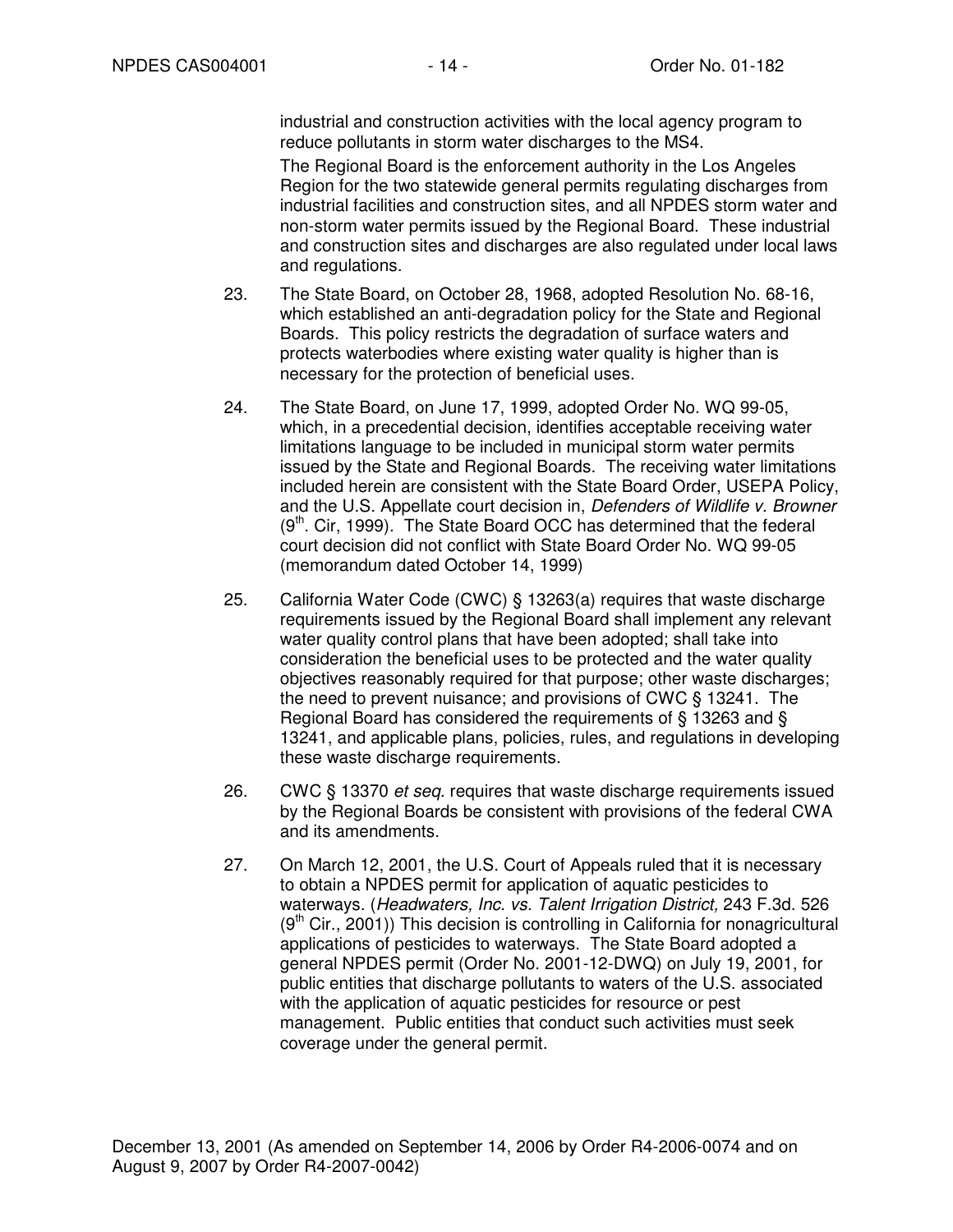### **Findings Related To The Incorporation Of The Santa Monica Bay Beaches Dry Weather Bacteria TMDL And The Marina Del Rey Harbor Mothers' Beach And Back Basins Bacteria TMDL**

- 28. The Regional Board adopted the Santa Monica Bay Beaches Dry Weather TMDL for Bacteria (hereinafter "Dry Weather Bacteria TMDL") on January 24, 2002. The TMDL was subsequently approved by the State Board, the Office of Administrative Law (OAL), and the USEPA and became effective on July 15, 2003.
- 29. The Regional Board adopted the Marina del Rey Harbor Mothers' Beach and Back Basins Bacteria TMDL (hereinafter "MDR Bacteria TMDL") on August 7, 2003. The TMDL was subsequently approved by the SWRCB, the OAL, and the USEPA and became effective on March 18, 2004.
- 30. The Waste Load Allocations (WLAs) in the Dry Weather Bacteria TMDL and the MDR Bacteria TMDL are expressed as the number of allowable days that the Santa Monica Bay beaches, Mothers' Beach and Basins D, E, and F in Marina del Rey Harbor may exceed the Basin Plan water quality objectives for protection of Water Contact Recreation (REC-1) in marine waters, specifically the water quality objectives for bacteria. Appropriate modifications to this order are therefore included in Parts 1 (Discharge Prohibitions) and 2 (Receiving Water Limitations), pursuant to 40 CFR 122.41(f) and 122.62, and Part 6.I.1 of this Order. Additionally, 40 CFR 122.44(d)(1)(vii)(B) requires that NPDES permits be consistent with the assumptions and requirements of any available waste load allocation. Tables 7-4.1, 7-4.2a, and 7-4.3 of the Basin Plan set forth the pertinent provisions of the Dry Weather Bacteria TMDL. Tables 7-5.1, 7- 5.2, and 7-5.3 of the Basin Plan set forth the pertinent provisions of the MDR Bacteria TMDL. They require that during Summer Dry Weather there shall be no exceedances in the Wave Wash of the single sample or the geometric mean bacteria objectives set to protect the Water Contact Recreation (REC-1) beneficial use in marine waters. Accordingly, a prohibition is included in this Order barring discharges from a MS4 to Santa Monica Bay or Marina del Rey Harbor that result in exceedance of these objectives. Since the TMDL and the WLAs contained therein are expressed as receiving water conditions, Receiving Water Limitations have been included in this Order that are consistent with and implement the zero exceedance day WLAs.
- 31. Pursuant to federal regulations at 40 CFR 124.8, and 125.56, Fact Sheets were prepared to provide the bases for incorporating the Dry Weather Bacteria TMDL and the MDR Bacteria TMDL into this Order. These Fact Sheets are hereby incorporated by reference into these findings.
- 32. The iterative approach to regulating municipal storm water is not an appropriate means of implementing the Santa Monica Bay beaches or the MDR Summer Dry Weather WLAs for any and all of the following reasons: (a) The WLAs do not regulate the discharge of storm water; (b) The harm to the public from violating the WLAs is dramatic both in terms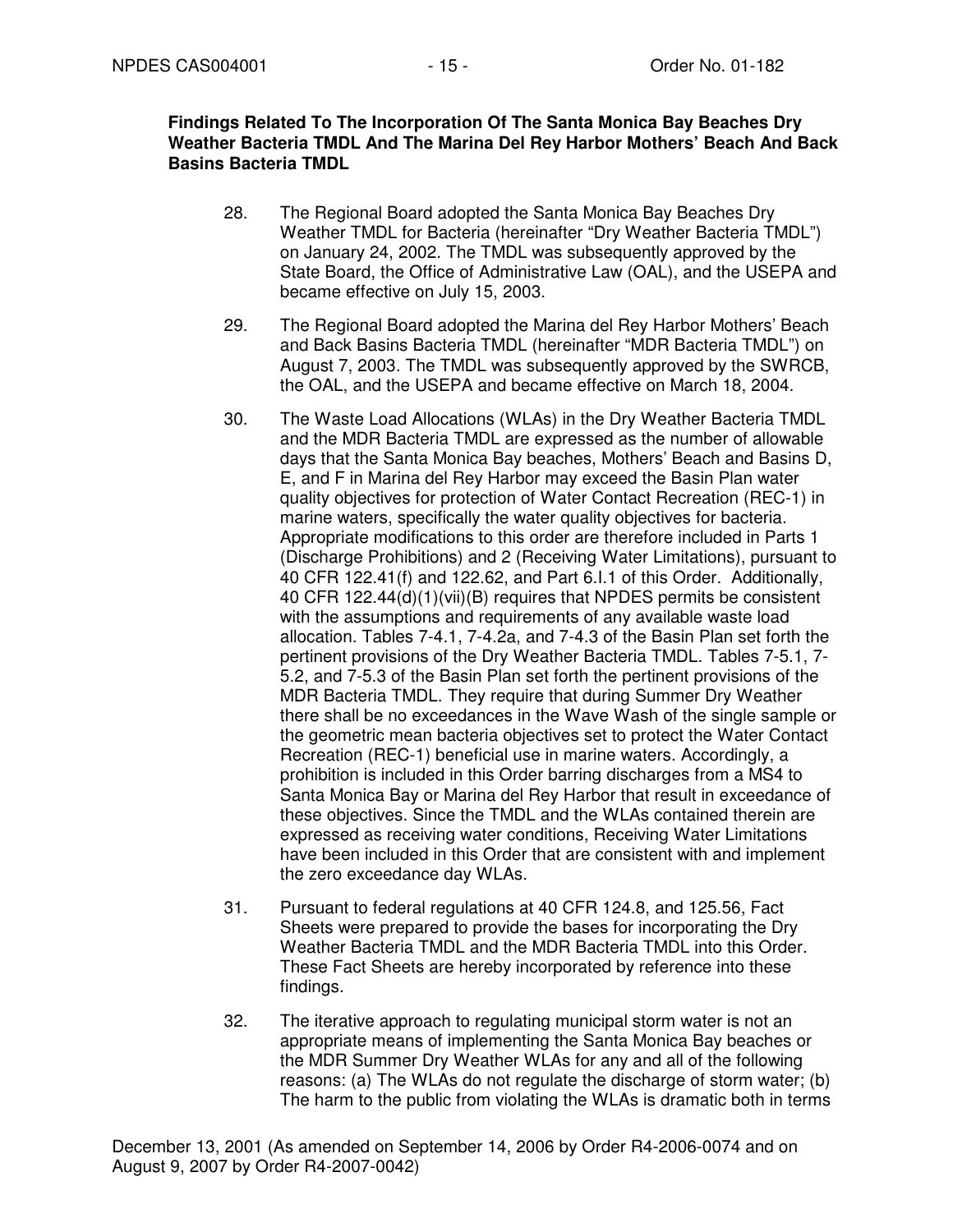of health impacts to exposed beachgoers, and the economic cost to the region associated with related illnesses; (c) Under the iterative approach over three permit cycles, required elements of the MS4 permit (e.g., elimination of illicit connections/illicit discharges (IC/ID) into their MS4s, revisions to their SQMP, etc.) have not resulted in the elimination of exceedances of water quality standards at the beaches or in Basins D, E, and F of Marina del Rey Harbor.

- 33. On March 14, 2007, Marina del Rey watershed responsible agencies submitted to the Regional Board the results of a non-point source study conducted over a one year period between July 2005 and July 2006, which was required under the terms of the MDR TMDL. The study was designed to determine the relative bacterial loading to the harbor from sources including but not limited to storm drains, boats, birds, and other non-point sources. The study has not yet been peer reviewed, and is currently under review by Regional Board staff.
- 34. On January 8, 2007, as required by the MDR Bacterial TMDL, Marina del Rey watershed responsible agencies submitted to the Regional Board an implementation plan describing the strategy by which they intend to comply with the MDR Bacterial TMDL. This implementation plan was developed through a process that included both Regional Board staff and representatives from Heal the Bay and Santa Monica Baykeeper.
- 35. The Regional Board acknowledges the County's timely submittals of reports required by the TMDL and implementation measures initiated thus far towards meeting water quality standards for bacteria in Marina del Rey. As a result of the adoption of the MDR Bacterial TMDL in 2003, the County has funded or received grants to initiate the following activities:
	- Marina Beach Water Quality Improvement Project, Phase I and Phase II through a CBI grant;
	- Mothers' Beach and Back Basins Bacterial TMDL Non-point Source Study;
	- Marina del Rey Harbor Mothers' Beach and Back Basins Report of Small Drain Identification;
	- Marina del Rey Vessel Discharge Report;
	- Marina del Rey Harbor Mothers' Beach and Back Basins Bacterial TMDL Coordinated Monitoring Plan; and
	- Three low-flow diversion projects, which were partially funded by a grant, two of which have been completed.

In addition to participation in the above studies, the County and other Marina del Rey watershed responsible agencies continue to implement BMPs proposed in the January 8, 2007, Implementation Plan.

36. The Receiving Water Limitations have been revised to implement the Summer Dry Weather WLAs set forth in Basin Plan Tables 7-4.1 and 7- 5.1. These Receiving Water Limitations apply at the compliance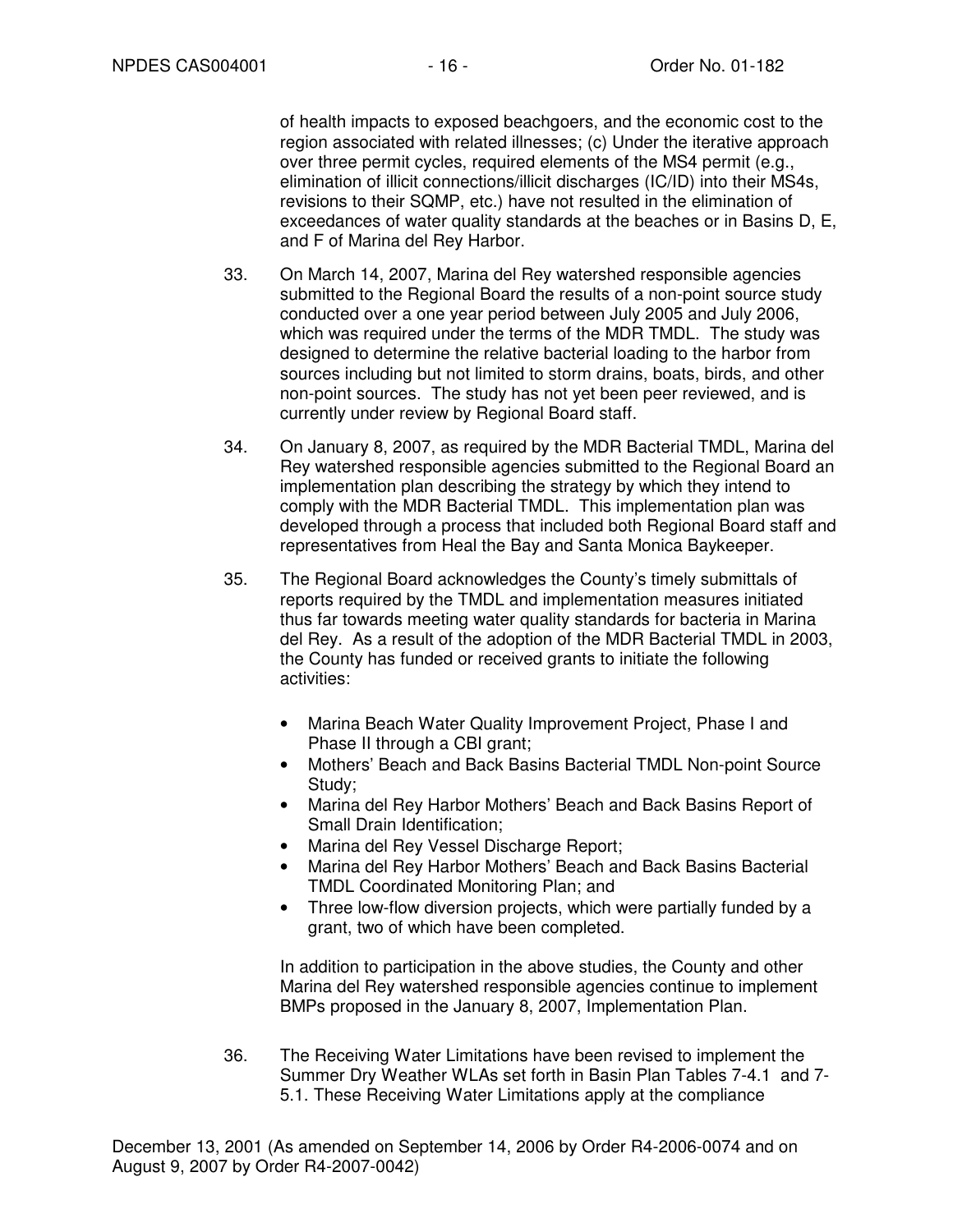monitoring sites identified in the *Santa Monica Bay Beaches Bacterial TMDLs Coordinated Shoreline Monitoring Plan* dated April 7, 2004 1 and the *Marina del Rey Harbor Mothers' Beach and Back Basins Bacterial TMDL Coordinated Monitoring Plan* dated April 13, 2007. Compliance with the Receiving Water Limitations shall be determined using monitoring data obtained in conformance with the *Santa Monica Bay Beaches Bacterial TMDLs Coordinated Shoreline Monitoring Plan* dated April 7, 2004; the *Marina del Rey Harbor Mothers' Beach and Back Basins Bacterial TMDL Coordinated Monitoring Plan* dated April 13, 2007; and the Monitoring and Reporting Program CI 6948.

- 37. If the Receiving Water Limitations are exceeded at a compliance monitoring site, the Regional Board will generally issue an appropriate investigative order pursuant to Cal. Water Code § 13267 or § 13225 to the Permittees and other responsible agencies or jurisdictions within the relevant subwatershed to determine the source of the exceedance. Following these actions, Regional Board staff will generally evaluate the need for further enforcement as follows:
	- a) If the Regional Board determines that the exceedance did not result from discharges from the MS4, then the MS4 Permittees would not be responsible for violations of these provisions.
	- b) If the Regional Board determines that Permittees in the relevant subwatershed have demonstrated that their MS4 does not discharge dry weather flow into Santa Monica Bay or Basins D, E, or F in Marina del Rey Harbor, those Permittees would not be responsible for violations of these provisions even if the Receiving Water Limitations are exceeded at an associated compliance monitoring site.
	- c) If the Regional Board determines that Permittees in the relevant subwatershed have demonstrated that their MS4 summer dry weather discharge into Santa Monica Bay or Basins D, E, or F in Marina del Rey Harbor is treated to a level that does not exceed either the single sample or the geometric mean bacteria objectives, those Permittees shall not be responsible for violations of these provisions even if the Receiving Water Limitations are exceeded at an associated compliance monitoring site.
	- d) If the Regional Board determines that one or more Permittees have caused or contributed to violations of these Receiving Water Limitations, the Regional Board will consider appropriate enforcement action, including a cease and desist order with or without a time schedule for compliance, or other appropriate

<sup>1</sup> If the Regional Board determines that publicly owned storm drains that flow during dry weather are situated at additional shoreline locations, the *Santa Monica Bay Beaches Bacterial TMDLs Coordinated Shoreline Monitoring Plan* may be revised by the Regional Board Executive Officer approval, after providing the opportunity for public comment, to include these locations as compliance monitoring sites.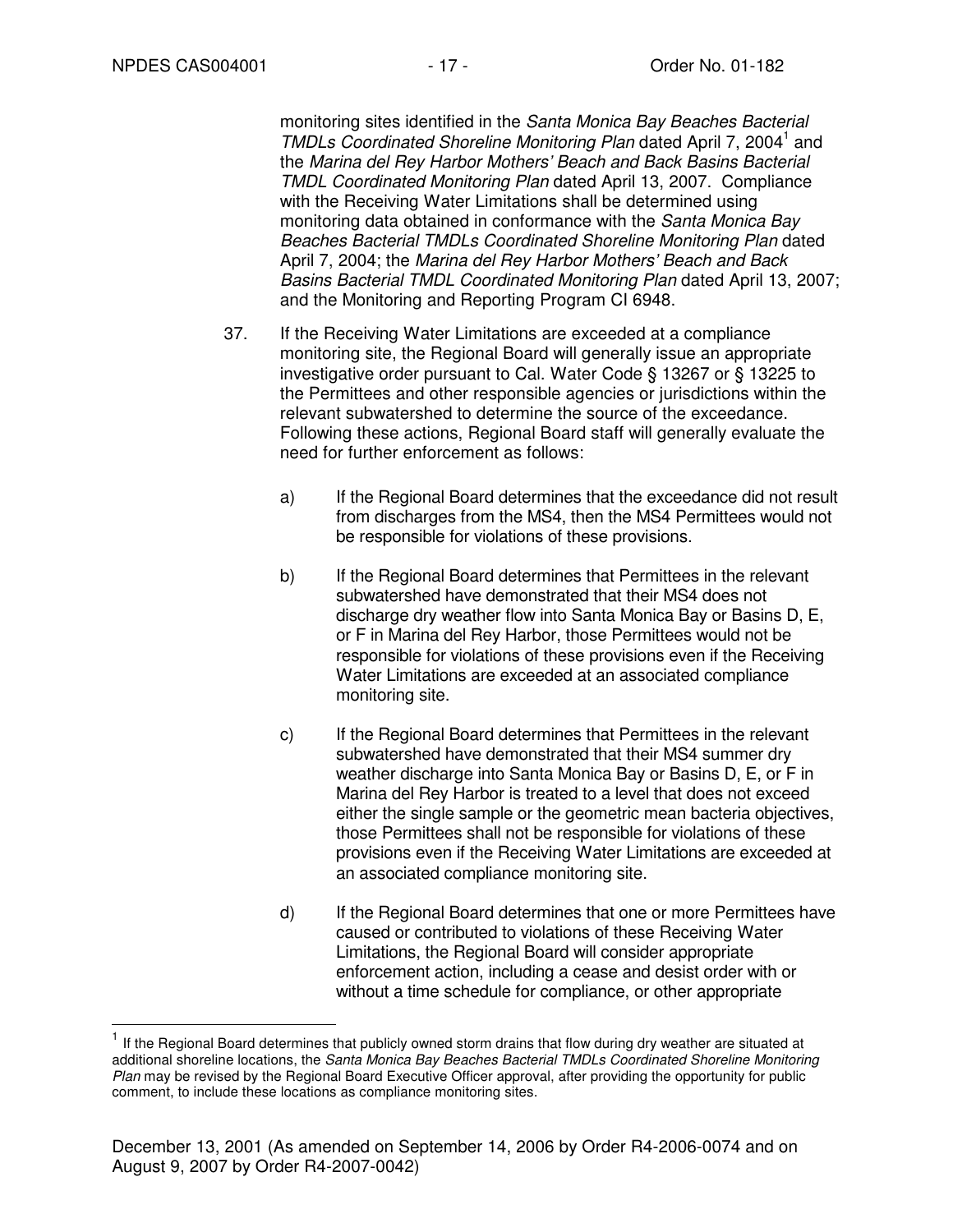enforcement action depending upon the circumstances and the extent to which the Permittee(s) has endeavored to comply with these provisions.

- 38. A Permittee would not be responsible for violations of these provisions if the Regional Board Executive Officer determines that the Permittee has adequately documented through a source investigation of the subwatershed, pursuant to protocols established under Cal. Water Code 13178, that bacterial sources originating within the jurisdiction of the Permittee have not caused or contributed to the exceedance of the Receiving Water Limitations.
- 39. Water Code section 13389 exempts the Regional Board from compliance with Chapter 3 (commencing with Section 21100) of Division 13 of the Public Resources Code prior to the adoption of waste discharge requirements. Therefore the Regional Board is not required to prepare environmental documents to evaluate this permit modification. Nevertheless, the Regional Board has considered the policies and requirements set forth in Chapters 1 through 2.6 of CEQA, and further, has considered the final substitute environmental documents for the Santa Monica Bay Beaches Bacteria TMDL and the MDR Bacteria TMDL.

# **F. Implementation**

- 1. The California Environmental Quality Act (CEQA) (Cal. Pub. Resources Code § 21000 *et seq*.) requires that public agencies consider the environmental impacts of the projects they approve for development. CEQA applies to projects that are considered discretionary and does not apply to ministerial projects, which involve the use of established standards or objective measurements. A ministerial project may be made discretionary by adopting local ordinance provisions or imposing conditions to create decision-making discretion in approving the project. In the alternative, Permittees may establish standards and objective criteria administratively for storm water mitigation for ministerial projects. For water quality purposes, the Regional Board considers that all new development and significant redevelopment activity in specified categories, that receive approval or permits from a municipality, are subject to storm water mitigation requirements.
- 2. The objective of this Order is to protect the beneficial uses of receiving waters in Los Angeles County. To meet this objective, this Order requires that the SQMP specify BMPs that will be implemented to reduce the discharge of pollutants in storm water to the maximum extent practicable. Further, Permittees are to assure that storm water discharges from the MS4 shall neither cause nor contribute to the exceedance of water quality standards and objectives nor create conditions of nuisance in the receiving waters, and that the discharge of non-storm water to the MS4 has been effectively prohibited.
- 3. The SQMP required in this Order builds upon the programs established in Order Nos. 90-079, and 96-054, consists of the components recommended in the USEPA guidance manual, and was developed with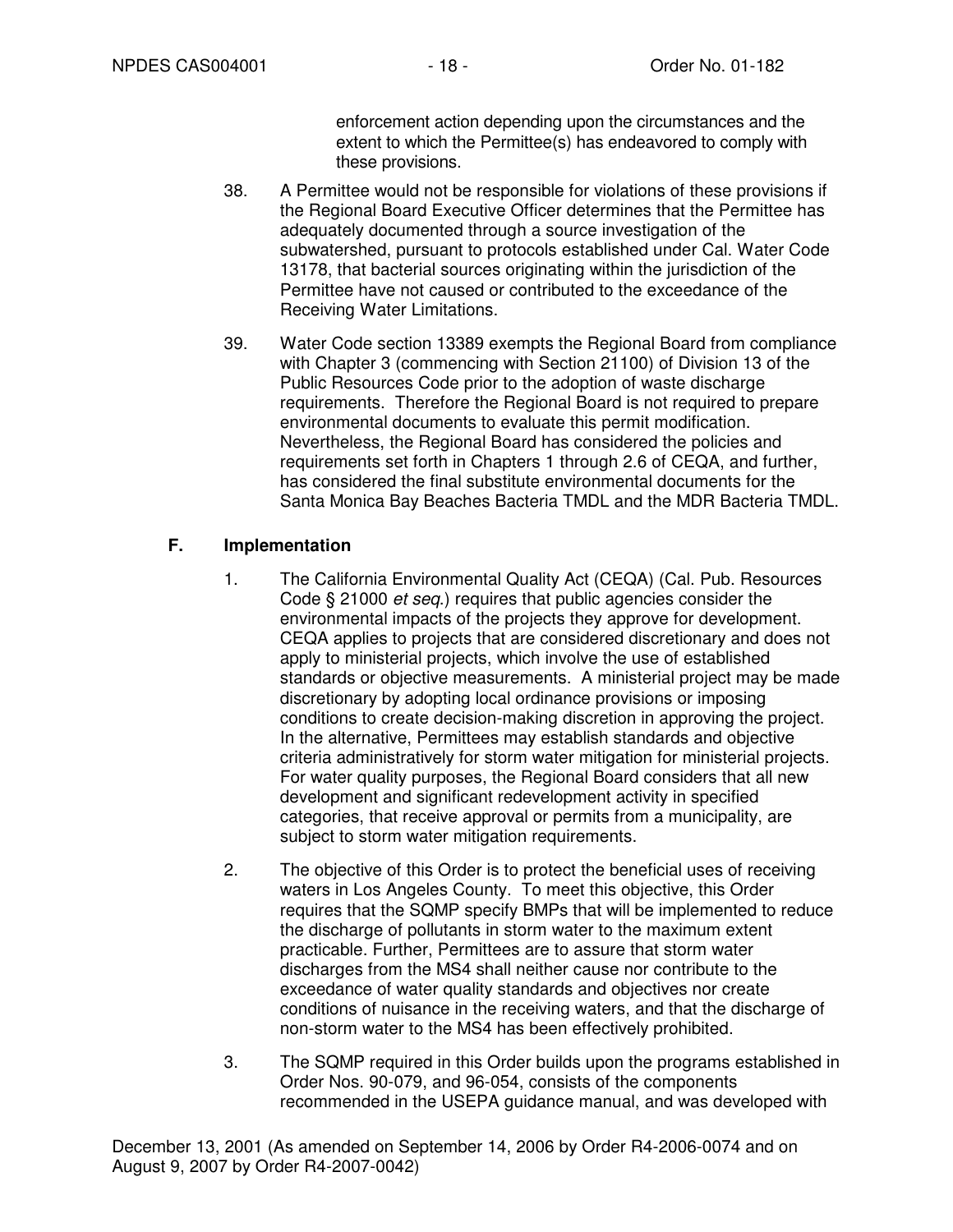the cooperation of representatives from the regulated community and environmental groups. The SQMP includes provisions that promote customized initiatives, both on a countywide and watershed basis, in developing and implementing cost-effective measures to minimize discharge of pollutants to the receiving water. The various components of the SQMP, taken as a whole rather than individually, are expected to reduce pollutants in storm water and urban runoff to the maximum extent practicable. Provisions of the SQMP are fully enforceable under provisions of this Order.

- 4. The emphasis of the SQMP is pollution prevention through education, public outreach, planning, and implementation as source control BMPs first and then Structural and Treatment Control BMPs next. Successful implementation of the provisions of the SQMP will require cooperation and coordination of all public agencies in each Permittee's organization, among Permittees, and with the regulated community.
- 5. The implementation of a Public Information and Participation Program is a critical component of a storm water management program. An informed and knowledgeable community is critical to the success of a storm water management program since it helps insure the following: (i) greater support for the program as the public gains a greater understanding of the reasons why it is necessary and important, and (ii) greater compliance with the program as the public becomes aware of the personal responsibilities expected of them and others in the community, including the individual actions they can take to protect or improve the quality of area waters.
- 6. This Order includes a Monitoring Program that incorporates Minimum Levels (MLs) established under the SIP. The SIP's MLs represent the lowest quantifiable concentration for priority toxic pollutants that is measurable with the use of proper method-based analytical procedures and factoring out matrix interference. The SIP's MLs therefore represent the best available science for determining MLs and are appropriate for a storm water monitoring program. The use of MLs allows the detection of toxic priority pollutants at concentrations of concern using recent advances in chemical analytical methods.
- 7. This Order provides flexibility for Permittees to petition the Regional Board Executive Officer to substitute a BMP under the SQMP with an alternative BMP, if they can provide information and documentation on the effectiveness of the alternative, equal to or greater than the prescribed BMP in meeting the objectives of this Order.
- 8. This Order contemplates that the Permittees are responsible for considering potential storm water impacts when making planning decisions in order to fulfill the Permittees' CWA requirement to reduce the discharge of pollutants in municipal storm water to the MEP from new development and redevelopment activities. However, the Permittees retain authority to make the final land-use decisions and retain full statutory authority for deciding what land uses are appropriate at specific locations within each Permittee's jurisdiction. This Order and its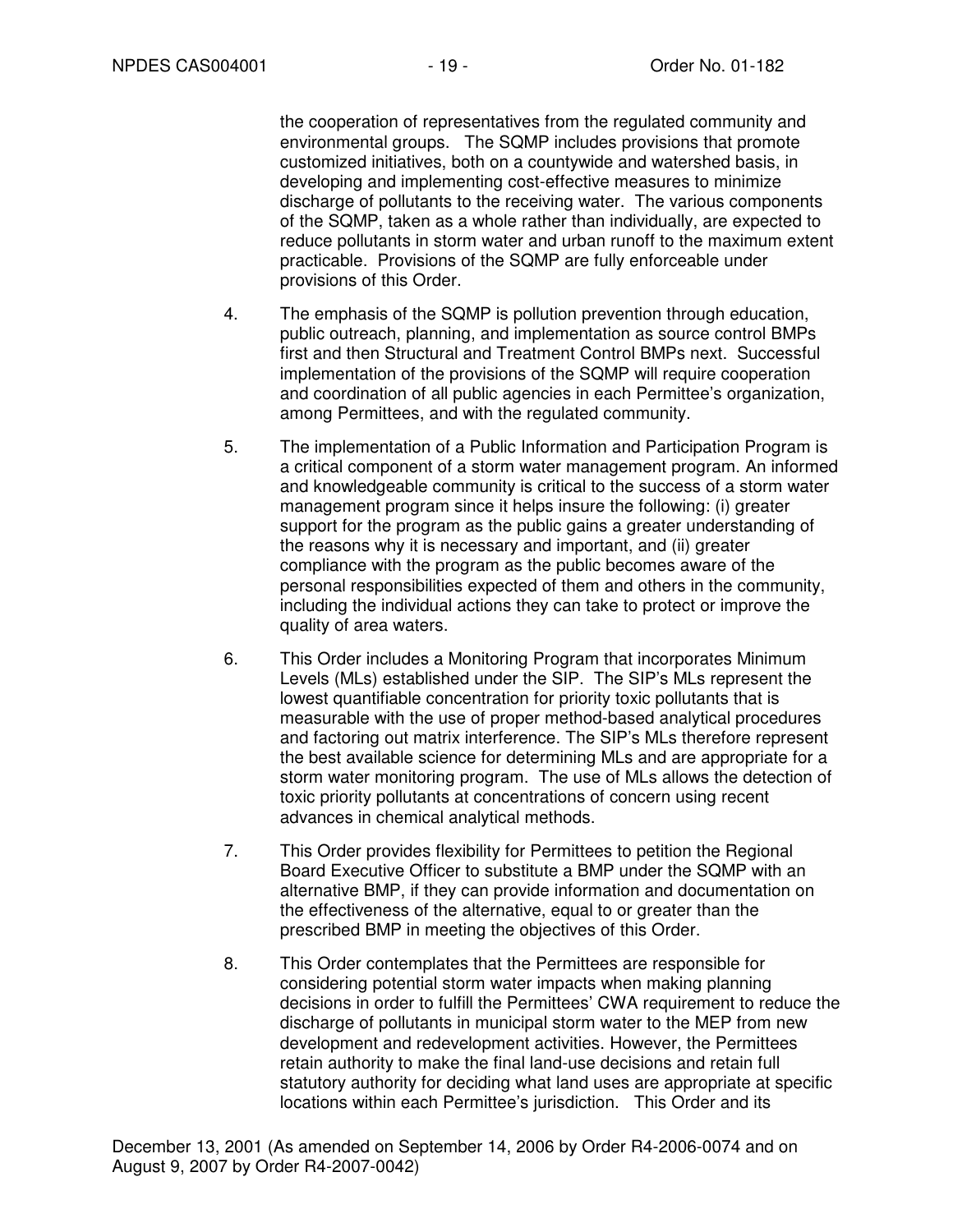requirements are not intended to restrict or control local land use decision-making authority.

9. This Order is not intended to prohibit the inspection for or abatement of vectors by the State Department of Health Services or local vector agencies in accordance with Cal. Health and Safety Code § 2270 *et seq*. and §116110 *et seq*. Certain Treatment Control BMPs if not properly designed, operated or maintained may create habitats for vectors (e.g. mosquito and rodents). This Order contemplates that the Permittees will closely cooperate and collaborate with local vector control agencies and the State Department of Health Services for the implementation, operation, and maintenance of Treatment Control BMPs in order to minimize the risk to public health from vector borne diseases.

# **G. Public Process**

- 1. The Regional Board has notified the Permittees and interested agencies and persons of its intent to issue waste discharge requirements for this discharge, and has provided them with an opportunity to submit their written view and recommendations.
- 2. The Regional Board, in a public hearing, heard and considered all comments pertaining to the discharge and to the tentative requirements.
- 3. The Regional Board has conducted public workshops to discuss drafts of the permit. On April 24, 2001, Regional Board staff conducted a workshop outlining the reasoning behind the changes proposed for the new permit and received input from the Permittees and the public regarding those proposed changes. On July 26, 2001, a second public workshop was held at a special Regional Board meeting. The Permittees and the public had another opportunity to express their opinions regarding the proposed changes to the permit in front of the Regional Board members. A significant number of working meetings with the Permittees and other interested parties have occurred throughout the period from the submittal of the ROWD and completion of the tentative draft, in an attempt to incorporate and address all the comments presented.
- 4. The Los Angeles County Flood Control District, the County of Los Angeles and the other municipalities are co-permittees as defined in 40 CFR 122.26 (b)(1). Los Angeles County Flood Control District will coordinate with the other municipalities and facilitate program implementation. Each Permittee is responsible only for a discharge for which it is the operator.
- 5. This Order shall serve as a NPDES Permit, pursuant to CWA § 402, or amendments thereto, and shall take effect 50 days from Order adoption provided the Regional Administrator of the USEPA has no objections.
- 6. The action to adopt an NPDES permit is exempt from the provisions of Chapter 3 of CEQA (Cal. Pub. Resources Code § 21100 *et seq*.), in accordance with CWC § 13389.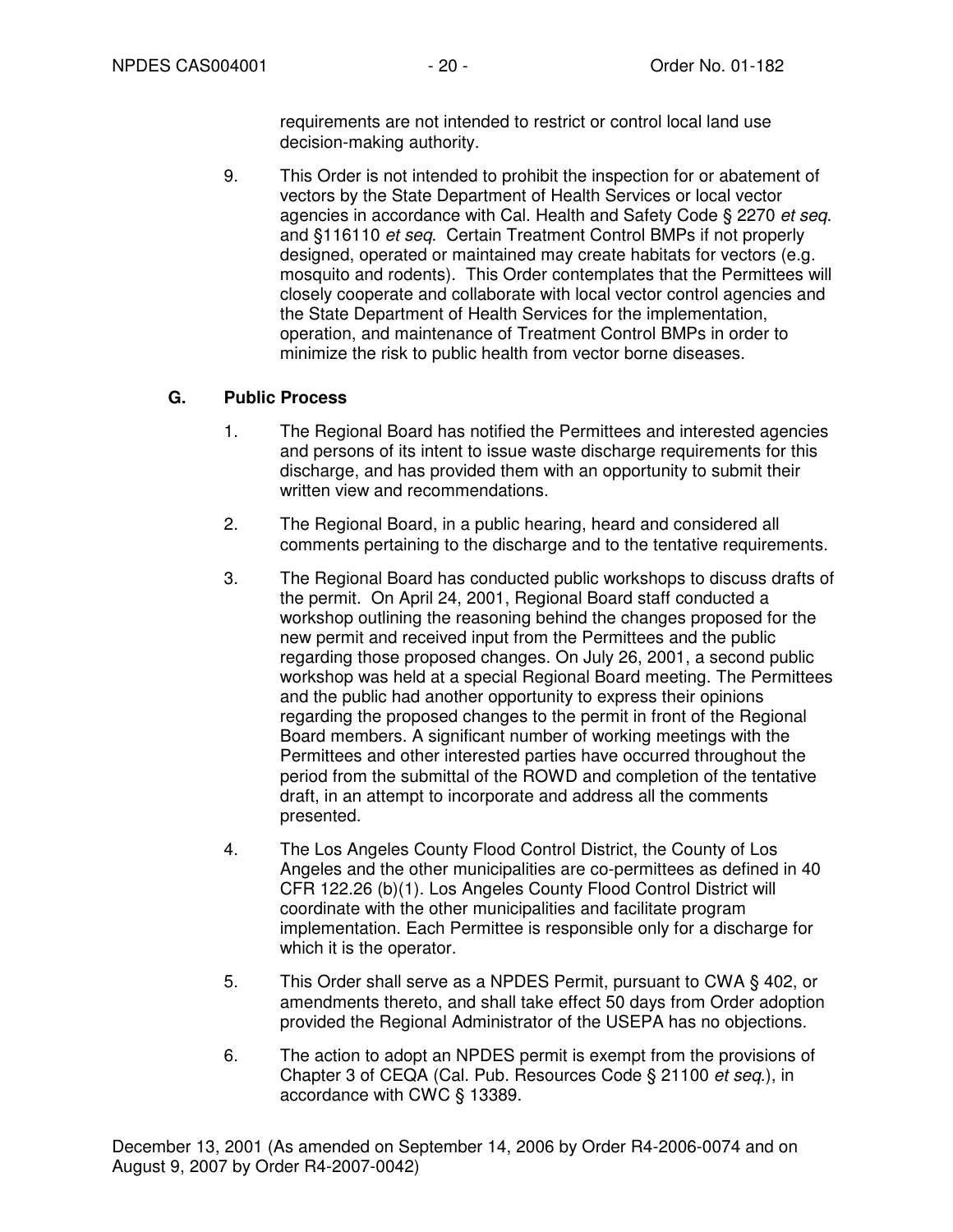- 7. Pursuant to CWC §13320, any aggrieved party may seek review of this Order by filing a petition with the State Board. A petition must be sent to: State Water Resources Control Board, P.O. Box 100, Sacramento, California, 95812, within 30 days of adoption of the Order by the Regional Board.
- 8. This Order may be modified or alternatively revoked or reissued prior to its expiration date, in accordance with the procedural requirements of the NPDES program, and the CWC for the issuance of waste discharge requirements.

**IT IS HEREBY ORDERED** that the Los Angeles County Flood Control District, Los Angeles County, and the Cities of Agoura Hills, Alhambra, Arcadia, Artesia, Azusa, Baldwin Park, Bell, Bellflower, Bell Gardens, Beverly Hills, Bradbury, Burbank, Calabasas, Carson, Cerritos, Claremont, Commerce, Compton, Covina, Cudahy, Culver City, Diamond Bar, Downey, Duarte, El Monte, El Segundo, Gardena, Glendale, Glendora, Hawaiian Gardens, Hawthorne, Hermosa Beach, Hidden Hills, Huntington Park, Industry, Inglewood, Irwindale, La Cañada Flintridge, La Habra Heights, Lakewood, La Mirada, La Puente, La Verne, Lawndale, Lomita, Los Angeles, Lynwood, Malibu, Manhattan Beach, Maywood, Monrovia, Montebello, Monterey Park, Norwalk, Palos Verdes Estates, Paramount, Pasadena, Pico Rivera, Pomona, Rancho Palos Verdes, Redondo Beach, Rolling Hills, Rolling Hills Estates, Rosemead, San Dimas, San Fernando, San Gabriel, San Marino, Santa Clarita, Santa Fe Springs, Santa Monica, Sierra Madre, Signal Hill, South El Monte, South Gate, South Pasadena, Temple City, Torrance, Vernon, Walnut, West Covina, West Hollywood, Westlake Village, and Whittier, in order to meet the provisions contained in Division 7 of the CWC and regulations adopted thereunder, and the provisions of the CWA, as amended, and regulations and guidelines adopted thereunder, shall comply with the following:

# **Part 1. DISCHARGE PROHIBITIONS**

- Part 1. A. The Permittees shall effectively prohibit non-storm water discharges into the MS4 and watercourses, except where such discharges:
	- 1. Are covered by a separate individual or general NPDES permit for non-storm water discharges; or
	- 2. Fall within one of the categories below, and meet all conditions when specified by the Regional Board Executive Officer:
		- a) Category A Natural flow:
			- (1) Natural springs and rising ground water;
			- (2) Flows from riparian habitats or wetlands;
			- (3) Stream diversions, permitted by the State Board; and
			- (4) Uncontaminated ground water infiltration [as defined by 40 CFR 35.2005(20)].
		- b) Category B Flows from emergency fire fighting activity.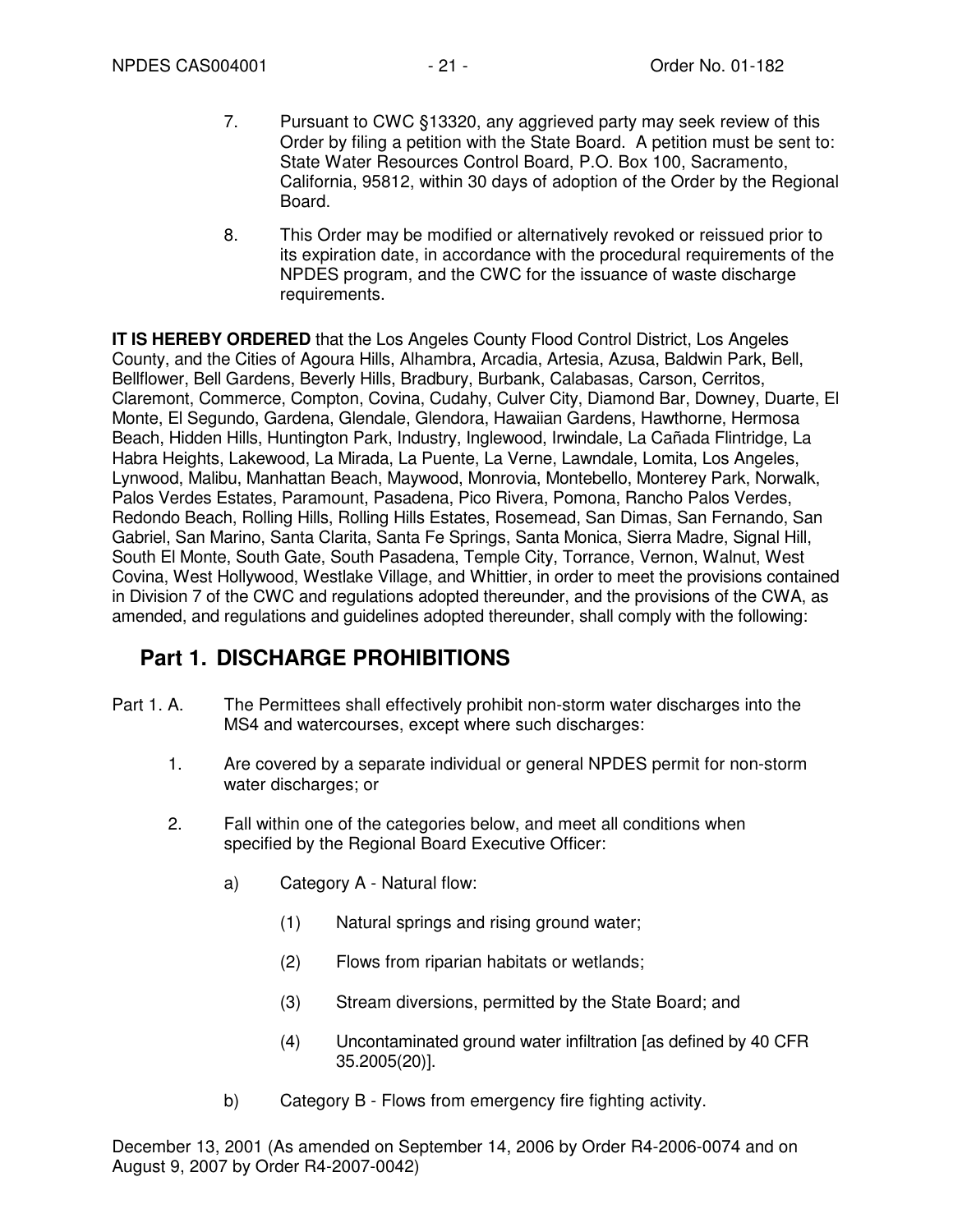- c) Category C Flows incidental to urban activities:
	- (1) Reclaimed and potable landscape irrigation runoff;
	- (2) Potable drinking water supply and distribution system releases (consistent with American Water Works Association guidelines for dechlorination and suspended solids reduction practices);
	- (3) Drains for foundations, footings, and crawl spaces;
	- (4) Air conditioning condensate;
	- (5) Dechlorinated/debrominated swimming pool discharges;
	- (6) Dewatering of lakes and decorative fountains;
	- (7) Non-commercial car washing by residents or by non-profit organizations; and
	- (8) Sidewalk rinsing.

The Regional Board Executive Officer may add or remove categories of nonstorm water discharges above. Furthermore, in the event that any of the above categories of non-storm water discharges are determined to be a source of pollutants by the Regional Board Executive Officer, the discharge will no longer be exempt from this prohibition unless the Permittee implements conditions approved by the Regional Board Executive Officer to ensure that the discharge is not a source of pollutants. Notwithstanding the above, the Regional Board Executive Officer may impose additional prohibitions of non-storm water discharges in consideration of antidegradation policies and TMDLs.

Part 1. B. Discharges of Summer Dry Weather flows from MS4s into Santa Monica Bay<sup>2</sup> or into Marina del Rey Harbor Basins D, E, or F, including Mothers' Beach, that cause or contribute to exceedances of the bacteria Receiving Water Limitations in Part 2.5 and 2.6 below, are prohibited. $3$ 

<sup>2</sup> Santa Monica Bay encompasses the coastal waters from Point Dume to Point Fermin and seaward to the 500 meter depth contour. It includes all beaches from the Los Angeles/Ventura County line south to the Outer Cabrillo Beach located just south of the Palos Verdes Peninsula.

<sup>3</sup> Responsibility for such prohibited discharges is determined as indicated in Footnote 3 part (2) of Table 7-4.1 and Footnote 2 part (1) of Table 7-5.1 of the Basin Plan. All Permittees within a subwatershed of the Santa Monica Bay Watershed Management Area are jointly responsible for compliance with the limitations imposed in Tables 7-4.1 and 7-5.1 of the Basin Plan.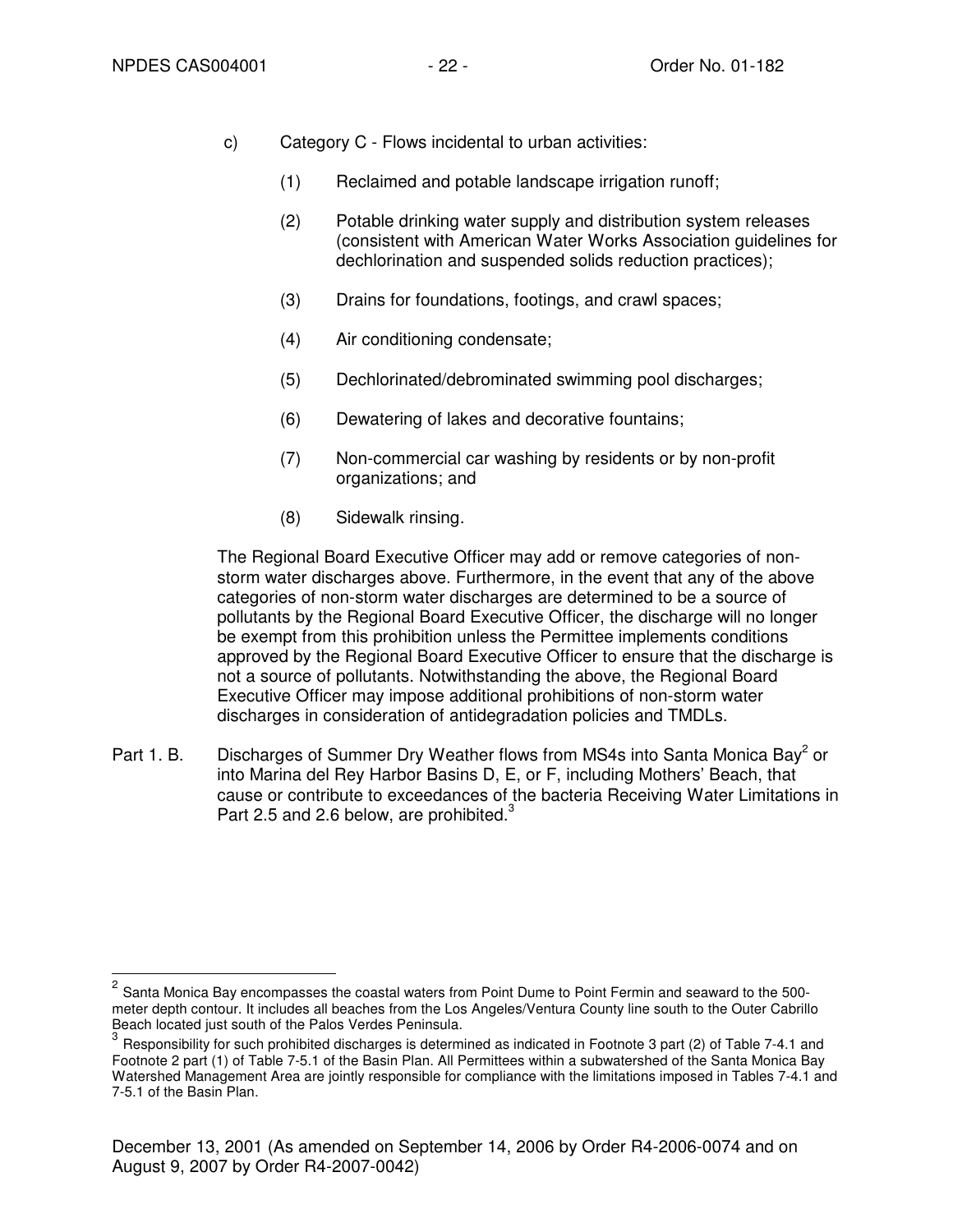# **Part 2. RECEIVING WATER LIMITATIONS**

- 1. Except as provided in Part 2.5 and 2.6 below, discharges from the MS4 that cause or contribute to the violation of Water Quality Standards or water quality objectives are prohibited.
- 2. Discharges from the MS4 of storm water, or non-storm water, for which a Permittee is responsible for, shall not cause or contribute to a condition of nuisance.
- 3. The Permittees shall comply with Part 2.1. and 2.2. through timely implementation of control measures and other actions to reduce pollutants in the discharges in accordance with the SQMP and its components and other requirements of this Order including any modifications. The SQMP and its components shall be designed to achieve compliance with receiving water limitations. If exceedances of Water Quality Objectives or Water Quality Standards (collectively, Water Quality Standards) persist, notwithstanding implementation of the SQMP and its components and other requirements of this permit, the Permittee shall assure compliance with discharge prohibitions and receiving water limitations by complying with the following procedure:
	- a) Upon a determination by either the Permittee or the Regional Board that discharges are causing or contributing to an exceedance of an applicable Water Quality Standard, the Permittee shall promptly notify and thereafter submit a Receiving Water Limitations (RWL) Compliance Report (as described in the Program Reporting Requirements, Section I of the Monitoring and Reporting Program) to the Regional Board that describes BMPs that are currently being implemented and additional BMPs that will be implemented to prevent or reduce any pollutants that are causing or contributing to the exceedances of Water Quality Standards. This RWL Compliance Report may be incorporated in the annual Storm Water Report and Assessment unless the Regional Board directs an earlier submittal. The RWL Compliance Report shall include an implementation schedule. The Regional Board may require modifications to the RWL Compliance Report.
	- b) Submit any modifications to the RWL Compliance Report required by the Regional Board within 30 days of notification.
	- c) Within 30 days following the approval of the RWL Compliance Report, the Permittee shall revise the SQMP and its components and monitoring program to incorporate the approved modified BMPs that have been and will be implemented, an implementation schedule, and any additional monitoring required.
	- d) Implement the revised SQMP and its components and monitoring program according to the approved schedule.
- 4. So long as the Permittee has complied with the procedures set forth above and is implementing the revised SQMP and its components, the Permittee does not

December 13, 2001 (As amended on September 14, 2006 by Order R4-2006-0074 and on August 9, 2007 by Order R4-2007-0042)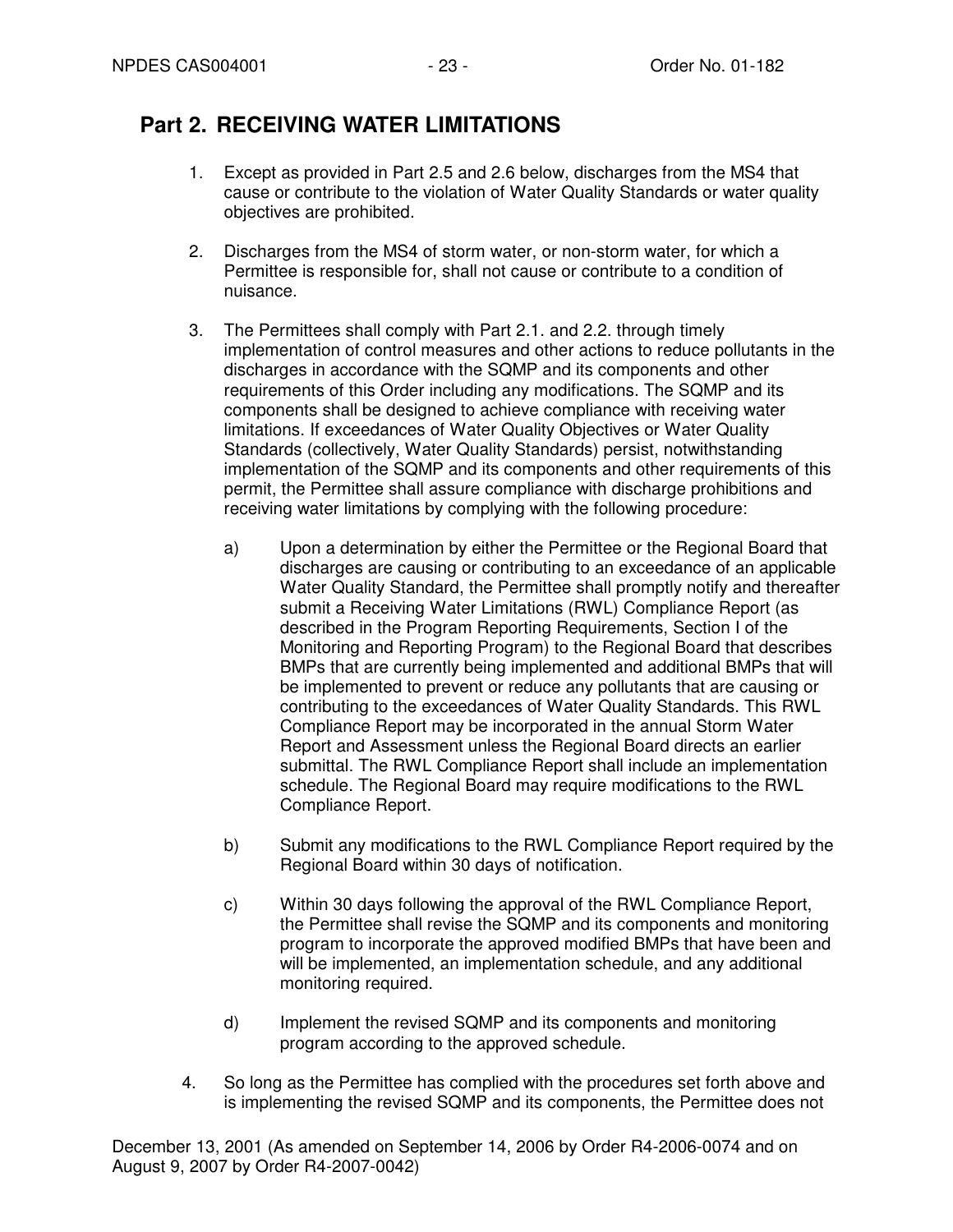have to repeat the same procedure for continuing or recurring exceedances of the same receiving water limitations unless directed by the Regional Board to develop additional BMPs.

- 5. During Summer Dry Weather there shall be no discharges of bacteria from MS4s into the Santa Monica Bay that cause or contribute to exceedances in the Wave Wash, of the applicable bacteria objectives. The applicable bacteria objectives include both the single sample and geometric mean bacteria objectives set to protect the Water Contact Recreation (REC-1) beneficial use, as set forth in the .<br>Basin Plan.<sup>4</sup>
- 6. During Summer Dry Weather there shall be no discharges of bacteria from MS4s into Marina del Rey Harbor Basins D, E, or F, including Mothers' Beach that cause or contribute to exceedances of the applicable bacteria objectives. The applicable bacteria objectives include both the single sample and geometric mean bacteria objectives set to protect the Water Contact Recreation (REC-1) beneficial use, as set forth in the Basin Plan.<sup>5</sup>

# **Part 3. STORM WATER QUALITY MANAGEMENT PROGRAM (SQMP) IMPLEMENTATION**

# **A. General Requirements**

- 1. Each Permittee shall, at a minimum, implement the SQMP. The SQMP is an enforceable element of this Order. The SQMP shall be implemented no later than February 1, 2002, unless a later date has been specified for a particular provision in this Order.
- 2. The SQMP shall, at a minimum, comply with the applicable storm water program requirements of 40 CFR 122.26(d)(2). The SQMP and its components shall be implemented so as to reduce the discharges of pollutants in storm water to the MEP.
- 3. Each Permittee shall implement additional controls, where necessary, to reduce the discharges of pollutants in storm water to the MEP.
- 4. Permittees that modify the countywide SQMP (i.e., implement additional controls, implement different controls than described in the countywide SQMP, or determine that certain BMPs in the countywide SQMP are not applicable in the area under its jurisdiction), shall develop a local SQMP, no later than August 1, 2002. The local SQMP shall be customized to reflect the conditions in the area under the Permittee's jurisdiction and

<sup>4</sup> Samples collected for determining compliance with the receiving water limitations of Part 2.5 shall be processed in accordance with the sampling procedures and analytical methodology set forth in the *Santa Monica Bay Beaches Bacterial TMDLs Coordinated Shoreline Monitoring Plan* dated April 7, 2004 and the Monitoring and Reporting Program CI 6948.

<sup>5</sup> Samples collected for determining compliance with the receiving water limitations of Part 2.6 shall be processed in accordance with the sampling procedures and analytical methodology set forth in the *Marina del Rey Harbor Mothers' Beach and Back Basins Bacterial TMDL Coordinated Shoreline Monitoring Plan* dated April 13, 2007 and the Monitoring and Reporting Program CI 6948.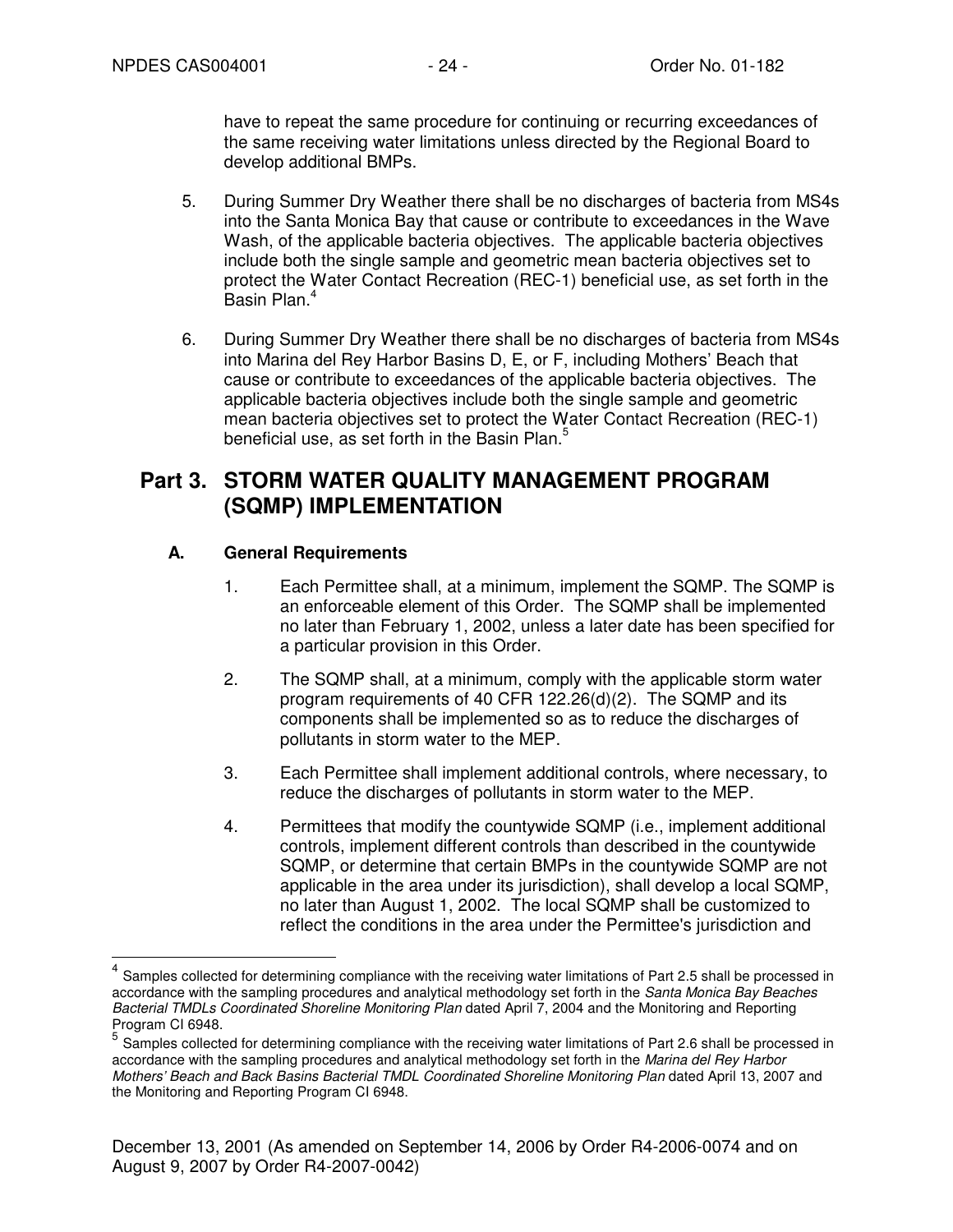shall specify activities being implemented under the appropriate elements described in the countywide SQMP.

# **B. Best Management Practice Implementation**

The Permittees shall implement or require the implementation of the most effective combination of BMPs for storm water/urban runoff pollution control. When implemented, BMPs are intended to result in the reduction of pollutants in storm water to the MEP.

## **C. Revision of the Storm Water Quality Management Program**

The Permittees shall revise the SQMP, at the direction of the Regional Board Executive Officer, to incorporate program implementation amendments so as to comply with regional, watershed specific requirements, and/or waste load allocations developed and approved pursuant to the process for the designation and implementation of Total Maximum Daily Loads (TMDLs) for impaired water bodies.

## **D. Designation and Responsibilities of the Principal Permittee**

The Los Angeles County Flood Control District is hereby designated as the Principal Permittee. As such, the Principal Permittee shall:

- 1. Coordinate and facilitate activities necessary to comply with the requirements of this Order, but is not responsible for ensuring compliance of any individual Permittee;
- 2. Coordinate permit activities among Permittees and act as liaison between Permittees and the Regional Board on permitting issues;
- 3. Provide personnel and fiscal resources for the necessary updates of the SQMP and its components;
- 4. Provide technical and administrative support for committees that will be organized to implement the SQMP and its components;
- 5. Convene the Watershed Management Committees (WMCs) constituted pursuant to Part F, below, upon designation of representatives;
- 6. Implement the Countywide Monitoring Program required under this Order and evaluate, assess and synthesize the results of the monitoring program;
- 7. Provide personnel and fiscal resources for the collection, processing and submittal to the Regional Board of annual reports and summaries of other reports required under the SQMP; and
- 8. Comply with the "Responsibilities of the Permittees" in Part 3.E., below.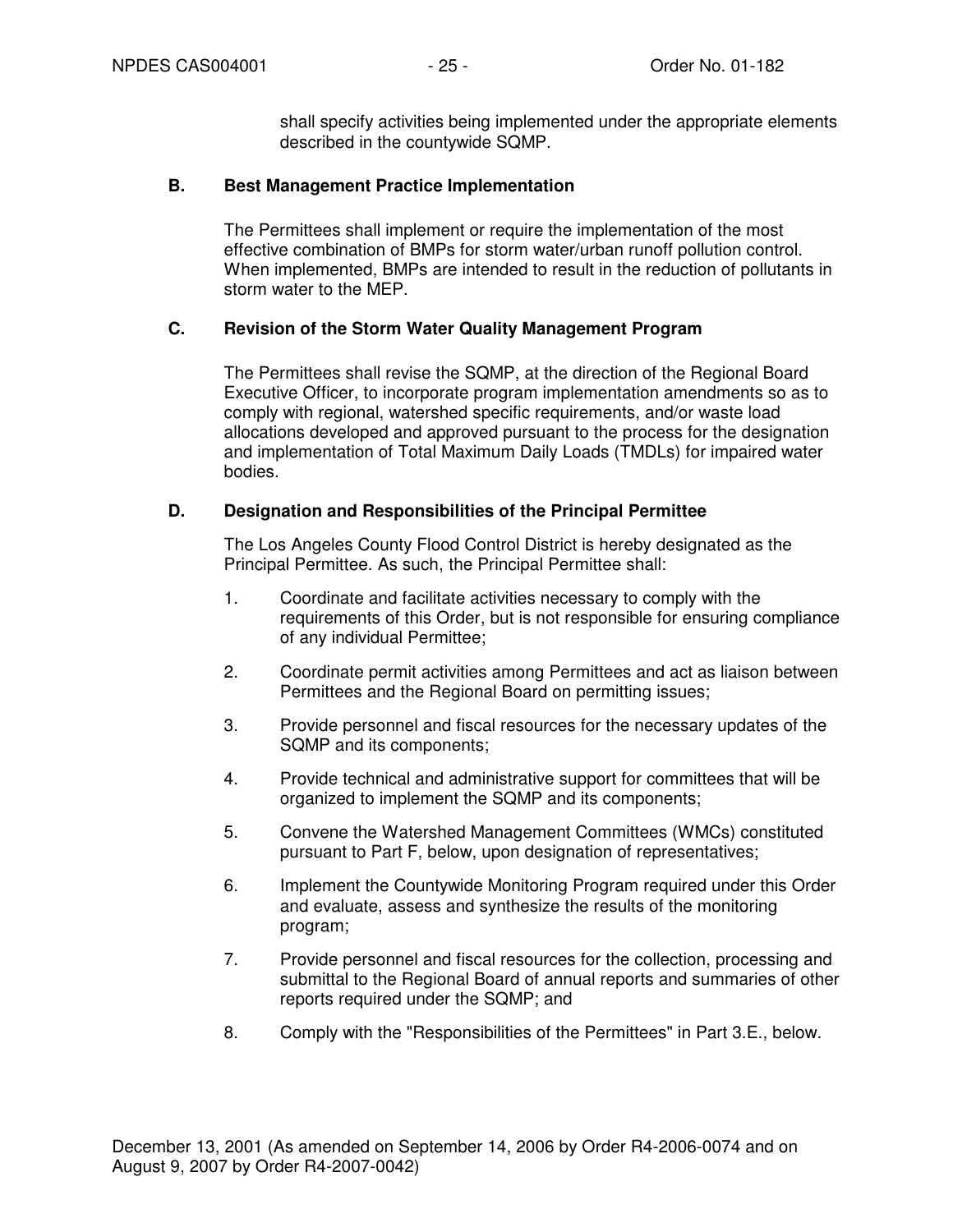### **E. Responsibilities of the Permittees**

Each Permittee is required to comply with the requirements of this Order applicable to discharges within its boundaries (see Findings D.1, D.2. and D.3.) and not for the implementation of the provisions applicable to the Principal Permittee or other Permittees. Each Permittee shall, within its geographic jurisdiction:

- 1. Comply with the requirements of the SQMP and any modifications thereto;
- 2. Coordinate among its internal departments and agencies, as appropriate, to facilitate the implementation of the requirements of the SQMP applicable to such Permittee in an efficient and cost-effective manner;
- 3. Designate a technically knowledgeable representative to the appropriate WMC;
- 4. Participate in intra-agency coordination (e.g. Fire Department, Building and Safety, Code Enforcement, Public Health, etc.) necessary to successfully implement the provisions of this Order and the SQMP.
- 5. Prepare an annual Budget Summary of expenditures applied to the storm water management program. This summary shall identify the storm water budget for the following year, using estimated percentages and written explanations where necessary, for the specific categories noted below:
	- a) Program management
		- Administrative costs
	- b) Program Implementation

Where information is available, provide an estimated percent breakdown of expenditures for the categories below:

- Illicit connection/illicit discharge
- Development planning
- Development construction
- Construction inspection activities
- Industrial/Commercial inspection activities
- Public Agency Activities
	- Maintenance of Structural BMPs and Treatment Control BMPs
	- Municipal Street Sweeping
	- Catch basin clean-up
	- Trash collection
	- Capital costs
- c) Public Information and Participation
- d) Monitoring Program
- e) Miscellaneous Expenditures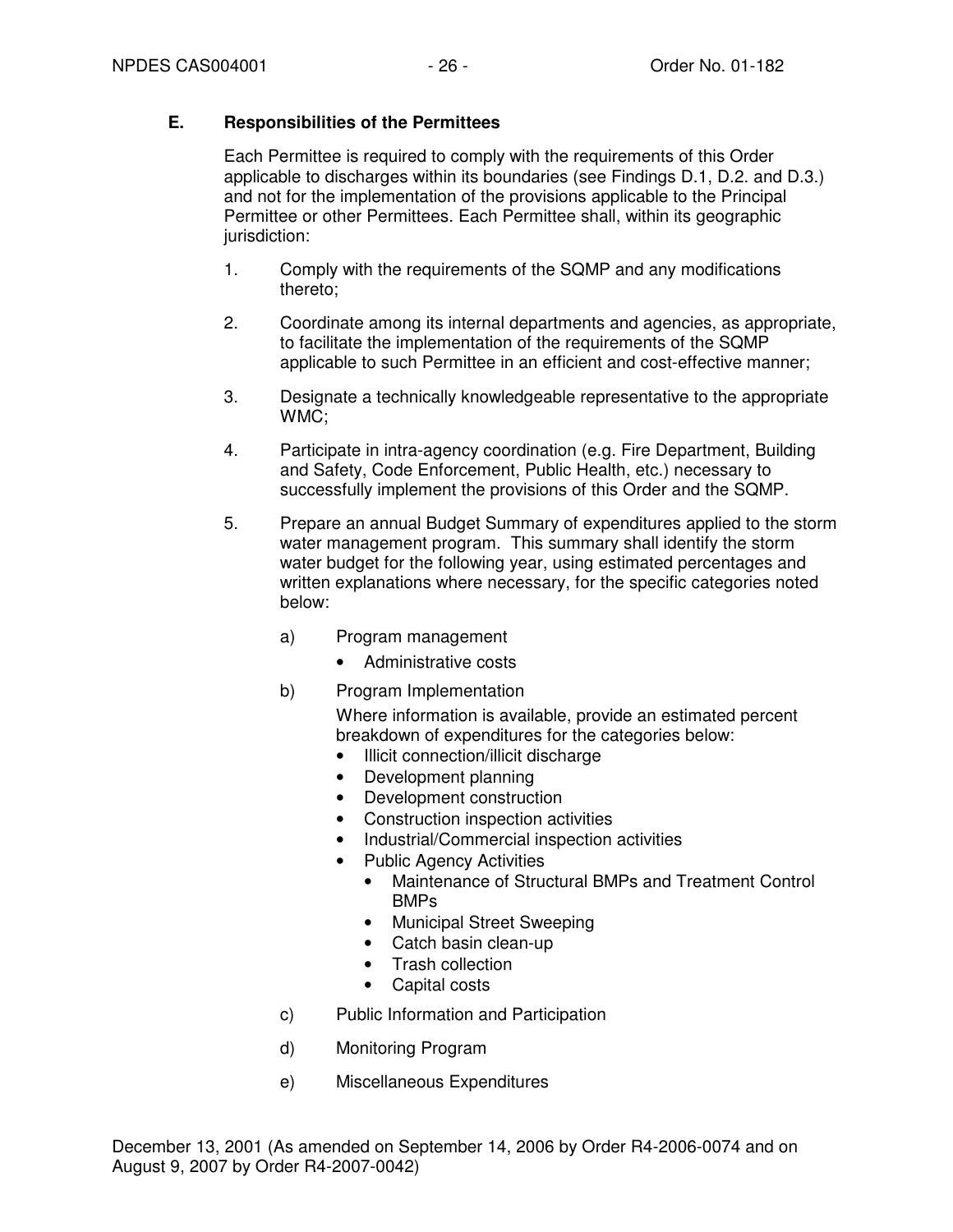6. Each Permittee, in addition to the Budget Summary, shall report any supplemental dedicated budgets for the same categories.

## **F. Watershed Management Committees (WMCs)**

- 1. Each WMC shall be comprised of a voting representative from each Permittee in the WMA.
- 2. The WMC's chair and secretary shall be chosen by the WMC upon Order adoption and on an annual basis, thereafter. In the absence of volunteer Permittee(s) for the positions, the Principal Permittee shall assume those roles until the WMC chooses members of the committee for the positions.
- 3. Each WMC shall:
	- a) Facilitate cooperation and exchange of information among Permittees;
	- b) Establish additional goals and objectives and associated deadlines for the WMA, as the program implementation progresses;
	- c) Prioritize pollution control efforts based on beneficial use impairment(s), watershed characteristics and analysis of results from studies and the monitoring program;
	- d) Develop and/or update and monitor the adequate implementation, on an annual basis, of the tasks identified for the WMA;
	- e) Assess the effectiveness of, prepare revisions for, and recommend appropriate changes to the SQMP and its components;
	- f) Continue to prioritize the Industrial/Commercial critical sources for investigation, outreach and follow-up; and
	- g) Meet four times per year and, as necessary.

### **G. Legal Authority**

- 1. Permittees shall possess the necessary legal authority to prohibit non-storm water discharges to the storm drain system, including, but not limited to:
	- a) Illicit discharges and illicit connections and require removal of illicit connections;
	- b) The discharge of wash waters to the MS4 from the cleaning of gas stations, auto repair garages, or other types of automotive service facilities;
	- c) The discharge of runoff to the MS4 from mobile auto washing, steam cleaning, mobile carpet cleaning, and other such mobile commercial and industrial operations;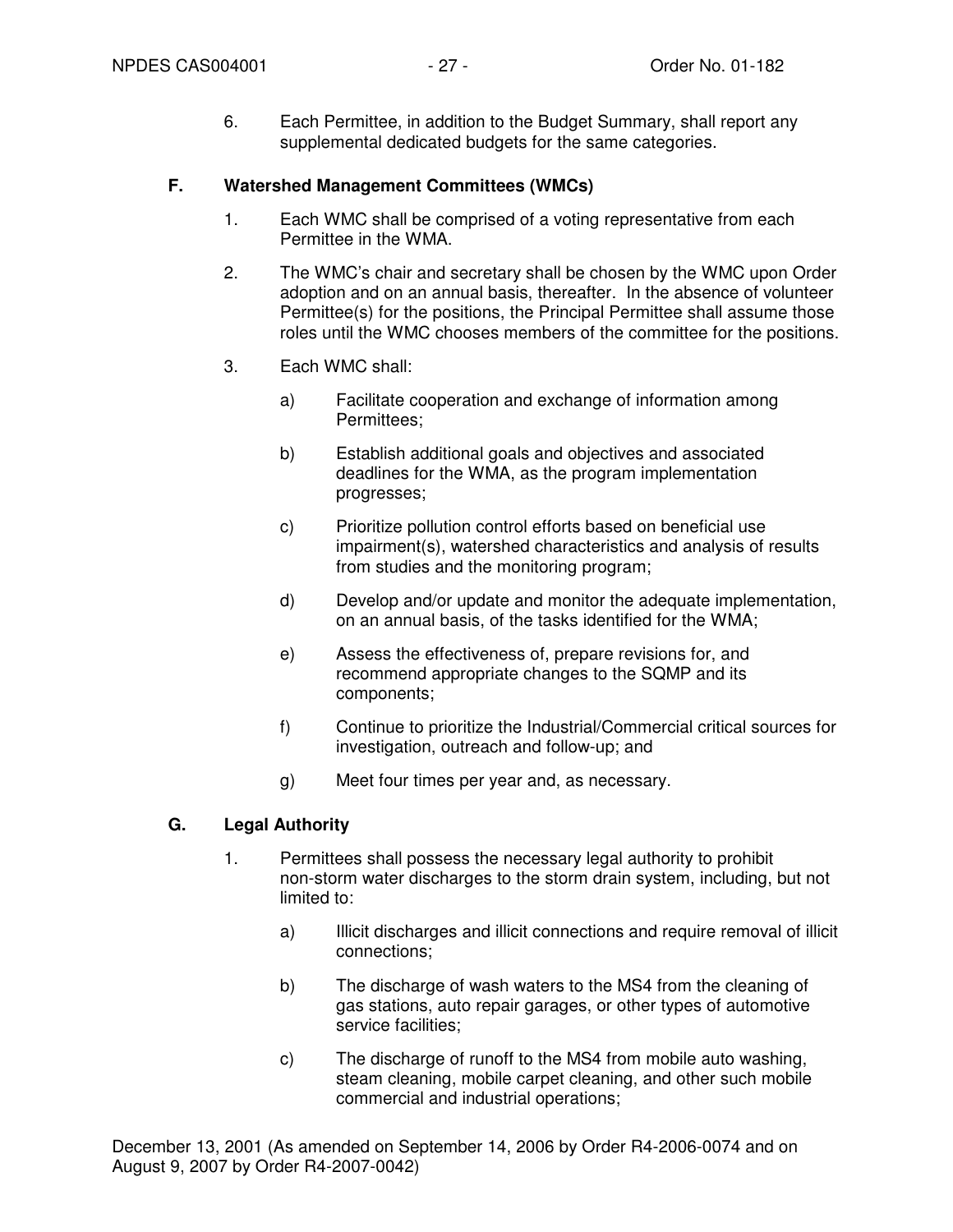- d) The discharge of runoff to the MS4 from areas where repair of machinery and equipment which are visibly leaking oil, fluid or antifreeze, is undertaken;
- e) The discharge of runoff to the MS4 from storage areas of materials containing grease, oil, or other hazardous substances, and uncovered receptacles containing hazardous materials;
- f) The discharge of chlorinated/ brominated swimming pool water and filter backwash to the MS4;
- g) The discharge of runoff from the washing of toxic materials from paved or unpaved areas to the MS4;
- h) Washing impervious surfaces in industrial/commercial areas that results in a discharge of runoff to the MS4;
- i) The discharge of concrete or cement laden wash water from concrete trucks, pumps, tools, and equipment to the MS4; and
- j) Dumping or disposal of materials into the MS4 other than storm water, such as:
	- (1) Litter, landscape debris and construction debris;
	- (2) Any state or federally banned or unregistered pesticides;
	- (3) Food and food processing wastes; and
	- (4) Fuel and chemical wastes, animal wastes, garbage, batteries, and other materials that have potential adverse impacts on water quality.
- 2. The Permittees shall possess adequate legal authority to:
	- a) Require persons within their jurisdiction to comply with conditions in Permittees'ordinances, permits, contracts, model programs, or orders (i.e. hold dischargers to its MS4 accountable for their contributions of pollutants and flows);
	- b) Utilize enforcement mechanisms to require compliance with Permittees ordinances, permits, contracts, or orders;
	- c) Control pollutants, including potential contribution, in discharges of storm water runoff associated with industrial activities (including construction activities) to its MS4 and control the quality of storm water runoff from industrial sites (including construction sites). This requirement applies to Source Control, and Treatment Control BMPs;
	- d) Carry out all inspection, surveillance and monitoring procedures necessary to determine compliance and non-compliance with permit conditions, including the prohibition of illicit discharges to the MS4. Permittees must possess authority to enter, sample, inspect, review and copy records, and require regular reports from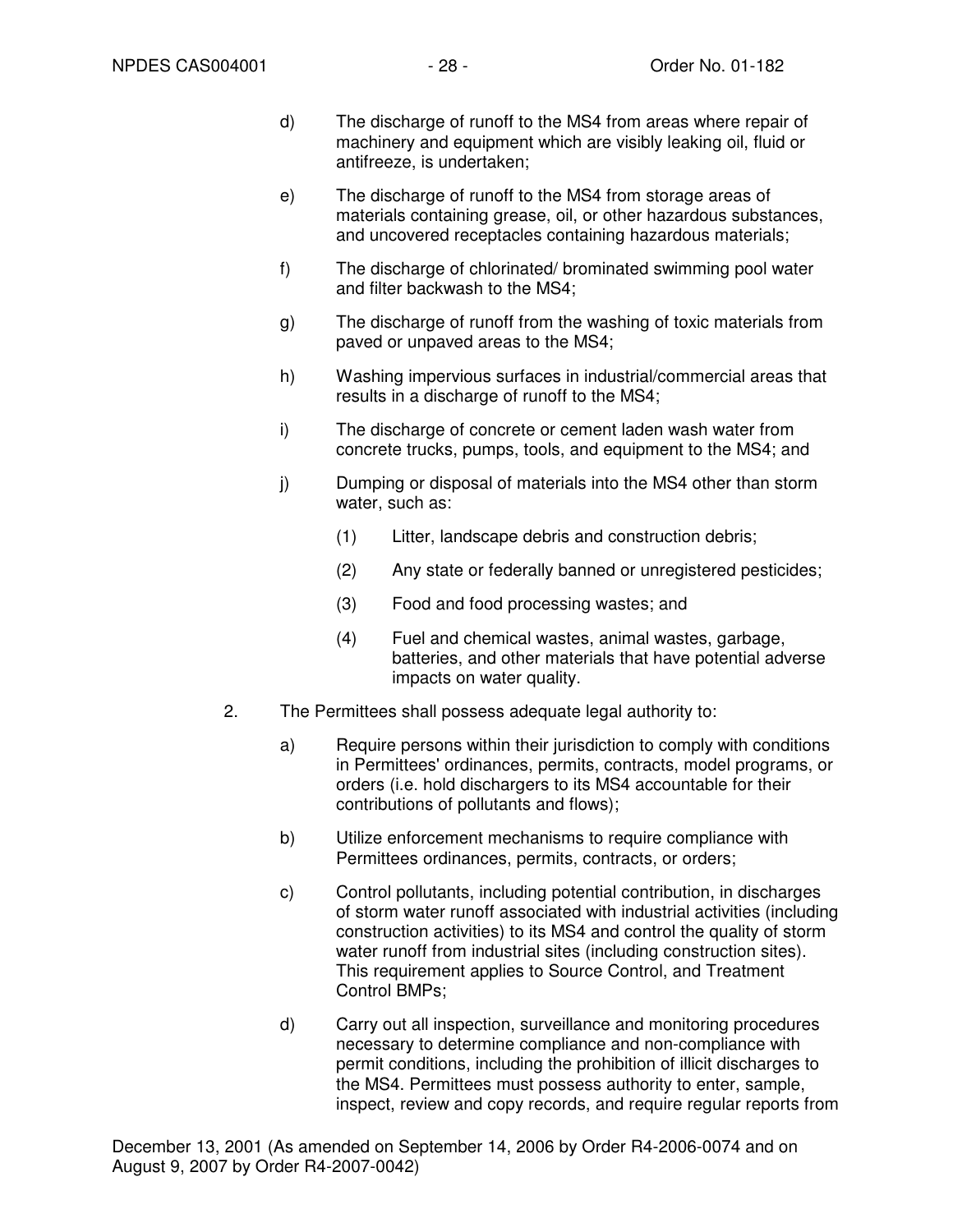industrial facilities (including construction sites) discharging polluted or with the potential to discharge polluted storm water runoff into its MS4;

- e) Require the use of BMPs to prevent or reduce the discharge of pollutants to MS4s to MEP; and
- f) Require that Treatment Control BMPs be properly operated and maintained to prevent the breeding of vectors.
- 3. Each Permittee shall, no later than November 1, 2002, amend and adopt (if necessary), a Permittee-specific storm water and urban runoff ordinance to enforce all requirements of this permit.
- 4. Each Permittee shall submit no later than December 2, 2002, a new or updated statement by its legal counsel that the Permittee has obtained all necessary legal authority to comply with this Order through adoption of ordinances and/or municipal code modifications.

# **Part 4. SPECIAL PROVISIONS**

# **Maximum Extent Practicable Standard**

This permit, and the provisions herein, are intended to develop, achieve, and implement a timely, comprehensive, cost-effective storm water pollution control program to reduce the discharge of pollutants in storm water to the MEP from the permitted areas in the County of Los Angeles to the waters of the State.

# **A. General Requirements**

1. Best Management Practice Substitution

The Regional Board Executive Officer may approve any site-specific BMP substitution upon petition by a Permittee(s), if the Permittee can document that:

- a) The proposed alternative BMP or program will meet or exceed the objective of the original BMP or program in the reduction of storm water pollutants; or
- b) The fiscal burden of the original BMP or program is substantially greater than the proposed alternative and does not achieve a substantially greater improvement in storm water quality; and,
- c) The proposed alternative BMP or program will be implemented within a similar period of time.

# **B. Public Information and Participation Program (PIPP)**

The Principal Permittee shall implement a Public Information and Participation Program (PIPP) that includes, but is not limited to, the requirements listed in this section. The Principal Permittee shall be responsible for developing and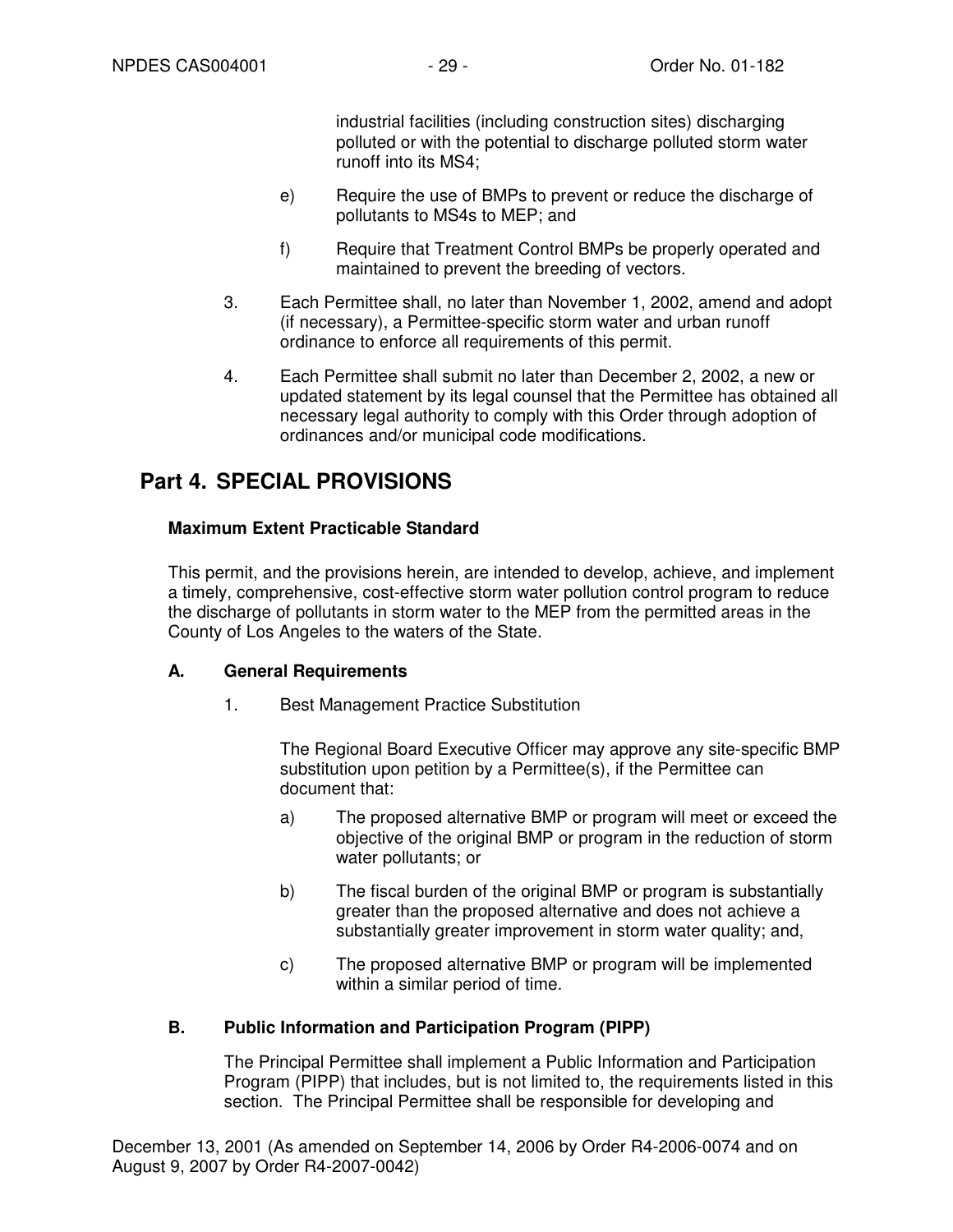implementing the Public Education Program, as described in the SQMP, and shall coordinate with Permittees to implement specific requirements.

The objectives of the PIPP are as follows:

- To measurably increase the knowledge of the target audiences regarding the MS4, the impacts of storm water pollution on receiving waters, and potential solutions to mitigate the problems caused;
- To measurably change the waste disposal and runoff pollution generation behavior of target audiences by encouraging implementation of appropriate solutions; and
- To involve and engage socio-economic groups and ethnic communities in Los Angeles County to participate in mitigating the impacts of storm water pollution.

The Principal Permittee shall convene an advisory committee to provide input and assistance in meeting the goals and objectives of the public education campaign. The advisory committee shall be consulted during the process of developing the PIPP campaign, and shall provide comments and advice during the process of preparing a Request For Proposals for a storm water public education contractor. The committee may participate as a part of a working group that evaluates contractor proposals and other tasks as appropriate. The committee shall be comprised of representatives of the environmental community, Permittee cities, Regional Board staff, and experts in the fields of public education and marketing. The Principal Permittee shall ensure that the committee meets at least once a year.

- 1. Residential Program
	- a) "No Dumping" Message

Each Permittee shall mark all storm drain inlets that they own with a legible "no dumping" message. In addition, signs with prohibitive language discouraging illegal dumping must be posted at designated public access points to creeks, other relevant water bodies, and channels no later than February 2, 2004. Signage and storm drain messages shall be legible and maintained as necessary during the term of the permit.

b) Countywide Hotline

The 888-CLEAN-LA hotline will serve as the general public reporting contact for reporting clogged catch basin inlets and illicit discharges/dumping, faded or lack of catch basin stencils, and general storm water management information. Each Permittee may establish its own hotline if preferred. Permittees shall include this information, updated when necessary, in public information, and the government pages of the telephone book, as they are developed or published. The Principal Permittee shall compile a list of the general public reporting contacts from all Permittees and make this information available on the web site (888CleanLA.com) and upon request. Permittees shall provide the Principal Permittee with their reporting contacts no later than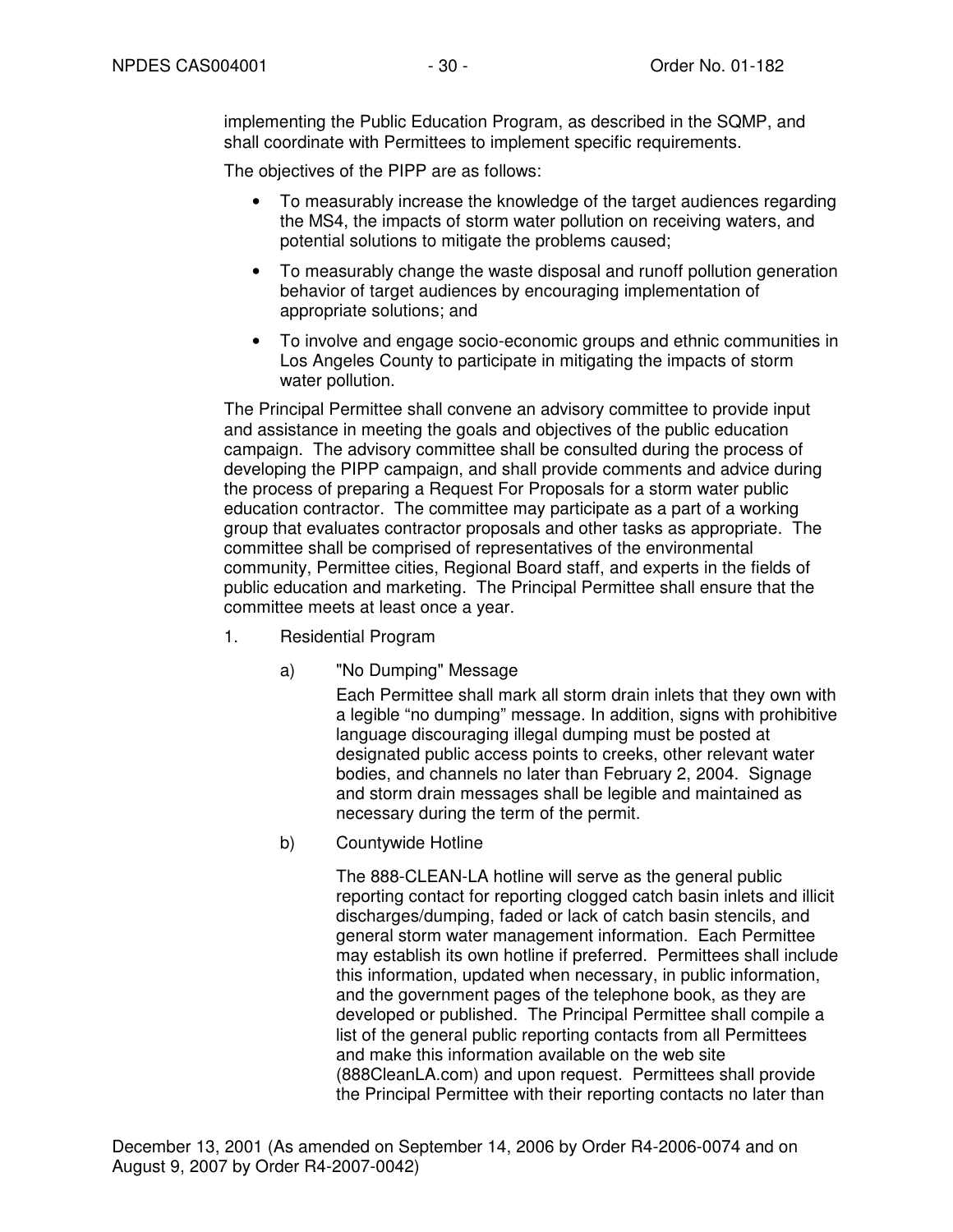March 1, 2002. Permittees are responsible for providing current, updated information to the Principal Permittee.

- c) Outreach and Education
	- (1) The Principal Permittee shall continue to implement the following activities that were components of the first fiveyear PIPP:
		- (i) Advertising;
		- (ii) Media relations;
		- (iii) Public service announcements;
		- (iv) "How To" instructional material distributed in a targeted and activity-related manner;
		- (v) Corporate, community association, environmental organization and entertainment industry tie-ins; and
		- (vi) Events targeted to specific activities and population subgroups.
	- (2) The Principal Permittee shall develop a strategy to educate ethnic communities and businesses through culturally effective methods. Details of this strategy should be incorporated into the Public Education Program, and implemented, no later than February 3, 2003.
	- (3) The Principal Permittee shall enhance the existing outreach efforts to residents and businesses related to the proper disposal of cigarette butts.
	- (4) Each Permittee shall conduct educational activities within its jurisdiction and participate in countywide events.
	- (5) The Principal Permittee shall organize Public Outreach Strategy meetings for Permittees on a quarterly basis, beginning no later than May 1, 2002. The Principal Permittee shall provide guidance for Permittees to augment the countywide outreach and education program. Permittees shall coordinate regional and local outreach and education to reduce duplication of efforts. Permittees are encouraged to include other interested parties in the outreach strategy to strengthen and coordinate educational efforts.
	- (6) The Principal Permittee shall ensure that a minimum of 35 million impressions per year are made on the general public about storm water quality via print, local TV access, local radio, or other appropriate media.
	- (7) The Principal Permittee, in cooperation with the Permittees, shall provide schools within each School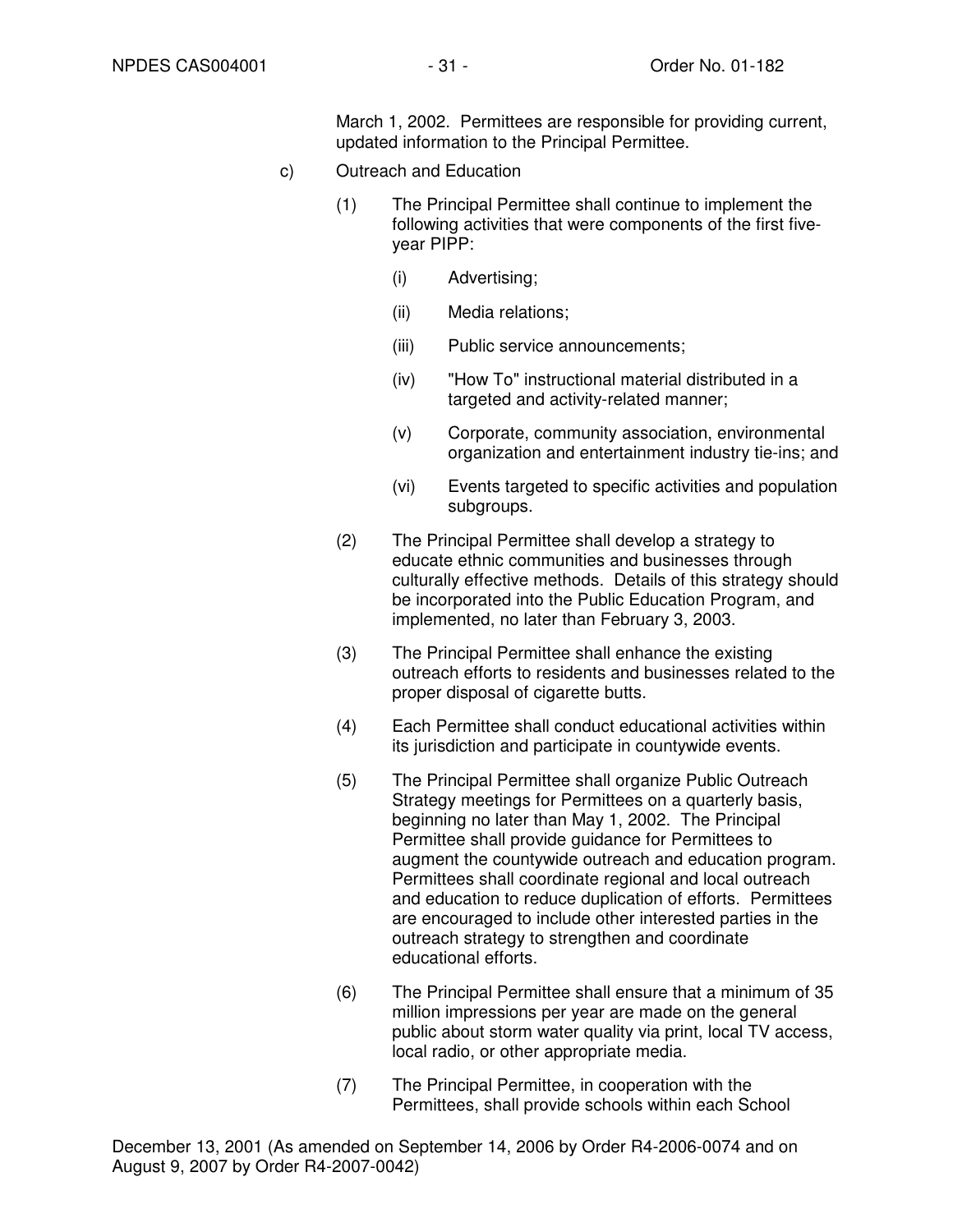District in the County with materials, including, but not limited to, videos, live presentations, and other information necessary to educate a minimum of 50 percent of all school children (K-12) every 2 years on storm water pollution.

- (8) Permittees shall provide the contact information for their appropriate staff responsible for storm water public education activities to the Principal Permittee no later than April 1, 2002, and changes to contact information no later than 30 days after a change occurs.
- (9) The Principal Permittee shall develop a strategy to measure the effectiveness of in-school educational programs. The protocol shall include assessment of students' knowledge of storm water pollution problems and solutions before and after educational efforts are conducted. The protocol shall be developed and submitted to the Regional Board Executive Officer for approval no later than May 1, 2002. It shall be implemented upon approval.
- (10) In order to ensure that the PIPP is demonstrably effective in changing the behavior of the public, the Principal Permittee shall develop a behavioral change assessment strategy no later than May 1, 2002. The strategy shall be developed based on sociological data and studies (such as the County Segmentation Study). The Principal Permittee shall submit the assessment strategy to the Regional Board Executive Office for approval. It shall be implemented on approval.
- d) Pollutant-Specific Outreach

The Principal Permittee, in cooperation with Permittees, shall coordinate to develop outreach programs that focus on the watershed-specific pollutants listed in Table 1 no later than February 3, 2003. Metals may be appropriately addressed through the Industrial/Commercial Facilities Program (e.g. distribute education materials on appropriate BMPs for metal waste management to facilities that have been identified as a potential source, such as metal fabricating facilities). Region-wide pollutants may be included in the Principal Permittee's mass media outreach efforts.

| Table 1.             |                                         |  |  |
|----------------------|-----------------------------------------|--|--|
| Watershed            | <b>Target Pollutants for Outreach</b>   |  |  |
| <b>Ballona Creek</b> | Trash, Indicator Bacteria, Metals, PAHs |  |  |
| <b>Malibu Creek</b>  | Trash, Nutrients (Nitrogen), Indicator  |  |  |
|                      | Bacteria, Sediments                     |  |  |
| Los Angeles River    | Trash, Nutrients (Nitrogen), Indicator  |  |  |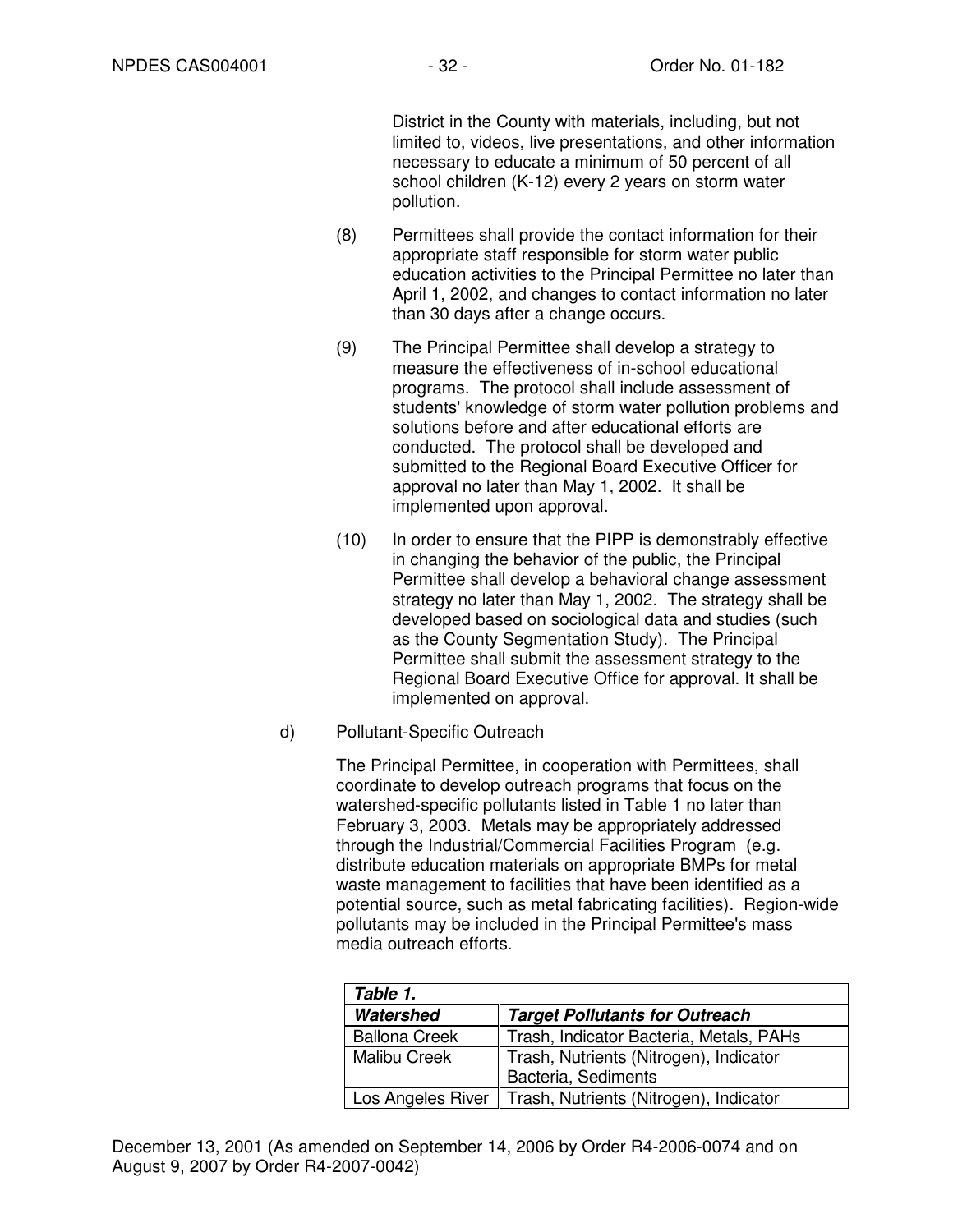|                   | Bacteria, Metals, Pesticides, PAHs     |
|-------------------|----------------------------------------|
| San Gabriel River | Trash, Nutrients (Nitrogen), Indicator |
|                   | Bacteria, Metals                       |
| Santa Clara River | Nutrients (Nitrogen), Coliform         |
| Dominguez         | Trash, Indicator Bacteria, PAHs        |
| Channel           |                                        |

Each Permittee shall make outreach materials available to the general public and target audiences, such as schools, community groups, contractors and developers, and at appropriate public counters and events. Outreach material shall include information on pollutants, sources of concern, and source abatement measures.

### 2. Businesses Program

a) Corporate Outreach

The Principal Permittee shall develop and implement a Corporate Outreach program to educate and inform corporate managers about storm water regulations. The program shall target RGOs and restaurant chains. At a minimum, this program shall include:

- (1) Conferring with corporate management to explain storm water regulations:
- (2) Distribution and discussion of educational material regarding storm water pollution and BMPs, and provide managers with suggestions to facilitate employee compliance with storm water regulations.

Corporate Outreach for all RGOs and restaurant chain corporations shall be conducted not less than twice during the permit term, with the first outreach contact to begin no later than February 3, 2003.

b) Business Assistance Program

The Principal Permittee and Permittees may implement a Business Assistance Program to provide technical resource assistance to small businesses to advise them on BMPs implementation to reduce the discharge of pollutants in storm water runoff. Programs may include:

- (1) On-site technical assistance or consultation via telephone to identify and implement storm water pollution prevention methods and best management practices; and
- (2) Making available, distributing, and discussing of applicable BMP and educational materials.

### **C. Industrial/Commercial Facilities Control Program**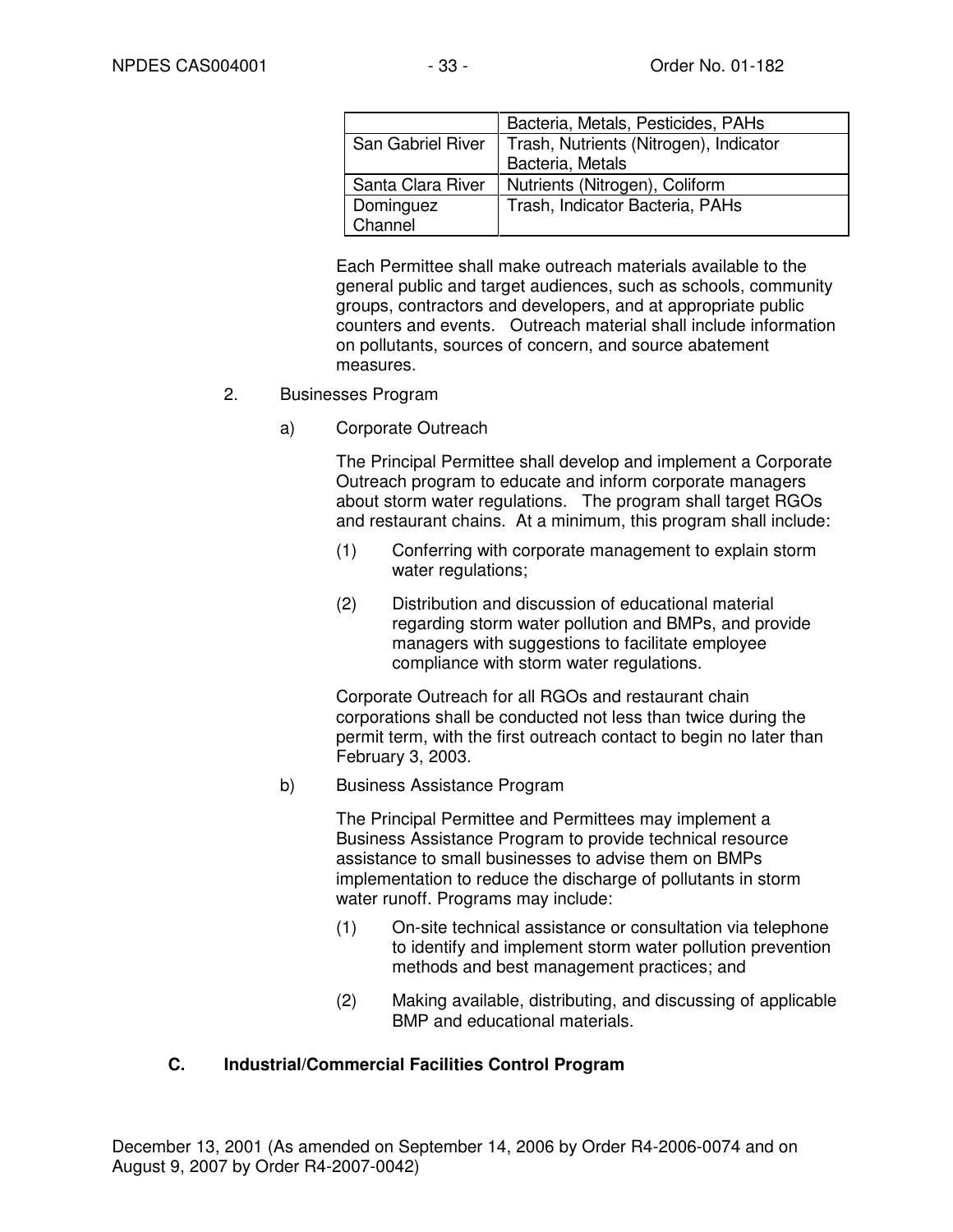Each Permittee shall require implementation of pollutant reduction and control measures at industrial and commercial facilities, with the objective of reducing pollutants in storm water runoff. Except as specified in other sections of this Order, pollutant reduction and control measures can be used alone or in combination, and can include Structural and Source Control BMPs, and operation and maintenance procedures, which can be applied before, during, and/or after pollution generating activities. At a minimum, the Industrial/Commercial Facilities Control Program shall include requirements to: (1) track, (2) inspect, and (3) ensure compliance at industrial and commercial facilities that are critical sources of pollutants in storm water.

# **1. Track Critical Sources**

- a) Each Permittee shall maintain a watershed-based inventory or database of all facilities within its jurisdiction that are critical sources of storm water pollution. Critical sources to be tracked are summarized below, and also specified in Attachment B:
	- (1) Commercial Facilities
		- restaurants;
		- automotive service facilities; and
		- RGOs and automotive dealerships.
	- (2) USEPA Phase I Facilities (Tier 1 and 2)
	- (3) Other Federally-mandated Facilities [as specified in 40 CFR 122.26(d)(2)(iv)(C)]
		- municipal landfills:
		- hazardous waste treatment, disposal, and recovery facilities; and
		- facilities subject to SARA Title III (also known as EPCRA).
- b) Each Permittee shall include the following minimum fields of information for each industrial and commercial facility:
	- name of facility and name of owner/operator;
	- address:
	- coverage under the GIASP or other individual or general NPDES permits; and
	- a narrative description including SIC codes that best reflects the industrial activities at and principal products of each facility.

The Regional Board encourages Permittees to add other fields of information, such as material usage and/or industrial output, and discrepancies between SIC Code designations (as reported by facility operators) and the actual type of industrial activity has the potential to pollute storm water. In addition, the Regional Board recommends use of an automated database system, such as a Geographical Information System (GIS) or Internet-based system; however, this is not required.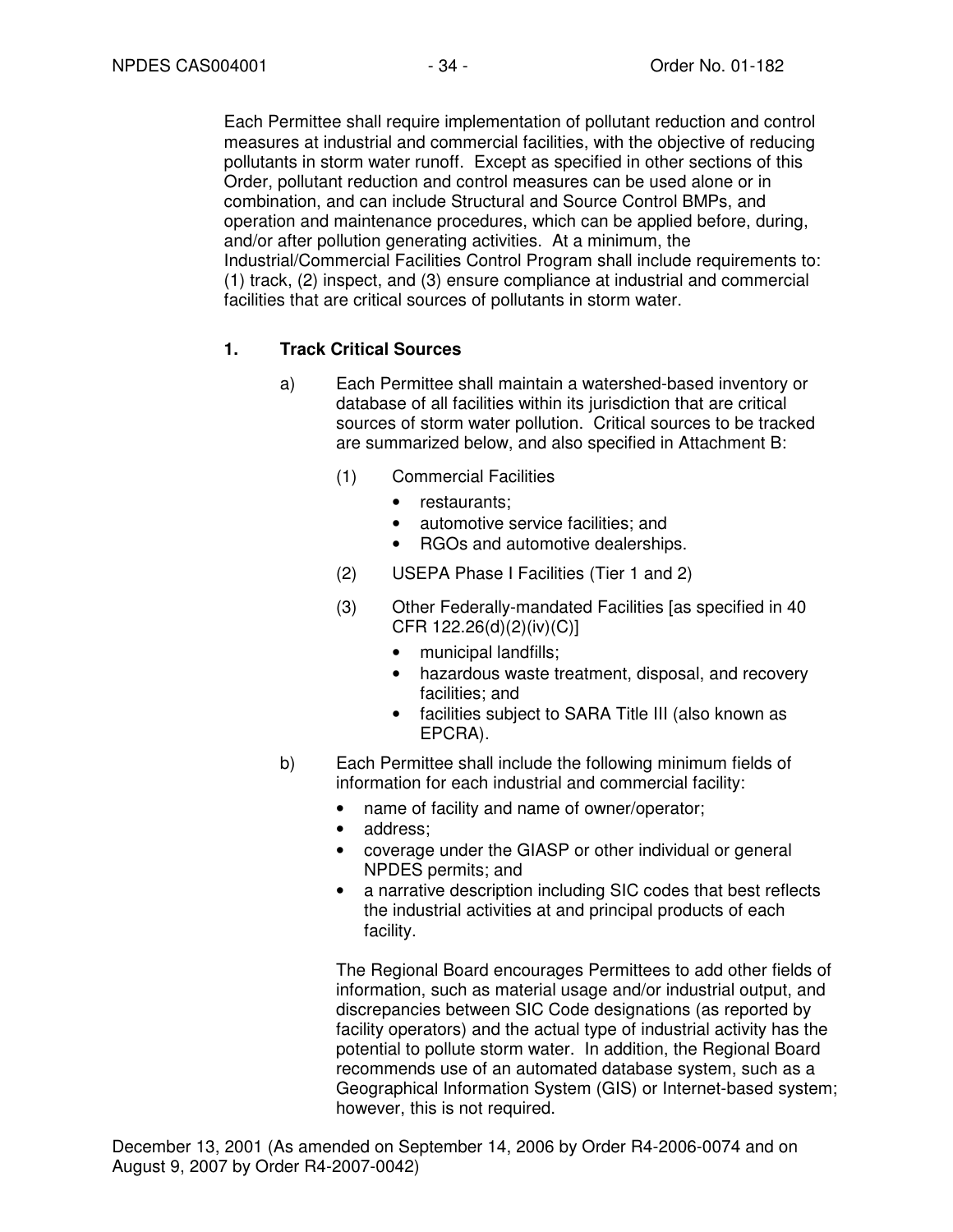c) Each Permittee shall update its inventory of critical sources at least annually. The update may be accomplished through collection of new information obtained through field activities or through other readily available intra-agency informational databases (e.g. business licenses, pretreatment permits, sanitary sewer hook-up permits).

### **2. Inspect Critical Sources**

Each Permittee shall inspect all facilities in the categories and at a level and frequency as specified in the following subsections.

- a) Commercial Facilities
	- (1) Restaurants

Frequency of Inspections: Twice during the 5-year term of the Order, provided that the first inspection occurs no later than August 1, 2004, and that there is a minimum interval of one year in between the first compliance inspection and the second compliance inspection.

Level of inspections: Each Permittee, in cooperation with its appropriate department (such as health or public works), shall inspect all restaurants within its jurisdiction to confirm that storm water BMPs are being effectively implemented in compliance with State law, County and municipal ordinances, Regional Board Resolution 98-08, and the SQMP. At each restaurant, inspectors shall verify that the restaurant operator:

- has received educational materials on storm water pollution prevention practices;
- does not pour oil and grease or oil and grease residue onto a parking lot, street or adjacent catch basin;
- keeps the trash bin area clean and trash bin lids closed, and does not fill trash bins with washout water or any other liquid;
- does not allow illicit discharges, such as discharge of washwater from floormats, floors, porches, parking lots, alleys, sidewalks and street areas (in the immediate vicinity of the establishment), filters or garbage/trash containers;
- removes food waste, rubbish or other materials from parking lot areas in a sanitary manner that does not create a nuisance or discharge to the storm drain.
- (2) Automotive Service Facilities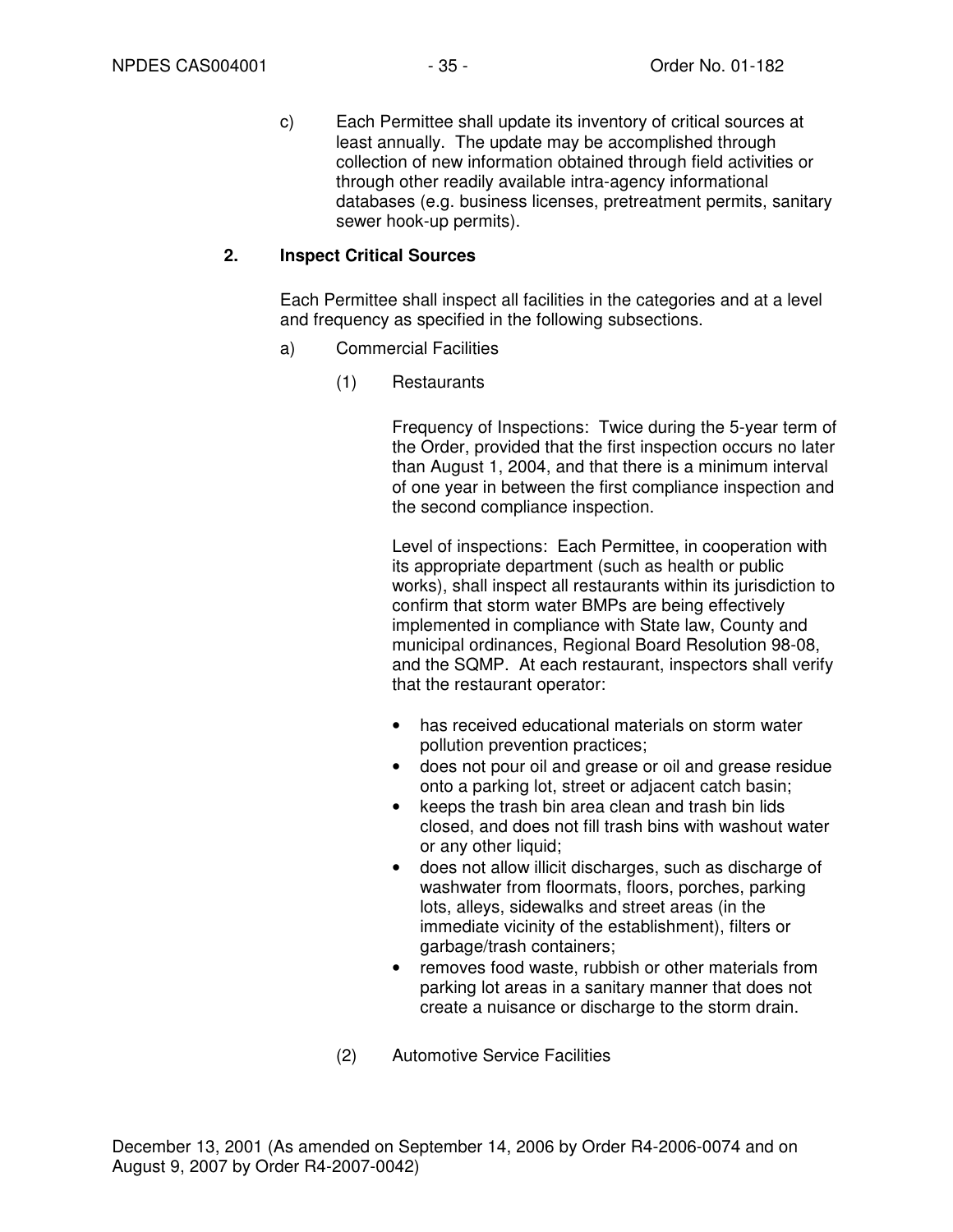Frequency of Inspections: Twice during the 5-year term of the Order, provided that the first inspection occurs no later than August 1, 2004, and that there is a minimum interval of one year in between the first compliance inspection and the second compliance inspection.

Level of inspections: Each Permittee shall inspect all automotive service facilities within its jurisdiction to confirm that storm water BMPs are effectively implemented in compliance with County and municipal ordinances, Regional Board Resolution 98-08, and the SQMP. At each automotive service facility, inspectors shall verify that each operator:

- maintains the facility area so that it is clean and dry and without evidence of excessive staining;
- implements housekeeping BMPs to prevent spills and leaks;
- properly discharges wastewaters to a sanitary sewer and/or contains wastewaters for transfer to a legal point of disposal;
- is aware of the prohibition on discharge of non-storm water to the storm drain;
- properly manages raw and waste materials including proper disposal of hazardous waste;
- protects outdoor work and storage areas to prevent contact of pollutants with rainfall and runoff;
- labels, inspects, and routinely cleans storm drain inlets that are located on the facility's property; and
- trains employees to implement storm water pollution prevention practices.
- (3) Retail Gasoline Outlets and Automotive Dealerships

Frequency of Inspection: Twice during the 5-year term of the Order, provided that the first inspection occurs no later than August 1, 2004, and that there is a minimum interval of one year in between the first compliance inspection and the second compliance inspection.

Level of Inspection: Each Permittee shall confirm that BMPs are being effectively implemented at each RGO and automotive dealership within its jurisdiction, in compliance with the SQMP, Regional Board Resolution 98-08, and the Stormwater Quality Task Force Best Management Practice Guide for RGOs. At each RGO and automotive dealership, inspectors shall verify that each operator: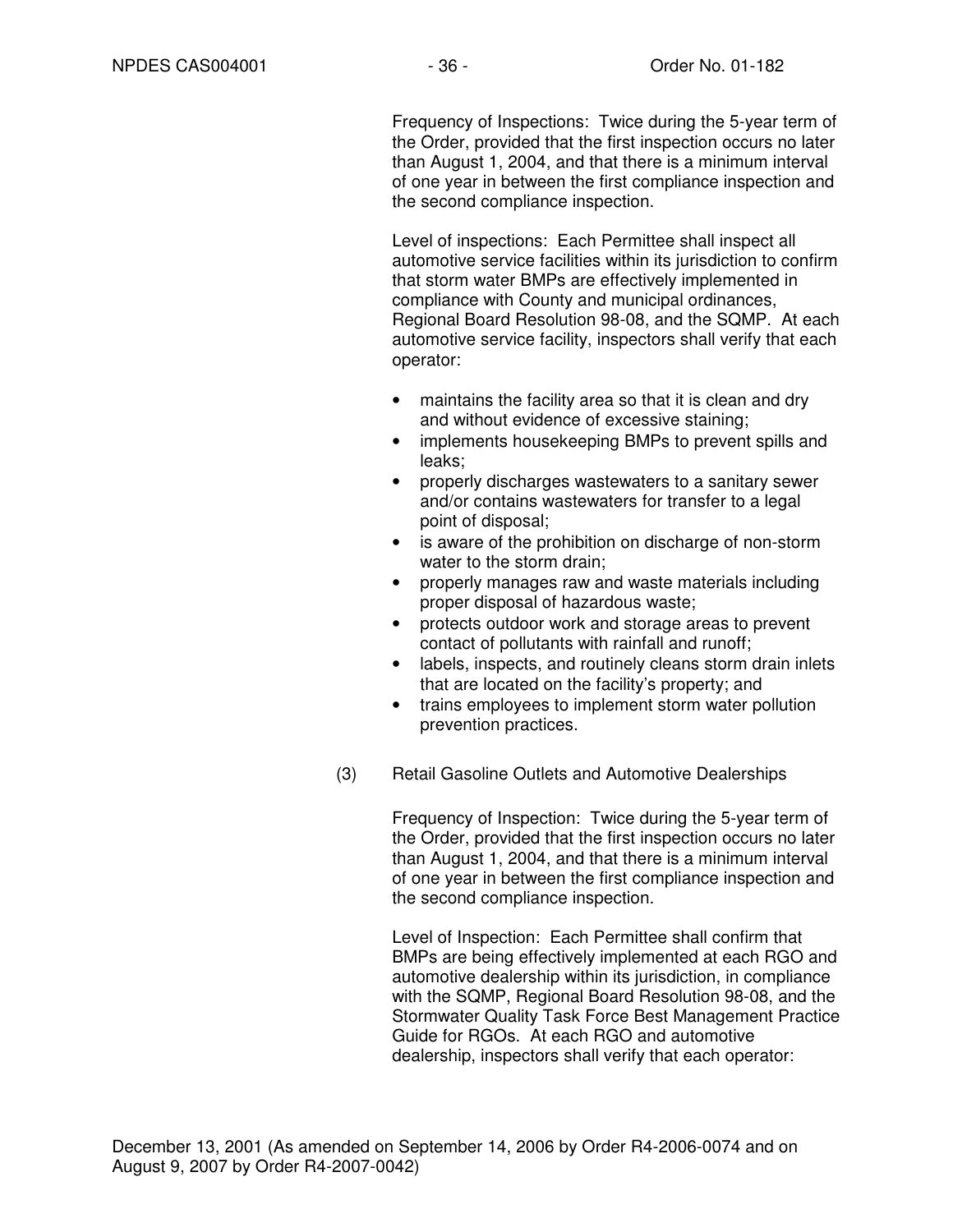- routinely sweeps fuel-dispensing areas for removal of litter and debris, and keeps rags and absorbents ready for use in case of leaks and spills;
- is aware that washdown of facility area to the storm drain is prohibited;
- is aware of design flaws (such as grading that doesn't prevent run-on, or inadequate roof covers and berms), and that equivalent BMPs are implemented;
- inspects and cleans storm drain inlets and catch basins within each facility's boundaries no later than October 1st of each year;
- posts signs close to fuel dispensers, which warn vehicle owners/operators against "topping off" of vehicle fuel tanks and installation of automatic shutoff fuel dispensing nozzles;
- routinely checks outdoor waste receptacle and air/water supply areas, cleans leaks and drips, and ensures that only watertight waste receptacles are used and that lids are closed; and
- trains employees to properly manage hazardous materials and wastes as well as to implement other storm water pollution prevention practices.
- b) Phase I Facilities

Permittees need not inspect facilities that have been inspected by the Regional Board within the past 24 months. For the remaining Phase I facilities that the Regional Board has not inspected, each Permittee shall conduct compliance inspections as specified below.

## **Frequency of Inspection**

**Facilities in Tier 1 Categories:** Twice during the 5-year term of the Order, provided that the first inspection occurs no later than August 1, 2004, and that there is a minimum interval of one year in between the first compliance inspection and the second compliance inspection.

**Facilities in Tier 2 Categories:** Twice during the 5-year term of the permit, provided that the first inspection occurs no later than August 1, 2004. Permittees need not perform additional inspections at those facilities determined to have no risk of exposure of industrial activity to storm water. For those facilities that do have exposure of industrial activities to storm water, a Permittee may reduce the frequency of additional compliance inspections to once every 5 years, provided that the Permittee inspects at least 20% of the facilities in Tier 2 each year.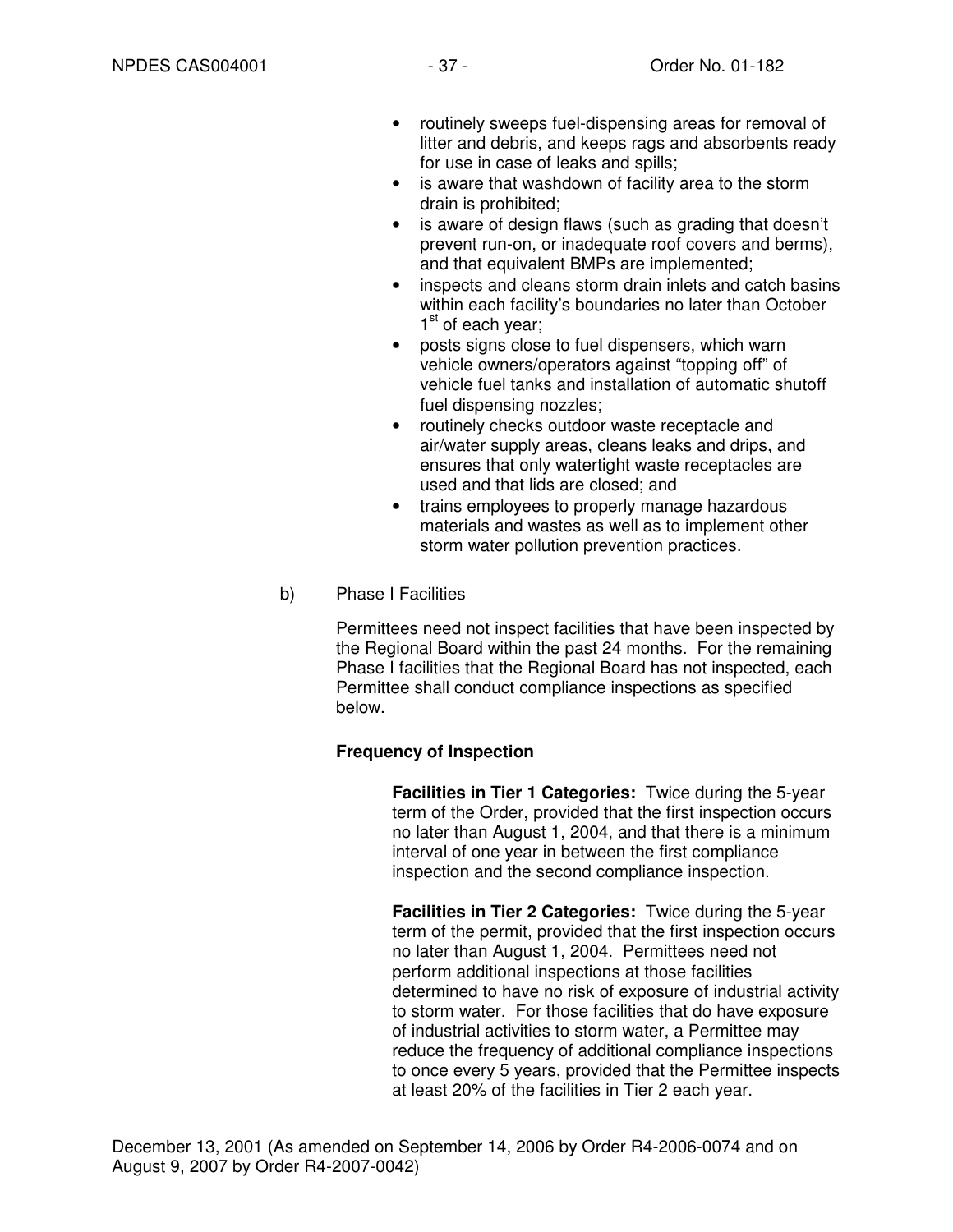**Level of Inspection:** Each Permittee shall confirm that each operator:

- has a current Waste Discharge Identification (WDID) number for facilities discharging storm water associated with industrial activity, and that a Storm Water Pollution Prevention Plan is available on-site, and
- is effectively implementing BMPs in compliance with County and municipal ordinances, Regional Board Resolution 98-08, and the SQMP.
- c) Other Federally-mandated Facilities

**Frequency of Inspection:** Twice during the 5-year term of the Order, provided that the first inspection occurs no later than August 1, 2004, and that there is a minimum interval of one year in between the first compliance inspection and the second compliance inspection.

**Level of Inspection:** Each Permittee shall confirm that each operator:

- has a current Waste Discharge Identification (WDID) number for facilities discharging storm water associated with industrial activity, and that a Storm Water Pollution Prevention Plan is available on-site, and
- is effectively implementing BMPs in compliance with County and municipal ordinances, Regional Board Resolution 98-08, and the SQMP.
- 3. Ensure Compliance of Critical Sources
	- a) **BMP Implementation:** In the event that a Permittee determines that a BMP specified by the SQMP or Regional Board Resolution 98-08 is infeasible at any site, that Permittee shall require implementation of other BMPs that will achieve the equivalent reduction of pollutants in the storm water discharges. Likewise, for those BMPs that are not adequate to achieve water quality objectives, Permittees may require additional site-specific controls, such as Treatment Control BMPs.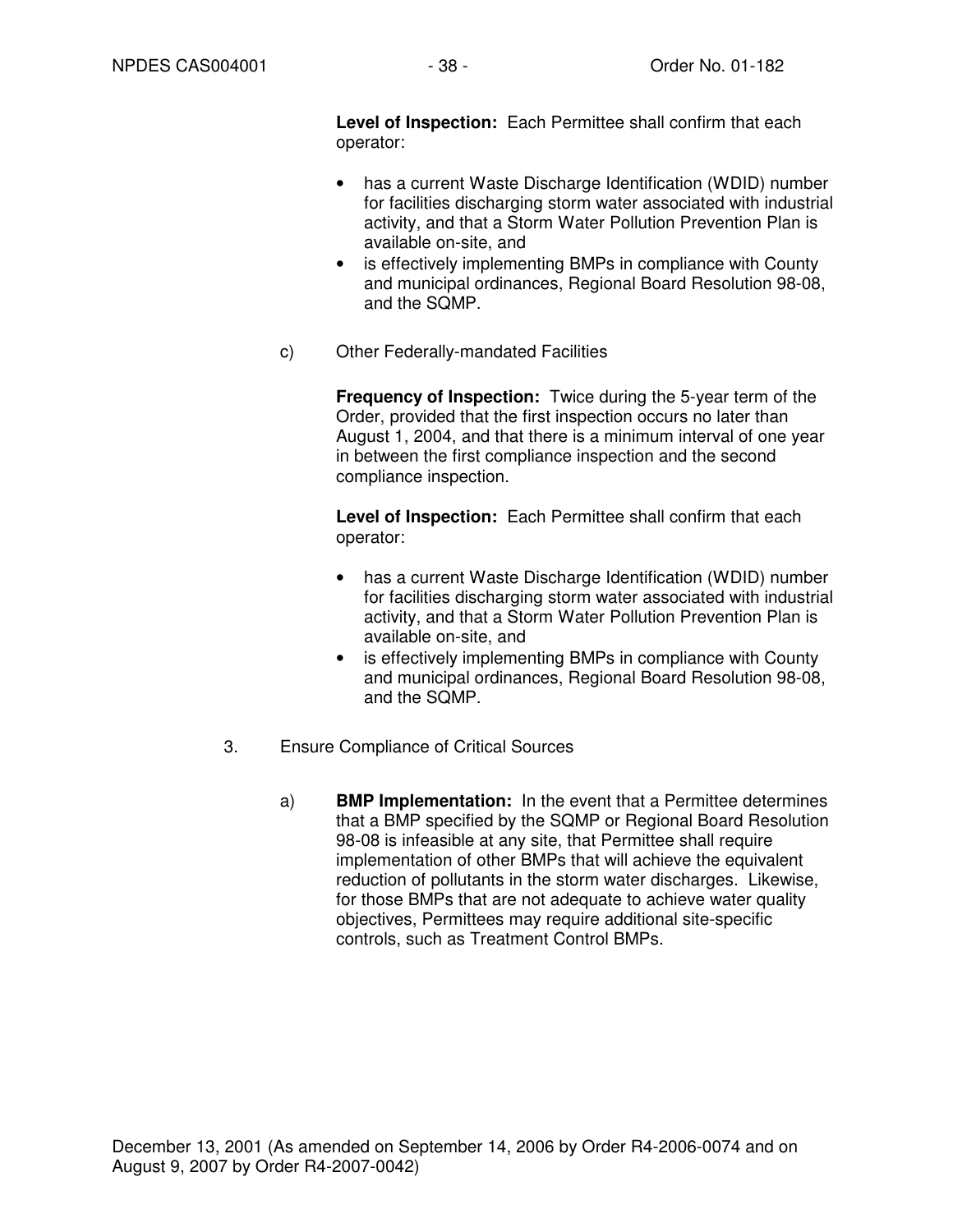- b) **Environmentally Sensitive Areas and Impaired Waters:** For critical sources that are in ESAs or that are tributary to CWA § 303(d) impaired water bodies, Permittees shall consider requiring operators to implement additional controls to reduce pollutants in storm water runoff that are causing or contributing to the exceedences of Water Quality Objectives.
- c) **Progressive Enforcement:** Each Permittee shall implement a progressive enforcement policy to ensure that facilities are brought into compliance with all storm water requirements within a reasonable time period as specified below.
	- (1) In the event that a Permittee determines, based on an inspection conducted above, that an operator has failed to adequately implement all necessary BMPs, that Permittee shall take progressive enforcement action which, at a minimum, shall include a follow-up inspection within 4 weeks from the date of the initial inspection.
	- (2) In the event that a Permittee determines that an operator has failed to adequately implement BMPs after a follow-up inspection, that Permittee shall take further enforcement action as established through authority in its municipal code and ordinances or through the judicial system.
	- (3) Each Permittee shall maintain records, including inspection reports, warning letters, notices of violations, and other enforcement records, demonstrating a good faith effort to bring facilities into compliance.
- d) Interagency Coordination
	- (1) **Referral of Violations of the SQMP, Regional Board Resolution 98-08, and Municipal Storm Water Ordinances:** A Permittee may refer a violation(s) to the Regional Board provided that that Permittee has made a good faith effort of progressive enforcement. At a minimum, a Permittee's good faith effort must include documentation of:
		- Two follow-up inspections, and
		- Two warning letters or notices of violation.
	- (2) **Referral of Violations of the GIASP, including Requirements to File a Notice of Intent:** For those facilities in violation of the GIASP, Permittees may escalate referral of such violations to the Regional Board after one inspection and one written notice to the operator regarding the violation. In making such referrals, Permittees shall include, at a minimum, the following documentation: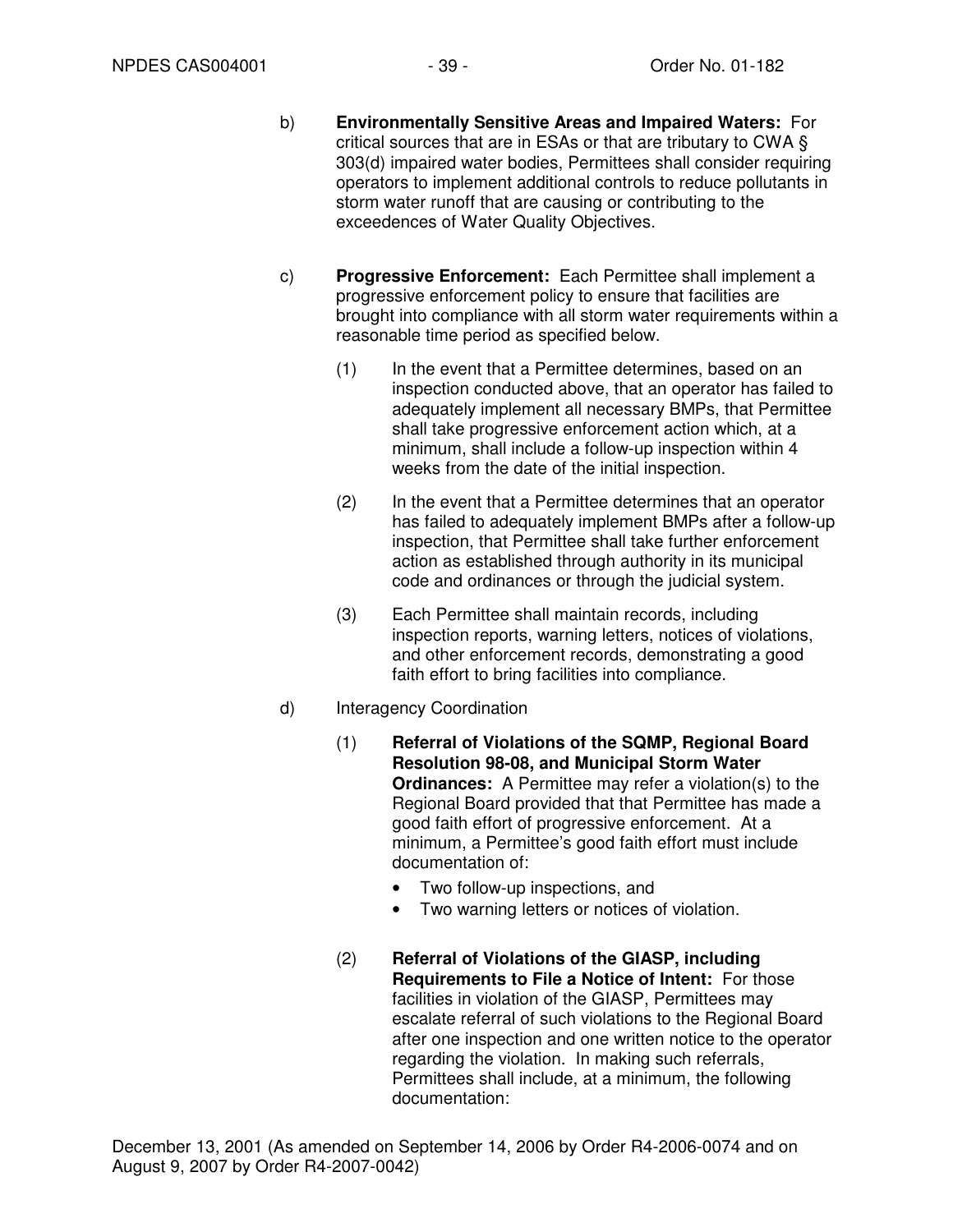- Name of the facility;
- Operator of the facility;
- Owner of the facility:
- Industrial activity being conducted at the facility that is subject to the GIASP; and
- Records of communication with the facility operator regarding the violation, which shall include at least an inspection report and one written notice of the violation.

Permittees shall, at a minimum, make such referrals on a quarterly basis.

- (3) **Investigation of Complaints Regarding Facilities – Transmitted by the Regional Board Staff:** Each Permittee shall initiate, within one business day, investigation of complaints (other than non-storm water discharges) regarding facilities within its jurisdiction. The initial investigation shall include, at a minimum, a limited inspection of the facility to confirm the complaint to determine if the facility is effectively complying with the SQMP and municipal storm water/urban runoff ordinances, and to oversee corrective action.
- (4) **Support of Regional Board Enforcement Actions:** As directed by the Regional Board Executive Officer, Permittees shall support Regional Board enforcement actions by: assisting in identification of current owners, operators, and lessees of facilities; providing staff, when available, for joint inspections with Regional Board inspectors; appearing as witnesses in Regional Board enforcement hearings; and providing copies of inspection reports and other progressive enforcement documentation.
- (5) **Participation in a Task Force:** The Permittees, Regional Board, and other stakeholders may form a Storm Water Task Force, the purpose of which is to communicate concerns regarding special cases of storm water violations by industrial and commercial facilities and to develop a coordinated approach to enforcement action.

### **D. Development Planning Program**

The Permittees shall implement a development-planning program that will require all Planning Priority development and Redevelopment projects to:

• Minimize impacts from storm water and urban runoff on the biological integrity of Natural Drainage Systems and water bodies in accordance with requirements under CEQA (Cal. Pub. Resources Code § 21100), CWC §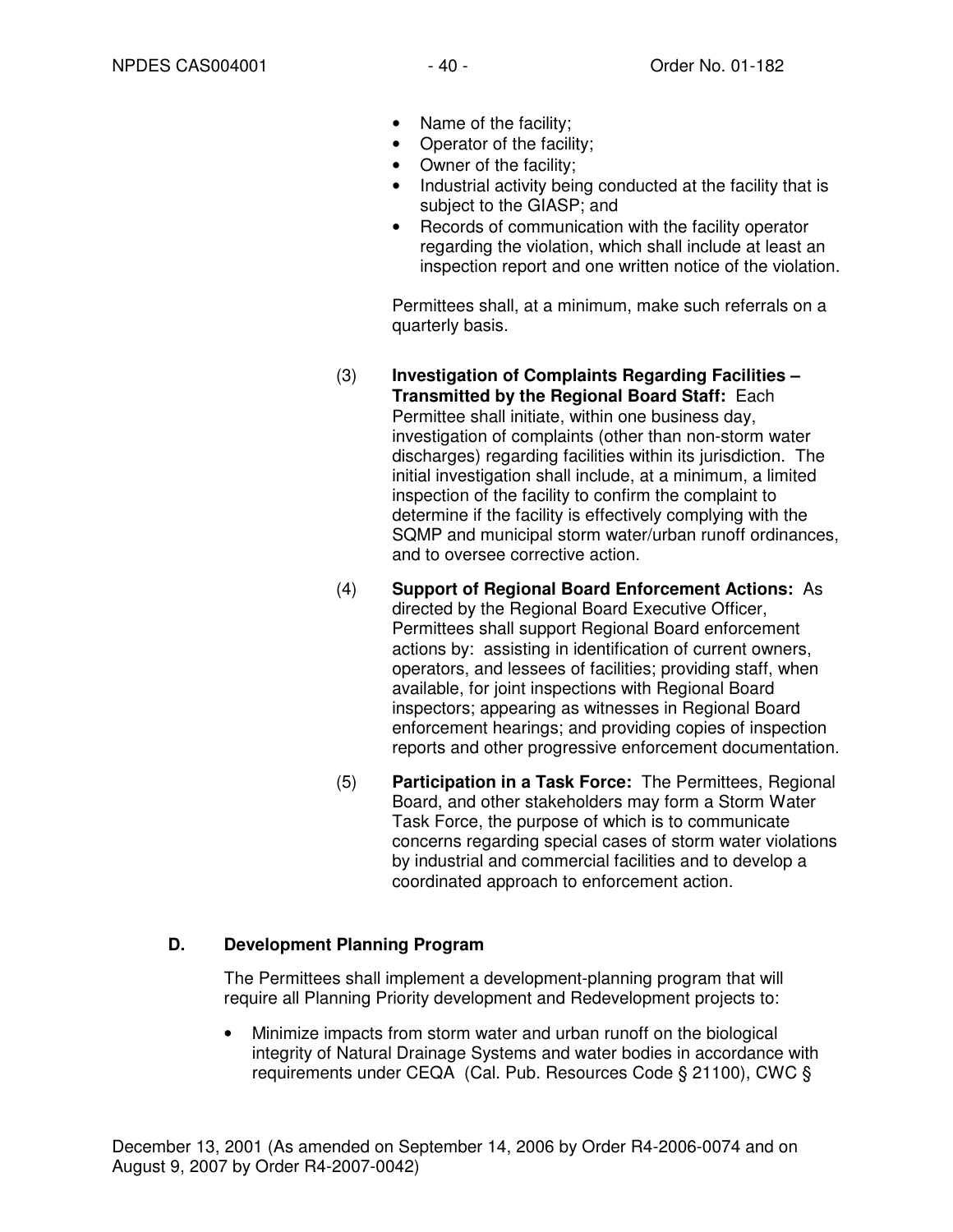13369, CWA § 319, CWA § 402(p), CWA § 404, CZARA § 6217(g), ESA § 7, and local government ordinances ;

- Maximize the percentage of pervious surfaces to allow percolation of storm water into the ground;
- Minimize the quantity of storm water directed to impervious surfaces and the MS4:
- Minimize pollution emanating from parking lots through the use of appropriate Treatment Control BMPs and good housekeeping practices;
- Properly design and maintain Treatment Control BMPs in a manner that does not promote the breeding of vectors; and
- Provide for appropriate permanent measures to reduce storm water pollutant loads in storm water from the development site.
- 1. Peak Flow Control

The Permittees shall control post-development peak storm water runoff discharge rates, velocities, and duration (peak flow control) in Natural Drainage Systems (i.e., mimic pre-development hydrology) to prevent accelerated stream erosion and to protect stream habitat. Natural Drainage Systems are located in the following areas:

- a) Malibu Creek;
- b) Topanga Canyon Creek;
- c) Upper Los Angeles River;
- d) Upper San Gabriel River;
- e) Santa Clara River; and
- f) Los Angeles County Coastal streams (see Basin Plan Table 2-1).

The Principal Permittee in consultation with Permittees shall develop numerical criteria for peak flow control, based on the results of the Peak Discharge Impact Study (see Monitoring Program Section II.I).

Each Permittee shall, no later than February 1, 2005, implement numerical criteria for peak flow control.

A Permittee or group of Permittees may substitute for the countywide peak flow control criteria with a Hydromodification Control Plan (HCP), on approval by the Regional Board, in the following circumstances:

(1) Stream or watershed-specific conditions indicate the need for a different peak flow control criteria, and the alternative numerical criteria is developed through the application of hydrologic modeling and supporting field observations; or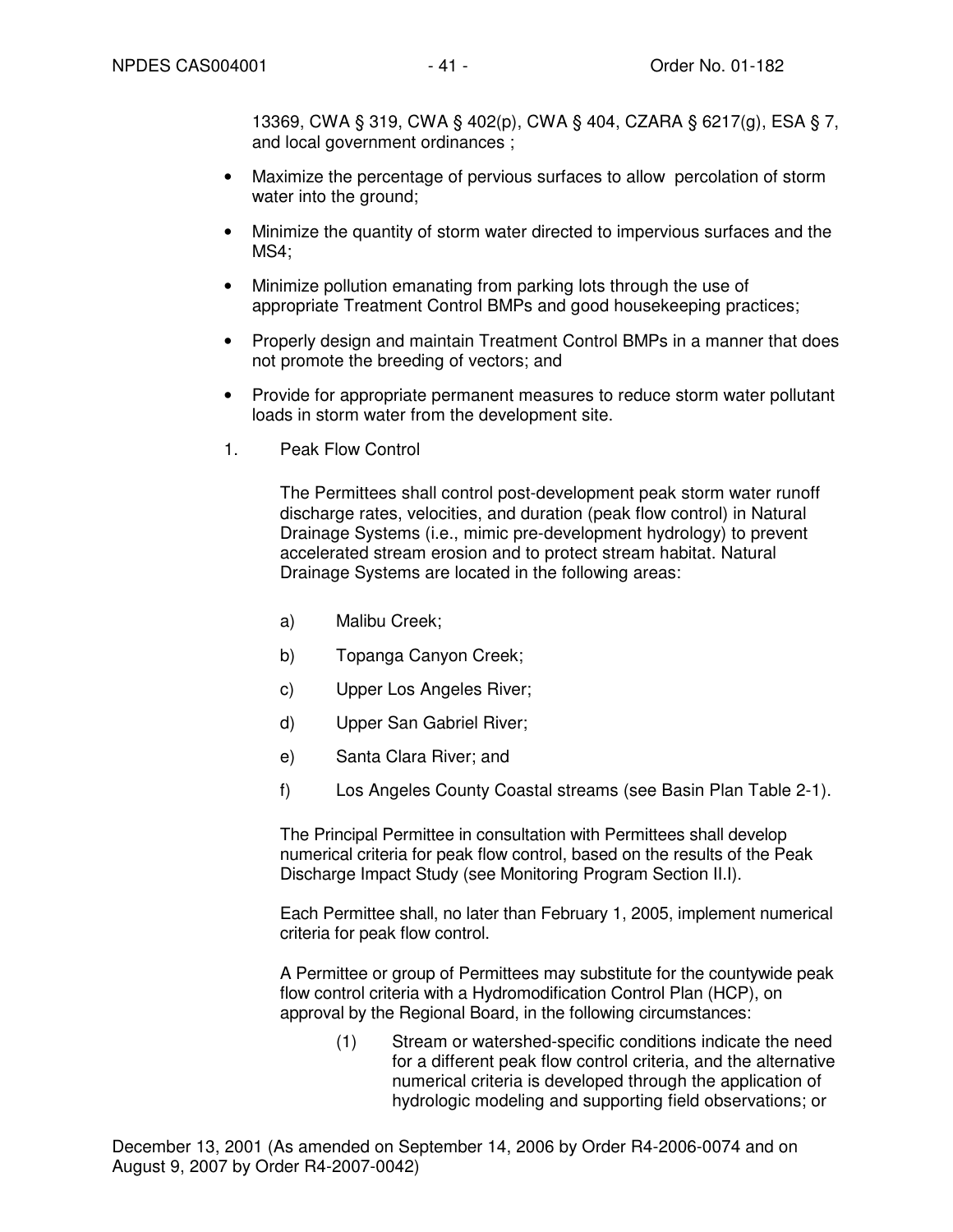- (2) A watershed-wide plan has been developed for implementation of control measures to reduce erosion and stabilize drainage systems on a watershed basis.
- 2. Standard Urban Storm Water Mitigation Plans (SUSMPs)
	- a) Each Permittee shall amend codes and ordinances not later than August 1, 2002 to give legal effect to SUSMP changes contained in this Order. Changes to SUSMP requirements shall take effect not later than September 2, 2002.
	- b) Each Permittee shall require that a single-family hillside home:
		- (1) Conserve natural areas;
		- (2) Protect slopes and channels;
		- (3) Provide storm drain system stenciling and signage;
		- (4) Divert roof runoff to vegetated areas before discharge unless the diversion would result in slope instability; and
		- (5) Direct surface flow to vegetated areas before discharge unless the diversion would result in slope instability.
	- c) Each Permittee shall require that a SUSMP as approved by the Regional Board in Board Resolution No. R 00-02 be implemented for the following categories of developments:
		- (1) Ten or more unit homes (includes single family homes, multifamily homes, condominiums, and apartments);
		- (2) A 100,000 or more square feet of impervious surface area industrial/ commercial development;
		- (3) Automotive service facilities (SIC 5013, 5014, 5541, 7532- 7534, and 7536-7539);
		- (4) Retail gasoline outlets;
		- (5) Restaurants (SIC 5812);
		- (6) Parking lots 5,000 square feet or more of surface area or with 25 or more parking spaces; and
		- (7) Redevelopment projects in subject categories that meet Redevelopment thresholds.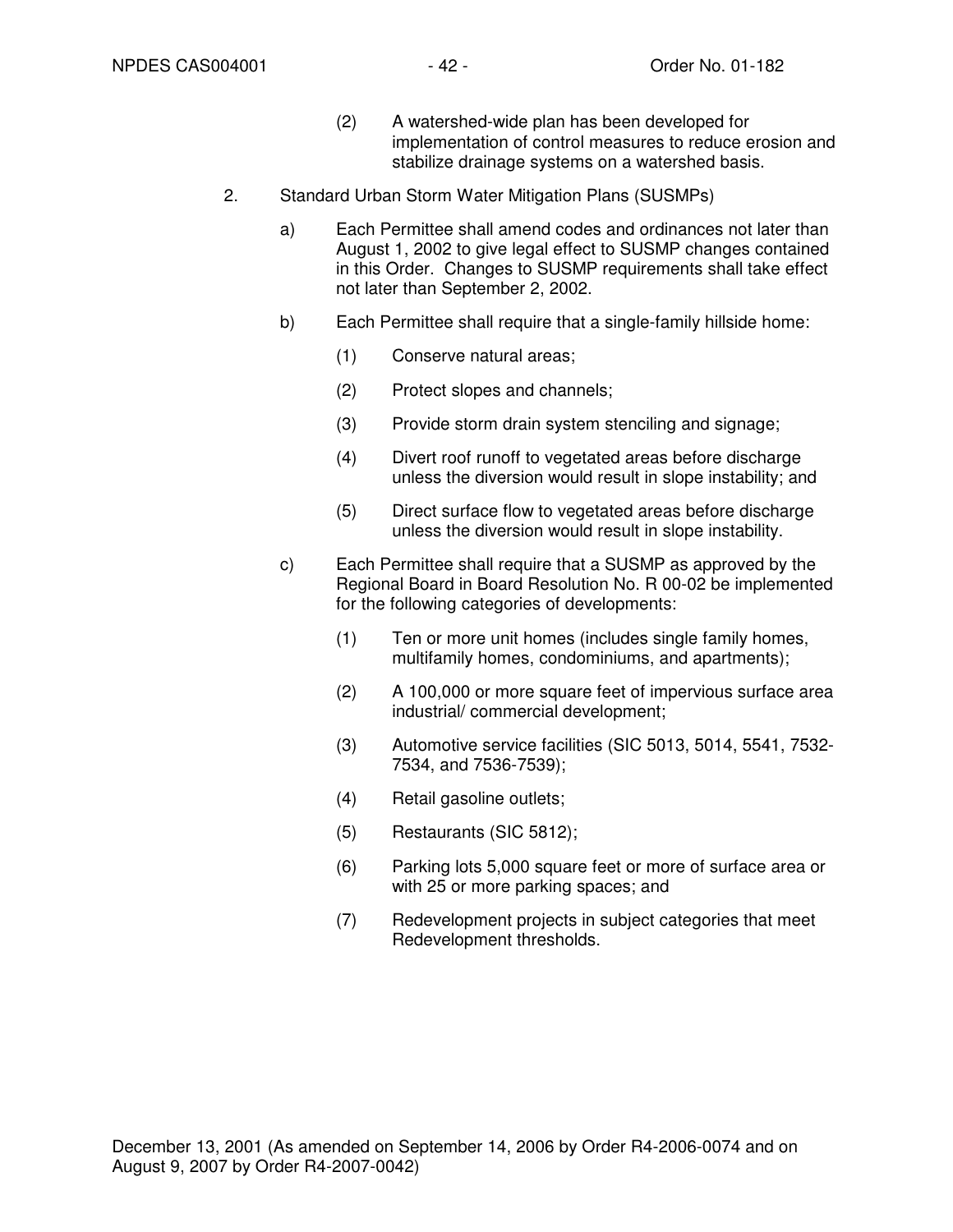- d) Each Permittee shall submit an ESA Delineation Map for its jurisdictional boundary, based on the Regional Board's ESA Definition, no later than June 3, 2002, for approval by the Regional Board Executive Officer in consultation with the California Department of Fish and Game, and the California Coastal Commission.
- e) Each Permittee shall require the implementation of SUSMP provisions no later than September 2, 2002, for all projects located in or directly adjacent to or discharging directly to an ESA, where the development will:
	- (1) Discharge storm water and urban runoff that is likely to impact a sensitive biological species or habitat; and
	- (2) Create 2,500 square feet or more of impervious surface area.
- 3. Numerical Design Criteria

The Permittees shall require that post-construction Treatment Control BMPs incorporate, at a minimum, either a volumetric or flow based treatment control design standard, or both, as identified below to mitigate (infiltrate, filter or treat) storm water runoff:

- a) Volumetric Treatment Control BMP
	- (1) The  $85<sup>th</sup>$  percentile 24-hour runoff event determined as the maximized capture storm water volume for the area, from the formula recommended in *Urban Runoff Quality Management, WEF Manual of Practice No. 23/ ASCE Manual of Practice No. 87, (1998*); or
	- (2) The volume of annual runoff based on unit basin storage water quality volume, to achieve 80 percent or more volume treatment by the method recommended in *California Stormwater Best Management Practices Handbook – Industrial/ Commercial,* (1993); or
	- (3) The volume of runoff produced from a 0.75 inch storm event, prior to its discharge to a storm water conveyance system; or
	- (4) The volume of runoff produced from a historical-record based reference 24-hour rainfall criterion for "treatment" (0.75 inch average for the Los Angeles County area) that achieves approximately the same reduction in pollutant loads achieved by the 85<sup>th</sup> percentile 24-hour runoff event.
- b) Flow Based Treatment Control BMP
	- (1) The flow of runoff produced from a rain event equal to at least 0.2 inches per hour intensity; or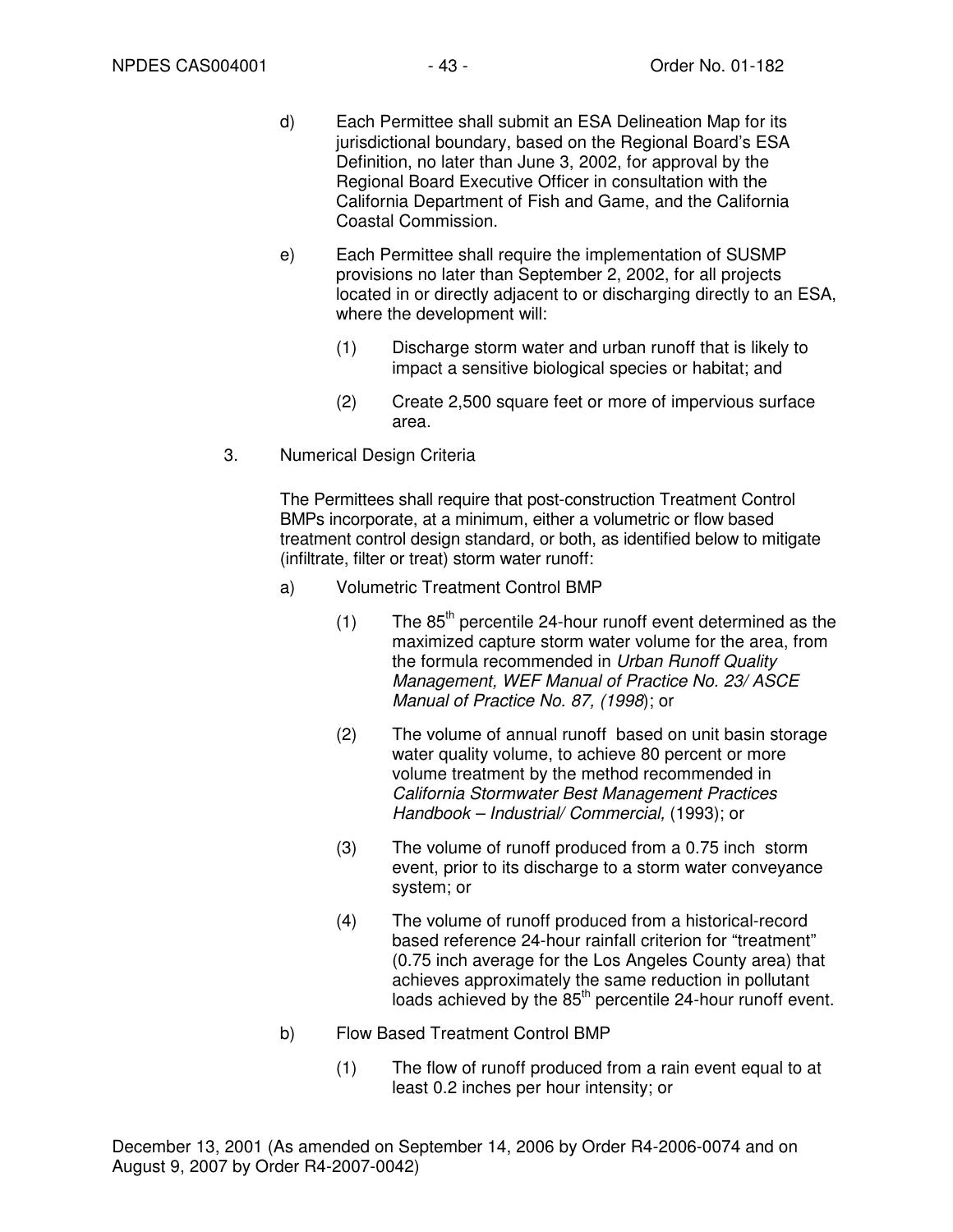- (2) The flow of runoff produced from a rain event equal to at least two times the 85<sup>th</sup> percentile hourly rainfall intensity for Los Angeles County; or
- (3) The flow of runoff produced from a rain event that will result in treatment of the same portion of runoff as treated using volumetric standards above.
- 4. Applicability of Numerical Design Criteria

The Permittees shall require the following categories of Planning Priority Projects to design and implement post-construction treatment controls to mitigate storm water pollution:

- a) Single-family hillside residential developments of one acre or more of surface area;
- b) Housing developments (includes single family homes, multifamily homes, condominiums, and apartments) of ten units or more;
- c) A 100,000 square feet or more impervious surface area industrial/ commercial development;
- d) Automotive service facilities (SIC 5013, 5014, 5541, 7532-7534 and 7536-7539) [5,000 square feet or more of surface area];
- e) Retail gasoline outlets [5,000 square feet or more of impervious surface area and with projected Average Daily Traffic (ADT) of 100 or more vehicles]. Subsurface Treatment Control BMPs which may endanger public safety (i.e., create an explosive environment) are considered not appropriate;
- f) Restaurants (SIC 5812) [5,000 square feet or more of surface area];
- g) Parking lots 5,000 square feet or more of surface area or with 25 or more parking spaces;
- h) Projects located in, adjacent to or discharging directly to an ESA that meet threshold conditions identified above in 2.e; and
- i) Redevelopment projects in subject categories that meet Redevelopment thresholds.
- 5. Not later than March 10, 2003, each Permittee shall require the implementation of SUSMP and post-construction control requirements for the industrial/commercial development category to projects that disturb one acre or more of surface area.
- 6. Site Specific Mitigation

Each Permittee shall, no later than September 2, 2002, require the implementation of a site-specific plan to mitigate post-development storm water for new development and redevelopment not requiring a SUSMP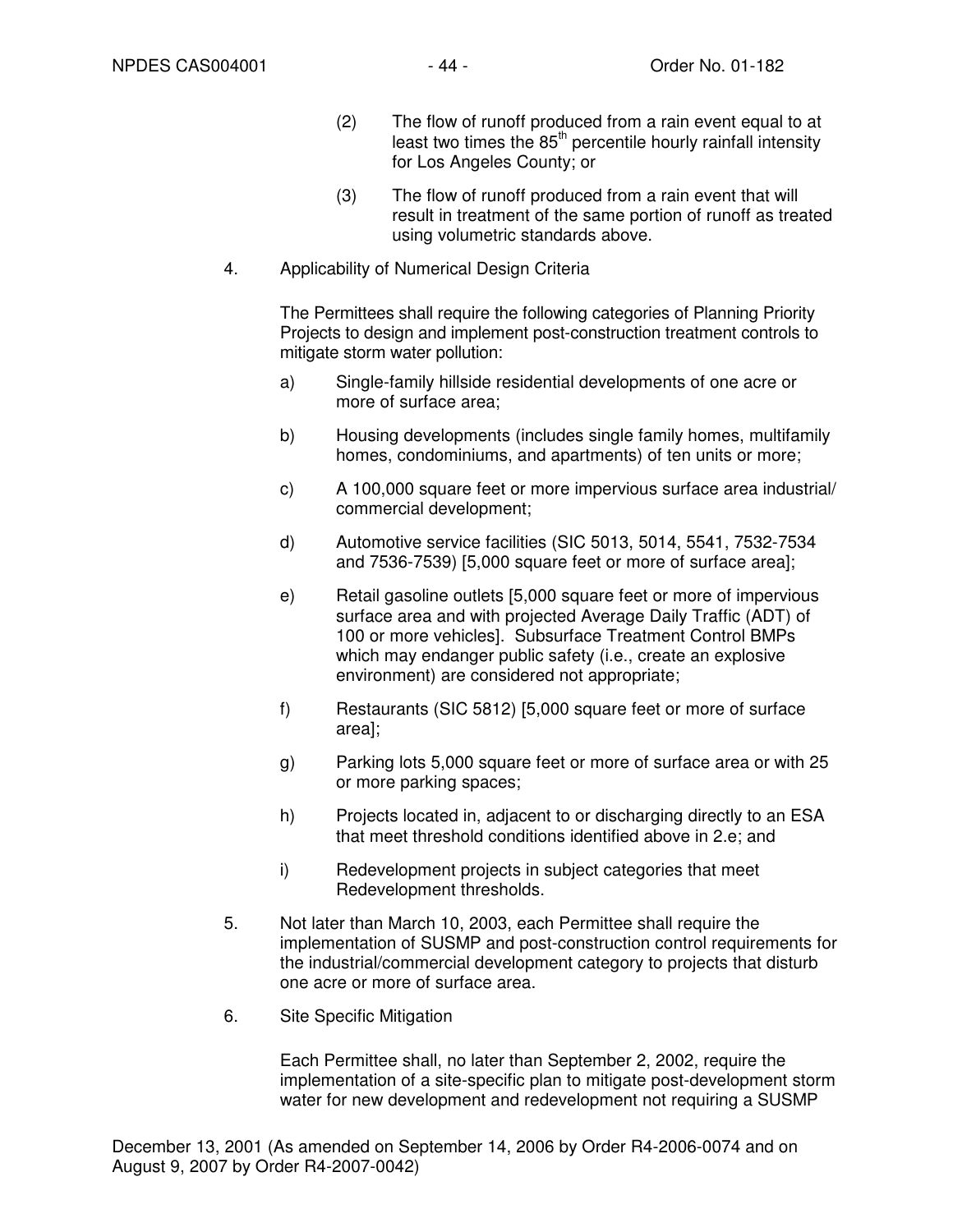but which may potentially have adverse impacts on post-development storm water quality, where one or more of the following project characteristics exist:

- a) Vehicle or equipment fueling areas;
- b) Vehicle or equipment maintenance areas, including washing and repair;
- c) Commercial or industrial waste handling or storage;
- d) Outdoor handling or storage of hazardous materials;
- e) Outdoor manufacturing areas;
- f) Outdoor food handling or processing;
- g) Outdoor animal care, confinement, or slaughter; or
- h) Outdoor horticulture activities.
- 7. Redevelopment Projects

The Permittees shall apply the SUSMP, or site specific requirements including post-construction storm water mitigation to all Planning Priority Projects that undergo significant Redevelopment in their respective categories.

a) Significant Redevelopment means land-disturbing activity that results in the creation or addition or replacement of 5,000 square feet or more of impervious surface area on an already developed site.

Where Redevelopment results in an alteration to more than fifty percent of impervious surfaces of a previously existing development, and the existing development was not subject to post development storm water quality control requirements, the entire project must be mitigated. Where Redevelopment results in an alteration to less than fifty percent of impervious surfaces of a previously existing development, and the existing development was not subject to post development storm water quality control requirements, only the alteration must be mitigated, and not the entire development.

- b) Redevelopment does not include routine maintenance activities that are conducted to maintain original line and grade, hydraulic capacity, original purpose of facility or emergency redevelopment activity required to protect public health and safety.
- c) Existing single family structures are exempt from the Redevelopment requirements.
- 8. Maintenance Agreement and Transfer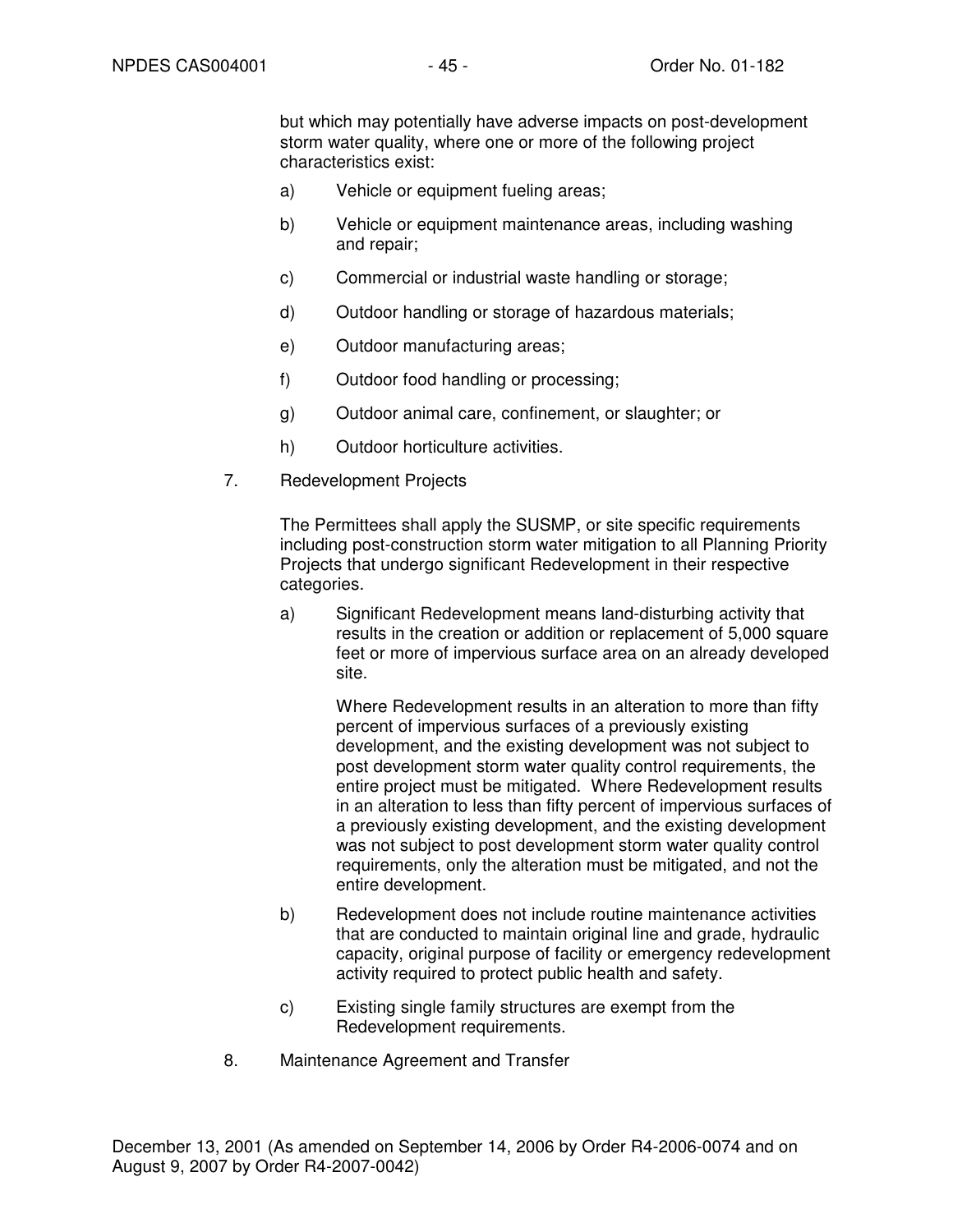Each Permittee shall require that all developments subject to SUSMP and site specific plan requirements provide verification of maintenance provisions for Structural and Treatment Control BMPs, including but not limited to legal agreements, covenants, CEQA mitigation requirements, and or conditional use permits. Verification at a minimum shall include:

- a) The developer's signed statement accepting responsibility for maintenance until the responsibility is legally transferred; and either
- b) A signed statement from the public entity assuming responsibility for Structural or Treatment Control BMP maintenance and that it meets all local agency design standards; or
- c) Written conditions in the sales or lease agreement, which requires the recipient to assume responsibility for maintenance and conduct a maintenance inspection at least once a year; or
- d) Written text in project conditions, covenants and restrictions (CCRs) for residential properties assigning maintenance responsibilities to the Home Owners Association for maintenance of the Structural and Treatment Control BMPs; or
- e) Any other legally enforceable agreement that assigns responsibility for the maintenance of post-construction Structural or Treatment Control BMPs.
- 9. Regional Storm Water Mitigation Program

A Permittee or Permittee group may apply to the Regional Board for approval of a regional or sub-regional storm water mitigation program to substitute in part or wholly SUSMP requirements. Upon review and a determination by the Regional Board Executive Officer that the proposal is technically valid and appropriate, the Regional Board may consider for approval such a program if its implementation will:

- a) Result in equivalent or improved storm water quality;
- b) Protect stream habitat;
- c) Promote cooperative problem solving by diverse interests;
- d) Be fiscally sustainable and has secure funding; and
- e) Be completed in five years including the construction and start-up of treatment facilities.

Nothing in this provision shall be construed as to delay the implementation of SUSMP requirements, as approved in this Order.

10. Mitigation Funding

The Permittees may propose a management framework, for endorsement by the Regional Board Executive Officer, to support regional or sub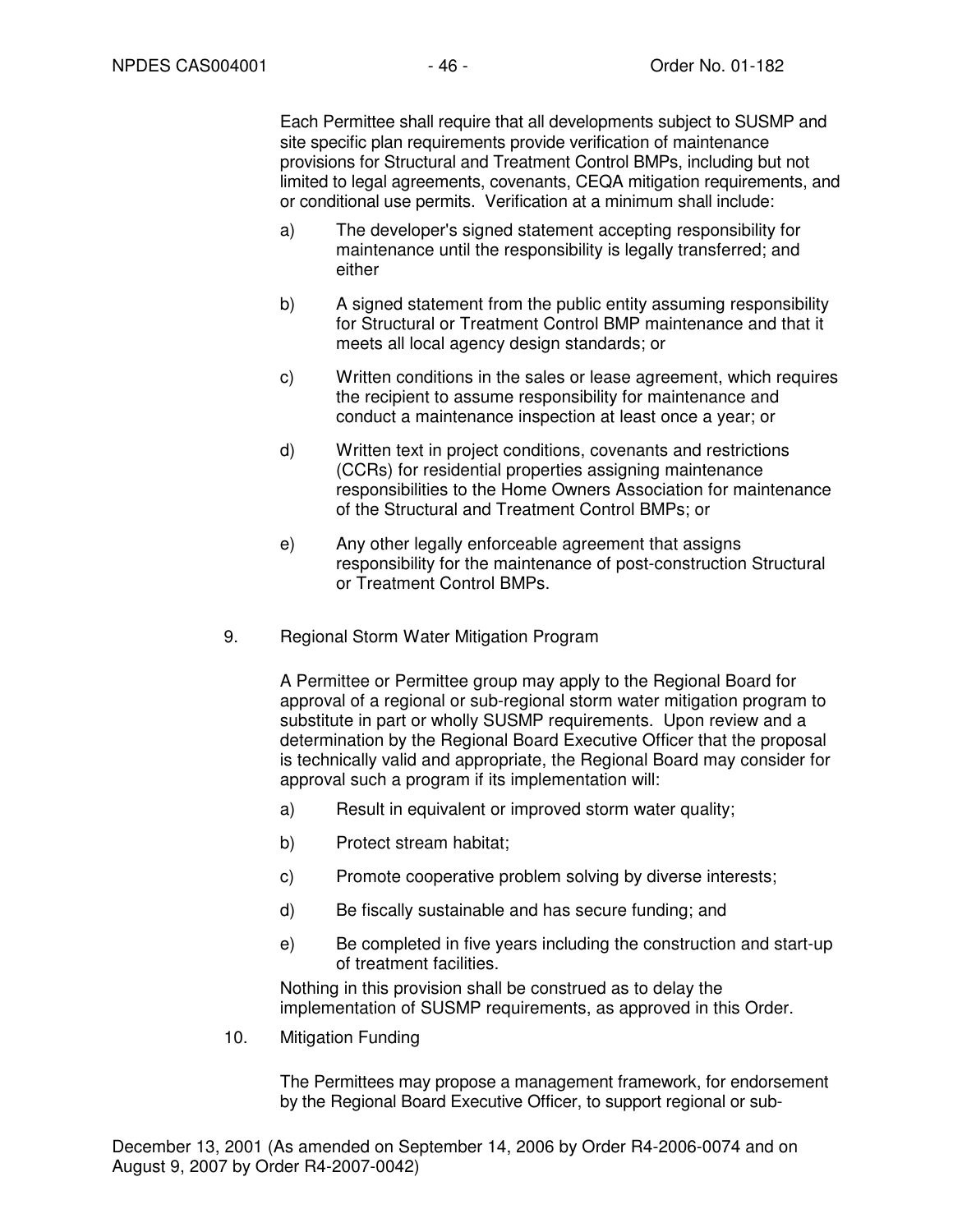regional solutions to storm water pollution, where any of the following situations occur:

- a) A waiver for impracticability is granted;
- b) Legislative funds become available;
- c) Off-site mitigation is required because of loss of environmental habitat; or
- d) An approved watershed management plan or a regional storm water mitigation plan exists that incorporates an equivalent or improved strategy for storm water mitigation.
- 11. California Environmental Quality Act (CEQA) Document Update

Each Permittee shall incorporate into its CEQA process, with immediate effect, procedures for considering potential storm water quality impacts and providing for appropriate mitigation when preparing and reviewing CEQA documents. The procedures shall require consideration of the following:

- a) Potential impact of project construction on storm water runoff;
- b) Potential impact of project post-construction activity on storm water runoff:
- c) Potential for discharge of storm water from areas from material storage, vehicle or equipment fueling, vehicle or equipment maintenance (including washing), waste handling, hazardous materials handling or storage, delivery areas or loading docks, or other outdoor work areas;
- d) Potential for discharge of storm water to impair the beneficial uses of the receiving waters or areas that provide water quality benefit;
- e) Potential for the discharge of storm water to cause significant harm on the biological integrity of the waterways and water bodies;
- f) Potential for significant changes in the flow velocity or volume of storm water runoff that can cause environmental harm; and
- g) Potential for significant increases in erosion of the project site or surrounding areas.
- 12. General Plan Update
	- a) Each Permittee shall amend, revise or update its General Plan to include watershed and storm water quality and quantity management considerations and policies when any of the following General Plan elements are updated or amended: (i) Land Use, (ii) Housing, (iii) Conservation, and (iv) Open Space.
	- b) Each Permittee shall provide the Regional Board with the draft amendment or revision when a listed General Plan element or the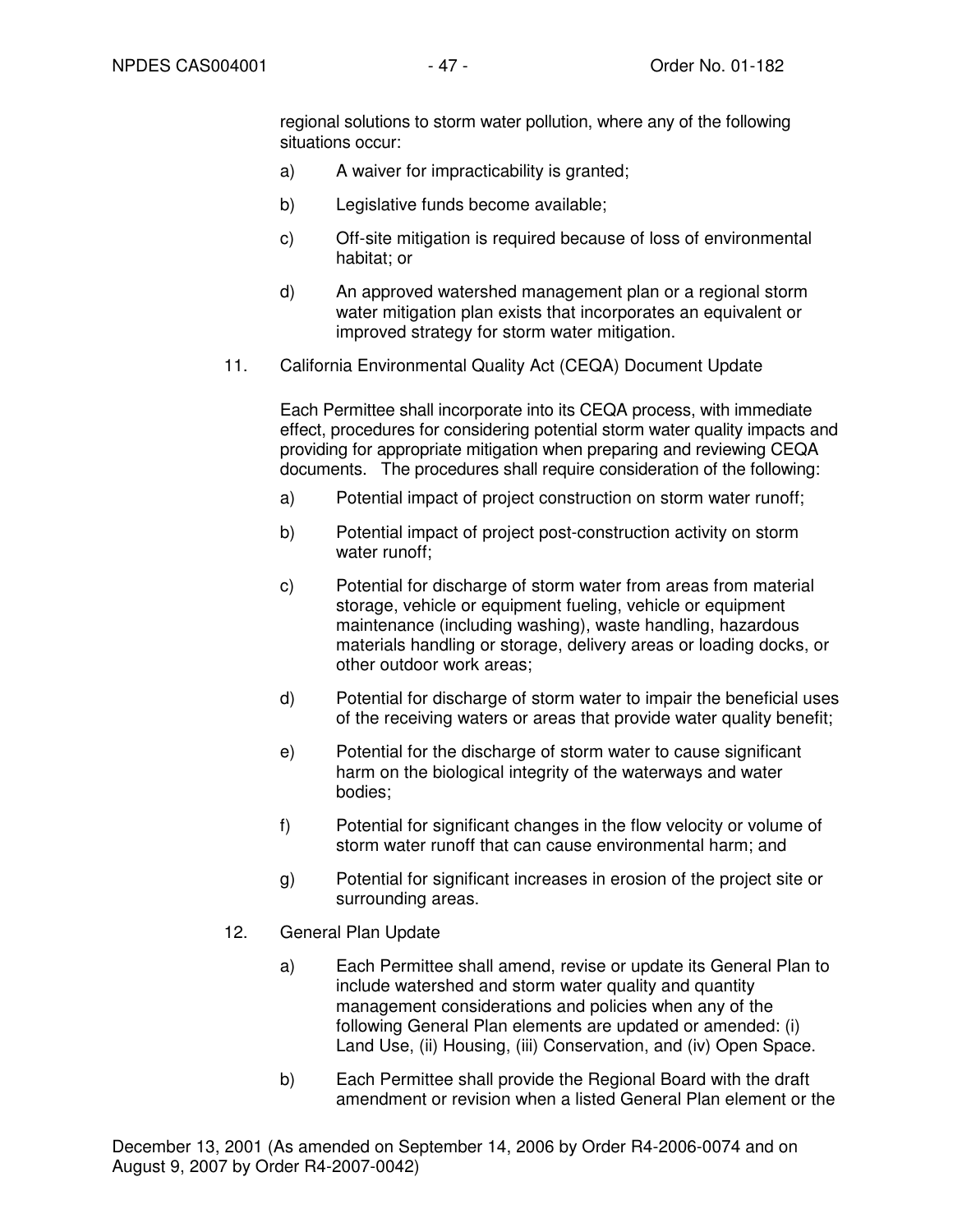General Plan is noticed for comment in accordance with Cal. Govt. Code § 65350 *et seq*.

13. Targeted Employee Training

Each Permittee shall train its employees in targeted positions (whose jobs or activities are engaged in development planning) regarding the development planning requirements on an annual basis beginning no later than August 1, 2002, and more frequently if necessary. For Permittees with a population of 250,000 or more (2000 U.S. Census), training shall be completed no later than February 3, 2003.

- 14. Developer Technical Guidance and Information
	- a) Each Permittee shall develop and make available to the developer community SUSMP (development planning) guidelines immediately.
	- b) The Principal Permittee in partnership with Permittees shall issue no later than February 2, 2004, a technical manual for the siting and design of BMPs for the development community in Los Angeles County. The technical manual may be adapted from the revised California Storm Water Quality Task Force Best Management Practices Handbooks scheduled for publication in September 2002. The technical manual shall at a minimum include:
		- (1) Treatment Control BMPs based on flow-based and volumetric water quality design criteria for the purposes of countywide consistency;
		- (2) Peak Flow Control criteria to control peak discharge rates, velocities and duration;
		- (3) Expected pollutant removal performance ranges obtained from national databases, technical reports and the scientific literature;
		- (4) Maintenance considerations; and
		- (5) Cost considerations.

### **E. Development Construction Program**

- 1. Each Permittee shall implement a program to control runoff from construction activity at all construction sites within its jurisdiction. The program shall ensure the following minimum requirements are effectively implemented at all construction sites:
	- a) Sediments generated on the project site shall be retained using adequate Treatment Control or Structural BMPs;
	- b) Construction-related materials, wastes, spills, or residues shall be retained at the project site to avoid discharge to streets, drainage

December 13, 2001 (As amended on September 14, 2006 by Order R4-2006-0074 and on August 9, 2007 by Order R4-2007-0042)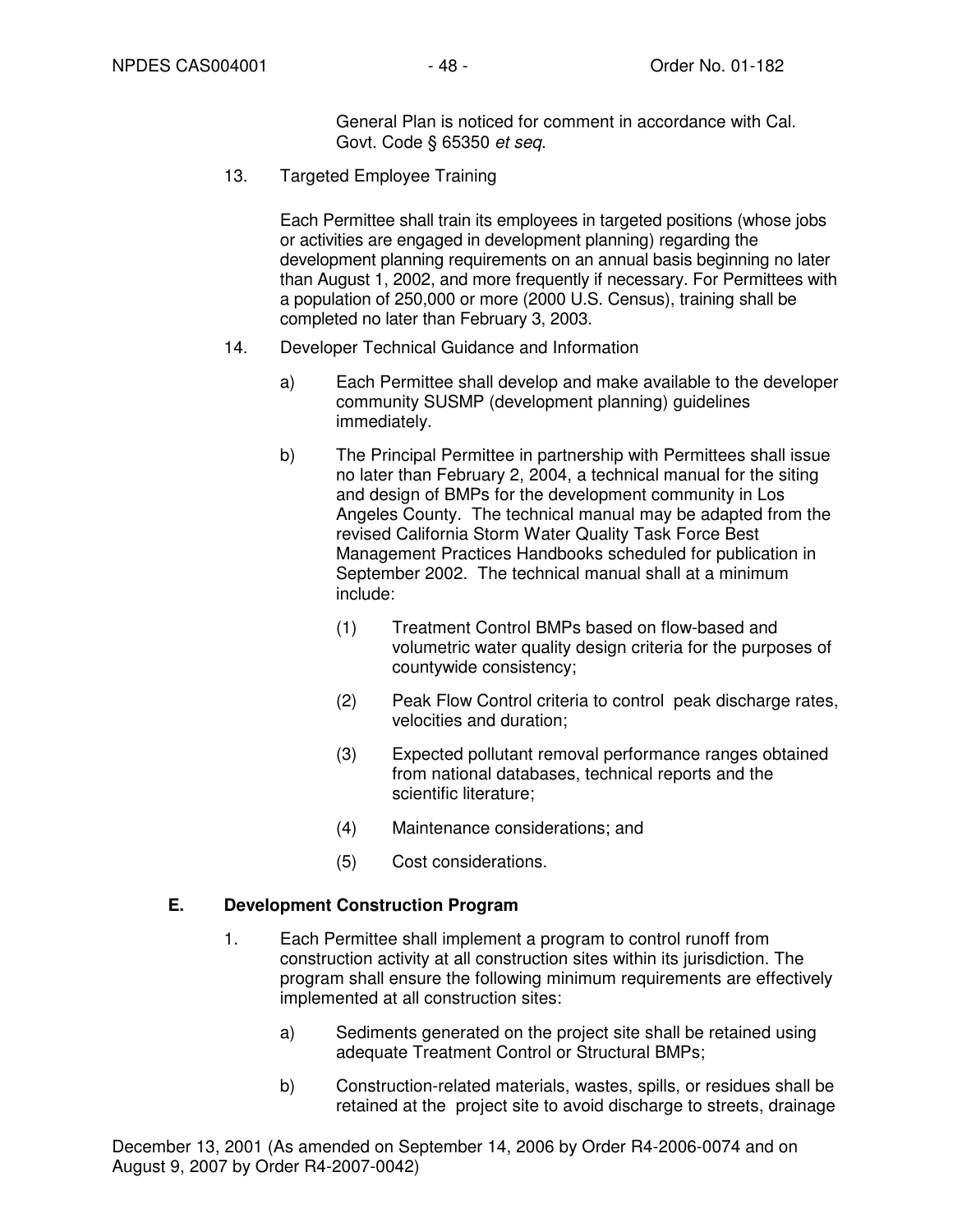facilities, receiving waters, or adjacent properties by wind or runoff;

- c) Non-storm water runoff from equipment and vehicle washing and any other activity shall be contained at the project site; and
- d) Erosion from slopes and channels shall be controlled by implementing an effective combination of BMPs (as approved in Regional Board Resolution No. 99-03), such as the limiting of grading scheduled during the wet season; inspecting graded areas during rain events; planting and maintenance of vegetation on slopes; and covering erosion susceptible slopes.
- 2. For construction sites one acre and greater, each Permittee shall comply with all conditions in section E.1. above and shall:
	- a) Require the preparation and submittal of a Local Storm Water Pollution Prevention Plan (Local SWPPP), for approval prior to issuance of a grading permit for construction projects. The Local SWPPP shall include appropriate construction site BMPs and maintenance schedules. (A Local SWPPP may substitute for the State SWPPP if the Local SWPPP is at least as inclusive in controls and BMPs as the State SWPPP). The Local SWPPP must include the rationale used for selecting or rejecting BMPs. The project architect, or engineer of record, or authorized qualified designee, must sign a statement on the Local SWPPP to the effect:

*"As the architect/engineer of record, I have selected appropriate BMPs to effectively minimize the negative impacts of this project's construction activities on storm water quality. The project owner and contractor are aware that the selected BMPs must be installed, monitored, and maintained to ensure their effectiveness. The BMPs not selected for implementation are redundant or deemed not applicable to the proposed construction activity."*

The landowner or the landowner's agent shall sign a statement to the effect:

> *"I certify that this document and all attachments were prepared under my direction or supervision in accordance with a system designed to assure that qualified personnel properly gather and evaluate the information submitted. Based on my inquiry of the person or persons who manage the system or those persons directly responsible for gathering the information, to the best of my knowledge and belief, the information submitted is true, accurate, and complete. I am aware that submitting false and/or inaccurate information, failing to update the Local SWPPP to reflect current conditions, or failing to properly and/or adequately implement the Local SWPPP may result in revocation of grading and/or other permits or other sanctions provided by law."*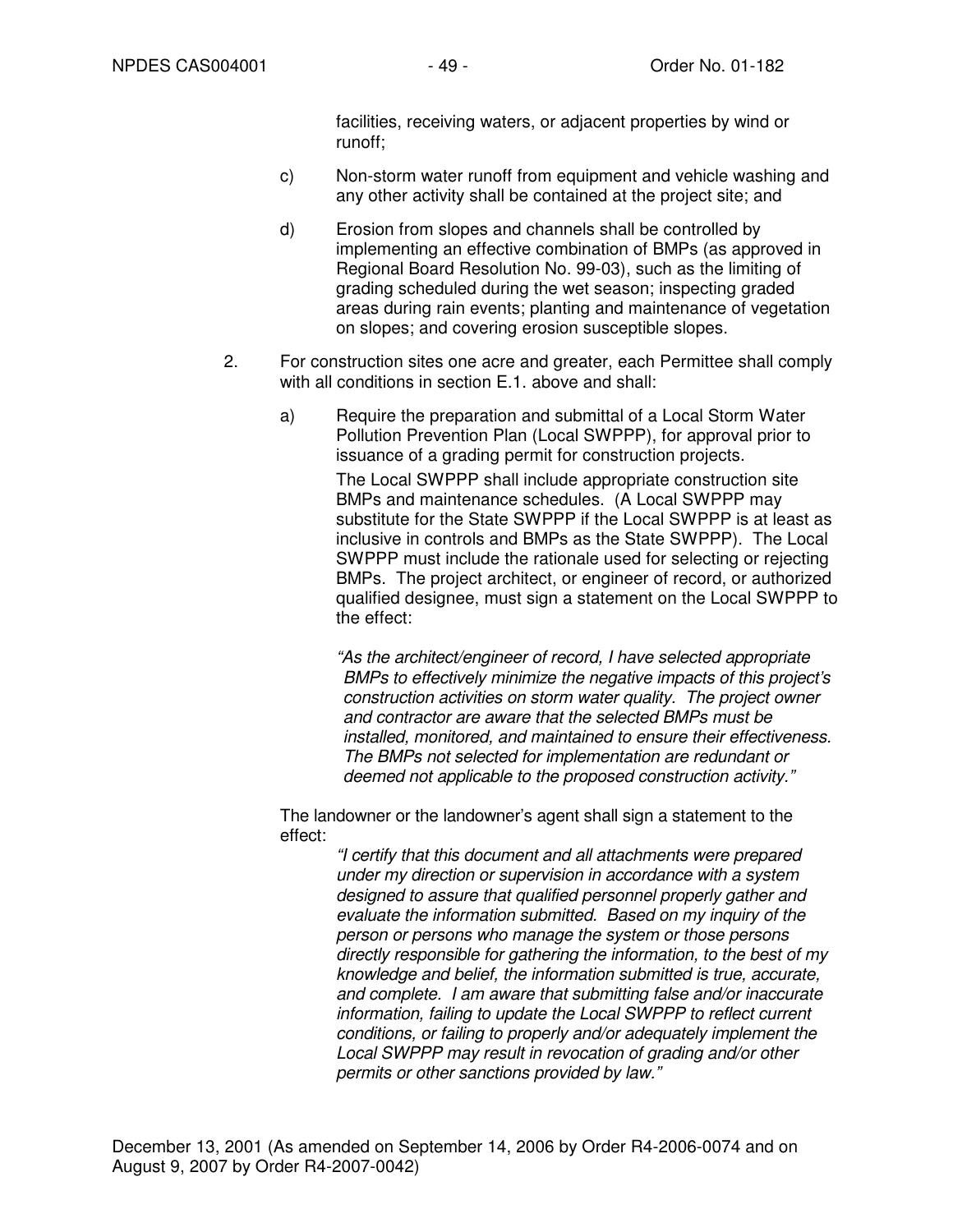The Local SWPPP certification shall be signed by the landowner as follows, for a corporation: by a responsible corporate officer which means (a) a president, secretary, treasurer, or vice president of the corporation in charge of a principal business function, or any other person who performs similar policy or decision-making functions for the corporation, or (b) the manager of the construction activity if authority to sign documents has been assigned or delegated to the manager in accordance with corporate procedures; for a partnership or sole proprietorship: by a general partner or the proprietor; or for a municipality or other public agency: by an elected official, a ranking management official (e.g., County Administrative Officer, City Manager, Director of Public Works, City Engineer, District Manager), or the manager of the construction activity if authority to sign Local SWPPPs has been assigned or delegated to the manager in accordance with established agency policy.

- b) Inspect all construction sites for storm water quality requirements during routine inspections a minimum of once during the wet season. The Local SWPPP shall be reviewed for compliance with local codes, ordinances, and permits. For inspected sites that have not adequately implemented their Local SWPPP, a follow-up inspection to ensure compliance will take place within 2 weeks. If compliance has not been attained, the Permittee will take additional actions to achieve compliance (as specified in municipal codes). If compliance has not been achieved, and the site is also covered under a statewide general construction storm water permit, each Permittee shall enforce their local ordinance requirements, and if non-compliance continues the Regional Board shall be notified for further joint enforcement actions.
- c) Require, no later than March 10, 2003, prior to issuing a grading permit for all projects less than five acres requiring coverage under a statewide general construction storm water permit, proof of a Waste Discharger Identification (WDID) Number for filing a Notice of Intent (NOI) for permit coverage and a certification that a SWPPP has been prepared by the project developer. A Local SWPPP may substitute for the State SWPPP if the Local SWPPP is at least as inclusive in controls and BMPs as the State SWPPP.
- 3. For sites five acres and greater, each Permittee shall comply with all conditions in Sections E.1. and E.2. and shall:
	- a) Require, prior to issuing a grading permit for all projects requiring coverage under the state general permit, proof of a Waste Discharger Identification (WDID) Number for filing a Notice of Intent (NOI) for coverage under the GCASP and a certification that a SWPPP has been prepared by the project developer. A Local SWPPP may substitute for the State SWPPP if the Local SWPPP is at least as inclusive in controls and BMPs as the State SWPPP.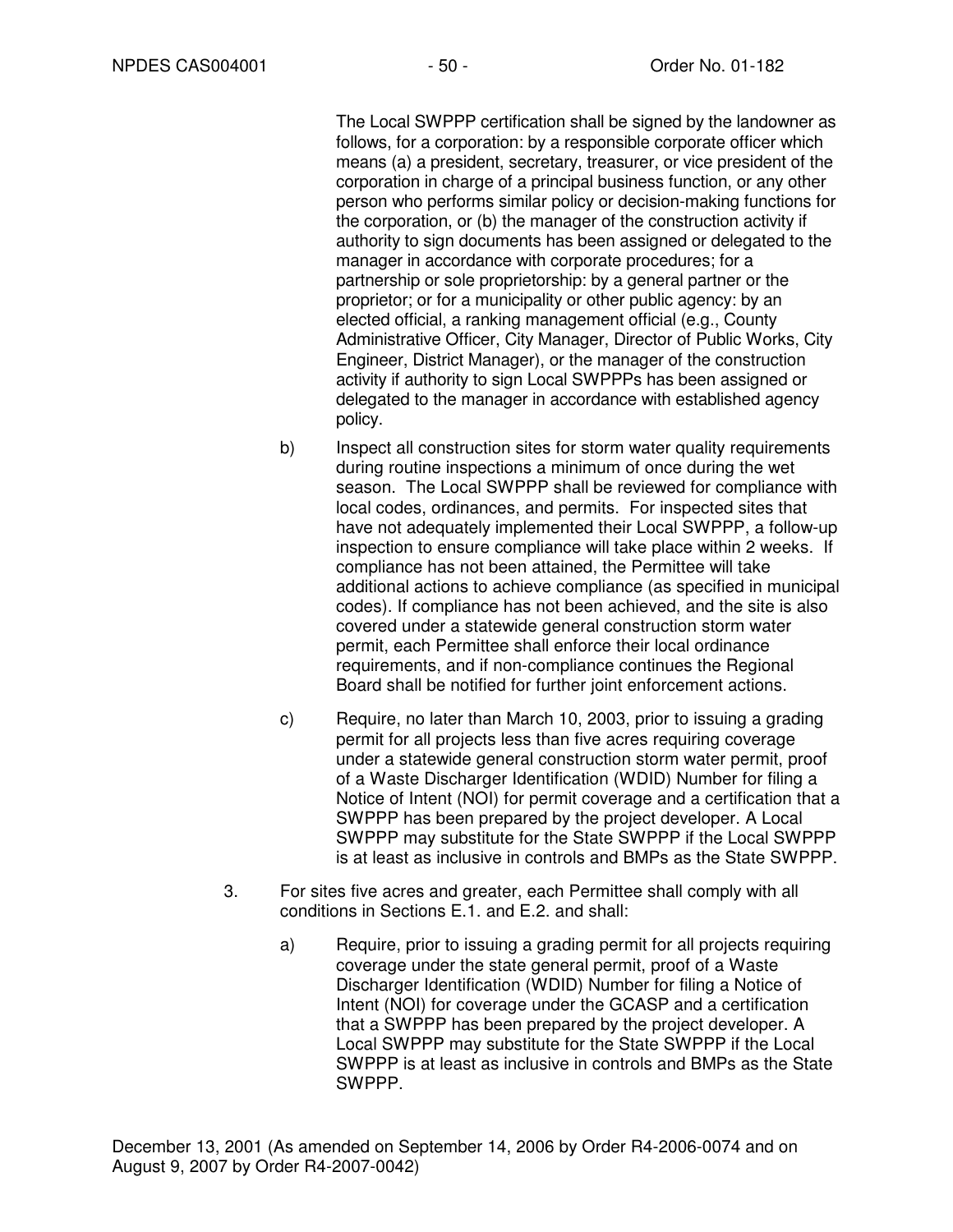- b) Require proof of an NOI and a copy of the SWPPP at any time a transfer of ownership takes place for the entire development or portions of the common plan of development where construction activities are still on-going.
- c) Use an effective system to track grading permits issued by each Permittee. To satisfy this requirement, the use of a database or GIS system is encouraged, but not required.
- 4. GCASP Violation Referrals
	- a) Referral of Violations of the SQMP, Regional Board Resolution 98-08, and municipal storm water ordinances:

A Permittee may refer a violation(s) to the Regional Board provided that the Permittee has made a good faith effort of progressive enforcement. At a minimum, a Permittee's good faith effort must include documentation of:

- Two follow-up inspections within 3 months, and
- Two warning letters or notices of violation.
- b) Referral of Violations of GCASP Filing Requirements:

For those projects subject to the GCASP, Permittees shall refer non-filers (i.e., those projects which cannot demonstrate that they have a WDID number) to the Regional Board, within 15 days of making a determination. In making such referrals, Permittees shall include, at a minimum, the following documentation:

- Project location;
- Developer;
- Estimated project size; and
- Records of communication with the developer regarding filing requirements.
- 5. Each Permittee shall train employees in targeted positions (whose jobs or activities are engaged in construction activities including construction inspection staff) regarding the requirements of the storm water management program no later than August 1, 2002, and annually thereafter. For Permittees with a population of 250,000 or more (2000 U.S. Census), initial training shall be completed no later than February 3, 2003. Each Permittee shall maintain a list of trained employees.

## **F. Public Agency Activities Program**

Each Permittee shall implement a Public Agency program to minimize storm water pollution impacts from public agency activities. Public Agency requirements consist of:

- Sewage Systems Maintenance, Overflow, and Spill Prevention
- Public Construction Activities Management
- Vehicle Maintenance/Material Storage Facilities/Corporation Yards Management
- Landscape and Recreational Facilities Management

December 13, 2001 (As amended on September 14, 2006 by Order R4-2006-0074 and on August 9, 2007 by Order R4-2007-0042)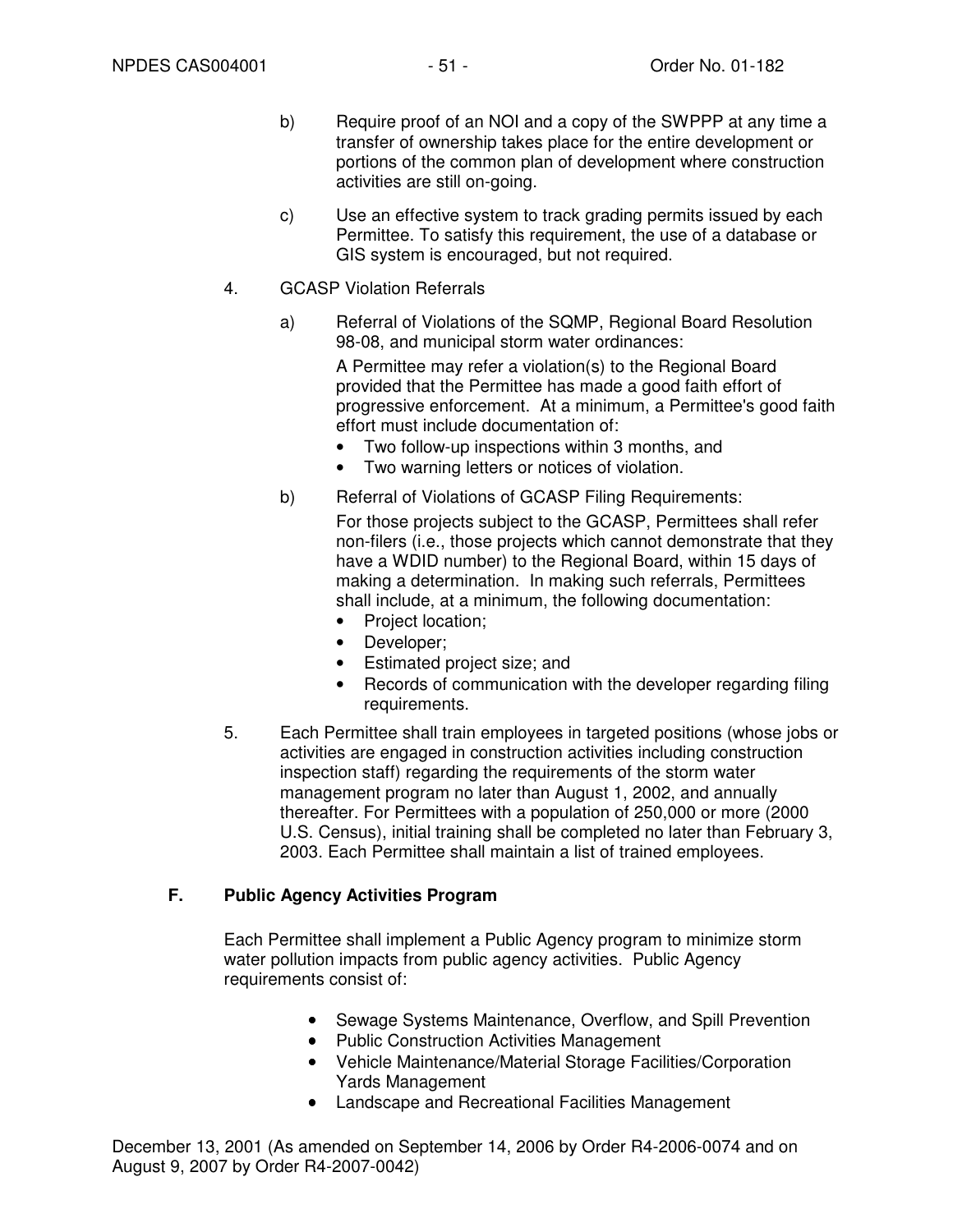- Storm Drain Operation and Management
- Streets and Roads Maintenance
- Parking Facilities Management
- Public Industrial Activities Management
- Emergency Procedures
- Treatment Feasibility Study
- 1. Sewage System Maintenance, Overflow, and Spill Prevention
	- a) Each Permittee shall implement a response plan for overflows of the sanitary sewer system within their respective jurisdiction, which shall consist at a minimum of the following:
		- (1) Investigation of any complaints received;
		- (2) Upon notification, immediate response to overflows for containment; and
		- (3) Notification to appropriate sewer and public health agencies when a sewer overflows to the MS4.
	- b) In addition to 1.a.1, 1.a.2, and 1.a.3 above, for those Permittees, which own and/or operate a sanitary sewer system, the Permittee shall also implement the following requirements:
		- (1) Procedures to prevent sewage spills or leaks from sewage facilities from entering the MS4; and
		- (2) Identify, repair, and remediate sanitary sewer blockages, exfiltration, overflow, and wet weather overflows from sanitary sewers to the MS4.
- 2. Public Construction Activities Management
	- a) Each Permittee shall implement the Development Planning Program requirements (Permit Part 4.D) at public construction projects.
	- b) Each Permittee shall implement the Development Construction Program requirements (Permit Part 4.E) at Permittee owned construction sites.
	- c) Each Permittee shall obtain coverage under the GCASP for public construction sites 5 acres or greater (or part of a larger area of development) except that a municipality under 100,000 in population (1990 U.S. Census) need not obtain coverage under a separate permit until March 10, 2003.
	- d) Each Permittee, no later than March 10, 2003, shall obtain coverage under a statewide general construction storm water permit for public construction sites for projects between one and five acres.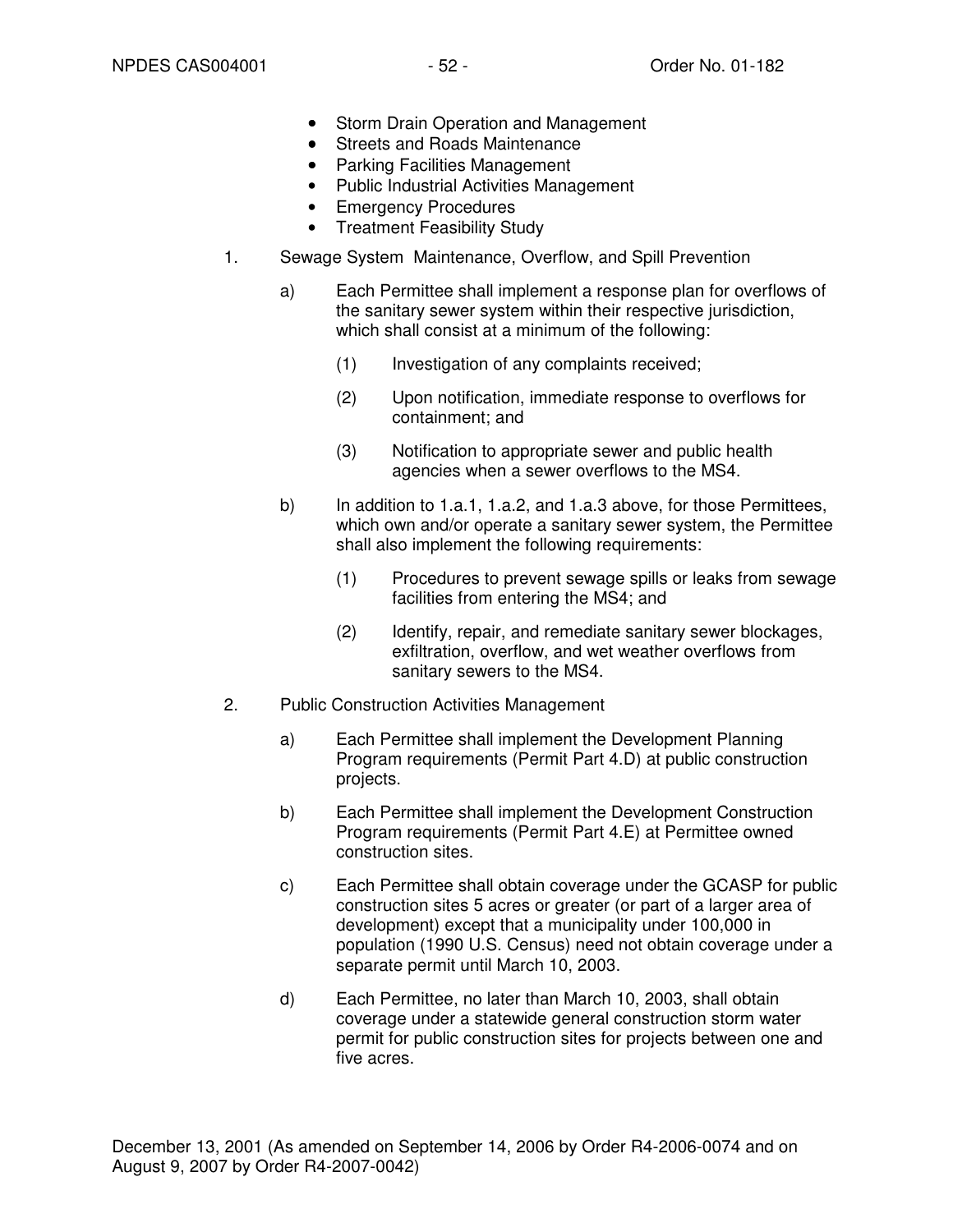- 3. Vehicle Maintenance/Material Storage Facilities/Corporation Yards Management
	- a) Each Permittee, consistent with the SQMP, shall implement SWPPPs for public vehicle maintenance facilities, material storage facilities, and corporation yards which have the potential to discharge pollutants into storm water.
	- b) Each Permittee shall implement BMPs to minimize pollutant discharges in storm water including but not be limited to:
		- (1) Good housekeeping practices;
		- (2) Material storage control;
		- (3) Vehicle leaks and spill control; and
		- (4) Illicit discharge control.
	- c) Each Permittee shall implement the following measures to prevent the discharge of pollutants to the MS4:
		- (1) For existing facilities, that are not already plumbed to the sanitary sewer, all vehicle and equipment wash areas (except for fire stations) shall either be:
			- (i) Self-contained;
			- (ii) Equipped with a clarifier;
			- (iii) Equipped with an alternative pre-treatment device; or
			- (iv) Plumbed to the sanitary sewer.
		- (2) For new facilities, or during redevelopment of existing facilities (including fire stations), all vehicle and equipment wash areas shall be plumbed to the sanitary sewer and be equipped with a pre-treatment device in accordance with requirements of the sewer agency.
- 4. Landscape and Recreational Facilities Management

Each Permittee shall implement the following requirements:

- a) A standardized protocol for the routine and non-routine application of pesticides, herbicides (including pre-emergents), and fertilizers;
- b) Consistency with State Board's guidelines and monitoring requirements for application of aquatic pesticides to surface waters (WQ Order No. 2001-12 DWQ);
- c) Ensure no application of pesticides or fertilizers immediately before, during, or immediately after a rain event or when water is flowing off the area to be applied;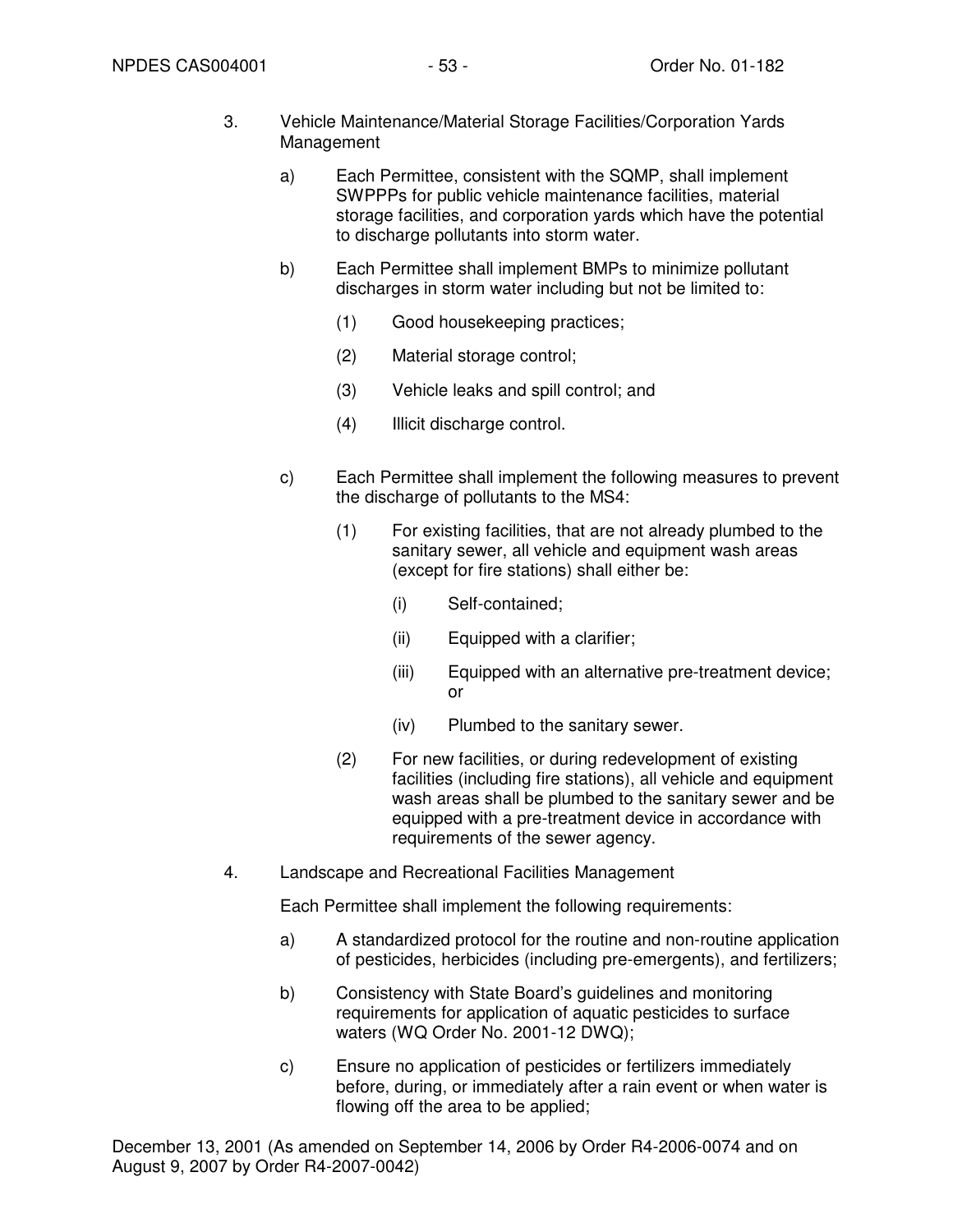- d) Ensure that no banned or unregistered pesticides are stored or applied;
- e) Ensure that staff applying pesticides are certified by the California Department of Food and Agriculture, or are under the direct supervision of a certified pesticide applicator;
- f) Implement procedures to encourage retention and planting of native vegetation and to reduce water, fertilizer, and pesticide needs;
- g) Store fertilizers and pesticides indoors or under cover on paved surfaces or use secondary containment;
- h) Reduce the use, storage, and handling of hazardous materials to reduce the potential for spills; and
- i) Regularly inspect storage areas.
- 5. Storm Drain Operation and Management
	- a) Each Permittee shall designate catch basin inlets within its jurisdiction as one of the following:

|    | Priority A: | Catch basins that are designated as<br>consistently generating the highest volumes<br>of trash and/or debris.                                                                         |
|----|-------------|---------------------------------------------------------------------------------------------------------------------------------------------------------------------------------------|
|    | Priority B: | Catch basins that are designated as<br>consistently generating moderate volumes<br>of trash and/or debris.                                                                            |
|    | Priority C: | Catch basins that are designated as<br>generating low volumes of trash and/or<br>debris.                                                                                              |
| b) |             | Permittees subject to a trash TMDL (Los Angeles River and<br>Ballona Creek WMAs) shall continue to implement the<br>resultated at the lead below until treated to TMDL implementation |

- Ballona Creek WMAs) shall continue to implement the requirements listed below until trash TMDL implementation measures are adopted. Thereafter, the subject Permittees shall implement programs in conformance with the TMDL implementation schedule, which shall include an effective combination of measures such as street sweeping, catch basin cleaning, installation of treatment devices and trash receptacles, or other BMPs. Default requirements include:
	- (1) Inspection and cleaning of catch basins between May 1 and September 30 of each year;
	- (2) Additional cleaning of any catch basin that is at least 40% full of trash and/or debris:
	- (3) Record keeping of catch basins cleaned; and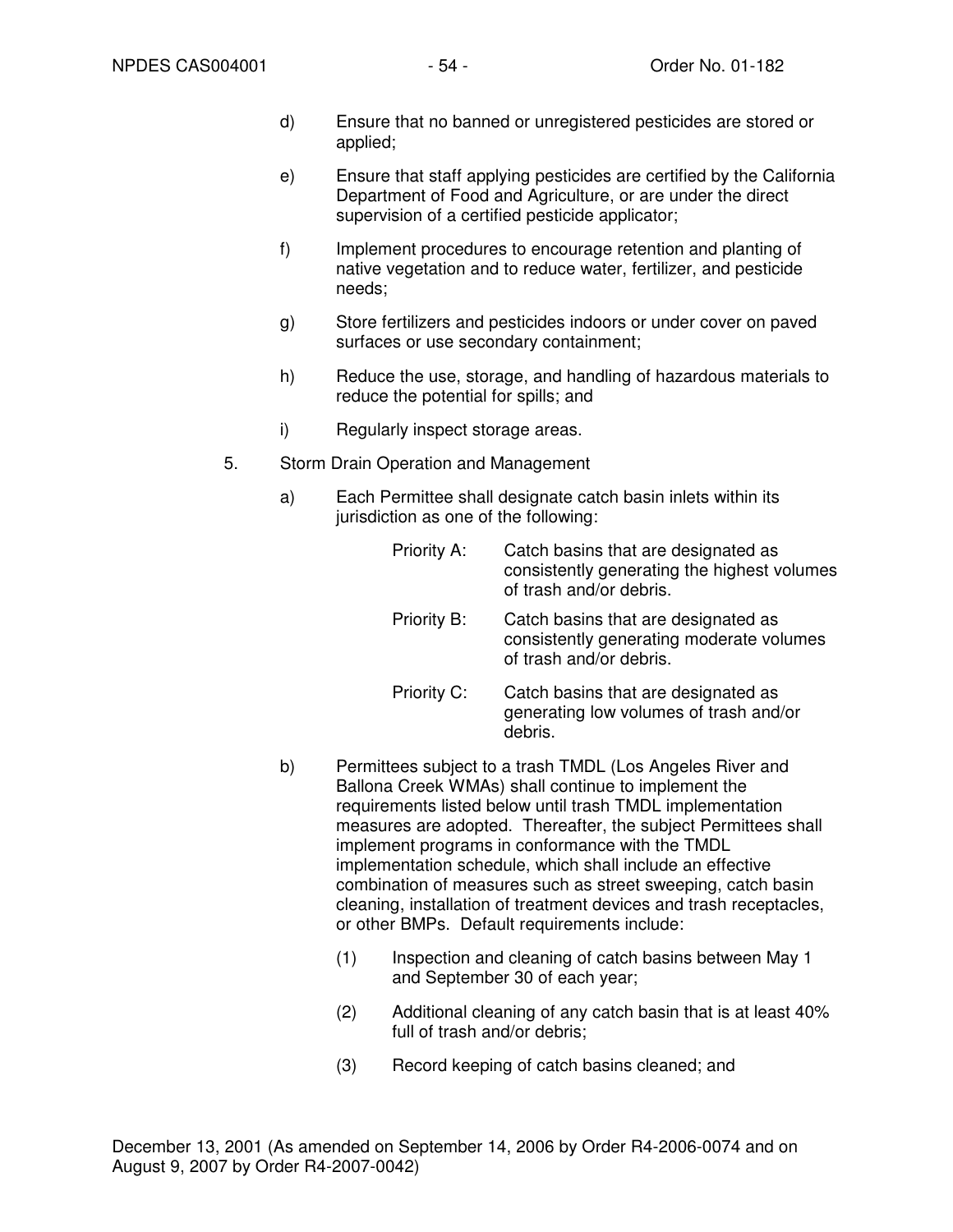(4) Recording of the overall quantity of catch basin waste collected.

If the implementation phase for the Los Angeles River and Ballona Creek Trash TMDLs has not begun by October 2003, subject Permittees shall implement the requirements described below in subsection 5(c), until such time programs in conformance with the subject Trash TMDLs are being implemented.

- c) Permittees not subject to a trash TMDL shall:
	- (1) Clean catch basins according to the following schedule:

| Priority A: | A minimum of three times during the wet |
|-------------|-----------------------------------------|
|             | season and once during the dry season   |
|             | every year.                             |

Priority B: A minimum of once during the wet season and once during the dry season every year.

Priority C: A minimum of once per year.

In addition to the schedule above, between February 1, 2002 and July 1, 2003, Permittees shall ensure that any catch basin that is at least 40% full of trash and/or debris shall be cleaned out. After July 1, 2003, Permittees shall ensure that any catch basin that is at least 25% full of trash and debris shall be cleaned out.

- (2) For any special event that can be reasonably expected to generate substantial quantities of trash and litter, include provisions that require for the proper management of trash and litter generated, as a condition of the special use permit issued for that event. At a minimum, the municipality who issues the permit for the special event shall arrange for either temporary screens to be placed on catch basins or for catch basins in that area to be cleaned out subsequent to the event and prior to any rain event.
- (3) Place trash receptacles at all transit stops within its jurisdiction that have shelters no later than August 1, 2002, and at all other transit stops within its jurisdiction no later than February 3, 2003. All trash receptacles shall be maintained as necessary.
- d) Each Permittee shall inspect the legibility of the catch basin stencil or label nearest the inlet. Catch basins with illegible stencils shall be recorded and re-stenciled or re-labeled within 180 days of inspection.
- e) Each Permittee shall implement BMPs for Storm Drain Maintenance that include: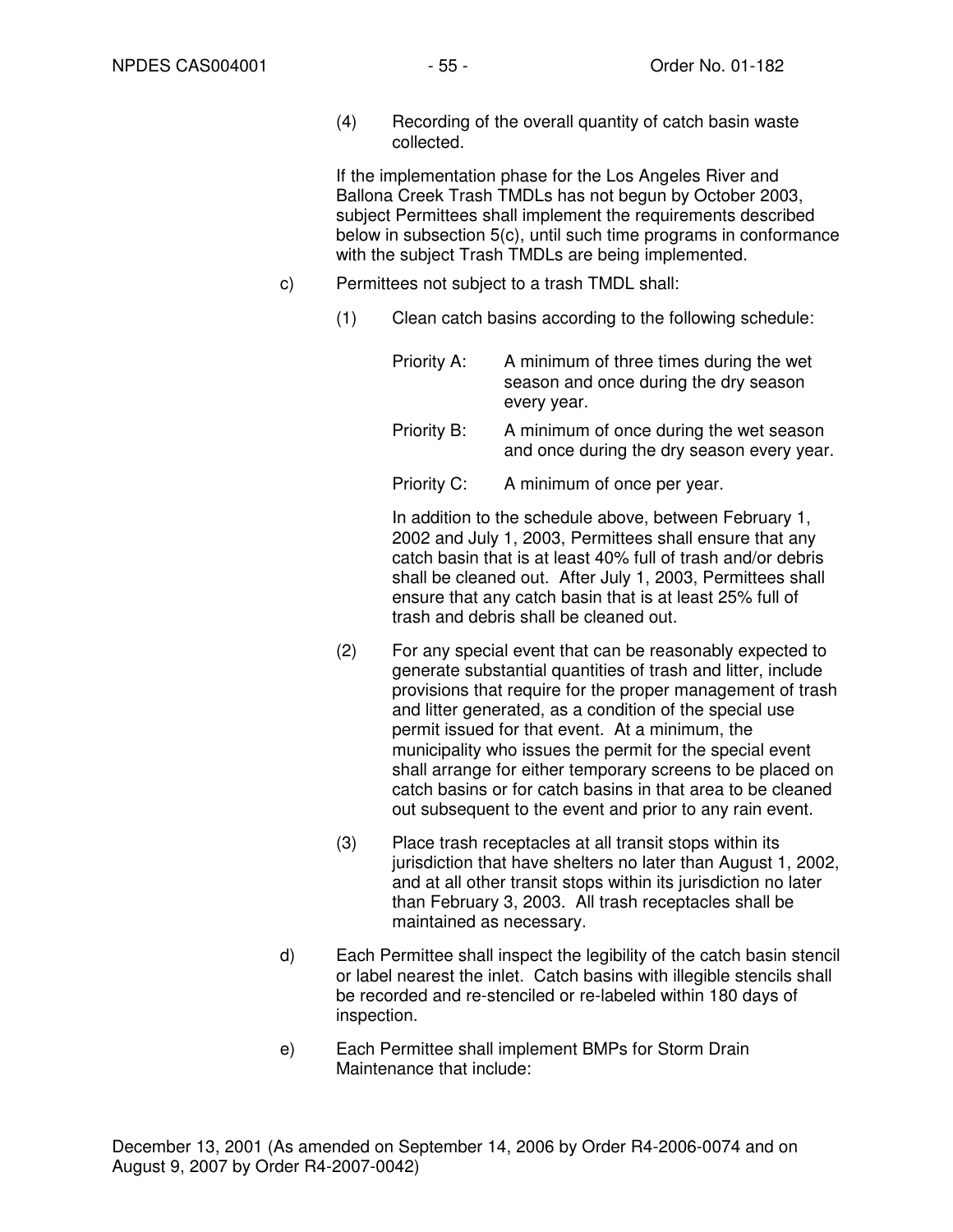- (1) A program to visually monitor Permittee-owned open channels and other drainage structures for debris at least annually and identify and prioritize problem areas of illicit discharge for regular inspection;
- (2) A review of current maintenance activities to assure that appropriate storm water BMPs are being utilized to protect water quality;
- (3) Removal of trash and debris from open channel storm drains shall occur a minimum of once per year before the storm season;
- (4) Minimize the discharge of contaminants during MS4 maintenance and clean outs; and
- (5) Proper disposal of material removed.
- 6. Streets and Roads Maintenance
	- a) Each Permittee shall designate streets and/or street segments within its jurisdiction as one of the following:
		- Priority A: Streets and/or street segments that are designated as consistently generating the highest volumes of trash and/or debris.
		- Priority B: Streets and/or street segments that are designated as consistently generating moderate volumes of trash and/or debris.
		- Priority C: Streets and/or street segments that are designated as generating low volumes of trash and/or debris.
	- b) Each Permittee shall perform street sweeping of curbed streets according to the following schedule:
		- Priority A: These streets and/or street segments shall be swept at least two times per month.
		- Priority B: Each Permittee shall ensure that each street and/or street segments is swept at least once per month.
		- Priority C: These streets and/or street segments shall be swept as necessary but in no case less than once per year.
	- c) Each Permittee shall require that:
		- (1) Sawcutting wastes be recovered and disposed of properly and that in no case shall waste be left on a roadway or allowed to enter the storm drain;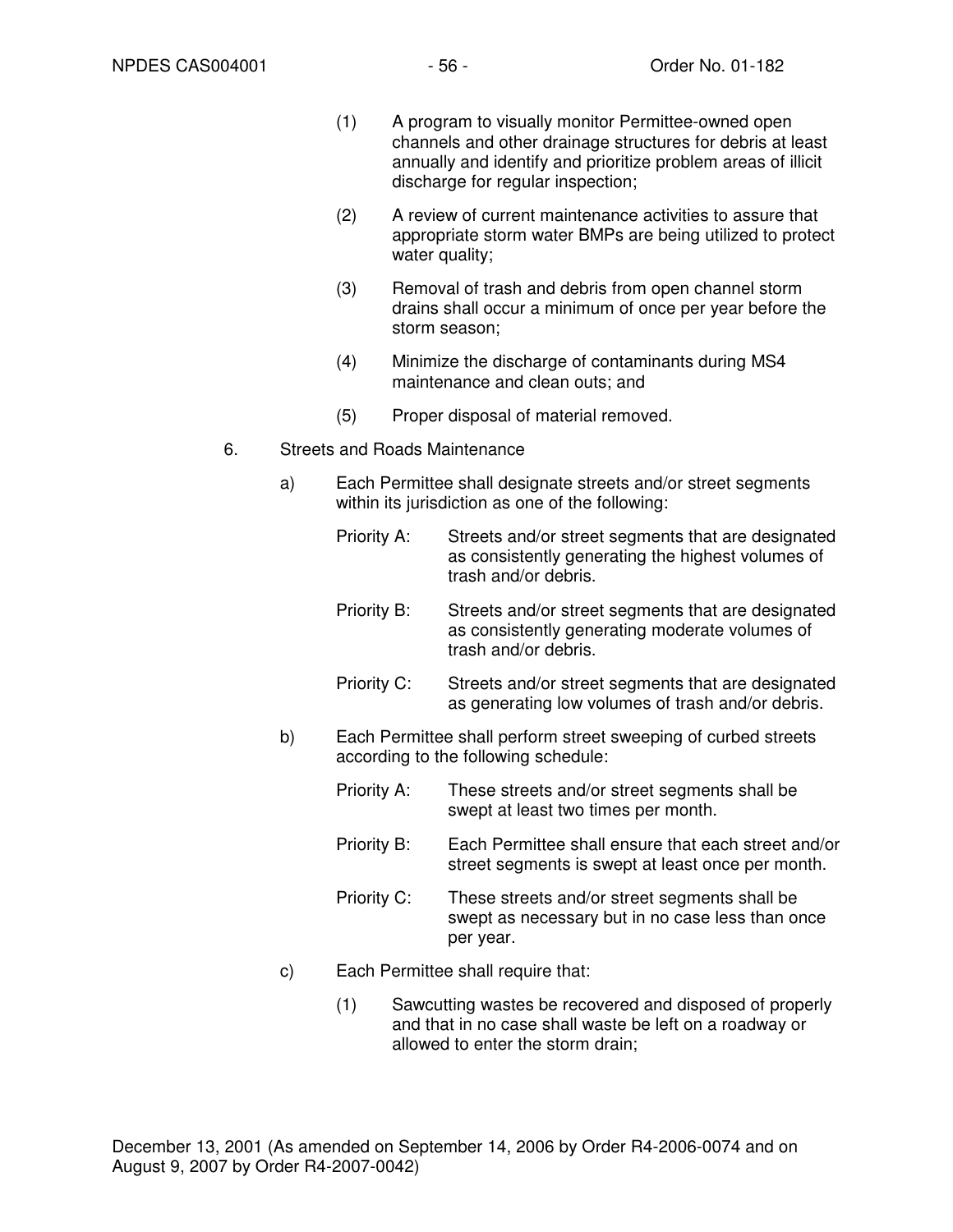- (2) Concrete and other street and road maintenance materials and wastes shall be managed to prevent discharge to the MS4; and
- (3) The washout of concrete trucks and chutes shall only occur in designated areas and never discharged to storm drains, open ditches, streets, or catch basins.
- d) Each Permittee shall, no later than August 1, 2002, train their employees in targeted positions (whose interactions, jobs, and activities affect storm water quality) regarding the requirements of the storm water management program to:
	- (1) Promote a clear understanding of the potential for maintenance activities to pollute storm water; and
	- (2) Identify and select appropriate BMPs.

For Permittees with a population of 250,000 or more (2000 U.S. Census) training shall be completed no later than February 1, 2003.

7. Parking Facilities Management

Permittee-owned parking lots exposed to storm water shall be kept clear of debris and excessive oil buildup and cleaned no less than 2 times per month and/or inspected no less than 2 times per month to determine if cleaning is necessary. In no case shall a Permittee-owned parking lot be cleaned less than once a month.

8. Public Industrial Activities Management

Each Permittee shall, for any municipal activity considered a discharge of storm water associated with industrial activity, obtain separate coverage under the GIASP except that a municipality under 100,000 in population (1990 U.S. Census) need not file the Notice Of Intent to be covered by said permit until March 10, 2003 (with the exception of power plants, airports, and uncontrolled sanitary landfills).

9. Emergency Procedures

Each Permittee shall repair essential public services and infrastructure in a manner to minimize environmental damage in emergency situations such as: earthquakes; fires; floods; landslides; or windstorms. BMPs shall be implemented to the extent that measures do not compromise public health and safety. After initial emergency response or emergency repair activities have been completed, each Permittee shall implement BMPs and programs as required under this Order.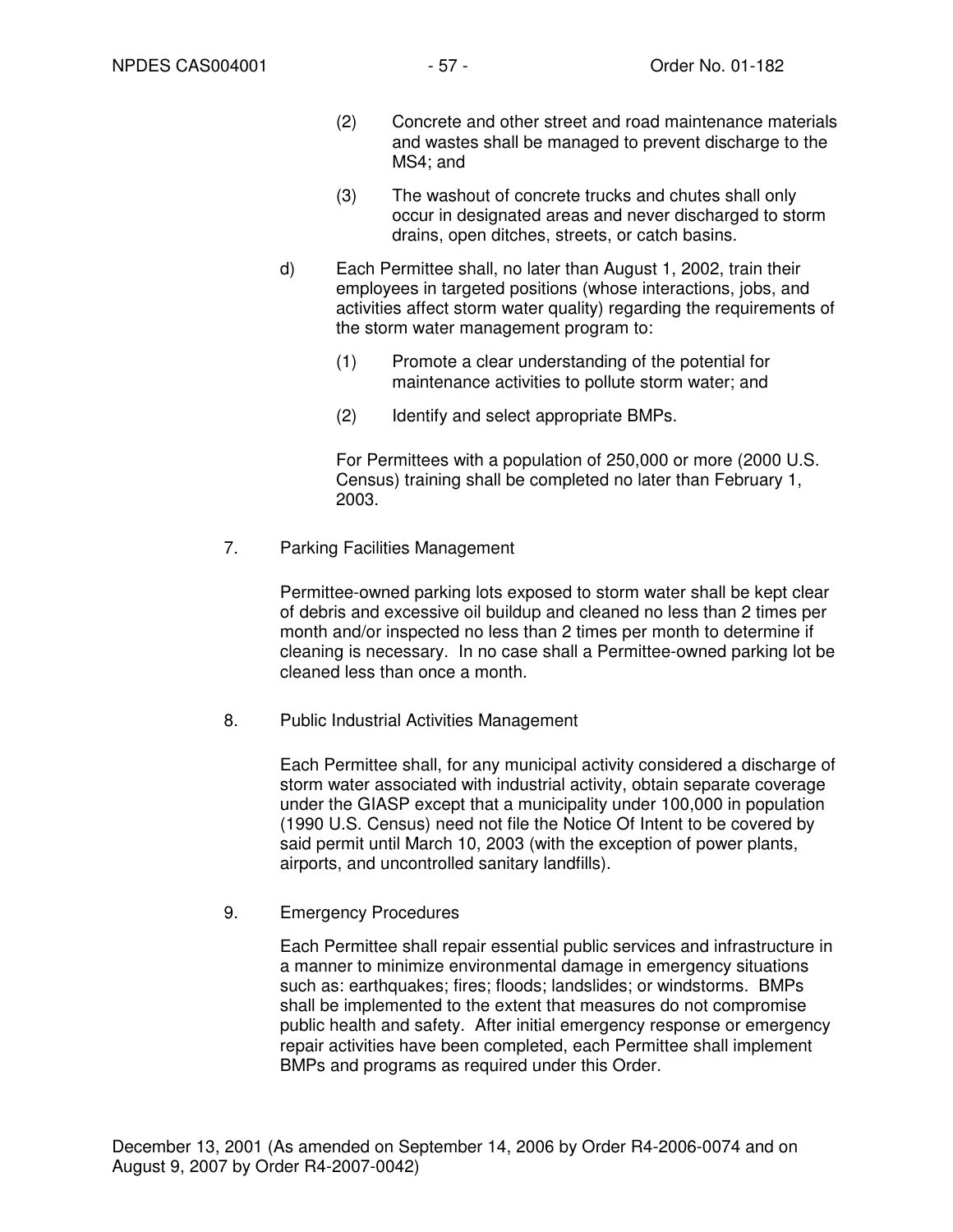## 10. Treatment Feasibility Study

The Permittees in cooperation with the County Sanitation Districts of Los Angeles County shall conduct a study to investigate the possible diversion of dry weather discharges or the use of alternative Treatment Control BMPs to treat flows from their jurisdiction which may impact public health and safety and/or the environment. The Permittees shall collectively review their individual prioritized lists and create a watershed based priority list of drains for potential diversion or treatment and submit the priority listing to the Regional Board Executive Officer, no later than July 1, 2003.

## **G. Illicit Connections and Illicit Discharges Elimination Program**

Permittees shall eliminate all illicit connections and illicit discharges to the storm drain system, and shall document, track, and report all such cases in accordance with the elements and performance measures specified in the following subsections.

- 1. General
	- a) Implementation: Each Permittee must develop an Implementation Program which specifies how each Permittee is implementing revisions to the IC/ID Program of the SQMP. This Implementation Program must be documented, and available for review and approval by the Regional Board Executive Officer, upon request.
	- b) Tracking: All Permittees shall, no later than February 3, 2003, develop and maintain a listing of all permitted connections to their storm drain system. All Permittees shall map at a scale and in a format specified by the Principal Permittee all illicit connections and discharges on their baseline maps, and shall transmit this information to the Principal Permittee. No later than February 3, 2003, the Principal Permittee shall use this information as well as results of baseline and priority screening for illicit connections (as set forth in subsection 2 below) to start an annual evaluation of patterns and trends of illicit connections and illicit discharges, with the objectives of identifying priority areas for elimination of illicit connections and illicit discharges.
	- c) Training: All Permittees shall train all targeted employees who are responsible for identification, investigation, termination, cleanup, and reporting of illicit connections and discharges. For Permittees with a population of less than 250,000 (2000 U.S. Census), training shall be completed no later than August 1, 2002. For Permittees with a population of 250,000 or more (2000 U.S. Census), training shall be completed no later than February 3, 2003. Furthermore, all Permittees shall conduct refresher training on an annual basis thereafter.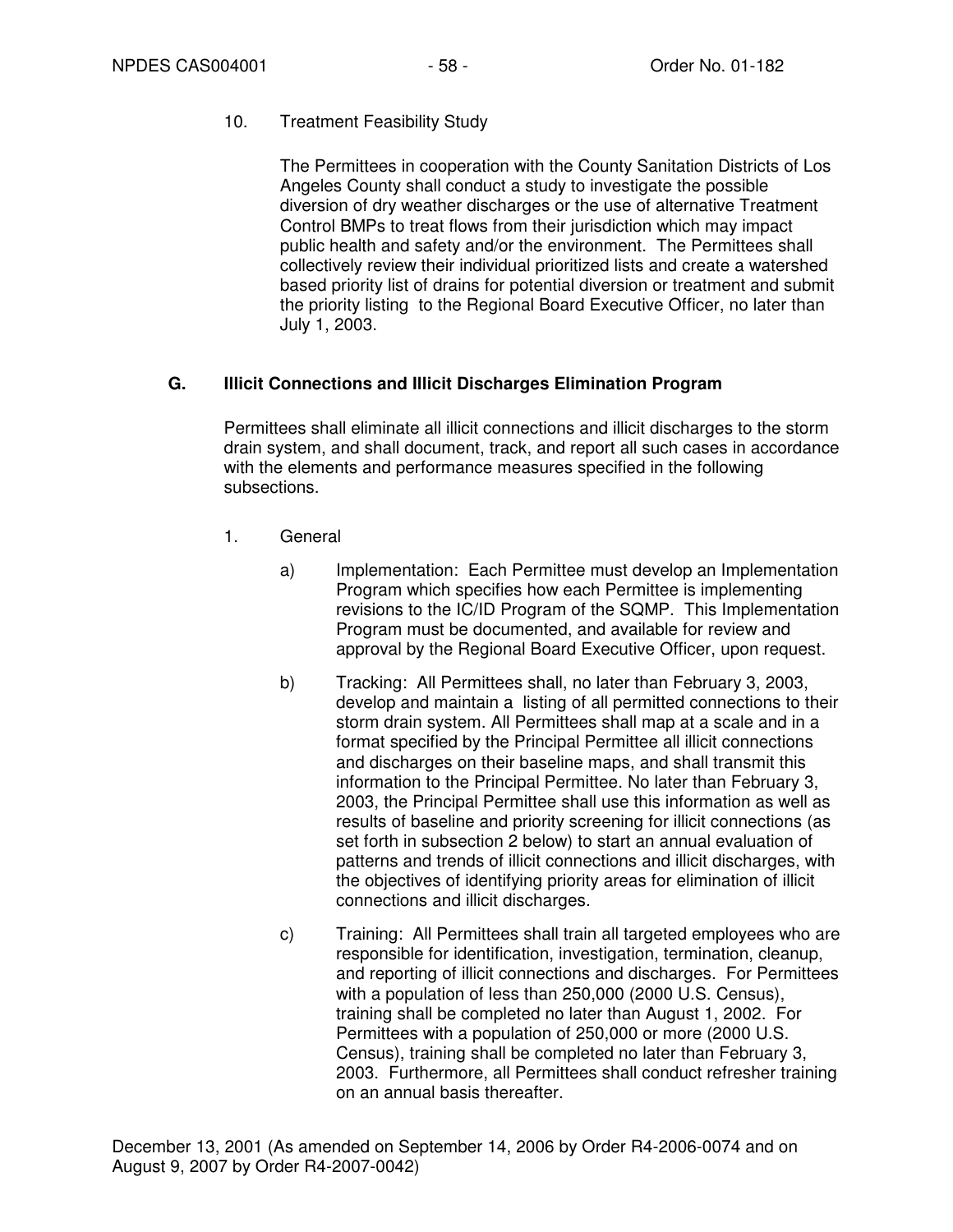- 2. Illicit Connections
	- a) Screening for Illicit Connections
		- (1) Field Screening: All Permittees shall field Screen the storm drain system for illicit connections in accordance with the following schedule:
			- (i) Open channels: No later than February 3, 2003;
			- (ii) Underground pipes in priority areas: No later than February 1, 2005; and
			- (iii) Underground pipes with a diameter of 36 inches or greater: No later than December 12, 2006.

Permittees shall report, to the Principal Permittee, on the location and length of open channels or underground pipes that have been Screened *vis a vis* the entire storm drain network, and on the status of suspected, confirmed, and terminated illicit connections. Permittees shall maintain a list containing all permitted connections and the status of connections under investigation for possible illicit connection.

- (2) Permit Screening: No later than December 12, 2006, Permittees shall complete a review of all permitted connections to the storm drain system, to confirm compliance with Part 1 (Discharge Prohibition).
- b) Response to Illicit Connections
	- (1) Investigation: Upon discovery or upon receiving a report of a suspected illicit connection, Permittees shall initiate an investigation within 21 days, to determine the source of the connection, the nature and volume of discharge through the connection, and the responsible party for the connection.
	- (2) Termination: Upon confirmation of the illicit nature of a storm drain connection, Permittees shall ensure termination of the connection within 180 days, using enforcement authority as needed.
- 3. Illicit Discharges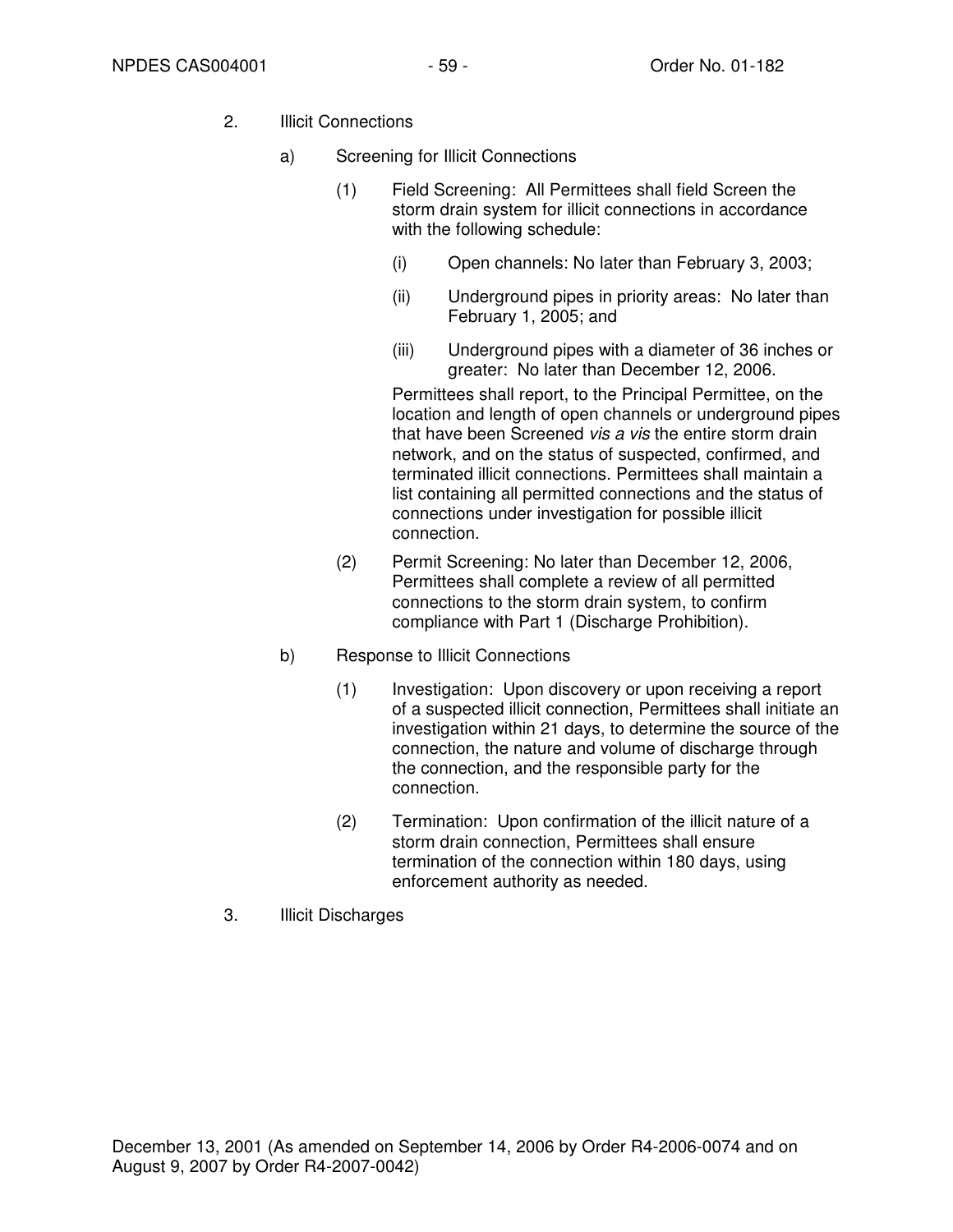- a) Abatement and Cleanup: Permittees shall respond, within one business day of discovery or a report of a suspected illicit discharge, with activities to abate, contain, and clean up all illicit discharges, including hazardous substances.
- b) Investigation: Permittees shall investigate illicit discharges as soon as practicable (during or immediately following containment and cleanup activities), and shall take enforcement action as appropriate.

# **Part 5. DEFINITIONS**

The following are definitions for terms applicable to this Order:

**"Adverse Impact"** means a detrimental effect upon water quality or beneficial uses caused by a discharge or loading of a pollutant or pollutants.

**"Anti-degradation policies"** means the *Statement of Policy with Respect to Maintaining High Quality Water in California* (State Board Resolution No. 68-16) which protects surface and ground waters from degradation. In particular, this policy protects waterbodies where existing quality is higher than that necessary for the protection of beneficial uses including the protection of fish and wildlife propagation and recreation on and in the water.

**"Applicable Standards and Limitations"** means all State, interstate, and federal standards and limitations to which a "discharge" or a related activity is subject under the CWA, including "effluent limitations, "water quality standards, standards of performance, toxic effluent standards or prohibitions, "best management practices," and pretreatment standards under sections 301, 302, 303, 304, 306, 307, 308, 403 and 404 of CWA.

"**Areas of Special Biological Significance (ASBS)**" means all those areas of this state as ASBS, listed specifically within the California Ocean Plan or so designated by the State Board which, among other areas, includes the area from Mugu Lagoon to Latigo Point: Oceanwater within a line originating from Laguna Point at 34° 5' 40" north, 119° 6'30" west, thence southeasterly following the mean high tideline to a point at Latigo Point defined by the intersection of the meanhigh tide line and a line extending due south of Benchmark 24; thence due south to a distance of 1000 feet offshore or to the 100 foot isobath, whichever distance is greater; thence northwesterly following the 100 foot isobath or maintaining a 1,000-foot distance from shore, whichever maintains the greater distance from shore, to a point lying due south of Laguna Point, thence due north to Laguna Point.

**"Authorized Discharge"** means any discharge that is authorized pursuant to an NPDES permit or meets the conditions set forth in this Order.

**"Automotive Service Facilities"** means a facility that is categorized in any one of the following Standard Industrial Classification (SIC) codes: 5013, 5014, 5541, 5511, 7532-7534, or 7536- 7539. For inspection purposes, Permittees need not inspect facilities with SIC codes 5013, 5014, 5541, 5511, provided that these facilities have no outside activities or materials that may be exposed to storm water.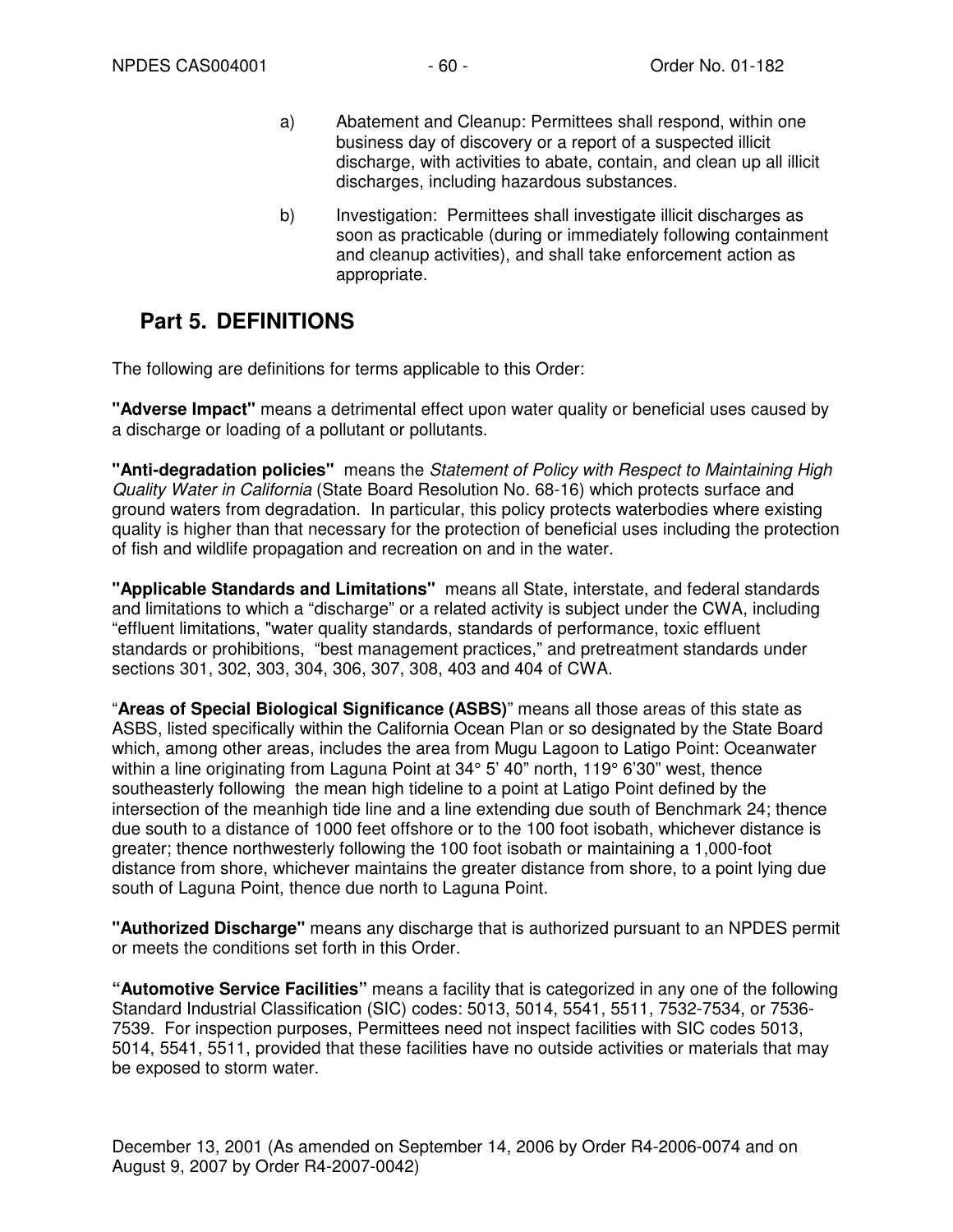**"Basin Plan"** means the Water Quality Control Plan, Los Angeles Region, Basin Plan for the Coastal Watersheds of Los Angeles and Ventura Counties, adopted by the Regional Board on June 13, 1994 and subsequent amendments.

**"Beneficial Uses"** means the existing or potential uses of receiving waters in the permit area as designated by the Regional Board in the Basin Plan.

**"Best Management Practices (BMPs)"** means methods, measures, or practices designed and selected to reduce or eliminate the discharge of pollutants to surface waters from point and nonpoint source discharges including storm water. BMPs include structural and nonstructural controls, and operation and maintenance procedures, which can be applied before, during, and/or after pollution producing activities.

**"Commercial Development"** means any development on private land that is not heavy industrial or residential. The category includes, but is not limited to: hospitals, laboratories and other medical facilities, educational institutions, recreational facilities, plant nurseries, car wash facilities, mini-malls and other business complexes, shopping malls, hotels, office buildings, public warehouses and other light industrial complexes.

**"Construction"** means constructing, clearing, grading, or excavation that results in soil disturbance. Construction includes structure teardown. It does not include routine maintenance to maintain original line and grade, hydraulic capacity, or original purpose of facility; emergency construction activities required to immediately protect public health and safety; interior remodeling with no outside exposure of construction material or construction waste to storm water; mechanical permit work; or sign permit work.

**"Control"** means to minimize, reduce, eliminate, or prohibit by technological, legal, contractual or other means, the discharge of pollutants from an activity or activities.

**"Dechlorinated/Debrominated Swimming Pool Discharge"** means swimming pool discharges which have no measurable chlorine or bromine and do not contain any detergents, wastes, or additional chemicals not typically found in swimming pool water. The term does not include swimming pool filter backwash.

**"Development"** means any construction, rehabilitation, redevelopment or reconstruction of any public or private residential project (whether single-family, multi-unit or planned unit development); industrial, commercial, retail and other non-residential projects, including public agency projects; or mass grading for future construction. It does not include routine maintenance to maintain original line and grade, hydraulic capacity, or original purpose of facility, nor does it include emergency construction activities required to immediately protect public health and safety.

**"Directly Adjacent**" means situated within 200 feet of the contiguous zone required for the continued maintenance, function, and structural stability of the environmentally sensitive area.

**"Director"** means the Director of a municipality and Person(s) designated by and under the Director's instruction and supervision.

**"Discharge"** means when used without qualification the "discharge of a pollutant."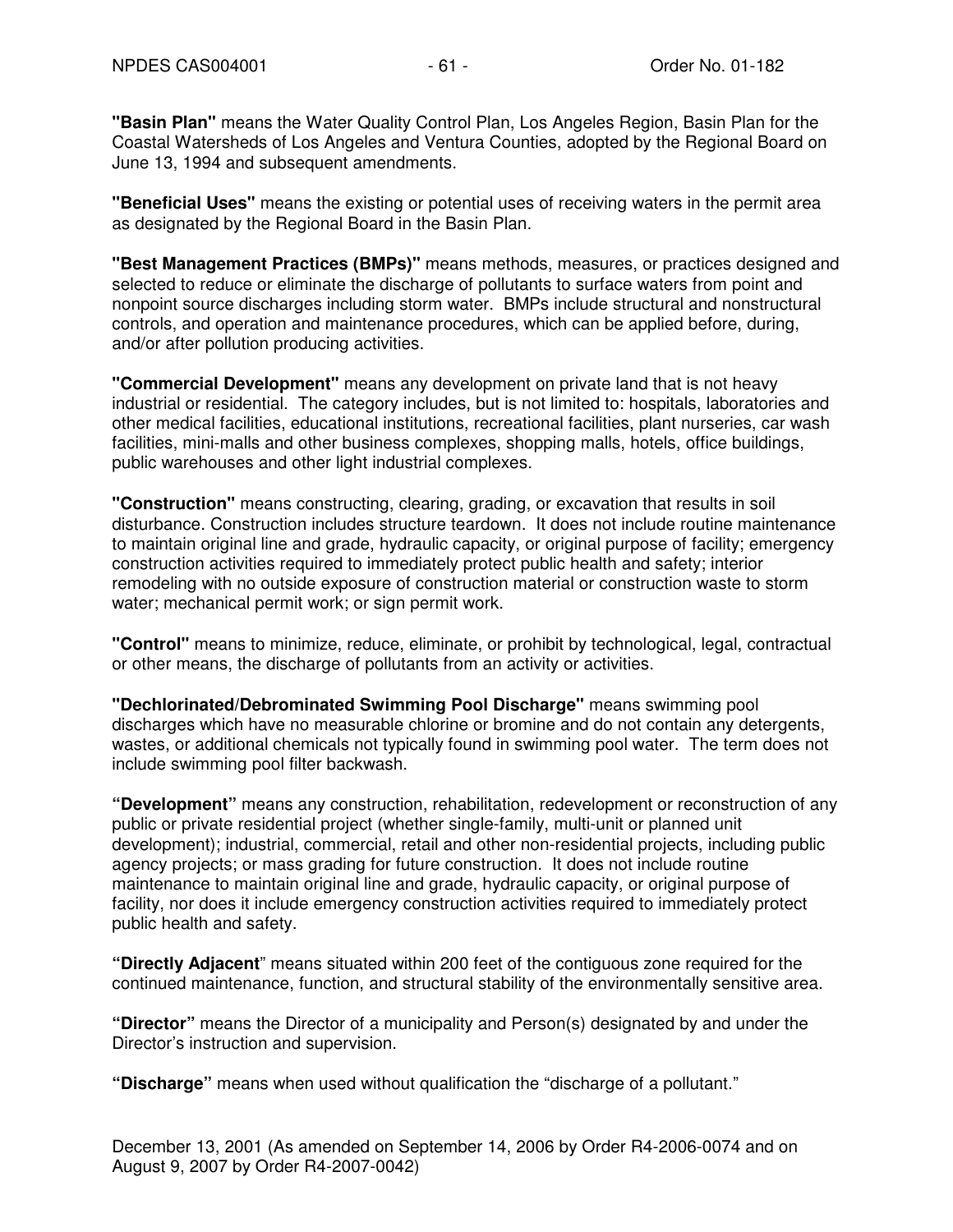**"Discharging Directly"** means outflow from a drainage conveyance system that is composed entirely or predominantly of flows from the subject, property, development, subdivision, or industrial facility, and not commingled with the flows from adjacent lands.

**"Discharge of a Pollutant"** means: any addition of any "pollutant" or combination of pollutants to "waters of the United States" from any "point source" or, any addition of any pollutant or combination of pollutants to the waters of the "contiguous zone" or the ocean from any point source other than a vessel or other floating craft which is being used as a means of transportation. The term discharge includes additions of pollutants into waters of the United States from: surface runoff which is collected or channeled by man; discharges through pipes, sewers, or other conveyances owned by a State, municipality, or other person which do not lead to a treatment works; and discharges through pipes, sewers, or other conveyances, leading into privately owned treatment works.

**"Disturbed Area"** means an area that is altered as a result of clearing, grading, and/or excavation.

**"Dry Weather"** means those days with less than 0.1 inch of rainfall, and occurring more than three days after a Rain Day.

**"Environmentally Sensitive Areas (ESAs)"** means an area in which plant or animal life or their habitats are either rare or especially valuable because of their special nature or role in an ecosystem and which would be easily disturbed or degraded by human activities and developments (California Public Resources Code § 30107.5). Areas subject to storm water mitigation requirements are: areas designated as Significant Ecological Areas by the County of Los Angeles (*Los Angeles County Significant Areas Study, Los Angeles County Department of Regional Planning (1976)* and amendments); an area designated as a Significant Natural Area by the California Department of Fish and Game's Significant Natural Areas Program, provided that area has been field verified by the Department of Fish and Game; an area listed in the Basin Plan as supporting the "Rare, Threatened, or Endangered Species (RARE)" beneficial use; and an area identified by a Permittee as environmentally sensitive.

**"General Construction Activities Storm Water Permit (GCASP)"** means the general NPDES permit adopted by the State Board which authorizes the discharge of storm water from construction activities under certain conditions.

**"General Industrial Activities Storm Water Permit (GIASP)"** means the general NPDES permit adopted by the State Board which authorizes the discharge of storm water from certain industrial activities under certain conditions.

**"Hillside"** means property located in an area with known erosive soil conditions, where the development contemplates grading on any natural slope that is 25% or greater and where grading contemplates cut or fill slopes.

**"Illicit Connection"** means any man-made conveyance that is connected to the storm drain system without a permit, excluding roof drains and other similar type connections. Examples include channels, pipelines, conduits, inlets, or outlets that are connected directly to the storm drain system.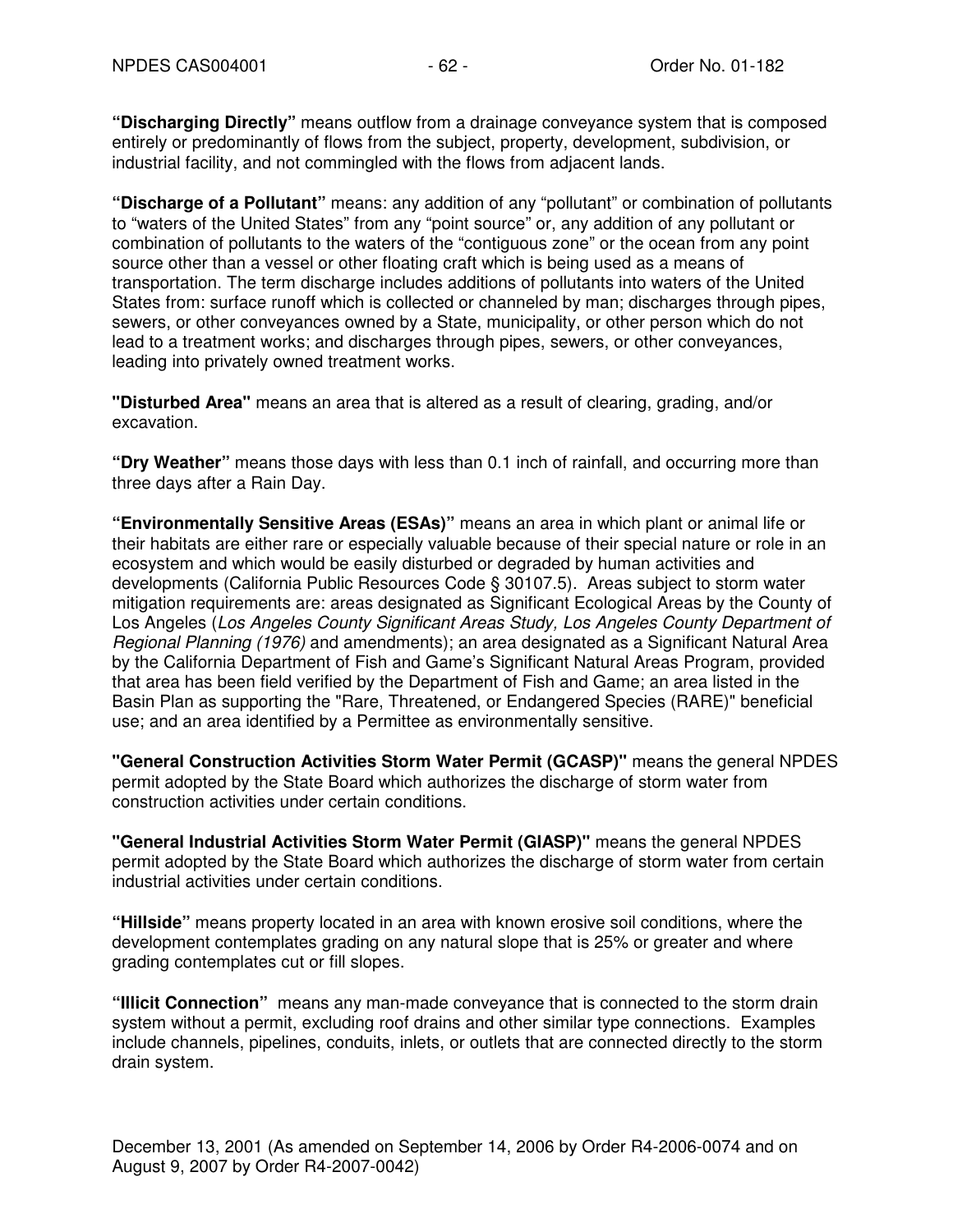**"Illicit Discharge"** means any discharge to the storm drain system that is prohibited under local, state, or federal statutes, ordinances, codes, or regulations. The term illicit discharge includes all non storm-water discharges except discharges pursuant to an NPDES permit, discharges that are identified in Part 1, "Discharge Prohibitions" of this order, and discharges authorized by the Regional Board Executive Officer.

**"Illicit Disposal"** means any disposal, either intentionally or unintentionally, of material(s) or waste(s) that can pollute storm water.

**"Industrial/Commercial Facility"** means any facility involved and/or used in the production, manufacture, storage, transportation, distribution, exchange or sale of goods and/or commodities, and any facility involved and/or used in providing professional and non-professional services. This category of facilities includes, but is not limited to, any facility defined by the Standard Industrial Classifications (SIC). Facility ownership (federal, state, municipal, private) and profit motive of the facility are not factors in this definition.

**"Infiltration"** means the downward entry of water into the surface of the soil.

**"Inspection"** means entry and the conduct of an on-site review of a facility and its operations, at reasonable times, to determine compliance with specific municipal or other legal requirements. The steps involved in performing an inspection, include, but are not limited to:

- 1. Pre-inspection documentation research.;
- 2. Request for entry;
- 3. Interview of facility personnel;
- 4. Facility walk-through.
- 5. Visual observation of the condition of facility premises;
- 6. Examination and copying of records as required;
- 7. Sample collection (if necessary or required);
- 8. Exit conference (to discuss preliminary evaluation); and,
- 9. Report preparation, and if appropriate, recommendations for coming into compliance.

In the case of restaurants, a Permittee may conduct an inspection from the curbside, provided that such "curbside" inspection provides the Permittee with adequate information to determine an operator's compliance with BMPs that must be implemented per requirements of this Order, Regional Board Resolution 98-08, County and municipal ordinances, and the SQMP.

**"Large Municipal Separate Storm Sewer System (MS4)"** means all MS4s that serve a population greater than 250,000 (1990 Census) as defined in 40 CFR 122.26 (b)(4). The Regional Board designated Los Angeles County as a large MS4 in 1990, based on: (i) the U.S. Census Bureau 1990 population count of 8.9 million, and (ii) the interconnectivity of the MS4s in the incorporated and unincorporated areas within the County.

**"Local SWPPP"** means the Storm Water Pollution Prevention Plan required by the local agency for a project that disturbs one or more acres of land.

**"Maximum Extent Practicable (MEP)"** means the standard for implementation of storm water management programs to reduce pollutants in storm water. CWA §  $402(p)(3)(B)(iii)$  requires

December 13, 2001 (As amended on September 14, 2006 by Order R4-2006-0074 and on August 9, 2007 by Order R4-2007-0042)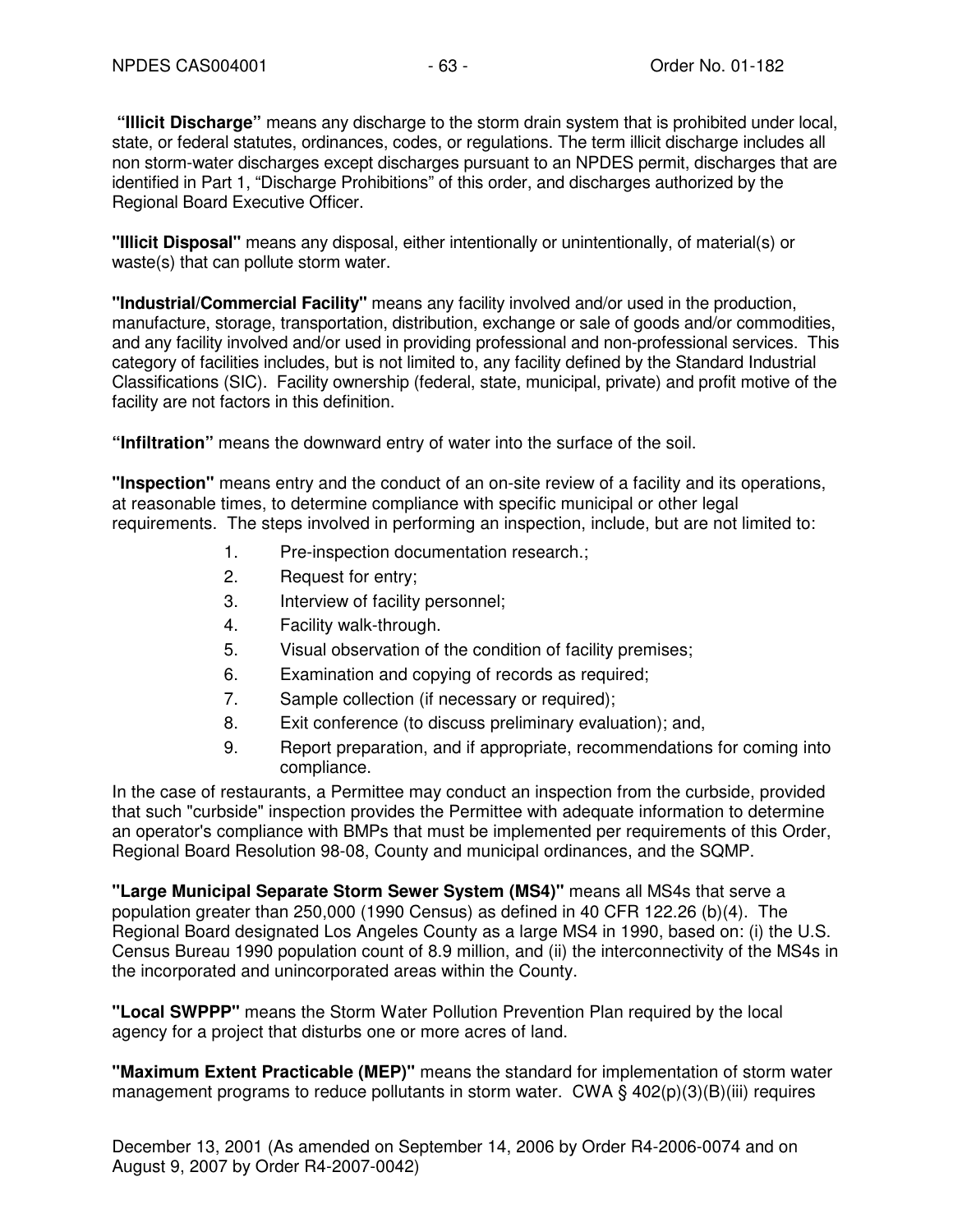that municipal permits "shall require controls to reduce the discharge of pollutants to the maximum extent practicable, including management practices, control techniques and system, design and engineering methods, and such other provisions as the Administrator or the State determines appropriate for the control of such pollutants. See also State Board Order WQ 2000-11 at page 20.

**"Method Detection Limit (MDL)"** means the minimum concentration of a substance that can be measured and reported with 99 percent confidence that the analyte concentration is greater than zero, as defined in 40 CFR 136, Appendix B.

**"Minimum Level (ML)"** means the concentration at which the entire analytical system must give a recognizable signal and acceptable calibration point. The ML is the concentration in a sample that is equivalent to the concentration of the lowest calibration standard analyzed by a specific analytical procedure, assuming that all the method specified sample weights, volumes, and processing steps have been followed.

**"Municipal Separate Storm Sewer System (MS4)"** means a conveyance or system of conveyances (including roads with drainage systems, municipal streets, alleys, catch basins, curbs, gutters, ditches, manmade channels, or storm drains) owned by a State, city, county, town or other public body, that is designed or used for collecting or conveying storm water, which is not a combined sewer, and which is not part of a publicly owned treatment works, and which discharges to Waters of the United States.

**"National Pollutant Discharge Elimination System (NPDES)"** means the national program for issuing, modifying, revoking and reissuing, terminating, monitoring and enforcing permits, and imposing and enforcing pretreatment requirements, under CWA §307, 402, 318, and 405. The term includes an "approved program."

**"Natural Drainage Systems**" means unlined or unimproved (not engineered) creeks, streams, rivers or similar waterways.

**"New Development"** means land disturbing activities; structural development, including construction or installation of a building or structure, creation of impervious surfaces; and land subdivision.

**"Non-Storm Water Discharge"** means any discharge to a storm drain that is not composed entirely of storm water.

**"Nuisance"** means anything that meets all of the following requirements: (1) is injurious to health, or is indecent or offensive to the senses, or an obstruction to the free use of property, so as to interfere with the comfortable enjoyment of life or property; (2) affects at the same time an entire community or neighborhood, or any considerable number of persons, although the extent of the annoyance or damage inflicted upon individuals may be unequal.; (3) occurs during, or as a result of, the treatment or disposal of wastes.

**"Parking Lot"** means land area or facility for the parking or storage of motor vehicles used for businesses, commerce, industry, or personal use, with a lot size of 5,000 square feet or more of surface area, or with 25 or more parking spaces.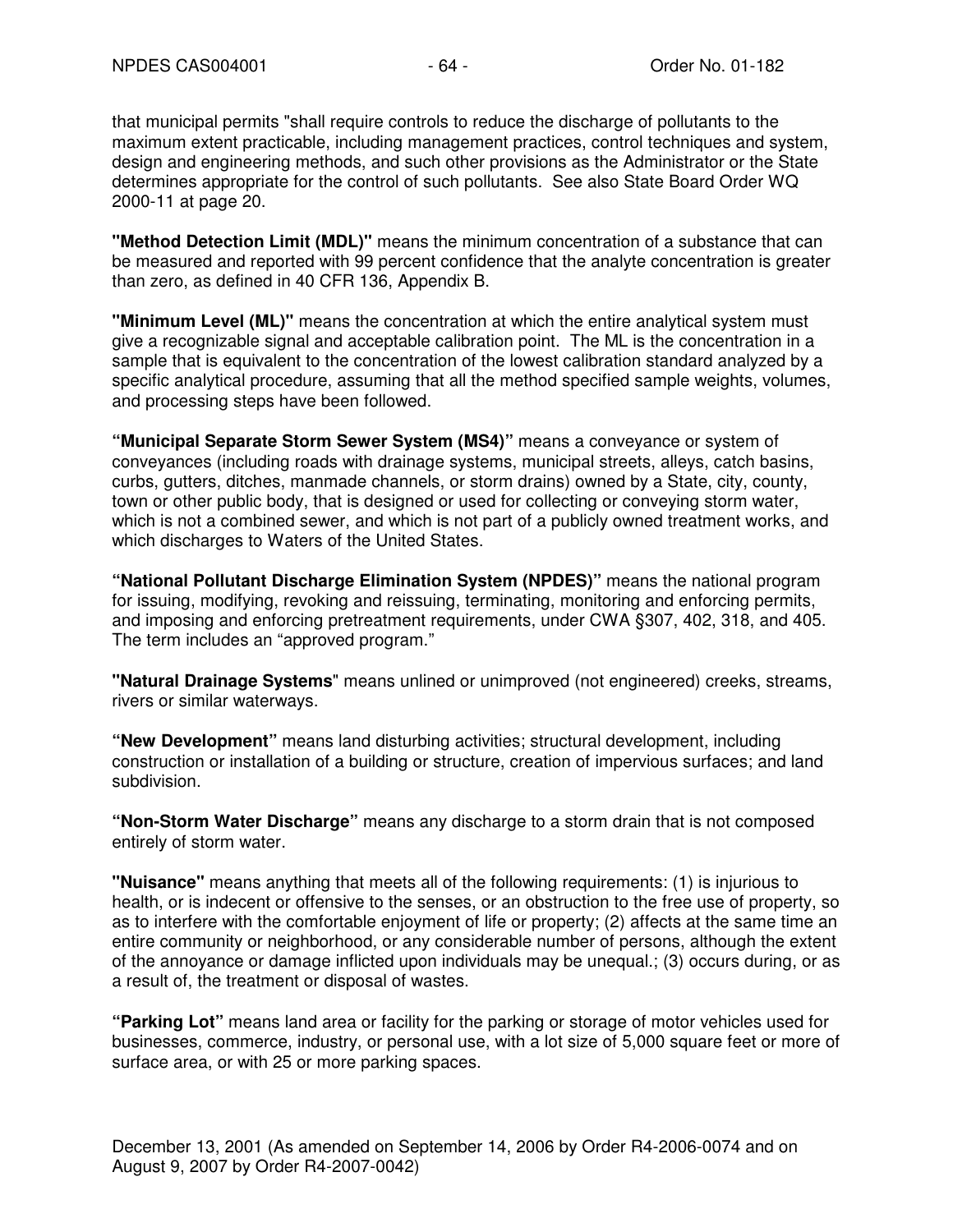**"Permittee(s)"** means Co-Permittees and any agency named in this Order as being responsible for permit conditions within its jurisdiction. Permittees to this Order include the Los Angeles County Flood Control District, Los Angeles County, and the cities of Agoura Hills, Alhambra, Arcadia, Artesia, Azusa, Baldwin Park, Bellflower, Bell Gardens, Beverly Hills, Bradbury, Burbank, Calabasas, Carson, Cerritos, Claremont, Commerce, Compton, Covina, Cudahy, Culver City, Diamond Bar, Downey, Duarte, El Monte, El Segundo, Gardena, Glendale, Glendora, Hawaiian Gardens, Hawthorne, Hermosa Beach, Hidden Hills, Huntington Park, Industry, Inglewood, Irwindale, La Canada Flintridge, La Habra Heights, Lakewood, La Mirada, La Puente, La Verne, Lawndale, Lomita, Los Angeles, Lynwood, Malibu, Manhattan Beach, Maywood, Monrovia, Montebello, Monterey Park, Norwalk, Palos Verdes Estates, Paramount, Pasadena, Pico Rivera, Pomona, Rancho Palos Verdes, Redondo Beach, Rolling Hills, Rolling Hills Estates, Rosemead, San Dimas, San Fernando, San Gabriel, San Marino, Santa Clarita, Santa Fe Springs, Santa Monica, Sierra Madre, Signal Hill, South El Monte, South Gate, South Pasadena, Temple City, Torrance, Vernon, Walnut, West Covina, West Hollywood, Westlake Village, and Whittier.

**"Planning Priority Projects"** means those projects that are required to incorporate appropriate storm water mitigation measures into the design plan for their respective project. These types of projects include:

- 1. Ten or more unit homes (includes single family homes, multifamily homes, condominiums, and apartments)
- 2. A 100,000 or more square feet of impervious surface area industrial/ commercial development (1 ac starting March 2003)
- 3. Automotive service facilities (SIC 5013, 5014, 5541, 7532-7534, and 7536-7539)
- 4. Retail gasoline outlets
- 5. Restaurants (SIC 5812)
- 6. Parking lots 5,000 square feet or more of surface area or with 25 or more parking spaces
- 7. Redevelopment projects in subject categories that meet Redevelopment thresholds
- 8. Projects located in or directly adjacent to or discharging directly to an ESA, which meet thresholds; and
- 9. Those projects that require the implementation of a site-specific plan to mitigate post-development storm water for new development not requiring a SUSMP but which may potentially have adverse impacts on post-development storm water quality, where the following project characteristics exist: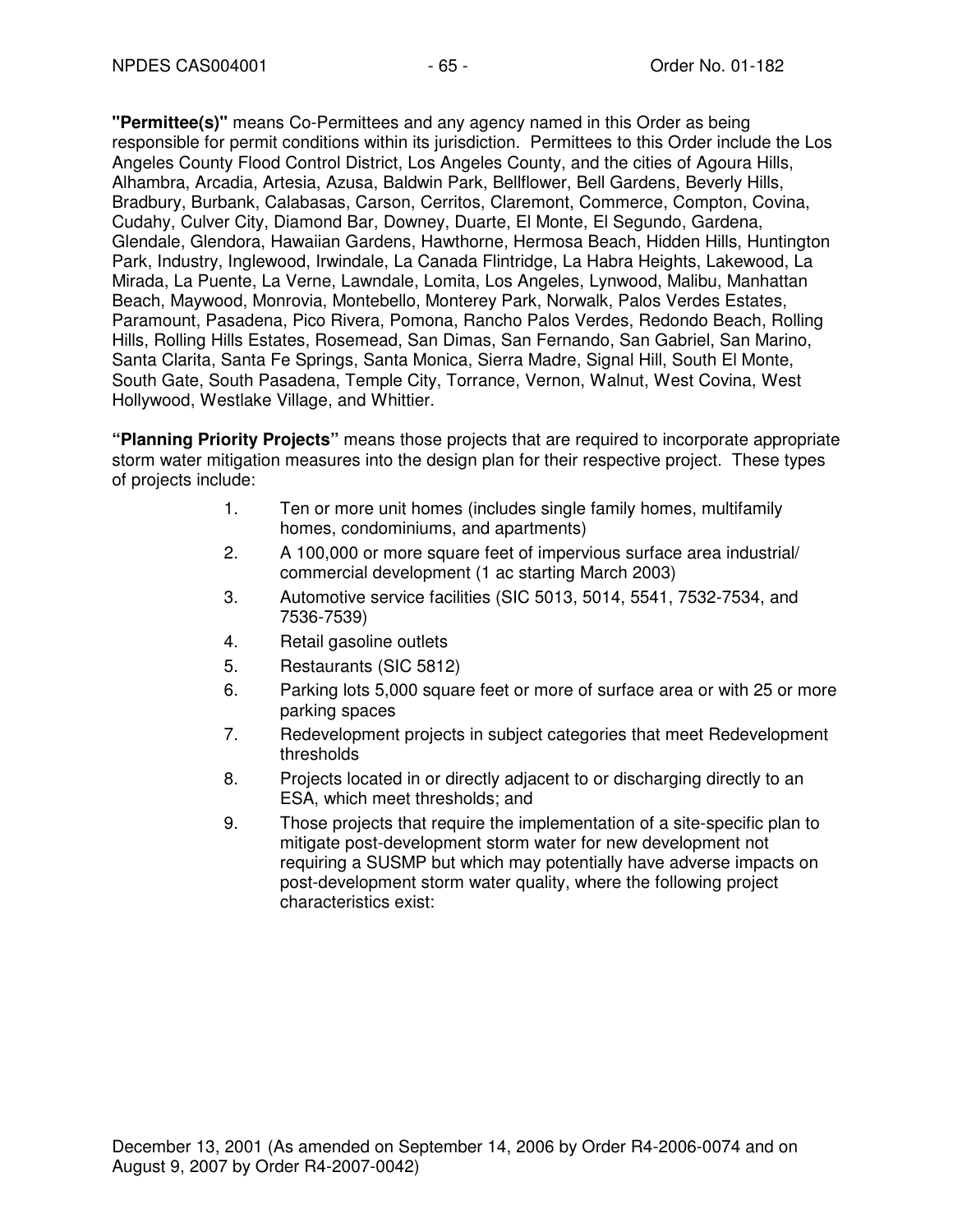- a) Vehicle or equipment fueling areas;
- b) Vehicle or equipment maintenance areas, including washing and repair;
- c) Commercial or industrial waste handling or storage;
- d) Outdoor handling or storage of hazardous materials;
- e) Outdoor manufacturing areas;
- f) Outdoor food handling or processing;
- g) Outdoor animal care, confinement, or slaughter; or
- h) Outdoor horticulture activities.

**"Pollutants"** means those "pollutants" defined in CWA §502(6) (33.U.S.C.§1362(6)), and incorporated by reference into California Water Code §13373.

**"Potable Water Distribution Systems Releases"** means sources of flows from drinking water storage, supply and distribution systems including flows from system failures, pressure releases, system maintenance, distribution line testing, fire hydrant flow testing; and flushing and dewatering of pipes, reservoirs, vaults, and minor non-invasive well maintenance activities not involving chemical addition(s). It does not include wastewater discharges from activities that occur at wellheads, such as well construction, well development (i.e., aquifer pumping tests, well purging, etc.), or major well maintenance.

**"Project"** means all development, redevelopment, and land disturbing activities. The term is not limited to "Project" as defined under CEQA (Pub. Resources Code §21065).

**"Rain Days"** are those days with greater than or equal to 0.1 inch of rainfall.

**"Rain Event"** means any rain event greater than 0.1 inch in 24 hours except where specifically stated otherwise.

**"Rare, Threatened, or Endangered Species (RARE)"** means a beneficial use for waterbodies in the Los Angeles Region, as designated in the Basin Plan (Table 2-1), that supports habitats necessary, at least in part, for the survival and successful maintenance of plant or animal species established under state or federal law as rare, threatened, or endangered.

**"Receiving Waters"** means all surface water bodies in the Los Angeles Region that are identified in the Basin Plan.

**"Redevelopment"** means land-disturbing activity that results in the creation, addition, or replacement of 5,000 square feet or more of impervious surface area on an already developed site. Redevelopment includes, but is not limited to: the expansion of a building footprint; addition or replacement of a structure; replacement of impervious surface area that is not part of a routine maintenance activity; and land disturbing activities related to structural or impervious surfaces. It does not include routine maintenance to maintain original line and grade, hydraulic capacity, or original purpose of facility, nor does it include emergency construction activities required to immediately protect public health and safety.

**"Regional Administrator"** means the Regional Administrator of the Regional Office of the USEPA or the authorized representative of the Regional Administrator.

December 13, 2001 (As amended on September 14, 2006 by Order R4-2006-0074 and on August 9, 2007 by Order R4-2007-0042)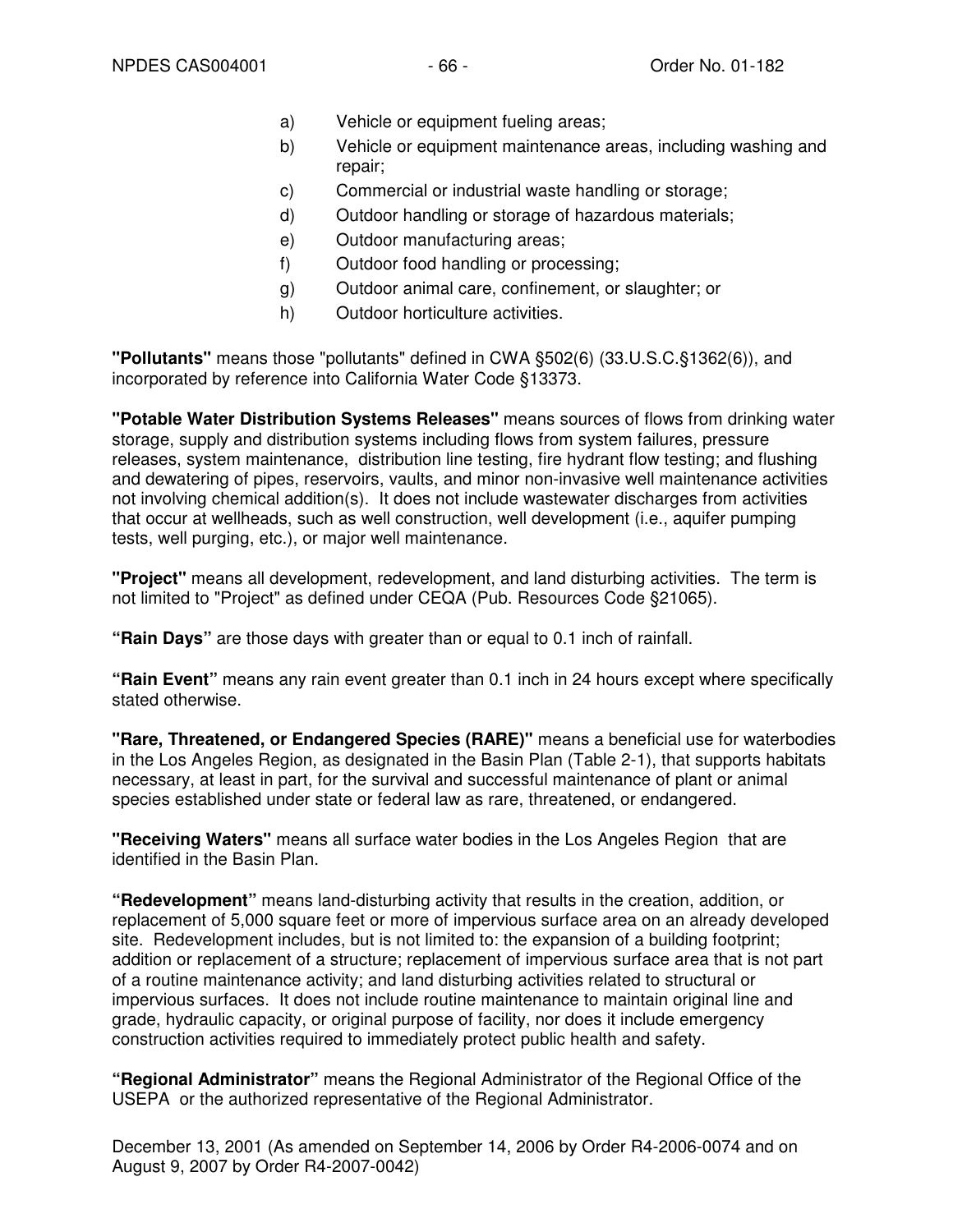**"Restaurant"** means a facility that sells prepared foods and drinks for consumption, including stationary lunch counters and refreshment stands selling prepared foods and drinks for immediate consumption (SIC Code 5812).

**"Retail Gasoline Outlet"** means any facility engaged in selling gasoline and lubricating oils.

**"Runoff"** means any runoff including storm water and dry weather flows from a drainage area that reaches a receiving water body or subsurface. During dry weather it is typically comprised of base flow either contaminated with pollutants or uncontaminated, and nuisance flows.

**"Screening"** means using proactive methods to identify illicit connections through a continuously narrowing process. The methods may include: performing baseline monitoring of open channels, conducting special investigations using a prioritization approach, analyzing maintenance records for catch basin and storm drain cleaning and operation, and verifying all permitted connections into the storm drains. Special investigation techniques may include: dye testing, visual inspection, smoke testing, flow monitoring, infrared, aerial and thermal photography, and remote control camera operation.

**"Sidewalk Rinsing"** means pressure washing of paved pedestrian walkways with average water usage of 0.006 gallons per square foot, with no cleaning agents, and properly disposing of all debris collected, as authorized under Regional Board Resolution No. 98-08.

**"Significant Ecological Area (SEA)**" means an area that is determined to possess an example of biotic resources that cumulatively represent biological diversity, for the purposes of protecting biotic diversity, as part of the Los Angeles County General Plan.<sup>6</sup> Areas are designated as SEAs, if they possess one or more of the following criteria:

- 1. The habitat of rare, endangered, and threatened plant and animal species.
	- 2. Biotic communities, vegetative associations, and habitat of plant and animal species that are either one of a kind, or are restricted in distribution on a regional basis.
	- 3. Biotic communities, vegetative associations, and habitat of plant and animal species that are either one of a kind or are restricted in distribution in Los Angeles County.
	- 4. Habitat that at some point in the life cycle of a species or group of species, serves as a concentrated breeding, feeding, resting, migrating grounds and is limited in availability either regionally or within Los Angeles County.
	- 5. Biotic resources that are of scientific interest because they are either an extreme in physical/geographical limitations, or represent an unusual variation in a population or community.
	- 6. Areas important as game species habitat or as fisheries.

<sup>&</sup>lt;sup>6</sup> The 61 existing SEAs represent the findings of a study that was completed in 1976 by England and Nelson, Environmental Consultants, as amended through the adoption of a revised Los Angeles County General Plan in 1980. The results of an update study to evaluate existing SEAs within unincorporated Los Angeles County is currently being proposed to the Los Angeles County Planning Commission (*Los Angeles County Significant Ecological Area Update Study 2000, Background Report*, PCR Services Corporation). The *Update Study 2000*, which contains existing and proposed SEA boundaries, can be downloaded from the Los Angeles County Department of Planning website at http://planning.co.la.ca.us/drp\_revw.html#SEA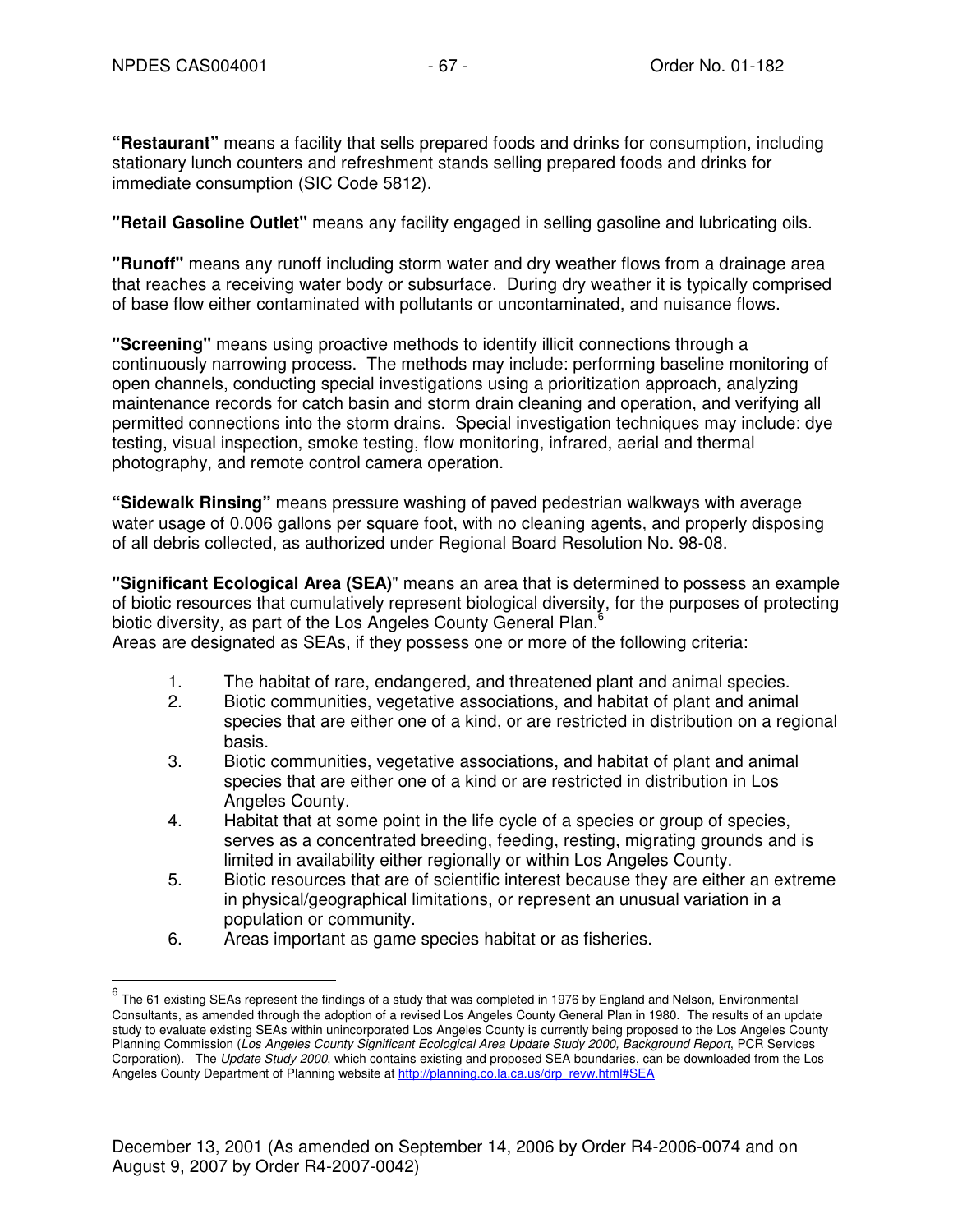- 7. Areas that would provide for the preservation of relatively undisturbed examples of natural biotic communities in Los Angeles County.
- 8. Special areas.<sup>7</sup>

**"Significant Natural Area (SNA)"** means an area defined by the California Department of Fish and Game (DFG), Significant Natural Areas Program, as an area that contains an important example of California's biological diversity. The most current SNA maps, reports, and descriptions can be downloaded from the DFG website at ftp://maphost.dfg.ca.gov/outgoing/whdab/sna/. These areas are identified using the following biological criteria only, irrespective of any administrative or jurisdictional considerations:

- 1. Areas supporting extremely rare species or habitats.
- 2. Areas supporting associations or concentrations of rare species or habitats.
- 3. Areas exhibiting the best examples of rare species and habitats in the state.

**"Site"** means the land or water area where any "facility or activity" is physically located or conducted, including adjacent land used in connection with the facility or activity.

**"Source Control BMP"** means any schedules of activities, prohibitions of practices, maintenance procedures, managerial practices or operational practices that aim to prevent storm water pollution by reducing the potential for contamination at the source of pollution.

**"SQMP"** means the Los Angeles Countywide Stormwater Quality Management Program.

**"State Storm Water Pollution Prevention Plan (State SWPPP)"** means a plan, as required by a State General Permit, identifying potential pollutant sources and describing the design, placement and implementation of BMPs, to effectively prevent non-stormwater Discharges and reduce Pollutants in Stormwater Discharges during activities covered by the General Permit.

**"Storm Water"** means storm water runoff, snow melt runoff, and surface runoff and drainage.

**"Storm Water Discharge Associated with Industrial Activity"** means industrial discharge as defined in 40 CFR 122.26(b)(14)

**"Stormwater Quality Management Program"** means the Los Angeles Countywide Stormwater Quality Management Program, which includes descriptions of programs, collectively developed by the Permittees in accordance with provisions of the NPDES Permit, to comply with applicable federal and state law, as the same is amended from time to time.

**"Structural BMP"** means any structural facility designed and constructed to mitigate the adverse impacts of storm water and urban runoff pollution (e.g. canopy, structural enclosure). The category may include both Treatment Control BMPs and Source Control BMPs.

**"Summer Dry Weather"** means Dry Weather days occurring from April 1 through October 31 of each year.

<sup>7</sup> These criteria from the 1976 study have been modified in the *Update Study 2000*.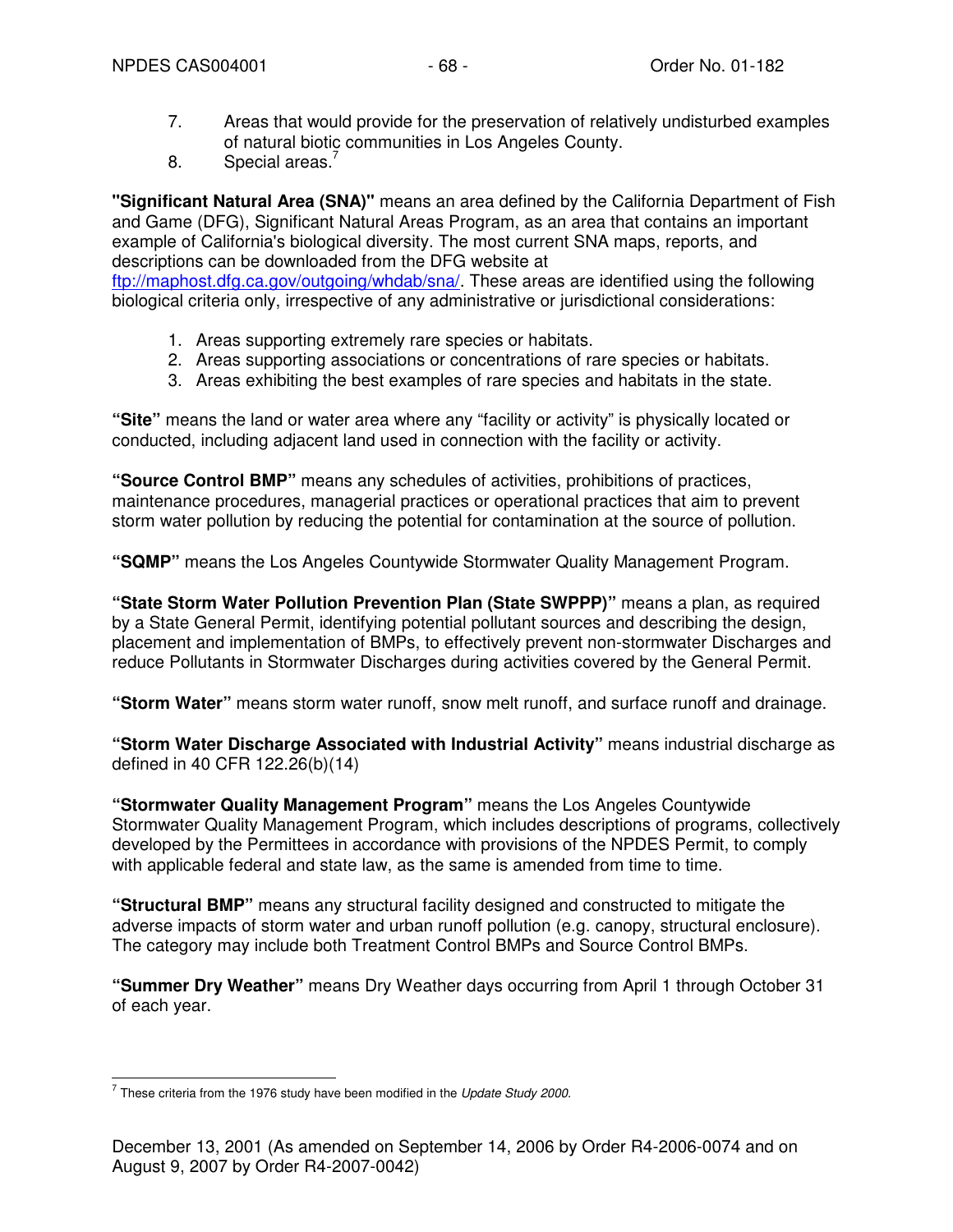**"SUSMP"** means the Los Angeles Countywide Standard Urban Stormwater Mitigation Plan. The SUSMP shall address conditions and requirements of new development.

**"Total Maximum Daily Load (TMDL)"** means the sum of the individual waste load allocations for point sources and load allocations for nonpoint sources and natural background.

**"Toxicity Identification Evaluation (TIE)"** means a set of procedures to identify the specific chemical(s) responsible for toxicity. These procedures are performed in three phases (characterization, identification, and confirmation) using aquatic organism toxicity tests.

**"Toxicity Reduction Evaluation (TRE)"** means a study conducted in a step-wise process to identify the causative agents of effluent or ambient toxicity, isolate the sources of toxicity, evaluate the effectiveness of toxicity control options, and then confirm the reduction in toxicity.

**"Treatment"** means the application of engineered systems that use physical, chemical, or biological processes to remove pollutants. Such processes include, but are not limited to, filtration, gravity settling, media absorption, biodegradation, biological uptake, chemical oxidation and UV radiation.

**"Treatment Control BMP"** means any engineered system designed to remove pollutants by simple gravity settling of particulate pollutants, filtration, biological uptake, media absorption or any other physical, biological, or chemical process.

**"USEPA Phase I Facilities"** means facilities in specified industrial categories that are required to obtain an NPDES permit for storm water discharges, as required by 40 CFR 122.26(c). These categories include:

- i. facilities subject to storm water effluent limitation guidelines, new source performance standards, or toxic pollutant effluent standards (40 CFR N)
- ii. manufacturing facilities
- iii. oil and gas/mining facilities
- iv. hazardous waste treatment, storage, or disposal facilities
- v. landfills, land application sites, and open dumps
- vi. recycling facilities
- vii. steam electric power generating facilities
- viii. transportation facilities
- ix. sewage of wastewater treatment works
- x. light manufacturing facilities

**"Vehicle Maintenance/Material Storage Facilities/Corporation Yards"** means any

Permittee owned or operated facility or portion thereof that:

- i. Conducts industrial activity, operates equipment, handles materials, and provides services similar to Federal Phase I facilities;
- **ii.** Performs fleet vehicle service/maintenance on ten or more vehicles per day including repair, maintenance, washing, and fueling;
- **iii.** Performs maintenance and/or repair of heavy industrial machinery/equipment; and
- iv. Stores chemicals, raw materials, or waste materials in quantities that require a hazardous materials business plan or a Spill Prevention, Control , and Countermeasures (SPCC) plan.

December 13, 2001 (As amended on September 14, 2006 by Order R4-2006-0074 and on August 9, 2007 by Order R4-2007-0042)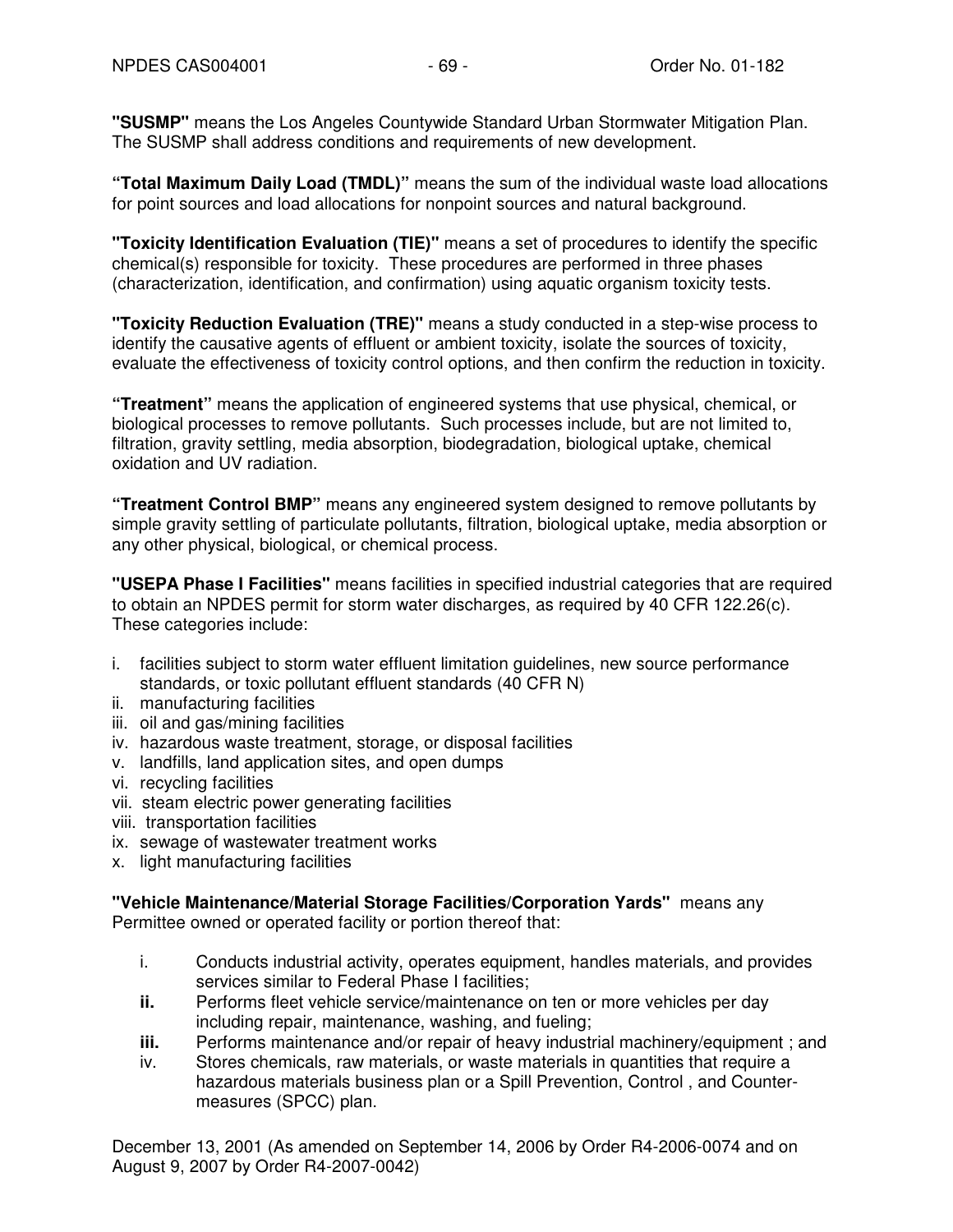**"Water Quality Standards and Water Quality Objectives"** means water quality criteria contained in the Basin Plan, the California Ocean Plan, the National Toxics Rule, the California Toxics Rule, and other state or federally approved surface water quality plans. Such plans are used by the Regional Board to regulate all discharges, including storm water discharges.

**"Waters of the State"** means any surface water or groundwater, including saline waters, within boundaries of the state.

### **"Waters of the United States" or "Waters of the U.S."** means:

- a. All waters that are currently used, were used in the past, or may be susceptible to use in interstate or foreign commerce, including all waters which are subject to the ebb and flow of the tide;
- b. All interstate waters, including interstate "wetlands";
- c. All other waters such as intrastate lakes, rivers, streams (including intermittent streams), mudflats, sandflats, "wetlands," sloughs, prairie potholes, wet meadows, playa lakes, or natural ponds the use, degradation, or destruction of which would affect or could affect interstate or foreign commerce including any such waters:
	- 1. Which are or could be used by interstate or foreign travelers for recreational or other purposes;
	- 2. From which fish or shellfish are or could be taken and sold in interstate or foreign commerce; or
	- 3. Which are used or could be used for industrial purposes by industries in interstate commerce;
- d. All impoundments of waters otherwise defined as waters of the United States under this definition;
- e. Tributaries of waters identified in paragraphs (a) through (d) of this definition;
- f. The territorial sea; and
- g. "Wetlands" adjacent to waters (other than waters that are themselves wetlands) identified in paragraph (a) through (f) of this definition.

Waste treatment systems, including treatment ponds or lagoons designed to meet the requirements of CWA (other than cooling ponds as defined in 40 CFR 423.22(m), which also meet the criteria of this definition) are not waters of the United States. This exclusion applies only to man-made bodies of water, which neither were originally created in waters of the United States (such as disposal area in wetlands) nor resulted from the impoundment of waters of the United States. Waters of the United States do not include prior converted cropland. Notwithstanding the determination of an area's status as prior converted cropland by any other federal agency, for the purposes of the CWA, the final authority regarding CWA jurisdiction remains with USEPA.

**"Wave Wash"** means the point at which a storm drain or creek empties and the effluent from the storm drain initially mixes with the receiving ocean water.

**"Wet Season"** means the calendar period beginning October 1 through April 15.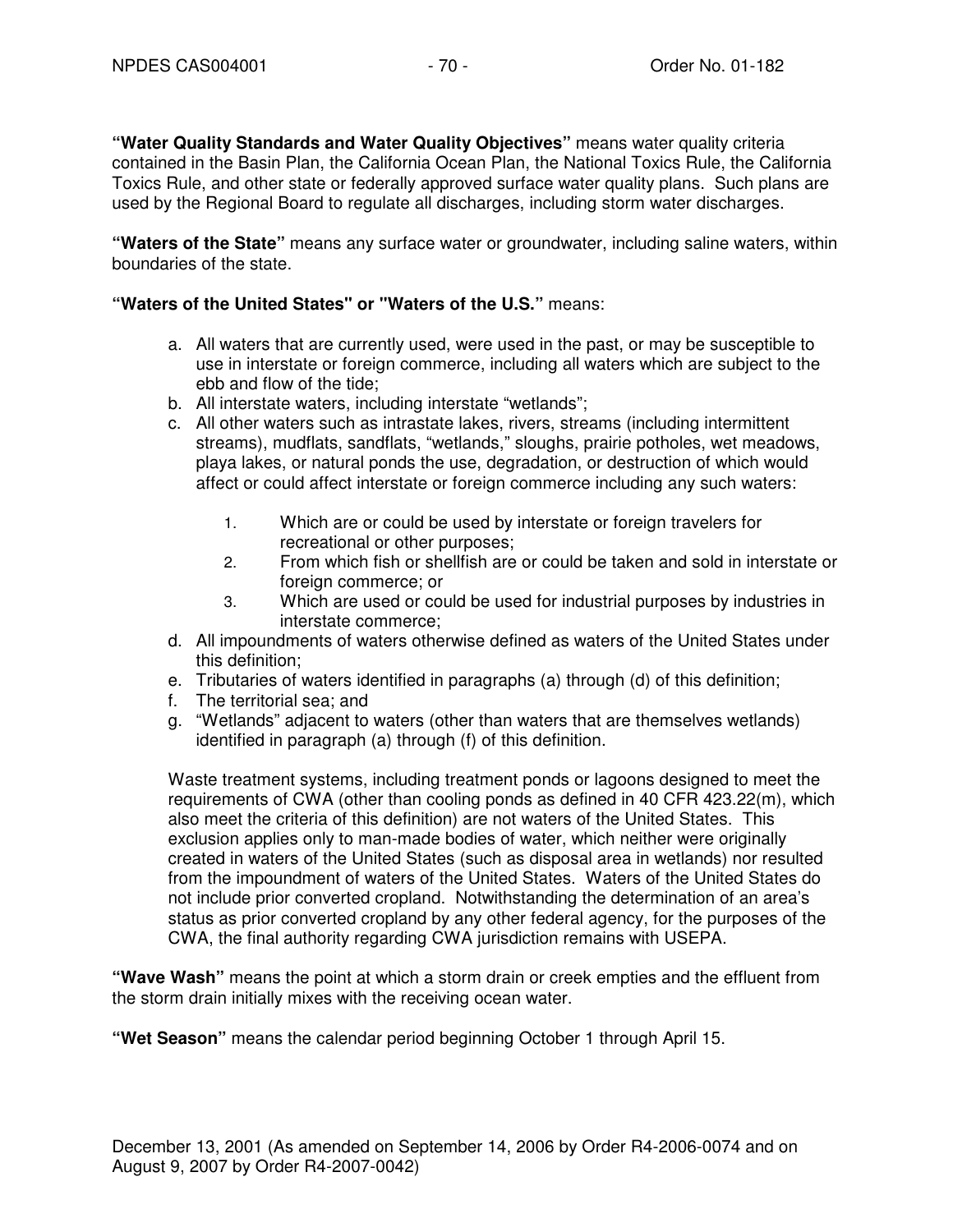# **Part 6. STANDARD PROVISIONS**

## **A. Standard Requirements**

- 1. Each Permittee shall comply with all provisions and requirements of this permit.
- 2. Should a Permittee discover a failure to submit any relevant facts or that it submitted incorrect information in a report, it shall promptly submit the missing or correct information.
- 3. Each Permittee shall report all instances of non-compliance not otherwise reported at the time monitoring reports are submitted.
- 4. This Order includes the attached Monitoring and Reporting Program, and SUSMP(Regional Board Resolution No. R00-02), which are a part of the permit and must be complied with in the same manner as with the rest of the requirements in the permit.

## **B. Regional Board Review**

Any formal determination or approval made by the Regional Board Executive Officer pursuant to the provisions of this Order may be reviewed by the Regional Board. A Permittee(s) or a member of the public may request such review upon petition within 30 days of the effective date of the notification of such decision to the Permittee(s) and interested parties on file at the Regional Board.

## **C. Public Review**

- 1. All documents submitted to the Regional Board in compliance with the terms and conditions of this Order shall be made available to members of the public pursuant to the Freedom of Information Act (5 U.S.C. § 552 (as amended) and the Public Records Act (Cal. Government Code § 6250 *et seq.*).
- 2. All documents submitted to the Regional Board Executive Officer for approval shall be made available to the public for a 30-day period to allow for public comment.

# **D. Duty to Comply**

- 1. Each Permittee must comply with all of the terms, requirements, and conditions of this Order. Any violation of this order constitutes a violation of the Clean Water Act, its regulations and the California Water Code, and is grounds for enforcement action, Order termination, Order revocation and reissuance, denial of an application for reissuance; or a combination thereof [40 CFR 122.41(a), CWC § 13261, 13263, 13265, 13268, 13300, 13301, 13304, 13340, 13350].
- 2. A copy of these waste discharge specifications shall be maintained by each Permittee so as to be available during normal business hours to Permittee employees and members of the public.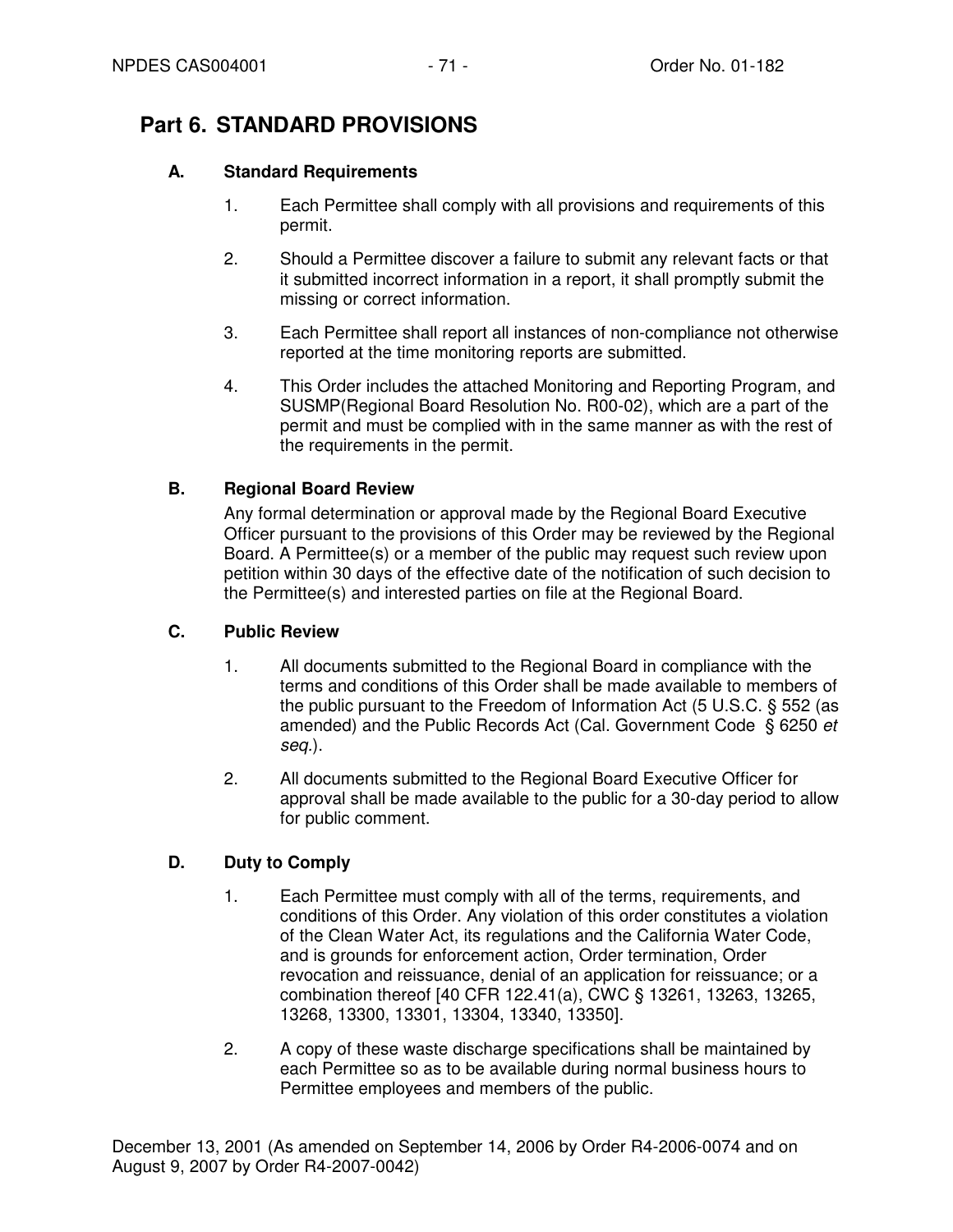3. Any discharge of wastes at any point(s) other than specifically described in this Order is prohibited, and constitutes a violation of the Order.

#### **E. Duty to Mitigate [40 CFR 122.41 (d)]**

Each Permittee shall take all reasonable steps to minimize or prevent any discharge that has a reasonable likelihood of adversely affecting human health or the environment.

#### **F. Inspection and Entry [40 CFR 122.41(i), CWC § 13267]**

The Regional Board, USEPA, and other authorized representatives shall be allowed:

- 1. Entry upon premises where a regulated facility is located or conducted, or where records are kept under conditions of this Order;
- 2. Access to copy any records, at reasonable times, that are kept under the conditions of this Order;
- 3. To inspect at reasonable times any facility, equipment (including monitoring and control equipment), practices, or operations regulated or required under this Order; and,
- 4. To photograph, sample, and monitor at reasonable times for the purpose of assuring compliance with this Order, or as otherwise authorized by the CWA and the CWC.

#### **G. Proper Operation and Maintenance [40 CFR 122.41 (e), CWC § 13263(f)]**

The Permittees shall at all times properly operate and maintain all facilities and systems of treatment (and related appurtenances) that are installed or used by the Permittees to achieve compliance with this Order. Proper operation and maintenance includes adequate laboratory controls and appropriate quality assurance procedures. This provision requires the operation of backup or auxiliary facilities or similar system that are installed by a Permittee only when necessary to achieve compliance with the conditions of this Order.

#### **H. Signatory Requirements [40 CFR 122.41(k) & 122.22]**

Except as otherwise provided in this Order, all applications, reports, or information submitted to the Regional Board shall be signed by the Director of Public Works, City Engineer, or authorized designee and certified as set forth in 40 CFR 122.22.

#### **I. Reopener and Modification [40 CFR 122.41(f) & 122.62]**

1. This Order may only be modified, revoked, or reissued, prior to the expiration date, by the Regional Board, in accordance with the procedural requirements of the CWC and CCR Title 23 for the issuance of waste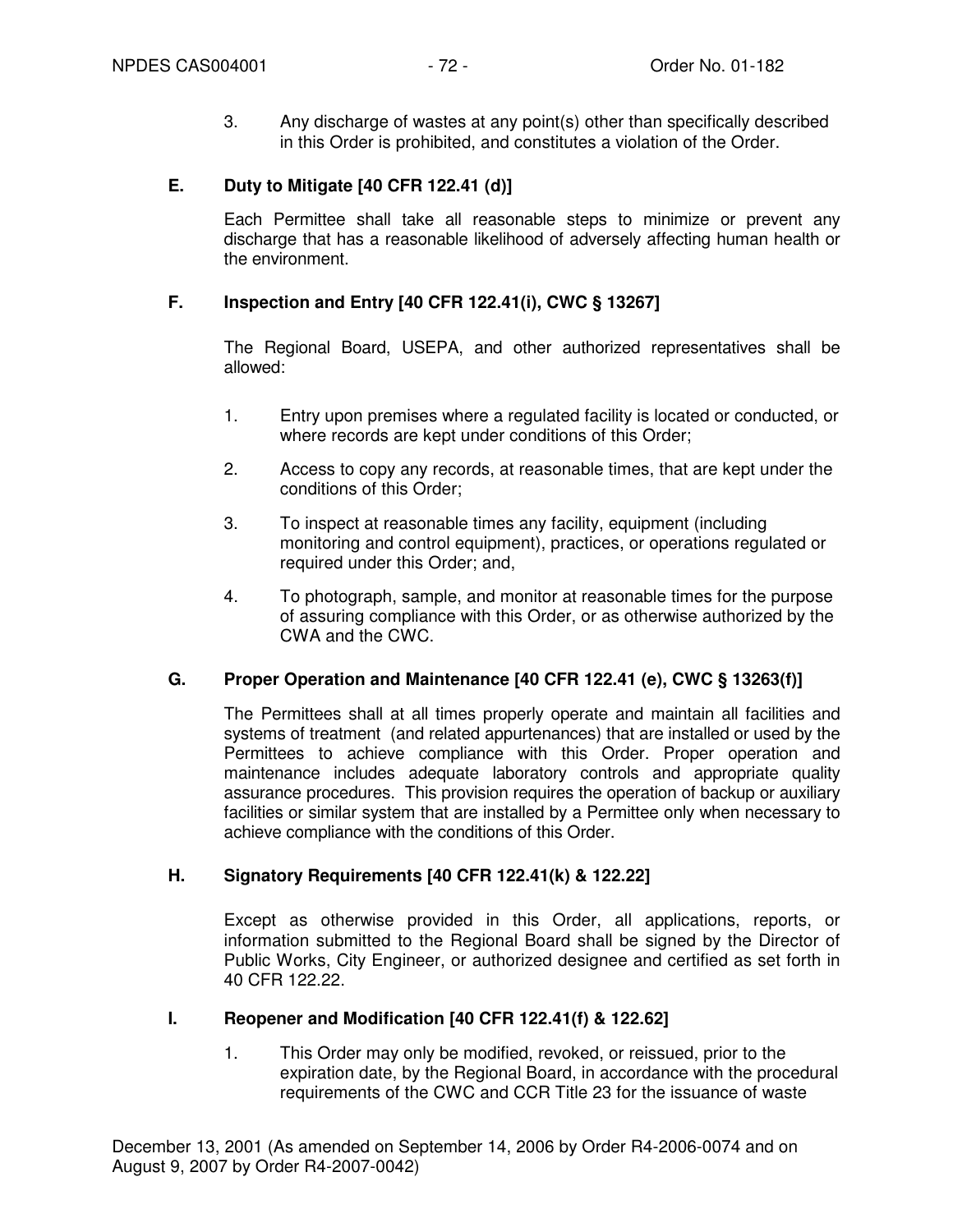discharge requirements, 40 CFR 122.62, and upon prior notice and hearing, to:

- a) Address changed conditions identified in the required reports or other sources deemed significant by the Regional Board;
- b) Incorporate applicable requirements or statewide water quality control plans adopted by the State Board or amendments to the Basin Plan;
- c) Comply with any applicable requirements, guidelines, and/or regulations issued or approved pursuant to CWA Section 402(p); and/or,
- d) Consider any other federal, or state laws or regulations that became effective after adoption of this Order.
- 2. After notice and opportunity for a hearing, this Order may be terminated or modified for cause, including, but not limited to:
	- a) Violation of any term or condition contained in this Order;
	- b) Obtaining this Order by misrepresentation, or failure to disclose all relevant facts; or,
	- c) A change in any condition that requires either a temporary or permanent reduction or elimination of the authorized discharge.
- 3. The filing of a request by the Principal Permittee or Permittees for a modification, revocation and re-issuance, or termination, or a notification of planned changes or anticipated noncompliance does not stay any condition of this Order.
- 4. This Order may be modified to make corrections or allowances for changes in the permitted activity listed in this section, following the procedures at 40 CFR 122.63, if processed as a minor modification. Minor modifications may only:
	- a) Correct typographical errors, or
	- b) Require more frequent monitoring or reporting by the Permittee.

#### **J. Severability**

The provisions of this permit are severable; and if any provision of this permit or the application of any provision of this permit to any circumstance is held invalid, the application of such provision to other circumstances and the remainder of this permit shall not be affected.

#### **K. Duty to Provide Information [40 CFR 122.41(h)]**

The Permittees shall furnish, within a reasonable time, any information the Regional Board or USEPA may request to determine whether cause exists for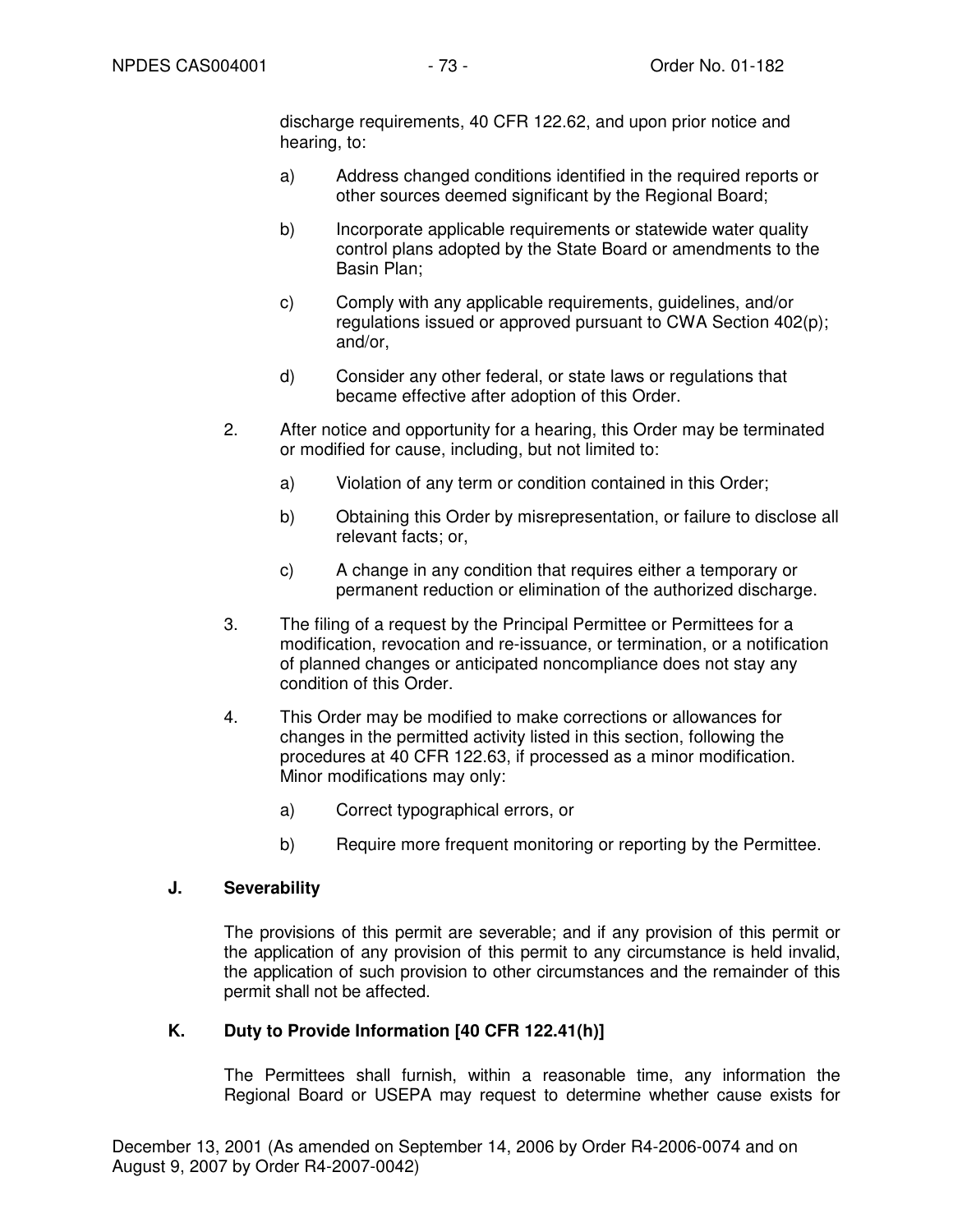modifying, revoking and reissuing, or terminating this Order. The Permittees shall also furnish to the Regional Board, upon request, copies of records required to be kept by this Order.

# **L. Twenty-four Hour Reporting [40 CFR 122.41(l)(6)] 8**

- 1. The Permittees shall report to the Regional Board any noncompliance that may endanger health or the environment. Any information shall be provided orally within 24 hours from the time any Permittee becomes aware of the circumstances. A written submission shall also be provided within five days of the time the Permittee becomes aware of the circumstances. The written submission shall contain a description of the noncompliance and its cause; the period of noncompliance, including exact dates and times and, if the noncompliance has not been corrected, the anticipated time it is expected to continue; and steps taken or planned to reduce, eliminate, and prevent reoccurrence of the noncompliance.
- 2. The Regional Board may waive the required written report on a case-bycase basis.

# **M. Bypass [40 CFR 122.41(m)] 9**

Bypass (the intentional diversion of waste streams from any portion of a treatment facility) is prohibited. The Regional Board may take enforcement action against Permittees for bypass unless:

- 1. Bypass was unavoidable to prevent loss of life, personal injury or severe property damage. (Severe property damage means substantial physical damage to property, damage to the treatment facilities that causes them to become inoperable, or substantial and permanent loss of natural resources that can reasonably be expected to occur in the absence of a bypass. Severe property damage does not mean economic loss caused by delays in production.);
- 2. There were no feasible alternatives to bypass, such as the use of auxiliary treatment facilities, retention of untreated waste, or maintenance during normal periods of equipment down time. This condition is not satisfied if adequate back-up equipment should have been installed in the exercise of reasonable engineering judgment to prevent a bypass that could occur during normal periods of equipment downtime or preventive maintenance;
- 3. The Permittee submitted a notice at least ten days in advance of the need for a bypass to the Regional Board; or,

<sup>&</sup>lt;sup>8</sup> This provision applies to incidents where effluent limitations (numerical or narrative) as provided in this Order or in the Los Angeles County SQMP are exceeded, and which endanger public health or the environment.

<sup>&</sup>lt;sup>9</sup> This provision applies to the operation and maintenance of storm water controls and BMPs as provided in this Order or in the SQMP.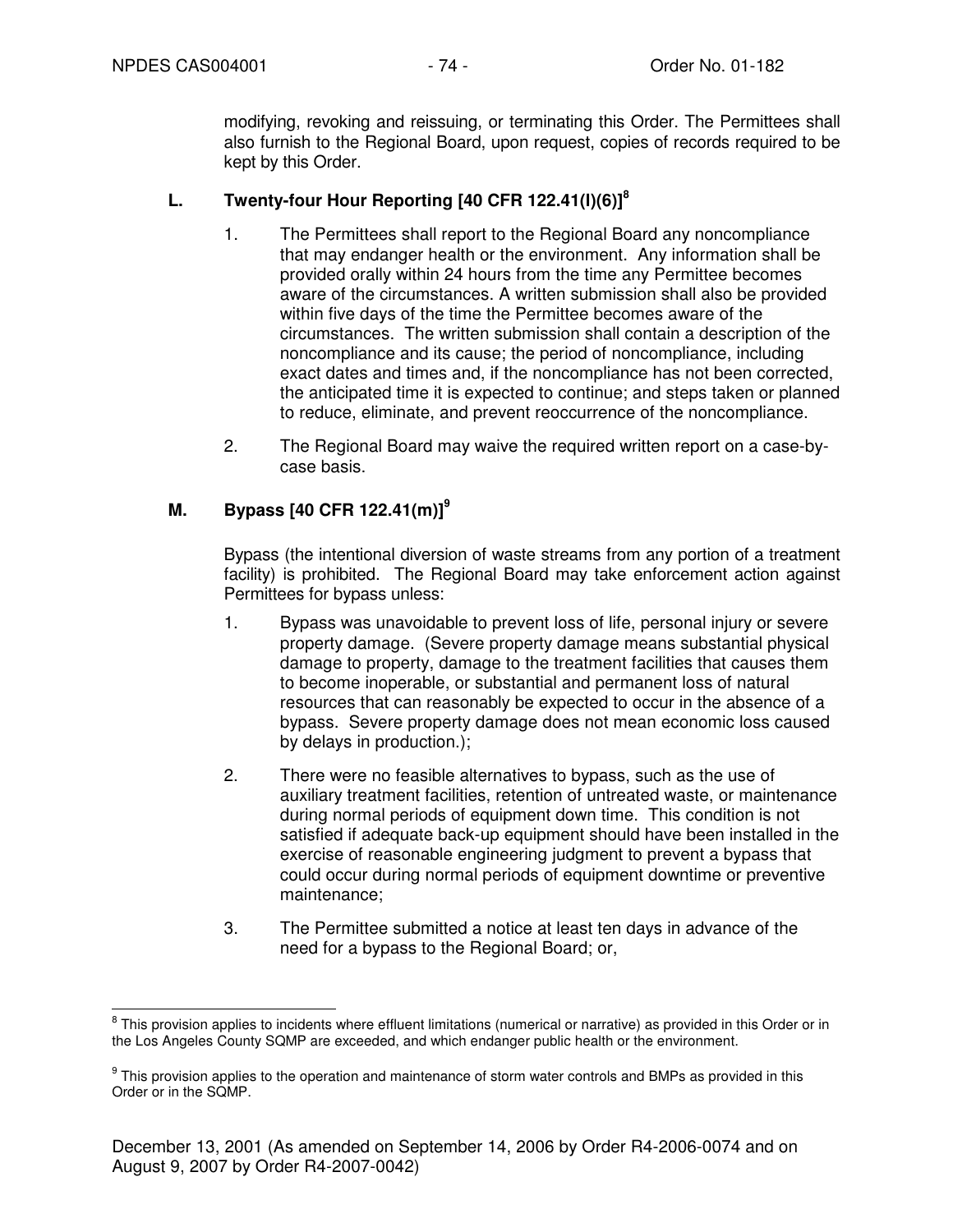4. Permittees may allow a bypass to occur that does not cause effluent limitations to be exceeded, but only if it is for essential maintenance to assure efficient operation. In such a case, the above bypass conditions are not applicable. The Permittee shall submit notice of an unanticipated bypass as required.

# **N. Upset [40 CFR 122.41(n)] 10**

*Upset* means an exceptional incident in which there is unintentional and temporary noncompliance with technology based permit effluent limitations because of factors beyond the reasonable control of the permittee. An upset does not include noncompliance to the extent caused by operational error, improperly designed treatment facilities, inadequate treatment facilities, lack of preventive maintenance, or careless or improper operation.

- 1. A Permittee that wishes to establish the affirmative defense of an upset in an action brought for non compliance shall demonstrate, through properly signed, contemporaneous operating logs, or other relevant evidence that:
	- a) An upset occurred and that the Permittee can identify the cause(s) of the upset;
	- b) The permitted facility was being properly operated by the time of the upset;
	- c) The Permittee submitted notice of the upset as required; and,
	- d) The Permittee complied with any remedial measures required.
- 2. No determination made before an action for noncompliance, such as during administrative review of claims that non-compliance was caused by an upset, is final administrative action subject to judicial review.
- 3. In any enforcement proceeding, the Permittee seeking to establish the occurrence of an upset has the burden of proof.

## **O. Property Rights [40 CFR 122.41(g)]**

This Order does not convey any property rights of any sort, or any exclusive privilege.

#### **P. Enforcement**

1. Violation of any of the provisions of the NPDES permit or any of the provisions of this Order may subject the violator to any of the penalties described herein, or any combination thereof, at the discretion of the

<sup>10</sup> *Supra*. See footnote number 3.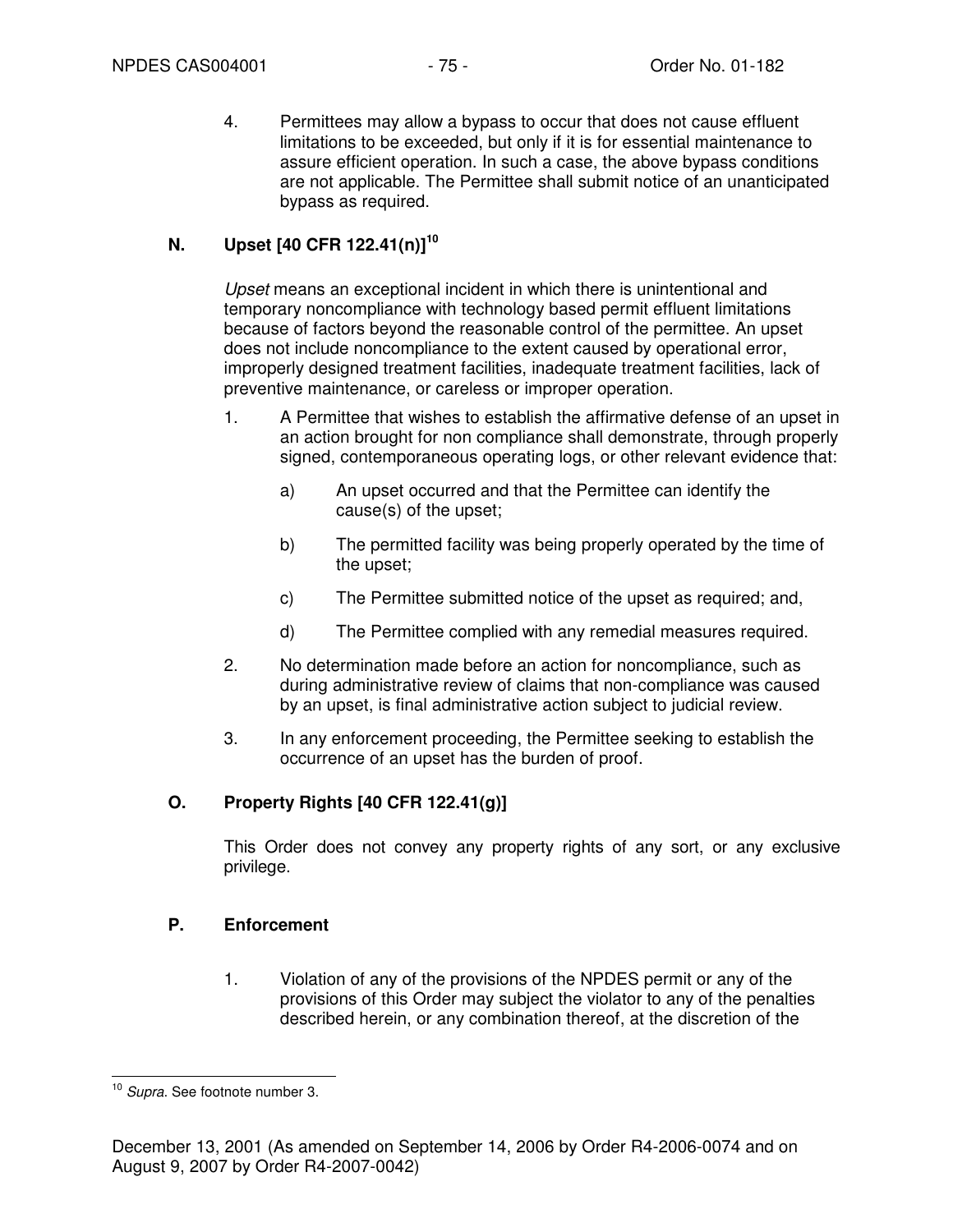prosecuting authority; except that only one kind of penalties may be applied for each kind of violation. The CWA provides the following:

- a) Criminal Penalties for:
	- (1) Negligent Violations:

The CWA provides that any person who negligently violates permit conditions implementing § 301, 302, 306, 307, 308, 318, or 405 is subject to a fine of not less than \$2,500 nor more than \$25,000 per day for each violation, or by imprisonment for not more than 1 year, or both.

(2) Knowing Violations:

The CWA provides that any person who knowingly violates permit conditions implementing § 301, 302, 306, 307, 308, 318, or 405 is subject to a fine of not less than \$5,000 nor more than \$50,000 per day of violation, or by imprisonment for not more than 3 years, or both.

(3) Knowing Endangerment:

The CWA provides that any person who knowingly violates permit conditions implementing § 301, 302, 307, 308, 318, or 405 and who knows at that time that he is placing another person in imminent danger of death or serious bodily injury is subject to a fine of not more than \$250,000, or by imprisonment for not more than 15 years, or both.

(4) False Statement:

The CWA provides that any person who knowingly makes any false material statement, representation, or certification in any application, record, report, plan, or other document filed or required to be maintained under the Act or who knowingly falsifies, tampers with, or renders inaccurate, any monitoring device or method required to be maintained under the Act, shall upon conviction, be punished by a fine of not more than \$10,000 or by imprisonment for not more than two years, or by both. If a conviction is for a violation committed after a first conviction of such person under this paragraph, punishment shall be by a fine of not more than \$20,000 per day of violation, or by imprisonment of not more than four years, or by both. (See CWA  $\S$  309(c)(4))

b) Civil Penalties

The CWA provides that any person who violates a permit condition implementing § 301, 302, 306, 307, 308, 318, or 405 is subject to a civil penalty not to exceed \$27,500 per day for each violation.

2. The CWC provides that any person who violates a waste discharge requirement provision of the CWC is subject to civil penalties of up to \$5,000 per day, \$10,000 per day, or \$25,000 per day of violation; or when the violation involves the discharge of pollutants, is subject to civil penalties of up to \$10 per gallon per day or \$25 per gallon per day of

December 13, 2001 (As amended on September 14, 2006 by Order R4-2006-0074 and on August 9, 2007 by Order R4-2007-0042)